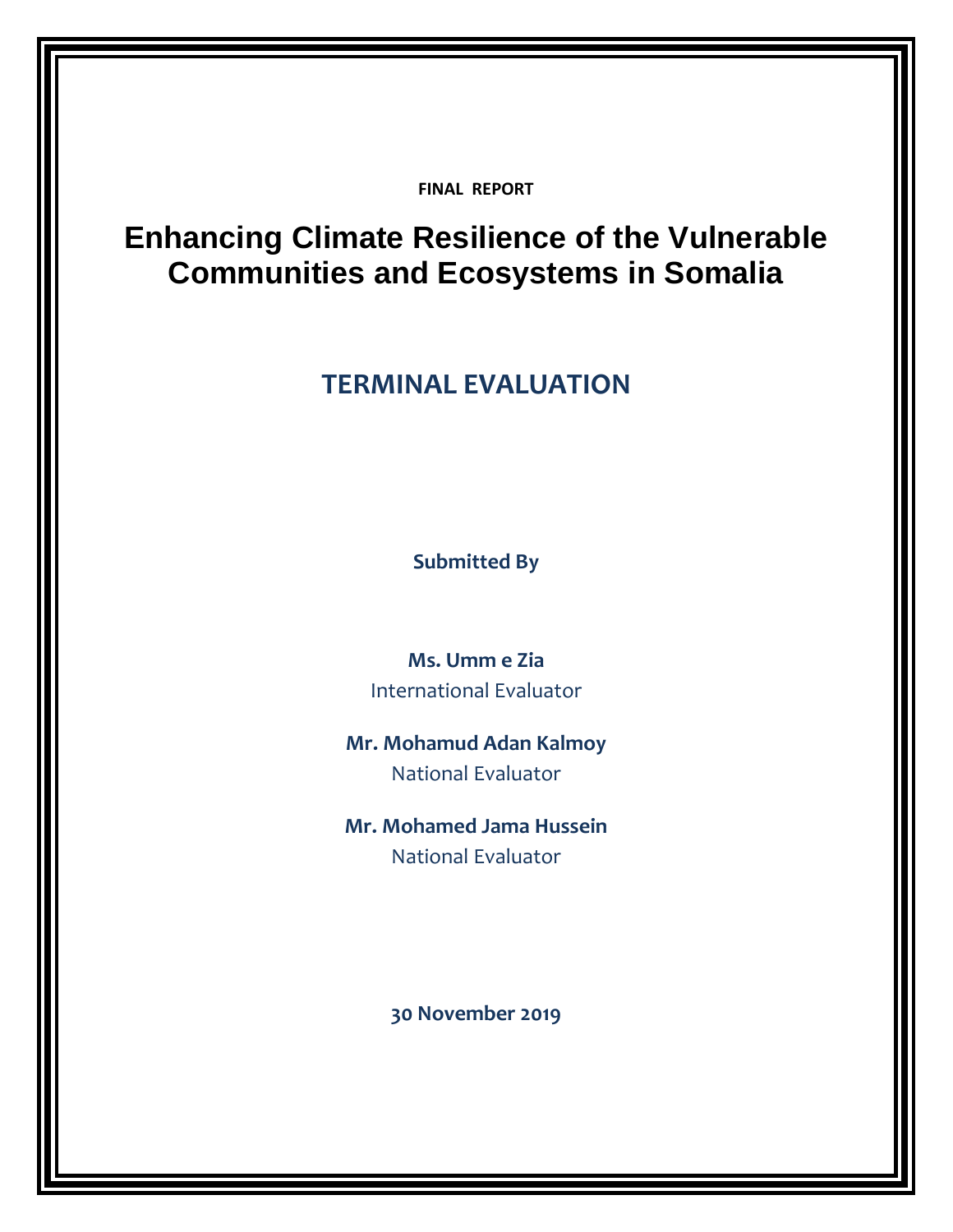| <b>PROJECT DATA</b>                            |                                                                      |                              |  |
|------------------------------------------------|----------------------------------------------------------------------|------------------------------|--|
| <b>Title of UNDP Supported</b>                 | Enhancing Climate Resilience of the Vulnerable Communities and       |                              |  |
| <b>GEF Financed Project</b>                    | Ecosystems in Somalia                                                |                              |  |
| <b>UNDP and GEF Project ID</b>                 | UNDP Project ID: 00084974                                            |                              |  |
| <b>Numbers</b>                                 | GEF Project ID: PIMS 5268                                            |                              |  |
|                                                | <b>Content</b>                                                       | <b>Time</b>                  |  |
|                                                | Evaluator provides clarifications on                                 | September 15, 2019           |  |
| <b>Evaluation Time Frame</b>                   | timing and method                                                    |                              |  |
| and Date of Evaluation                         | <b>Initial Findings</b>                                              | September 30, 2019           |  |
| <b>Report</b>                                  | Full report, (per annexed template)                                  |                              |  |
|                                                | with annexes                                                         | November 30, 2019            |  |
|                                                | Revised report                                                       | After One Week of Receiving  |  |
|                                                |                                                                      | <b>Consolidated Feedback</b> |  |
| <b>Region and Countries</b>                    | Region: Horn of Africa                                               |                              |  |
| included in the Project                        | Country: Somalia                                                     |                              |  |
| <b>GEF Operational</b>                         | Project Component 1 Enhancing policies, institutional frameworks and |                              |  |
| Program/Strategic                              | government capacities                                                |                              |  |
| Program                                        | Project Component 2 Piloting Ecosystem Based Adaptation strategies   |                              |  |
| <b>Implementing Partner</b>                    | UNDP Somalia and GEF, Environment Ministry (MoERD), Water Resources  |                              |  |
| and Other Project                              | Ministry, HWA, NERAD, MOEACC, HADMA                                  |                              |  |
| <b>Partners</b>                                |                                                                      |                              |  |
| Date of Inception                              | 19 January 2015                                                      |                              |  |
| Workshop                                       |                                                                      |                              |  |
| <b>Original Closing Date</b>                   | 31 December 2018                                                     |                              |  |
| <b>Revised Closing Date</b>                    | 30 September 2019                                                    |                              |  |
| <b>Evaluation Team</b>                         | Ms. Umm e Zia (International Lead Consultant)                        |                              |  |
| <b>Members</b>                                 | Mr. Mohamud Adan Kalmoy (National Consultant)                        |                              |  |
| Mr. Mohamed Jama Hussein (National Consultant) |                                                                      |                              |  |
|                                                | Office of the Prime Minister, GEF                                    | USD 8,000,000                |  |
|                                                | Fund, Government of Somalia                                          |                              |  |
|                                                | <b>UNDP TRAC</b>                                                     | USD 3,338,004                |  |
|                                                | <b>UNOCHA</b>                                                        | USD 50,200                   |  |
| <b>Project Budget</b>                          | Government of Somalia (In Kind)                                      | USD 8,000,000                |  |
|                                                | <b>Total Allocation</b>                                              | USD 19,388,204               |  |
|                                                |                                                                      |                              |  |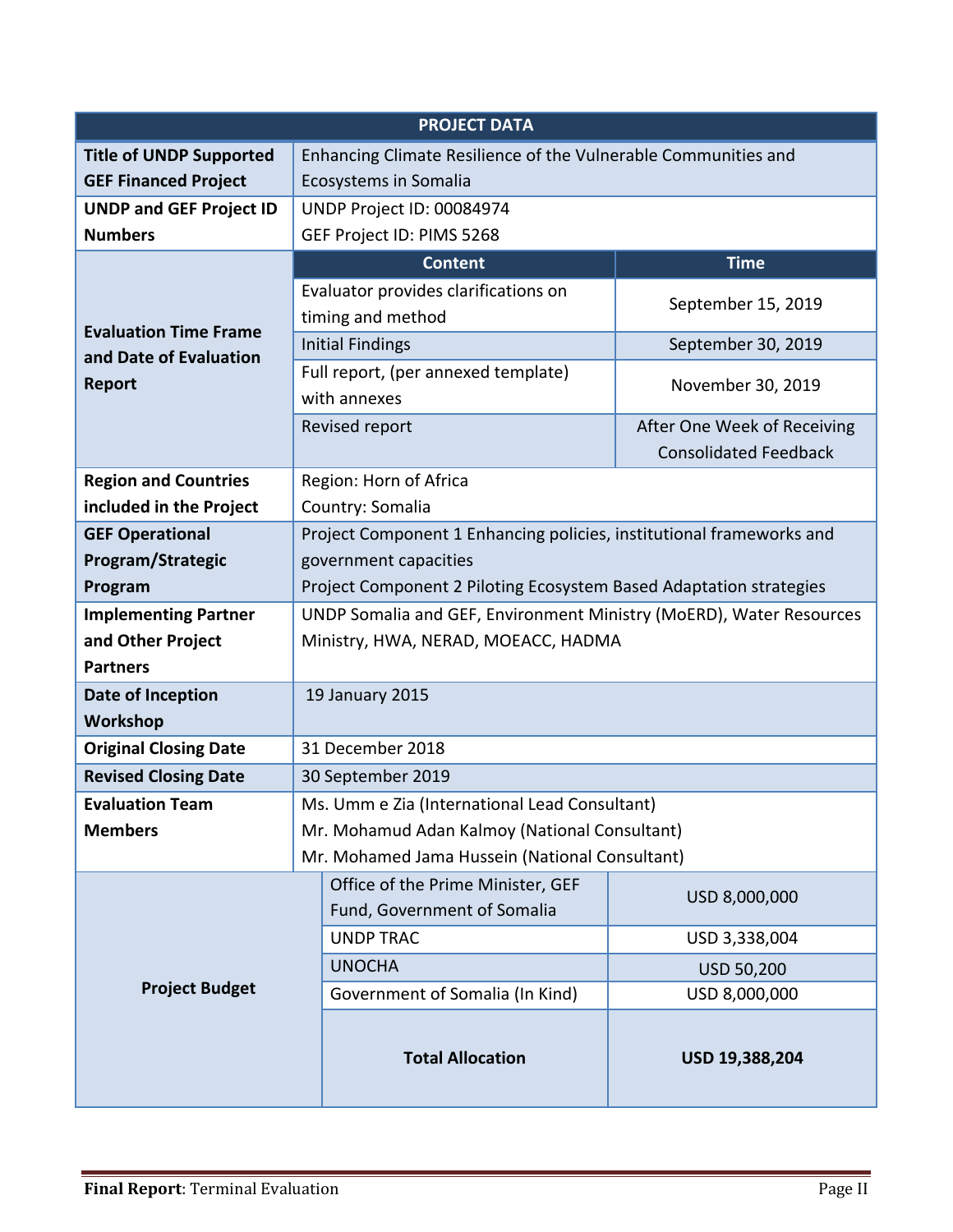## **ACKNOWLEDGEMENTS**

This Terminal Evaluation report sets out findings, conclusions, lessons learnt and recommendations for the Enhancing Climate Resilience of the Vulnerable Communities and Ecosystems in Somalia (LDCF-I) project. The report is developed in compliance with the terms of reference for the assignment. The conclusions and recommendations set out in the following pages are solely those of the evaluators and are not binding on the project management and sponsors.

The authors would like to thank all who assisted in the Terminal Evaluation, particularly the PIT and UNDP Somalia for providing technical and logistic support, and all the stakeholders who consented to be interviewed.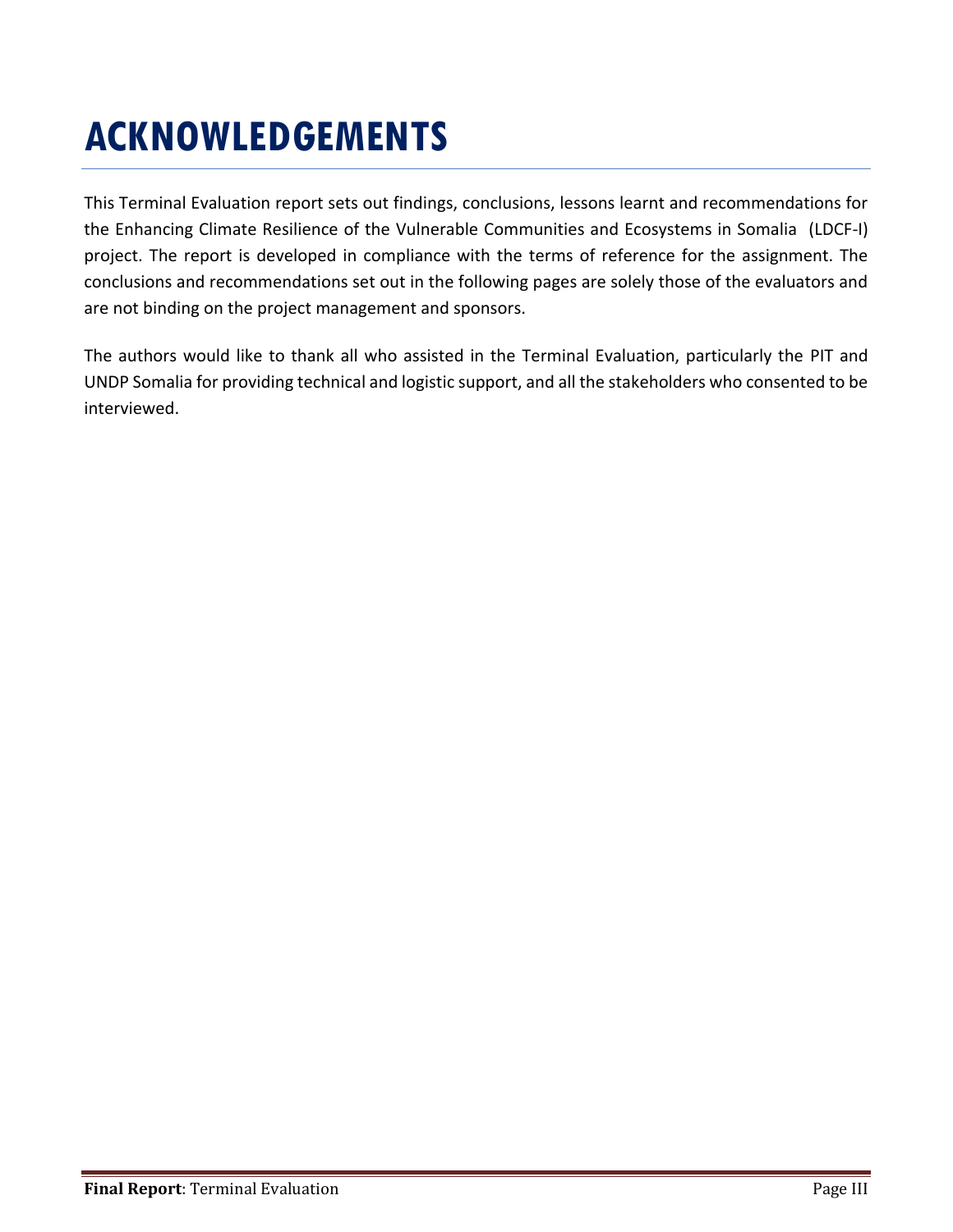# **ABBREVIATION & ACRONYMS**

| <b>UNDP</b>   | <b>United Nations Development Program</b>                          |  |  |
|---------------|--------------------------------------------------------------------|--|--|
| <b>GEF</b>    | <b>Global Environment Facility</b>                                 |  |  |
| <b>MoERD</b>  | Ministry of Environment and Rural Development                      |  |  |
| <b>HWA</b>    | Hargesia Water Agency                                              |  |  |
| <b>NERAD</b>  | National Environment Research and Disasters                        |  |  |
| <b>MOEACC</b> | Ministry of Environment, Agriculture and Climate Change            |  |  |
| <b>HADMA</b>  | Humanitarian Affairs and Disaster Management Agency                |  |  |
| <b>UNOCHA</b> | United Nations Office for the Coordination of Humanitarian Affairs |  |  |
| <b>LDCF</b>   | <b>Least Developed Countries Fund</b>                              |  |  |
| <b>NAPA</b>   | National Adaptation Programme of Action                            |  |  |
| <b>SMART</b>  | Specific, Measurable, Attainable, Relevant and Timely              |  |  |
| TE            | <b>Technical Evaluation</b>                                        |  |  |
| <b>LOA</b>    | Letter of Agreement                                                |  |  |
| <b>MTR</b>    | Mid Term Review                                                    |  |  |
| <b>CCA</b>    | <b>Center for Community Awareness</b>                              |  |  |
| <b>DRM</b>    | Disaster Risk Management                                           |  |  |
| GIZ           | Deutsche Gesellschaft für Internationale Zusammenarbeit            |  |  |
| FGD           | <b>Focused Group Discussion</b>                                    |  |  |
| KII           | Key Informant Interview                                            |  |  |
| <b>NDP</b>    | <b>National Development Program</b>                                |  |  |
| <b>NRM</b>    | <b>National Resource Management</b>                                |  |  |
| <b>SWALIM</b> | Somalia Water and Land Information Management                      |  |  |
| <b>DRSLP</b>  | Drought Resilience and Sustainable Livelihoods Programme           |  |  |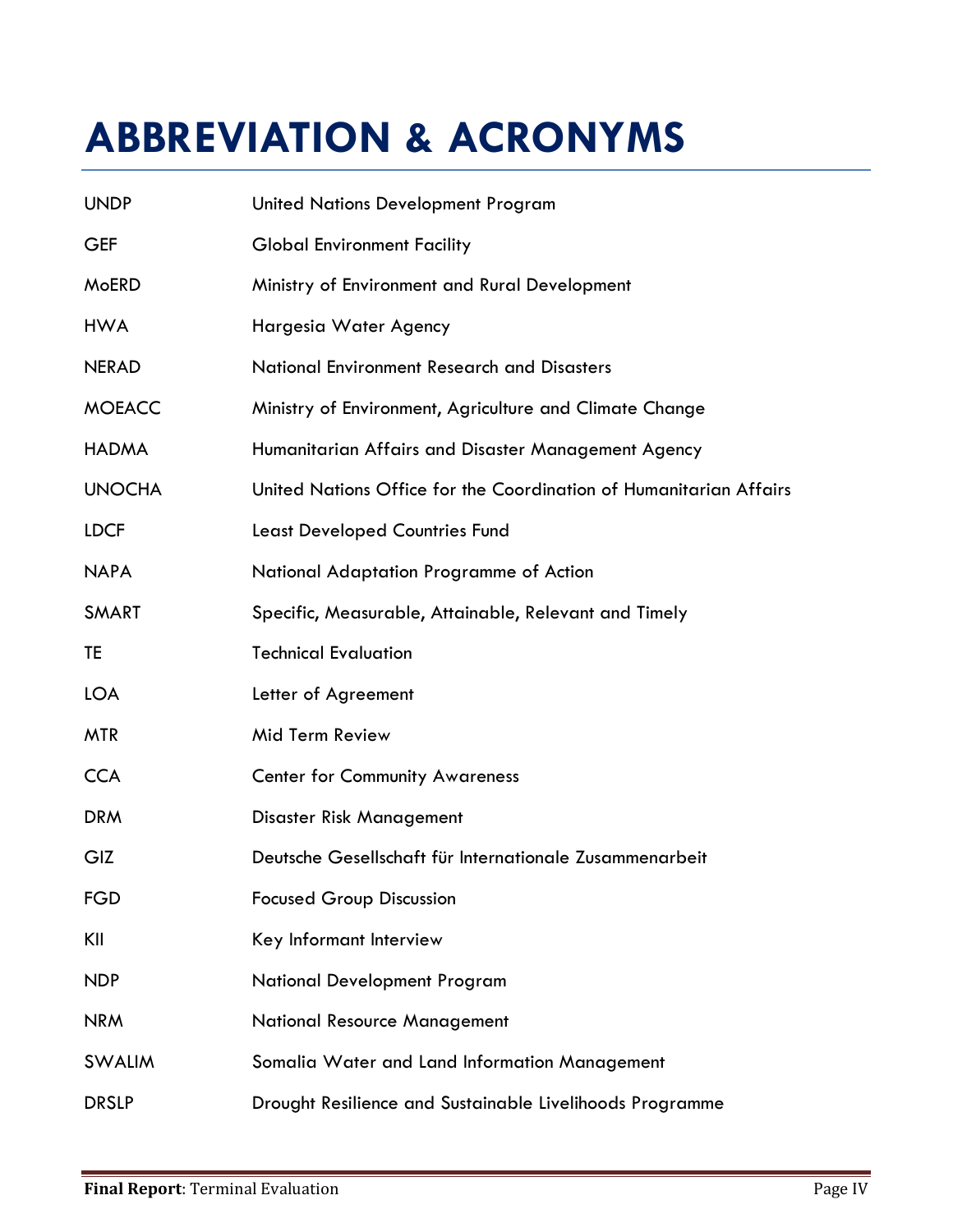| <b>FAO</b>  | Food and Agriculture Organization             |
|-------------|-----------------------------------------------|
| EU          | <b>European Union</b>                         |
| <b>AFDB</b> | African Development Bank                      |
| <b>TOC</b>  | <b>Terms of Conditions</b>                    |
| <b>PIT</b>  | <b>Project Implementation Team</b>            |
| M&E         | Monitoring and Evaluation                     |
| <b>MERD</b> | Ministry of Environment and Rural Development |
| <b>IWRM</b> | Integrated Water Resource Management          |
| <b>CCA</b>  | <b>Centre for Community Awareness</b>         |
| <b>CBO</b>  | <b>Community Based Organizations</b>          |
| <b>SGP</b>  | <b>Small Grants Program</b>                   |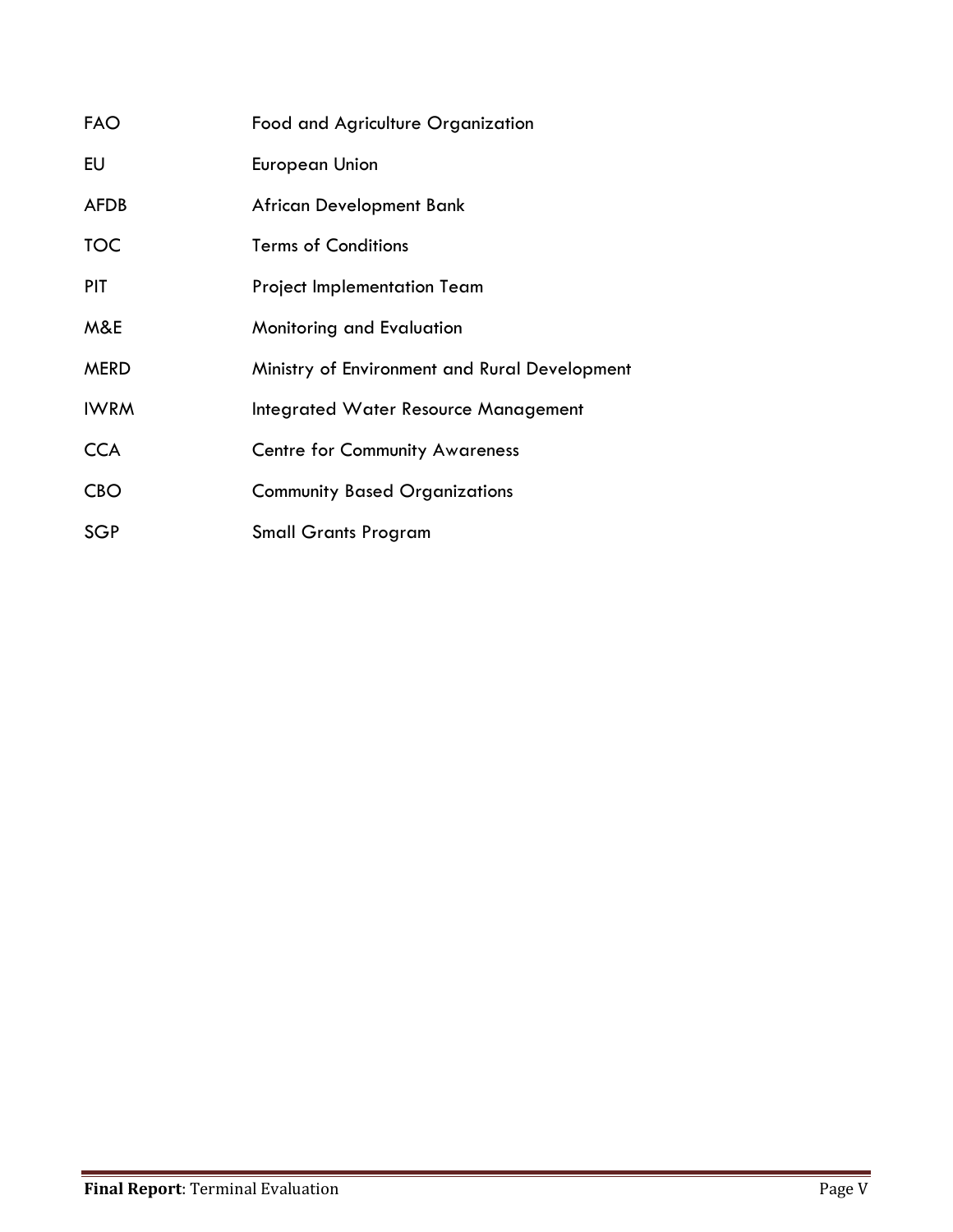## **TABLE OF CONTENTS**

|    | <b>Contents</b> |         |                                                                           |  |
|----|-----------------|---------|---------------------------------------------------------------------------|--|
| 1. |                 |         |                                                                           |  |
|    | 1.1.            |         |                                                                           |  |
|    | 1.2.            |         |                                                                           |  |
|    |                 |         |                                                                           |  |
|    |                 | 1.2.2.  | UNDERTAKING COUNTRY MISSION AND FIELD VISITS FOR THE REGIONAL COMPONENT14 |  |
|    |                 | 1.2.3.  |                                                                           |  |
|    | 1.3.            |         |                                                                           |  |
| 2. |                 |         |                                                                           |  |
|    | 2.1.            |         |                                                                           |  |
|    | 2.2.            |         |                                                                           |  |
|    | 2.3.            |         |                                                                           |  |
|    |                 |         |                                                                           |  |
|    | 3.1.            |         |                                                                           |  |
|    |                 | 3.1.1.  |                                                                           |  |
|    |                 | 3.1.2.  |                                                                           |  |
|    |                 | 3.1.3.  |                                                                           |  |
|    |                 | 3.1.4.  |                                                                           |  |
|    |                 | 3.1.5.  |                                                                           |  |
|    | 3.2.            |         |                                                                           |  |
|    | 3.3.            |         |                                                                           |  |
|    |                 |         |                                                                           |  |
|    |                 |         |                                                                           |  |
|    |                 |         |                                                                           |  |
|    |                 |         |                                                                           |  |
|    |                 |         |                                                                           |  |
|    |                 |         |                                                                           |  |
|    |                 | 3.3.7.  |                                                                           |  |
|    |                 | 3.3.8.  |                                                                           |  |
|    |                 | 3.3.9.  |                                                                           |  |
|    |                 | 3.3.10. |                                                                           |  |
|    |                 | 3.3.11. |                                                                           |  |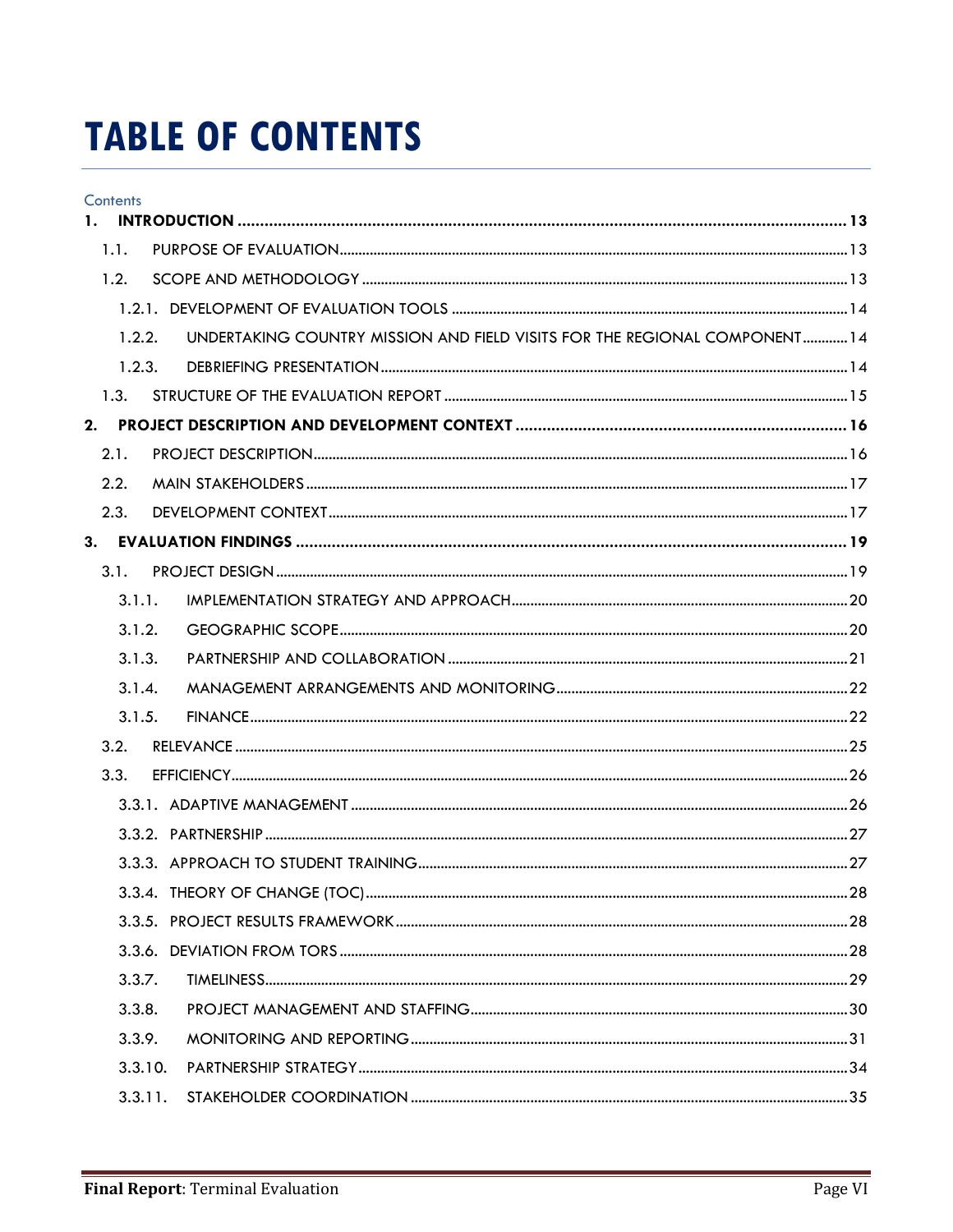| 3.3.12.      |  |
|--------------|--|
| 3.4.         |  |
| 3.4.1.       |  |
| 3.4.2.       |  |
| 3.4.3.       |  |
| 3.4.4.       |  |
| 3.5.         |  |
| 3.5.1.       |  |
| 3.5.2.       |  |
| 3.6.         |  |
| $\mathbf{4}$ |  |
| 4.1.         |  |
| 4.1.2.       |  |
| 4.1.3.       |  |
| 4.1.4.       |  |
| 4.1.5.       |  |
| 4.1.6.       |  |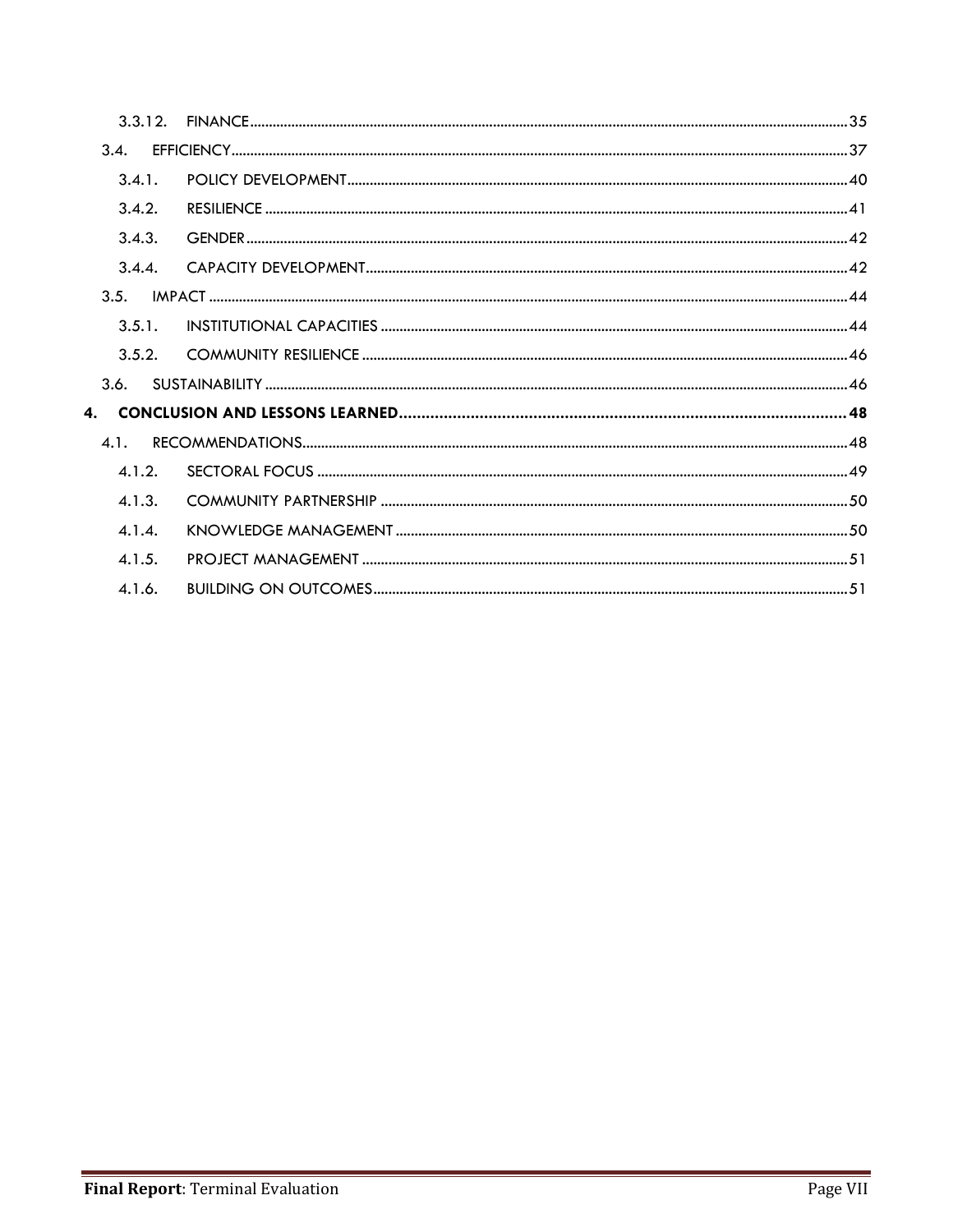## **EXECUTIVE SUMMARY**

The Enhancing Climate Resilience of the Vulnerable Communities and Ecosystems in Somalia known as the LDCF I project was implemented in Somalia (South Central Somalia, Puntland, and Somaliland) from the duration January 2015 to September 2019 by UNDP in partnership with Office of the Prime Minister, GEF Operational Focal Point (Federal Focal Point), Ministry of Environment and Rural Development (Somaliland) Ministry of Environment, Wildlife and Tourism (Puntland), and co-financed by GEF.

The LDCF I project is the first ever major GEF-funded initiative in Somalia and the first multi-year project in Somalia focusing on environment. Being a direct outcome of the NAPA 2013, the project focuses on climate change, sustainable land management, and water resources management in the context of changing climate. According to the Project Document, the overall Project Objective is 'enhanced resilience and improved adaptive capacity of vulnerable Somali communities in pilot areas, and the ecosystems on which they depend, to the adverse impacts of climate change'. Outcome 1 is focused on national capacity development, whereas Outcome 2 deals with demonstrating models at community level.

The project was implemented at the Federal level as well as in the three regions of Somaliland, Puntland, and four new federal states (formerly known as the South Central region). At the time of design, the project was provided USD 9.5 Million. However, by the TE the total available project resources had increased by 19% to USD 11.27 Million, mainly due to the UNDP contribution of USD 1.16 Million for project management. Major challenges during implementation included security, access, capacity, fragmentation, and instability.

It was found that the LDCF I project was designed based on consultations with a variety of stakeholders and relevant to the implementation context. In particular, the management arrangements and monitoring strategy were clearly defined. Similarly, with the exception of community infrastructure and support to students, sustainability was well integrated into the design. However, the project design has some shortcomings with respect to implementation strategy, as limited linkages or causalities are provided for activities spread across different themes and geographies. Moreover, while the project's logical framework is comprised of SMART indicators and clear targets, these targets are not gender segregated. Having said that, the design made provisions for an Inception period to iron out some of the outstanding details. Based on these observations, the evaluation team found the design to be Satisfactory as it provided sufficient basis for initiating implementation in a highly evolving and volatile context.

The TE team found the project and its planned activities to be of High Relevance to the local priorities and context. The project conforms to the priorities of government of Somalia, UNDP, and GEF-LDCF. Moreover, at the time of project design, key policies and strategies to address climate change and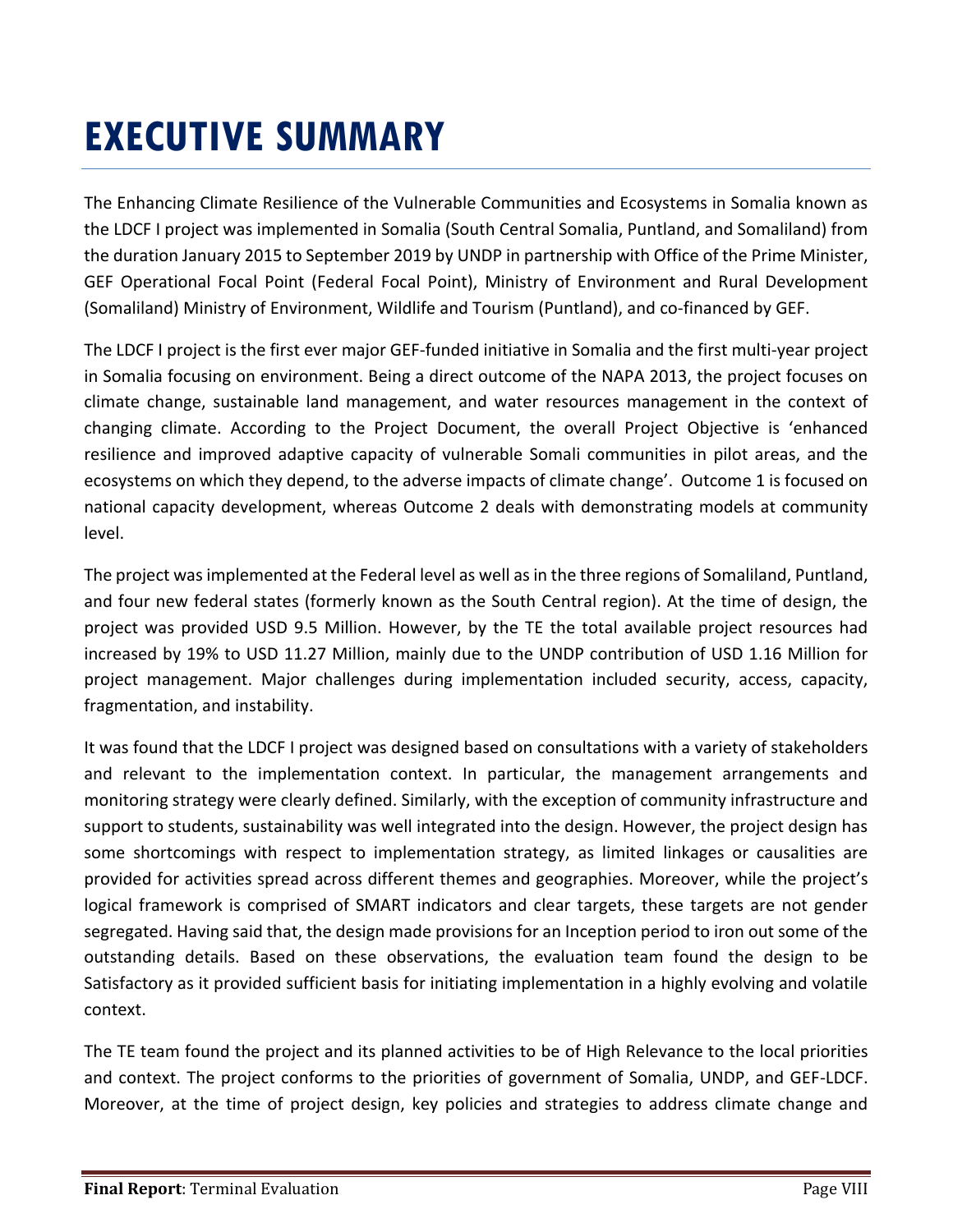disaster management were either limited in scope or absent altogether. While, decades of conflict and insecurity in the country had led to the weakening of many of these state institutions. Further, despite 70% of Somalis being dependent on agriculture and pastoralism, the absence of effective and sufficient water storage facilities for use during dry season particularly affects livestock and agriculture related livelihoods and also increase the burden on women and youth. In addition, overgrazing, deforestation and poor land-use planning have exacerbated the impacts of droughts significantly. Therefore, both Outcome 1 focusing on national capacity development and Outcome 2 on community resilience were both found to be responsive to the immediate institutional and community needs in Somalia.

Overall, efficiency was rated Satisfactory as the project was found to continually respond to the evolving context in order to achieve its objectives, while the adoption of LOA modality facilitated broader than planned outreach and reduced financial cost. Moreover, the total available project resources increased by 19% due to the UNDP contribution of USD 1.16 Million for project management. On the other hand, despite ample opportunities available during implementation, e.g. the Inception Period and MTR, etc., the project did not develop a Theory of Change, thereby limiting the opportunity to define linkages between different outputs and activities. In addition, as drought response funding was channeled through LDCF I management infrastructure, at times activities for drought response were confusingly attributed to the project by stakeholders. Further, UNDP-led inter-stakeholder coordination was limited and led to partners working in silos.

The project's Effectiveness was rated Satisfactory as most of the targets were achieved or surpassed in Somaliland and Puntland. Conversely, progress in the newly established states was comparatively less than satisfactory, mostly owing to inaccessibility due to the local security situation and recently formed government structures which are in fact weak and unstable.

Overall, LDCF I has made considerable gains towards its objective level targets and has in fact overachieved in terms of outreach. Accordingly, 124% of the planned numbers of men and women have been reached to disseminate knowledge about climate change through activities such as trainings, water management, and business development, etc. More significantly, 640% higher than targeted households in the project areas are reported to have improved access to water and livelihoods. Although significant on their own, these achievements are noteworthy in the critical security and political uncertainty context that the project operated in.

With regards to policy development, the project has played an instrumental role in filling the vacuum regarding the CCA and DRM related policy planning in Somalia. In this regard, key national and regional policies and strategies including the National Disaster Management Policy, the Land Use policies for Somaliland and Puntland, National Climate policy were developed. In fact the developed climate change and disaster management policies have been approved and are being used for further planning. Conversely, the Land Use Policies which can play a critical role in sustainable development and resilience,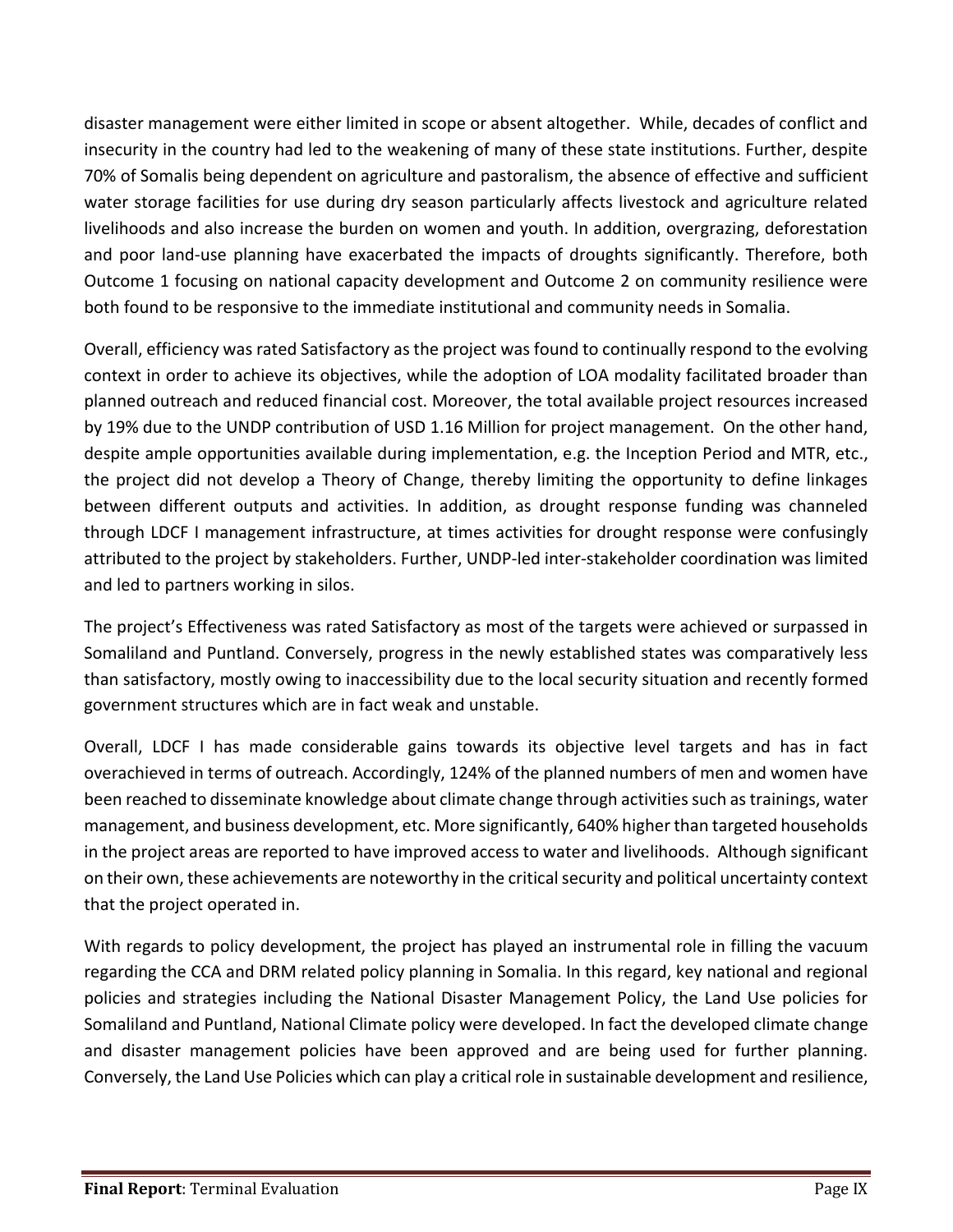although developed, have not been approved yet as land is a sensitive issue with multiple conflicting stakeholders.

With regards to community resilience, a major highlight has been providing new models of water management infrastructure. While supporting the construction or rehabilitation of earth dams, water diversion structures, canals, and boreholes. However, while the activities aimed at resilience were generally effective, some design flaws were observed mostly with solar panels and piping system for water distribution. Further, considering women's particular vulnerability to climate change events, the project was seen to make conscious efforts to address the needs of women. In fact, in line with the UNDP's Gender Strategy which states that 30% of beneficiaries should be women, LDCF I progress reporting presented gender-disaggregated progress on most indicators.

Although no systematic impact assessment data is available, based on field visits and interviews, the TE mission found the project's impact to be Highly Satisfactory despite some challenges with regards to effectiveness. The project's success has encouraged follow up projects, e.g. LDCF II (USD 10 Million) focused on water resource management and the World Bank funded USD 40 million initiative also focusing on water to be initiated in 2019/2020. Moreover, the project's institutional capacity development has resulted in individual ministries being able to access other funding from donors such as GIZ and the World Bank.

Furthermore, activities related to water resources have generally had the highest impact. For instance, the dams established in Somaliland and Puntland have not only supported host communities but also scores of pastoralists and IDPs, e.g. Biyo Gudud dam in Somaliland was used by pastoralists during the 2017 flood. While the largest water reservoir established in Puntland served an estimated 200,000 people including local communities, IDPs, and pastoralists during the 2016 drought. Generally, the new or improved water resources provided by the project have led to improvement in water availability for humans and livestock herds while also contributing to vegetable and fruit farming.

Sustainability of project outcomes was assessed in terms of continuation into the future, such as replication and up-scaling. At the institutional level, sustainability was found to be inherently incorporated into activities such as training, awareness raising, and capacity building. For instance, district disaster management plans and disaster maps developed with LDCF I support are reportedly being used by relevant government ministries in guiding donor's program planning. Similarly, the demonstrated impact of water conservation activities and high demand at the community-level have encouraged multiple donors, communities, and even private sector to replicate these structures. Moreover, several women-owned enterprises supported by the project are also likely to continue into the future.

However, the lack of finance and organizational capacity are potential threats to the sustainable impact of the project assisted policies and plans. At the community level, despite high effectiveness and impact,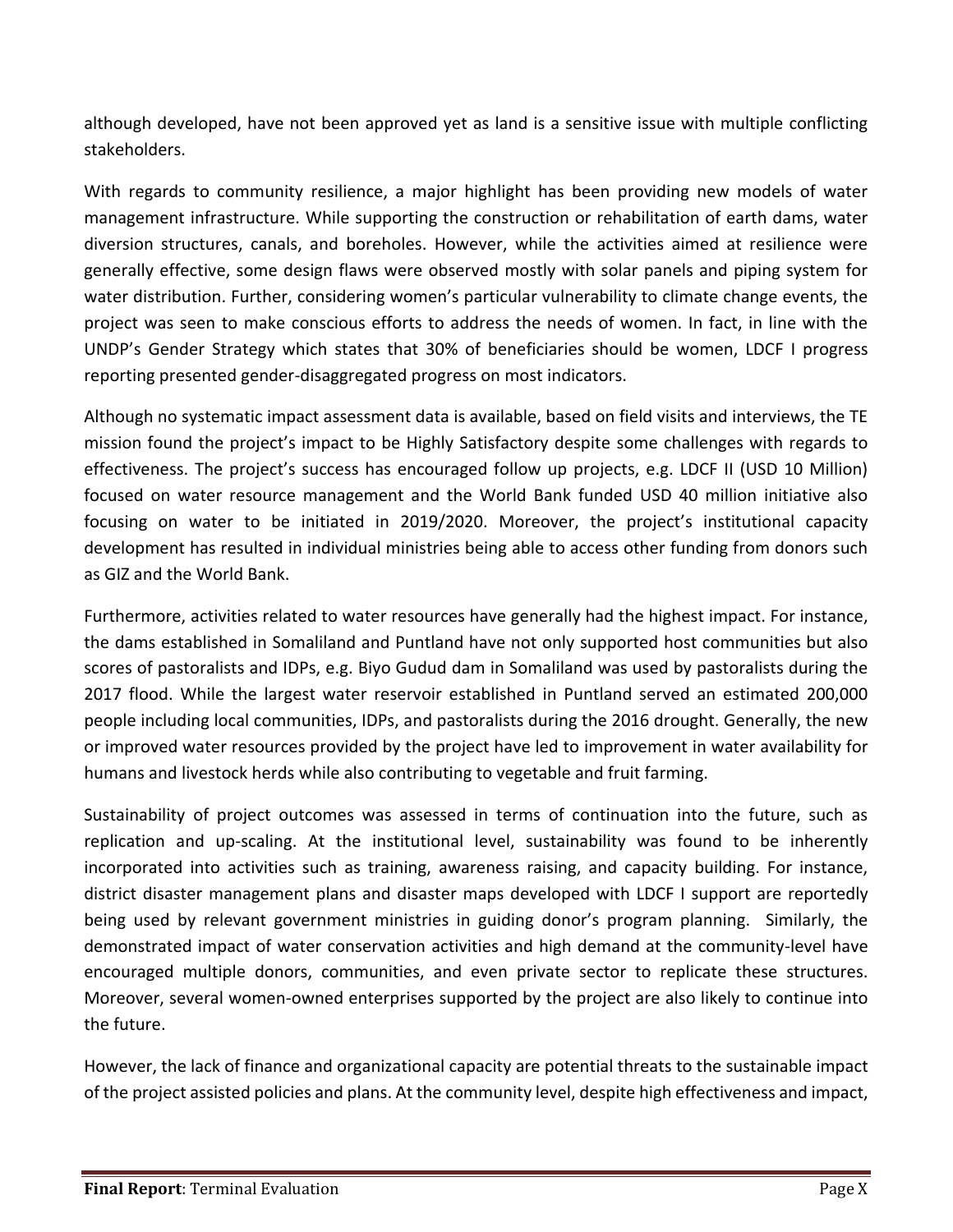the major threats to sustainability of these activities are technical and managerial capacities of the communities for operations and maintenance (O&M). Based on these concerns, the TE mission found the project's Sustainability to be Moderately Likely.

In conclusion, the TE mission found that the project's implementation has been effective despite LDCF I being the first major GEF-funded is initiative in Somalia. This success is further laudable due to the extraordinary challenges faced during implementation, including the inter-regional political relationship, uncertainty of governance context, high security risks posed in the field, and limited technical expertise in the country.

Based on the detailed assessment of the LDCF I project, the TE mission puts forth the following recommendations to improve future UNDP, GEF, and Government of Somalia programming.

#### 1. Region-specific Programming Approach:

The implementation context in the three project targeted regions is diverse. In particular, the lack of government capacity as well as the security situation have significantly affected implementation in South Central region as compared to Somaliland and Puntland. Therefore, it is recommended that any future projects consider these realities in mind while determining implementation approaches.

#### 2. Sectoral Focus:

LDCF I design was focused on multiple sectors, including water resources, DRM, and livelihoods. While these issues are inter-related, the lack of inter-activity/inter-component linkages led to fragmented programming. This approach not only stretched the technical and M&E resources but also led to the dilution of project results. It is therefore recommended that future projects are designed using a Theory of Change, where the links between different outcomes and outputs are clearly defined.

#### 3. Gender Implications:

While the effects of climate change and disasters are uniform for all, women are particularly vulnerable due to their extensive involvement in natural resource management, e.g. livestock rearing and caregiving responsibilities for the household. Further, in Somalia women are considered as savvy entrepreneurs having made their mark in all variety of local businesses. It is therefore recommended that instead of allocating specific activities to women development, women's role as key project stakeholders is banked upon as this social group is likely to be the most responsive to any outside support due to their comparatively higher vulnerability.

#### 4. Community Partnership:

While the LDCF I project developed strong partnerships with many important stakeholders, effective community partnership was seen to be lacking, including limited contribution to construction costs of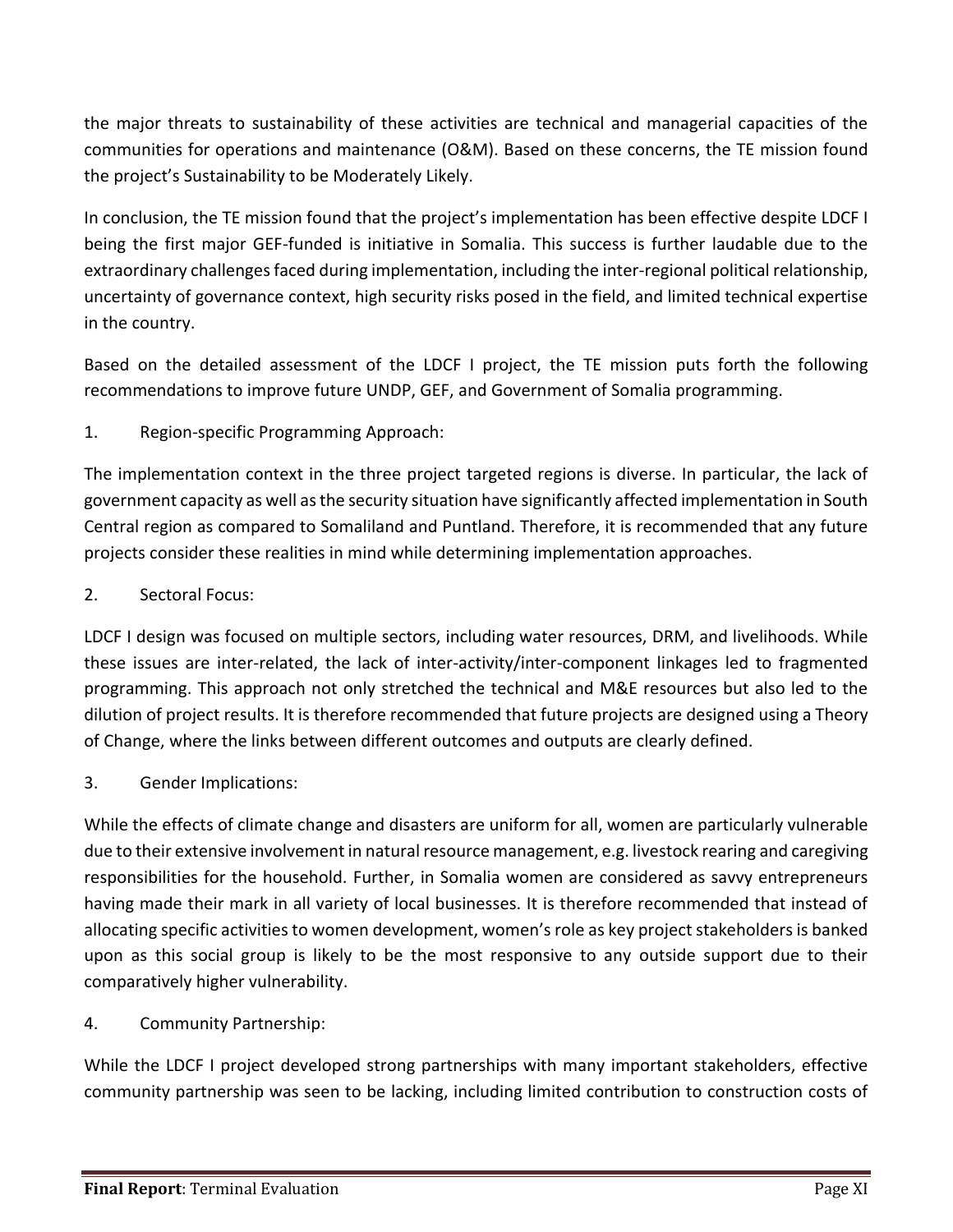infrastructure schemes and development of community-led sustainability plans. As these factors adversely affect the continued operations of these schemes, it is recommended that future similar programs develop a thorough community partnership strategy, while exploring different options such as community ownership, public-private partnership, and even support to private sector for generation of resilience-based businesses.

#### 5. Knowledge Management:

The LDCF has generated a vast amount of literature, often in subjects on which there is limited prior factual information available in the country. However, despite their general utility to a variety of audiences, these documents are presently available only to the direct stakeholders of the project. It is therefore recommended that the project ensures ready availability and access of this knowledge base to the general public.

Moreover, while the impact of the project is readily visible in many instances, it is not easy to either quantify or collate this impact. It is therefore recommended that a systematic impact assessment is undertaken of different project activities, while quantifying results. Such an exercise will not only help quantify project results, it will help highlight the highest impact activities to inform future planning.

#### 6. Project Management:

LDCF I implementation approach was based on partnership with a number of stakeholders. However, the lack of active collaboration among them led the project to be implemented in silos. It is therefore recommended that future projects devise mechanisms for proactive collaboration led by UNDP. This can take the form of regular, i.e. quarterly or biannual review meetings and information exchange workshops, etc.

Moreover, as the project was geographically widely spread, the M&E team in the field was stretched. Similarly, at times conflict on ground can hinder monitoring. Therefore, it is recommended that UNDP makes more frequent use of Third Party Monitoring arrangements.

#### 7. Building on LDCF-I Outcomes

Since LDCF I generated a number of outputs in the areas of policy, planning, and water resources, it is recommended that future projects build on this progress. For instance, the water structures established by the project should now be capitalized upon to build longer term resilience by initiating agriculture and livestock based livelihood and food security programming, as well as awareness on water-related health and hygiene practices, etc.

Similarly, opportunities for linking LDCF I outcomes to other projects and funding sources should be explored. For instance, strengthened cooperatives can potentially be further linked to GEF Small Grants Program (GEF-SGP) funding.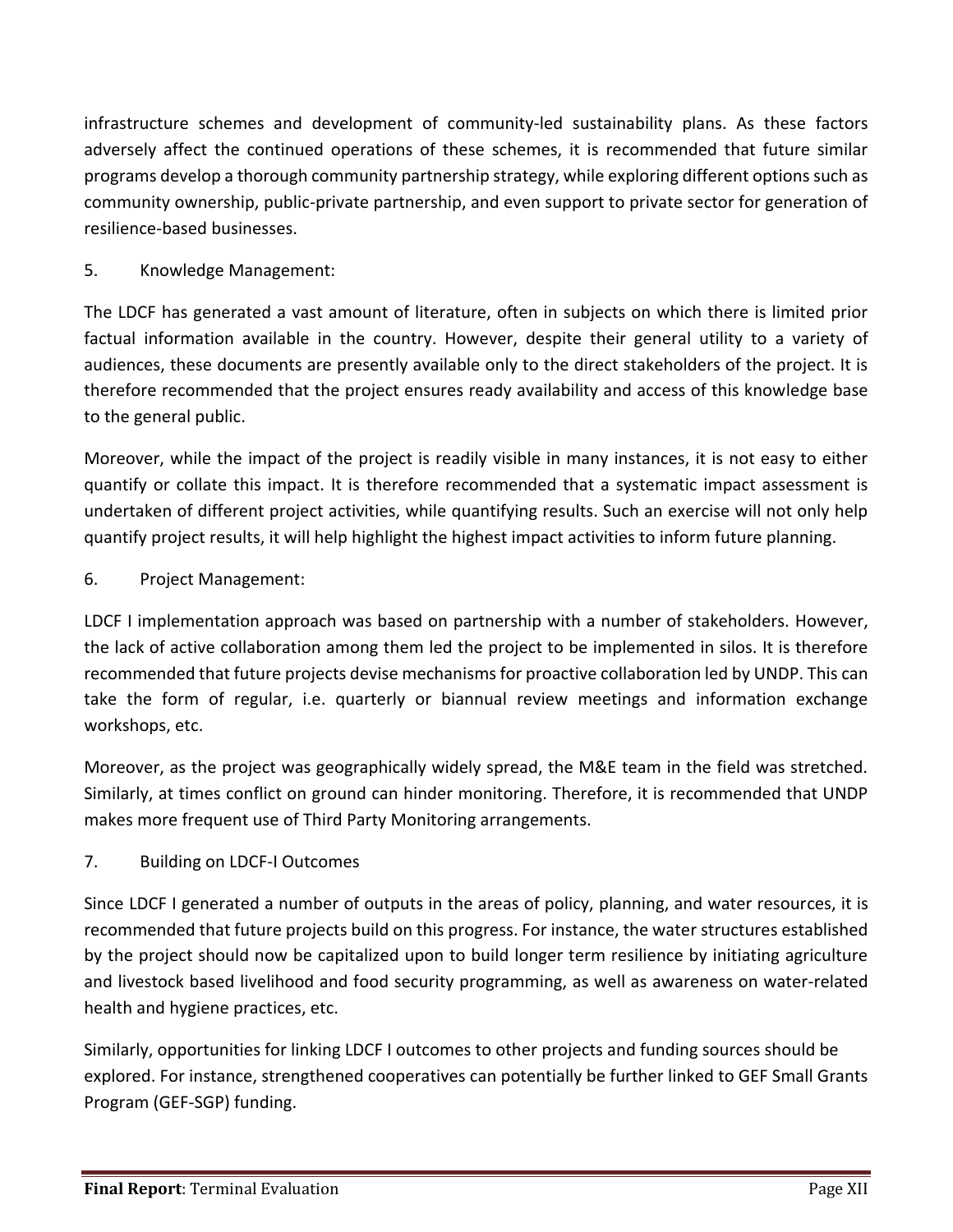## <span id="page-12-0"></span>**1. INTRODUCTION**

The Enhancing Climate Resilience of the Vulnerable Communities and Ecosystems in Somalia known as the LDCF I project was implemented in Somalia (South Central Somalia, Puntland, and Somaliland) from the duration January 2015 to September 2019 by UNDP in partnership with Office of the Prime Minister, GEF Operational Focal Point (Federal Focal Point), Ministry of Environment and Rural Development (Somaliland) Ministry of Environment, Wildlife and Tourism (Puntland), and co-financed by GEF.

#### <span id="page-12-1"></span>**1.1. PURPOSE OF EVALUATION**

The Enhancing Climate Resilience of the Vulnerable Communities and Ecosystems in Somalia is a fullsized project, funded by the GEF LDCF and UNDP. In accordance with UNDP and Global Environmental Facility (GEF) M&E policies and procedures, all full and medium-sized UNDP supported and GEF financed projects are required to undergo a terminal evaluation upon completion of implementation.

The overall objectives of this Terminal Evaluation (TE) was to independently assess the achievement of project results, outcome impacts, and to draw lessons that can both improve the sustainability of benefits from this project, and aid in the enhancement of overall UNDP programming. While focusing on relevance, effectiveness, efficiency, sustainability, and impact of the project, the evaluation was carried out with the objectives to:

- 1. Promote accountability for the achievement of GEF objectives; and
- 2. Promote learning, feedback and knowledge sharing on results and lessons learned among UNDP/GEF and its partners, as basis for decision-making on policies, strategies, program management, and projects and to improve design and implementation of new and ongoing projects by UNDP/GEF.

The TE will covered the whole duration of the project from its starting date in January 2015 to the completion in September 2019.

#### <span id="page-12-2"></span>**1.2. SCOPE AND METHODOLOGY**

In line with the TORs, the TE was conducted according to the guidance, rules and procedures established by UNDP and GEF as reflected in the UNDP Evaluation Guidance for GEF Financed Projects. The scope of this TE covers the entire UNDP/GEF-funded project and its components as well as the co-financed inputs and resources to the Project at the regional and national levels.

The Terminal Evaluation team was composed of a lead international consultant (IC), and two National Consultants in Somalia. The team followed a participatory and consultative approach ensuring close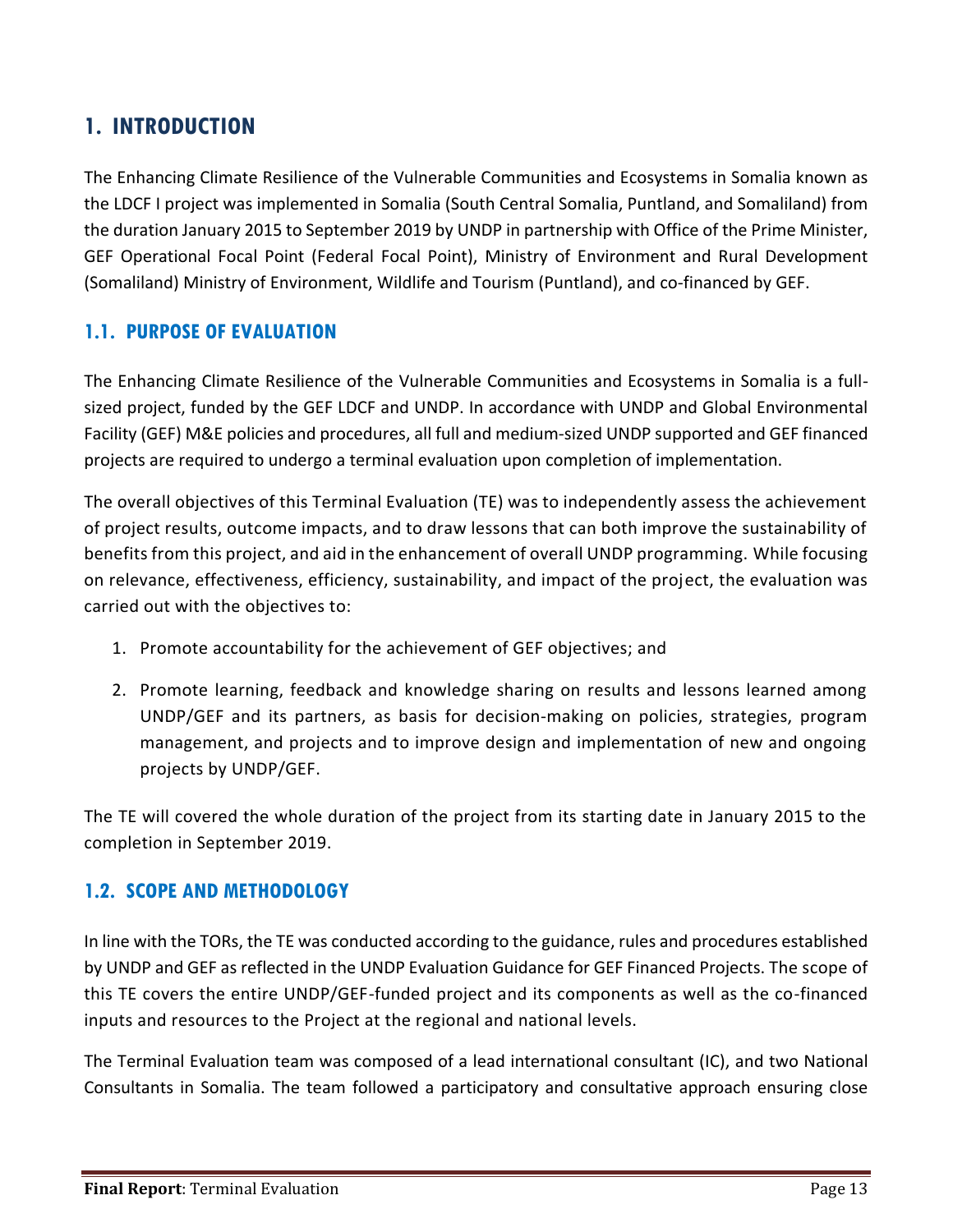engagement with government counterparts, in particular the UNDP Project Implementation Team (PIT), UNDP GEF Regional Technical Adviser based in Nairobi, and key stakeholders in the Federal and regional governments.

Further, the TE was undertaking using literature review, development of an inception report and evaluation tools, meetings with project stakeholders, and field visits. Details of these are provided below:

#### <span id="page-13-0"></span>**1.2.1. DEVELOPMENT OF EVALUATION TOOLS**

A detailed review of the related documents by the consultants facilitated the understanding of the various dynamics of the project. A complete list of documents reviewed by the TE Team is provided in Annex 01. Based on this review, the programmatic and geographic scope of the evaluation activities as well as stakeholders for interviews and sites for field visits were determined. The proposed evaluation methodology, developed interview tools, and schedule of evaluation were shared with the PIT as part of the Inception Report.

Accordingly, interviews were conducted using Focus Group Discussion (FGD) and Key Informant Interview (KII) sheets while checklists were also prepared to record observations from site visits. These tools are presented in Annex 02.

#### <span id="page-13-1"></span>**1.2.2. UNDERTAKING COUNTRY MISSION AND FIELD VISITS FOR THE REGIONAL COMPONENT**

The International Evaluator visited Somalia from 15 to 30 September 2019. During this time, the assigned National Evaluators and the International Evaluator worked together to undertake further document review, interviews, site visits, and analysis.

The mission was kicked off with an introductory meeting and PIT presentation on 16 September, 2019. Subsequently, during the in-country mission, interviews were held with key project stakeholders. After this, key project stakeholders including the GEF Focal Point, Implementing Partners, and participating communities, etc. were interviewed using the developed KII and FGD sheets. A list of the individuals met during the evaluation is provided in Annex 03.

Based in Mogadishu for the duration of the in-country mission, the international consultant conducted interviews with government stakeholders in all three regions either face to face or over Skype, and also conducted a field visit to Puntland. While the two national consultants provided support to the mission by undertaking field visits in all three regions to observe project activities and gather feedback from the communities and local government stakeholders. The detailed mission schedule for the Team is presented in Annex 03.

#### <span id="page-13-2"></span>**1.2.3. DEBRIEFING PRESENTATION**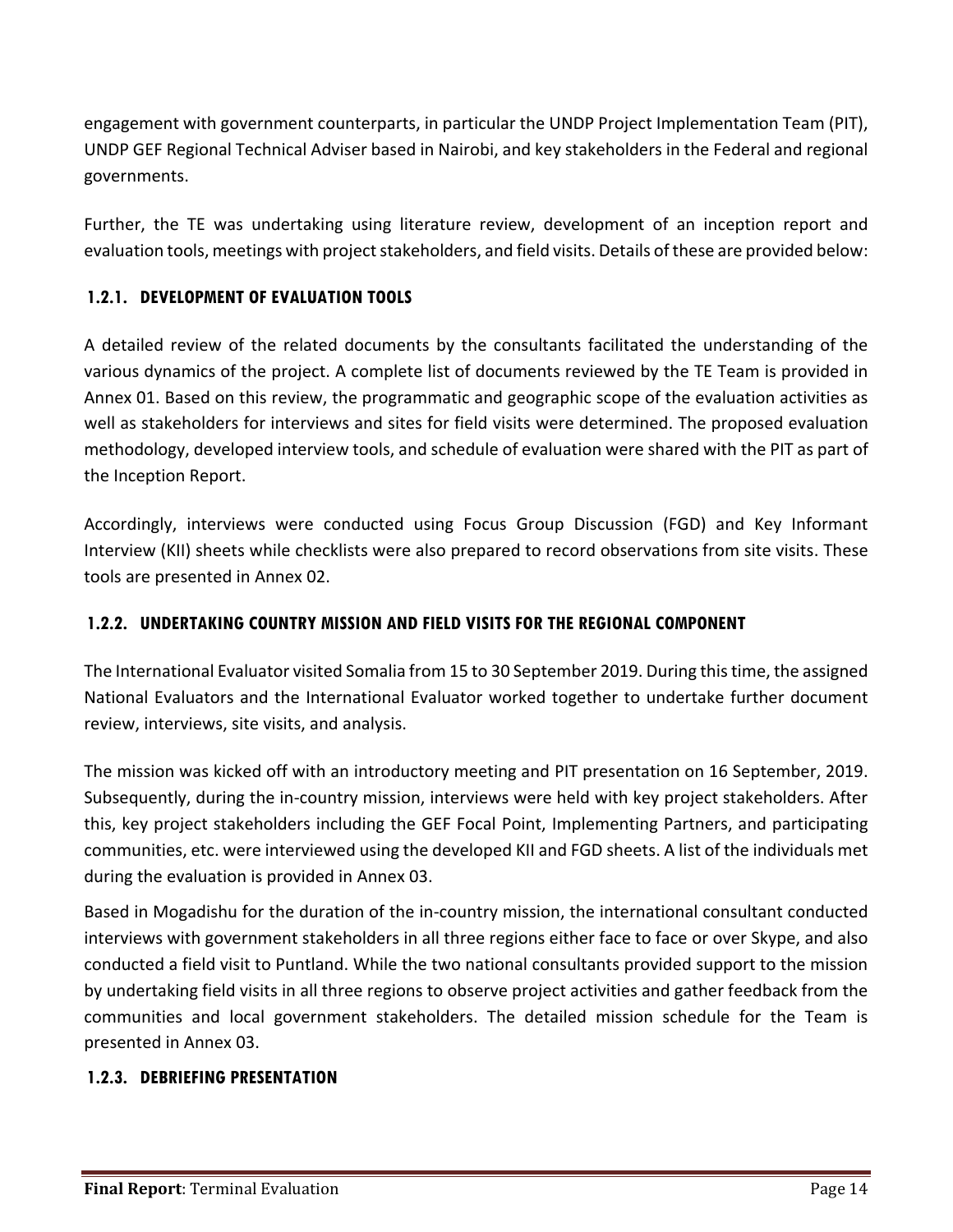At the end of the mission in Somalia, key TE findings were presented to the Project Manager on September 30, 2019. Moreover, on November 14, 2019 a de-briefing was also given over Skype to the GEF RTA.

#### <span id="page-14-0"></span>**1.3. STRUCTURE OF THE EVALUATION REPORT**

This TE report is developed following the report outline provided in the TORs. This includes sections on:

- 1. Introduction
- 2. Project Description and Development Context
- 3. Findings (Project Design/Formulation, Project Implementation, Project Results)
- 4. Conclusions, Recommendations, and Lessons Learned
- 5. Annexes

The detailed outline can be found in the Table of Contents presented at the beginning of this document.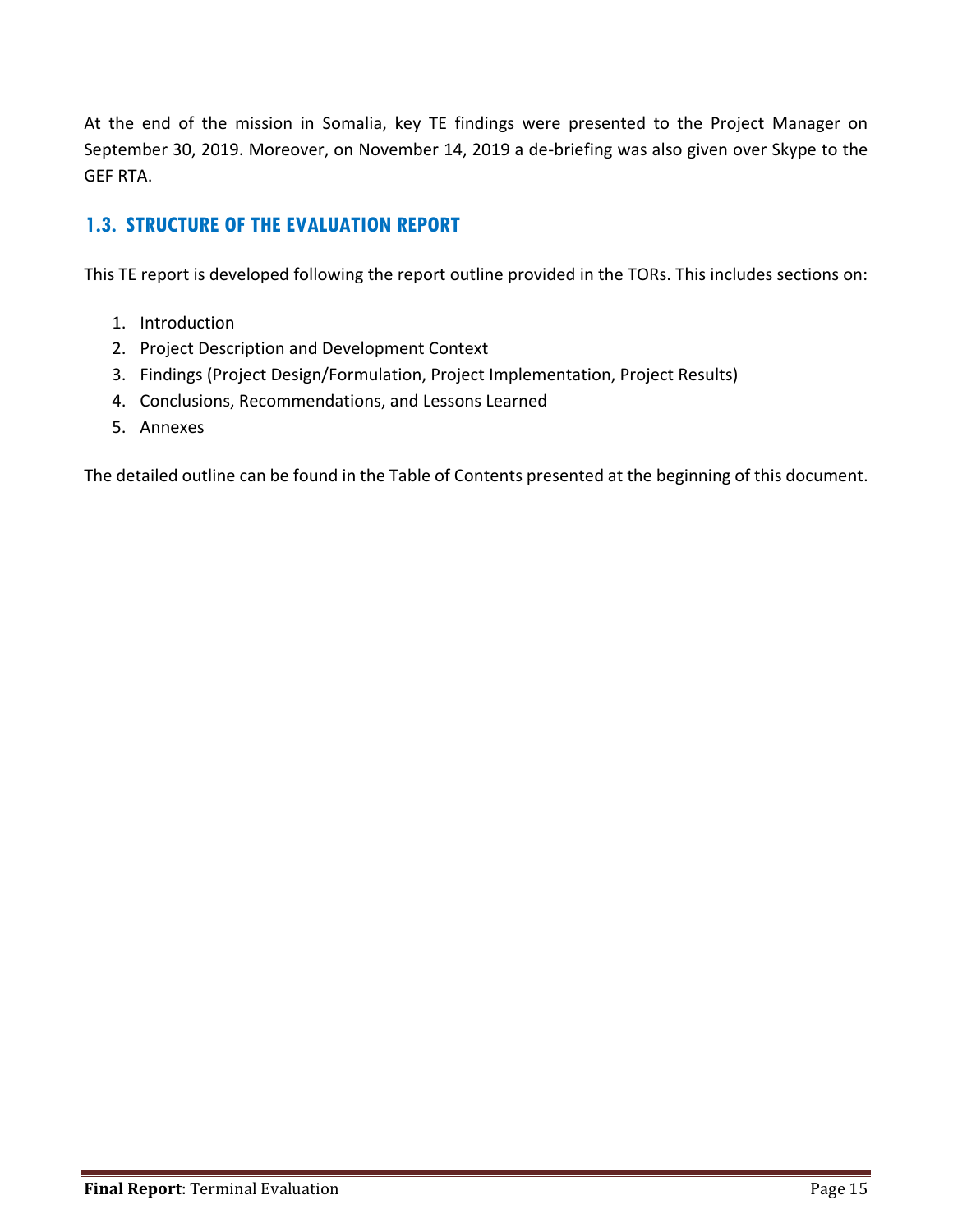## <span id="page-15-0"></span>**2. PROJECT DESCRIPTION AND DEVELOPMENT CONTEXT**

This section provides an overview of the project context, including duration, stakeholders, and expected results.

#### <span id="page-15-1"></span>**2.1. PROJECT DESCRIPTION**

The LDCF I project is the first ever major GEF-funded initiative in Somalia and the first multi-year project in Somalia focusing on environment. Being a direct outcome of the NAPA 2013, the project focuses on climate change, sustainable land management, and water resources. Immediately after the approval of NAPA in 2013, a PPG was awarded in December 2013. The project was designed by UNDP Somalia in 2014 and GEF approval was given in the same year, while implementation started in January 2015.

According to the Project Document, the overall Project Objective is 'enhanced resilience and improved adaptive capacity of vulnerable Somali communities in pilot areas, and the ecosystems on which they depend, to the adverse impacts of climate change'. Accordingly, the project is comprised of the following two outcomes:

- **- Outcome 1**: Policies, plans and tools reviewed, revised, developed, adopted and implemented by government to mainstream and enhance adaptive capacity and mitigate the risks of climate change on vulnerable communities and critical ecosystem services.
- **- Outcome 2:** Models of community and ecosystem resilience developed and implemented in pilot areas selected in consultation with government and community stakeholders.

In summary, Outcome 1 is focused on national capacity development, whereas Outcome 2 deals with demonstrating models at community level. Accordingly, at the objective level, the project aimed for 60% of target men and women (approximately 43,000 people) to have awareness and knowledge on adaptation responses to Climate Change; and 100% of all targeted 7,20058 HHs for all zones to have enhanced livelihoods through access to water, improved ecosystem services and reforestation.

Considering the complex governance structure in Somalia, the project was implemented at the Federal level as well as in the three regions of Somaliland, Puntland, and four new federal states (formerly known as the South Central region). LDCF I was designed to be implemented over four years from January 2015 to December 2018. However, as a no cost extension was granted the actual project closing date was September 30, 2019.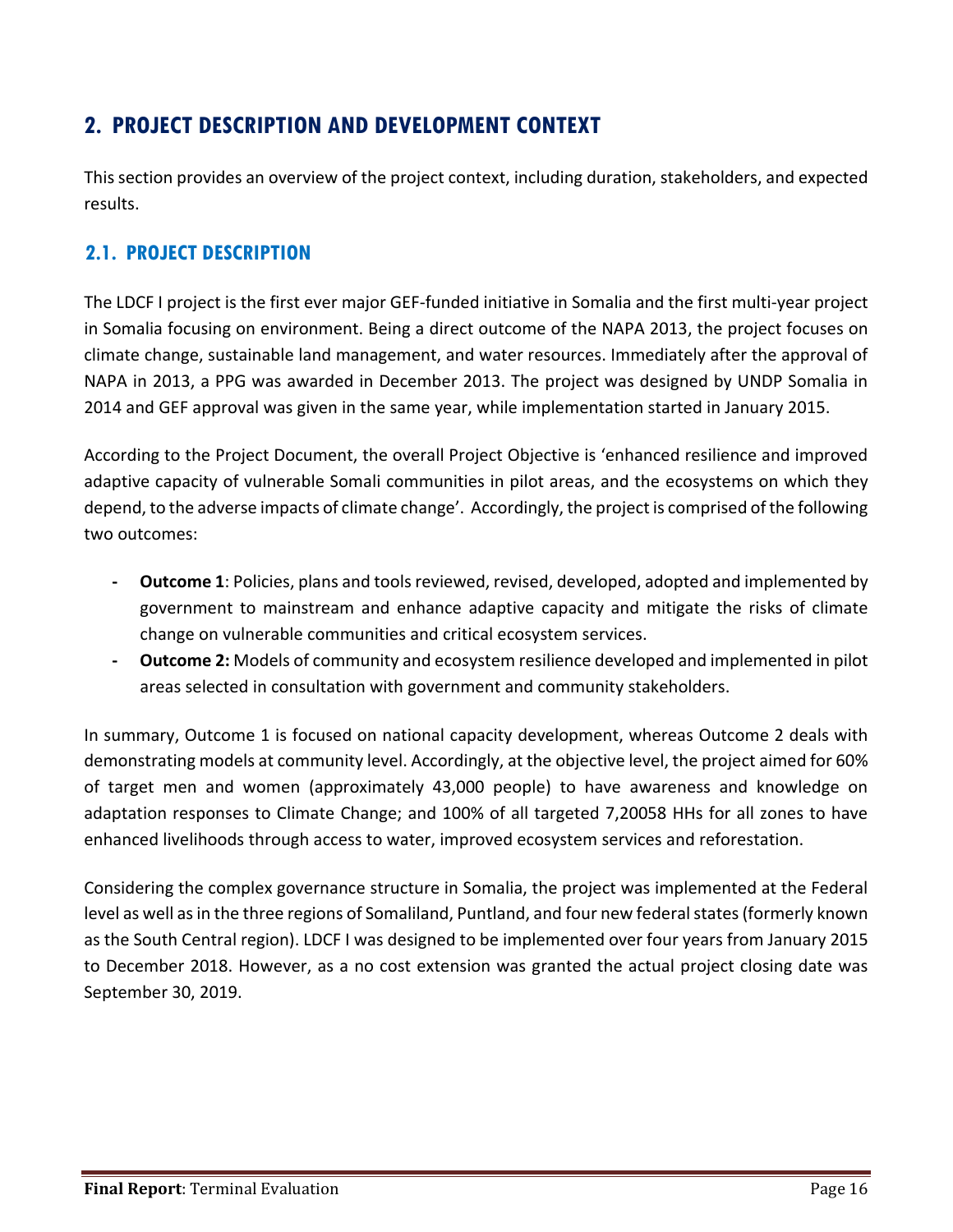### <span id="page-16-0"></span>**2.2. MAIN STAKEHOLDERS**

An overview of the project management structure and arrangements is provided in figure 2.



**FIGURE 1: PROJECT MANAGEMENT STRUCTURE**

### <span id="page-16-1"></span>**2.3. DEVELOPMENT CONTEXT<sup>1</sup>**

Somalia's recent past, notably since 1991, can be characterized as violent, insecure and chaotic. Large parts of the country have been unsafe throughout much of this period. Insurgents have regularly controlled large parts of the country. Localized inter-clan conflicts have been common and conflict resolution has often been violent. Likewise, the solutions to local disputes over land, water and other natural resources have regularly been violent. In effect, the norm in many areas has been a status of civil war or near-civil war.

To some extent, the country can be categorized into three regions in terms of security and stability: Somaliland, in the Northwest, which, although by far the most stable, is not totally spared from the violence and insecurity; Puntland, in the North and center, which has been less secure and stable than Somaliland, but more secure than the southern parts of the country and; the southern parts of the

 $\overline{a}$ 

<sup>&</sup>lt;sup>1</sup> Source: Mid-Term Review LDCF I Project; July 2017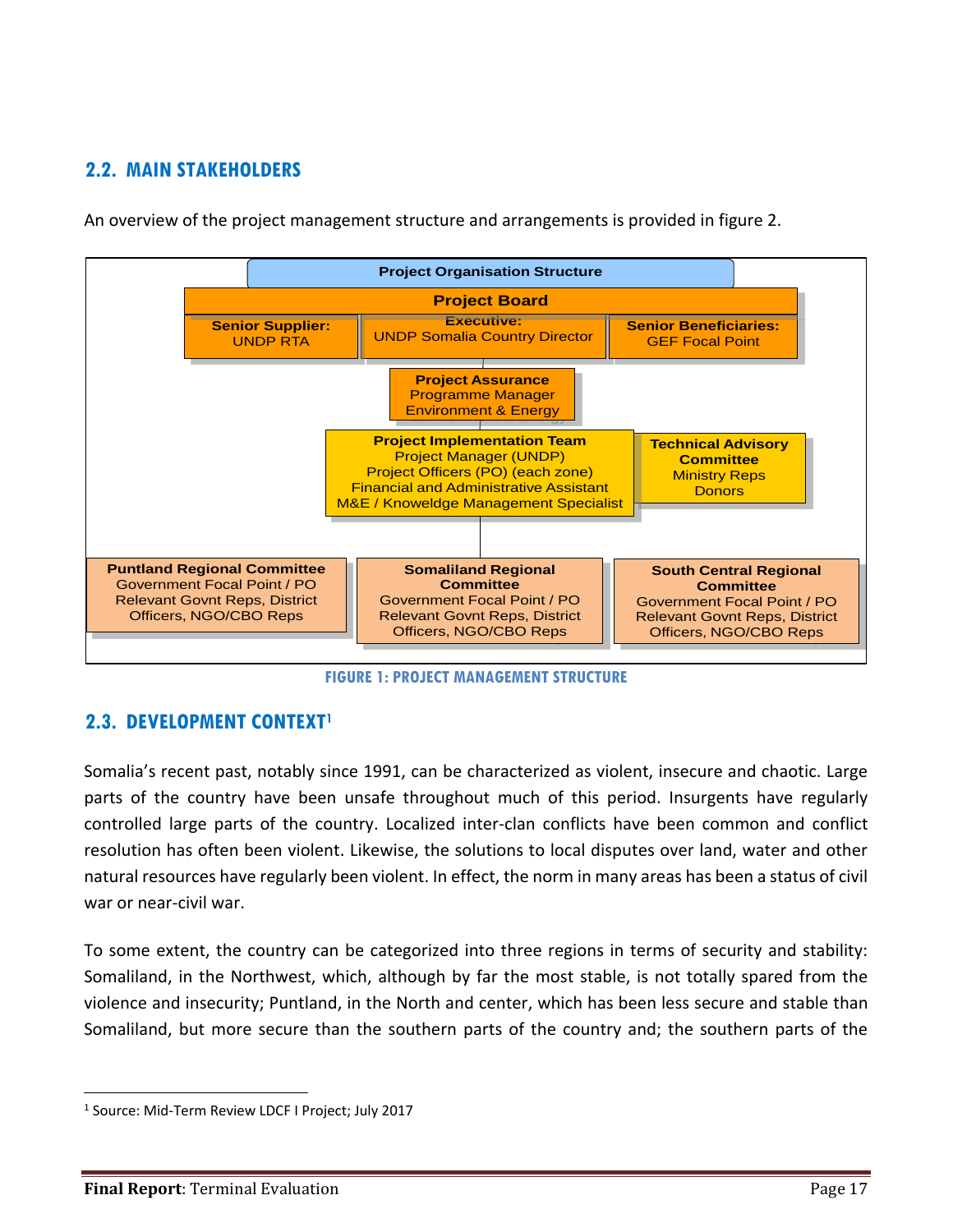country, where violence, insecurity and insurgence have been greatest and continue to affect almost all aspects of life and most socio-economic activities.

Significant progress has been made since around 2012. This is characterized by the establishment of permanent political institutions and some important successful military offensives by the internationally recognized government. After decades of conflict and instability, a federal government has been established and consolidated through a process of national dialogue and consensus. Since 2012, a long term peace has seemed possible, although not yet secured. Some encouraging aspects are:

- The establishment of a federal state structure, encompassing the six following states; Somaliland, Puntland, Jubbaland, South-West, Galmudug and Hirshabelle. The latter four constitute the southern states – and in this report are referred to as 'the South Central'. The Federal structure also includes the capital territory of Banadir with Mogadishu as the capital;
- The preparation, in a relatively participatory manner, of the New Deal Compact (2013) and then, in 2016, of the National Development Plan (NDP, 2017 – 2019);
- A Parliament that successfully served a full-term for the first time in 20 years;
- An increased ability to resolve many conflicts in a peaceful manner. Although violent conflicts between different clans and groups continues in some areas, an increasing number of conflicts are resolved peacefully.

Despite these peacebuilding and state-building gains, the progress remains fragile and reversible. Further, once peace is firmly established, Somalia will continue to face enormous development challenges, mostly as a result of the 25 years of insecurity, instability and limited progress. These stability and development challenges fundamentally affect both the design and the potential of development Programmes and projects, including the present Project under review. The key challenges are:

- **1. Security:** The continuing lack of security in many areas makes it challenging, and in some cases, impossible to implement standard community-level development actions. This is particularly the case in the southern states: many areas are out of bounds or under the control of insurgents. Few activities can be actively supported in such areas. However, this even affects actions in Puntland and Somaliland, for example: international experts are often not able to visit sites, UNDP staff are often not able to visit sites and in all cases the costs for implementing any activity are greatly affected – the financial costs and the costs in terms of time;
- **2. Access:** Related to the above, national experts, government and in particular international experts cannot easily access many sites. This is greatly exacerbated by the extremely poor state of the country's transport infrastructure;
- **3. Capacity:** The insecurity and civil war have lasted almost thirty years. As a result, there are very few capable people left in the country, and there are very few functioning institutions (except in Somaliland and Puntland). The vast majority of capable people present in 1991 either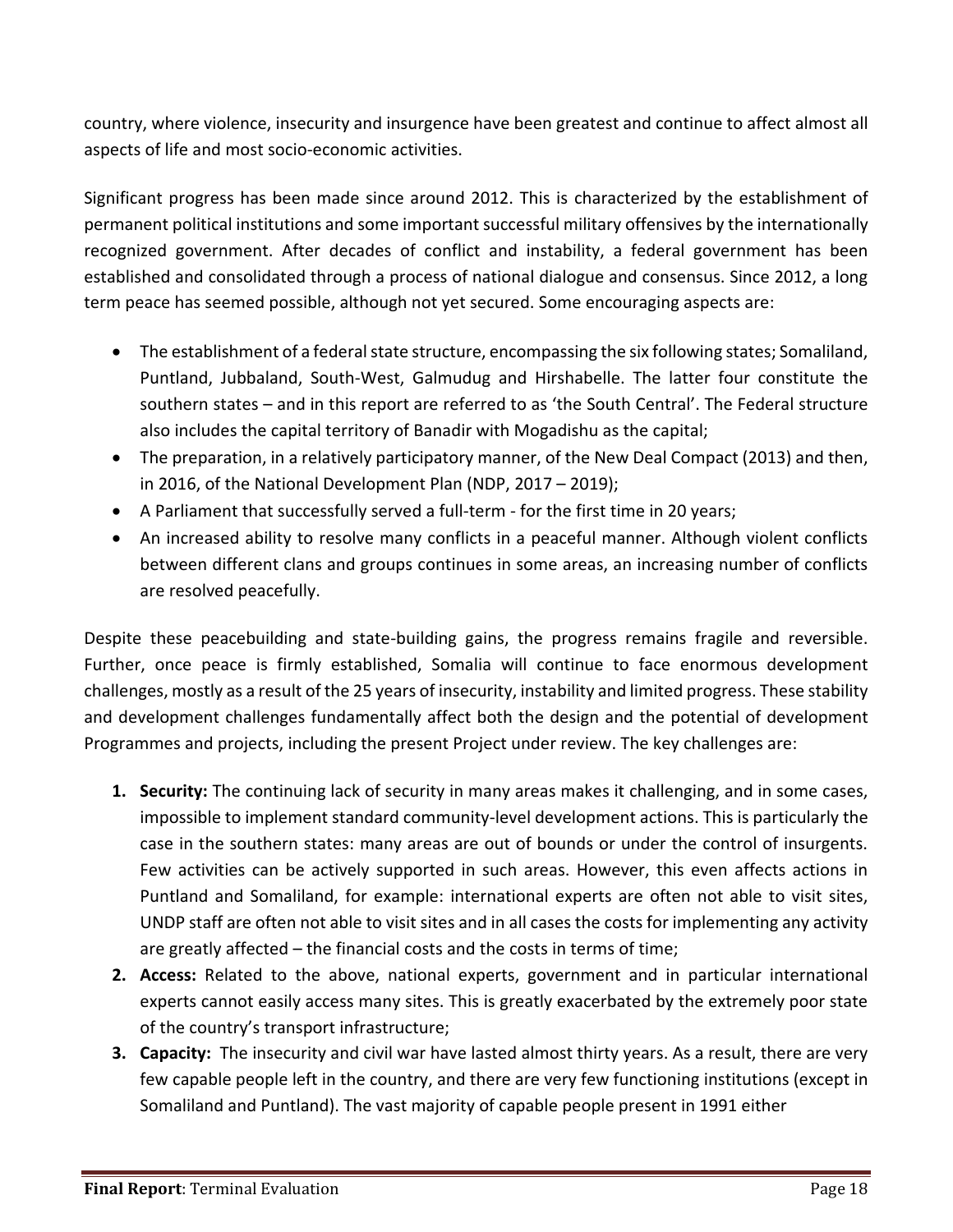- **i.** Fled the country; or
- **ii.** Were victims of the conflict; or
- **iii.** Have simply become elderly. During this period, it has not been possible to create a capable young generation.
- **4. Fragmentation:** Somaliland declared independence from Somalia in 1991 and has been operating very much as a separate country since. Although the international community does not recognize Somaliland's independence, stakeholders in Somaliland do not recognize the policies and decisions emanating from the capital Mogadishu. This makes it very difficult to implement a single, nation-wide project. Further, there is a vast difference in capacity between Somaliland and Puntland on the one hand, and the southern states on the other hand. This means that the problem analysis and proposed solutions are very different in Somaliland/ Puntland than in the southern states.

Further, as the project sites are disbursed across this highly fragmented landscape, conducting regular monitoring can be particularly challenging.

**5. Instability:** The governments in Mogadishu and in all states – including Puntland and Somaliland - are subject to regular changes and instability, with changes in key personnel and structure occurring frequently. This is particularly true for the Federal Government. This undermines processes to develop policy, plans and capacity.

This context makes it extremely challenging to implement a development project or program in Somalia, especially community based activities. Therefore, it is reported that many international donors have not been attempting standard development projects, but have operated in a humanitarian mode or in a severely limited development mode. This context has been slowly improving over recent years, and the UN is actively transitioning to a standard development programme.

### <span id="page-18-0"></span>**3. EVALUATION FINDINGS**

This section provides detailed findings of the TE for the LDCF I project, including Project Design, Relevance, Efficiency, Effectiveness, Impact, and Sustainability. At the end of each section the evaluation rating is provided in accordance with the UNDP-GEF evaluation guidelines.

### <span id="page-18-1"></span>**3.1. PROJECT DESIGN**

This section provides a critical assessment of the project design with regards to project implementation strategy and approach, as presented in the project document. In addition, key program and operational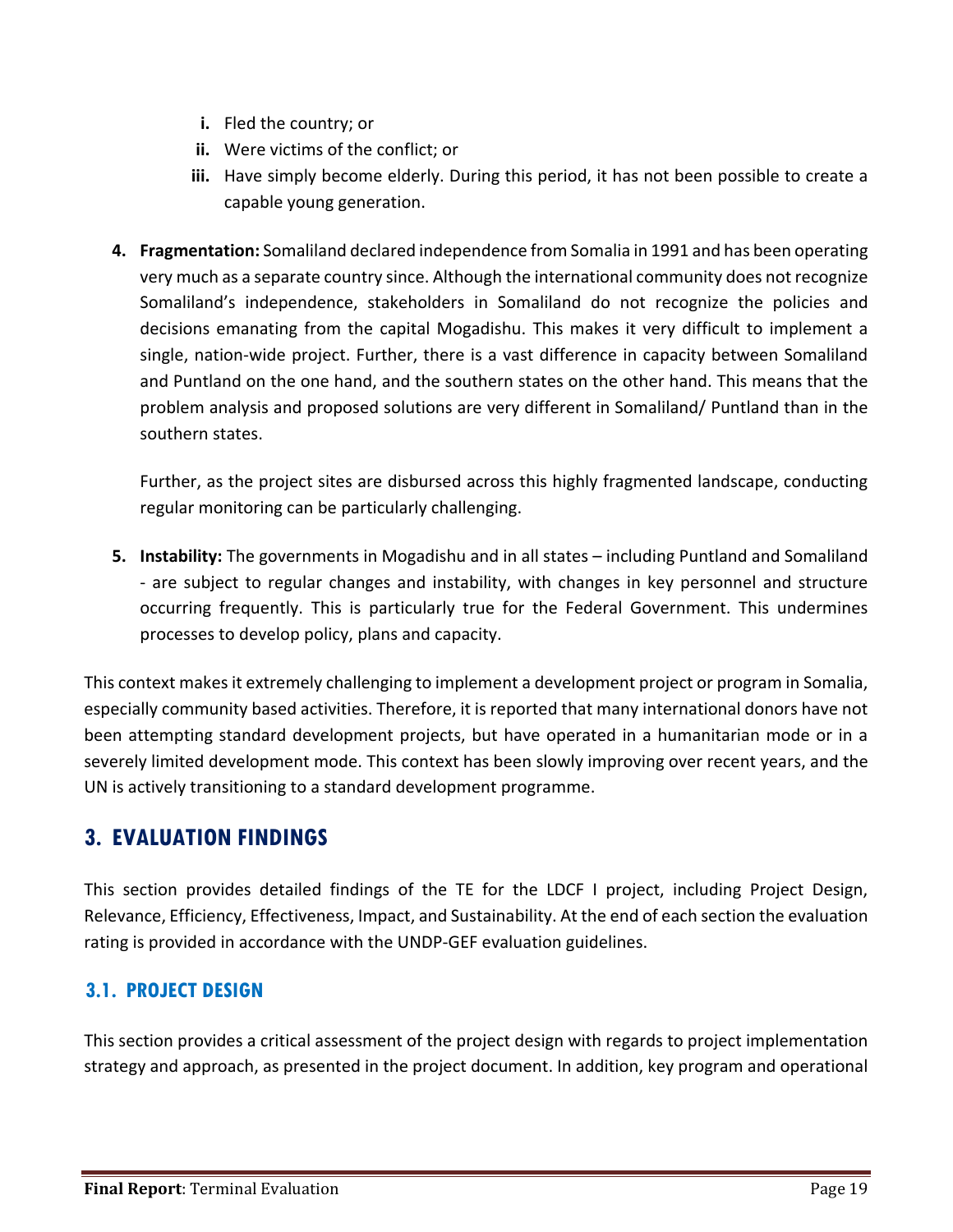aspects presented in the project design are also reviewed, including monitoring and evaluation, partnership, finance, and gender.

#### <span id="page-19-0"></span>**3.1.1. IMPLEMENTATION STRATEGY AND APPROACH**

The project was designed by UNDP Somalia in 2014 and GEF approval was given in the same year, while implementation started in January 2015. In comparison to other UNDP-GEF projects which take two years or more starting from project design to implementation, the LDCF 1 project was designed and approved within the span of one year. This timeliness meant that the project design stayed relevant at the time of implementation as the situation on the ground did not change drastically during a lengthy approval period.

Overall, the project's logical framework was found to be well designed, comprising of activities relevant to the overall goals and objectives, and the progress indicators were SMART. However, the indicative activities outlined in the project document are highly ambitious and, covering a large variety of program areas. For instance, Outcome 1 seems to be an attempt at establishing the overall governance framework of climate change and resilience for the entire country, from scratch. In total 18 indicative activities were listed under Outcome 1 and 34 activities under Outcome 2. Most activities were further split across the three varied geographic zones of Puntland, Somaliland, and South Central. However, in the absence of specific linkages, the activities look more like a fragmented bucket list that ranges from review and development of policies to support to university graduates, research on drought-resilient seeds and plants, community mobilization, support to women, and piloting community resilience activities covering water resource management, flood protection, rangeland management, and livelihoods, etc. Such lack of activity linkage also limits the opportunity for developing synergies across activities and outcomes.

Moreover, as the project document does not provide a Theory of Change to explore the causal analysis or inter-linkages between the two components or corresponding activities, the project appears as a sincere yet ambitious attempt at tackling a large range of challenges through an over simplified and fragmented approach.

Further, despite stark differences in the political and security situation with grave implications for implementation in the South Central as compared to the other two regions, the project document provides a uniform implementation approach for all three project regions. The evaluation team found this to be a major shortcoming in the design as it affected the implementation of activities to some extent under Outcome 2.

#### <span id="page-19-1"></span>**3.1.2. GEOGRAPHIC SCOPE**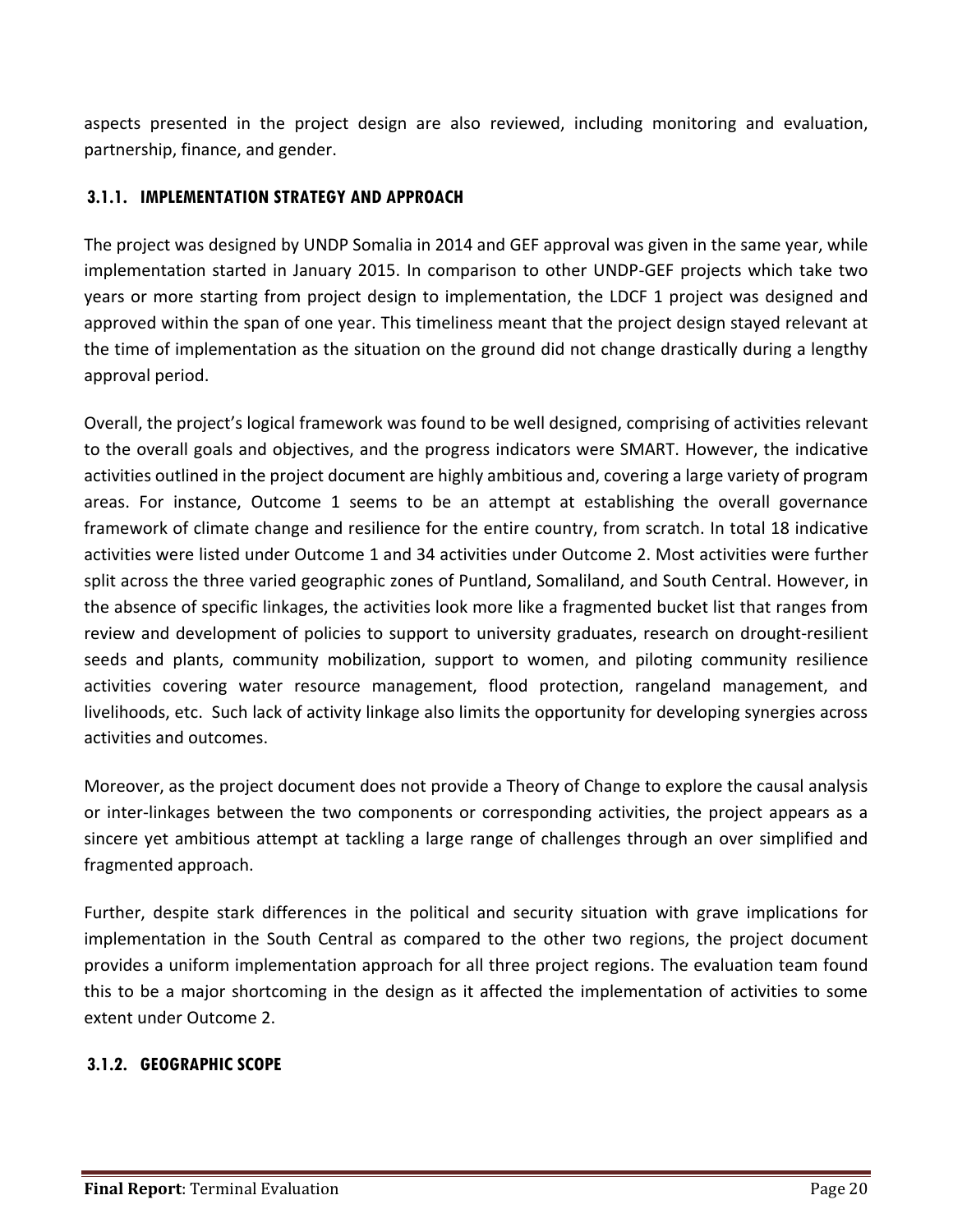The districts<sup>2</sup> to be targeted by the project for on ground activities were selected in consultation with the government while using multiple criteria, including:

- i) The extent of land degradation,
- ii) Flood extent,
- iii) High population,
- iv) Existence of other development partners,
- v) Security situation, and
- vi) Access. Moreover, considering the larger land area and higher vulnerability in South Central, four of the eight selected districts were chosen from this zone.

This consultative process of selection seems to have resulted in selection of some of the most relevant areas in all three regions.

#### <span id="page-20-0"></span>**3.1.3. PARTNERSHIP AND COLLABORATION**

The project document identified various stakeholders from the Government, technical/research institutions, NGOs/CSOs, communities, and donor partners as potential partners for LDCF I implementation. These partners had also been consulted during the project design and were found to be aligned with the objectives of the LDCF I objectives. However, with the exception of setting the target of 20% project<sup>3</sup> costs shared by the community as cash, labour, or in-kind contributions towards infrastructure, the project document did not provide the specifics of a stakeholder engagement strategy. Instead, it is mentioned that the project will forge partnerships for action in year 1. The evaluation team believes that the potential partners mentioned in the project document are mostly relevant to the project's objectives. Moreover, the open-ended stakeholder engagement plan provided the project management team sufficient flexibility in the highly volatile and uncertain political and security environment that the project was to be implemented in.

Similarly, while the project was designed to be implemented by UNDP Somalia using the Direct Implementation Modality (DIM), the project document also listed a large number of donor-funded projects focusing on environment, disaster management, and NRM based livelihoods, etc. as complimentary initiatives to the LDCF 1 project. These include flagship projects such as the PROSCAL<sup>4</sup>, SWALIM, PREP, DRSLP, and SHARE Initiative funded or implemented by the UN, UNDP, FAO, EU, AFDB, etc. However, beyond mentioning the broad similarities between each mentioned project and the LDCF I, the project document neither provides potential collaboration modalities nor specifics of how LDCF I

 $\overline{\phantom{a}}$ 

<sup>&</sup>lt;sup>2</sup> These include: Nugaal and Bari in Puntland; Toghdeer and Wooqyi Galbeed in Somaliland; Galmadug, Middle Shabelle and Lower Shabelle in South Central

 $3$  Project Document – Annex  $6$  – Stakeholder Involvement Plan

<sup>&</sup>lt;sup>4</sup> For details of these acronyms, please refer to the Acronym section at the start of this report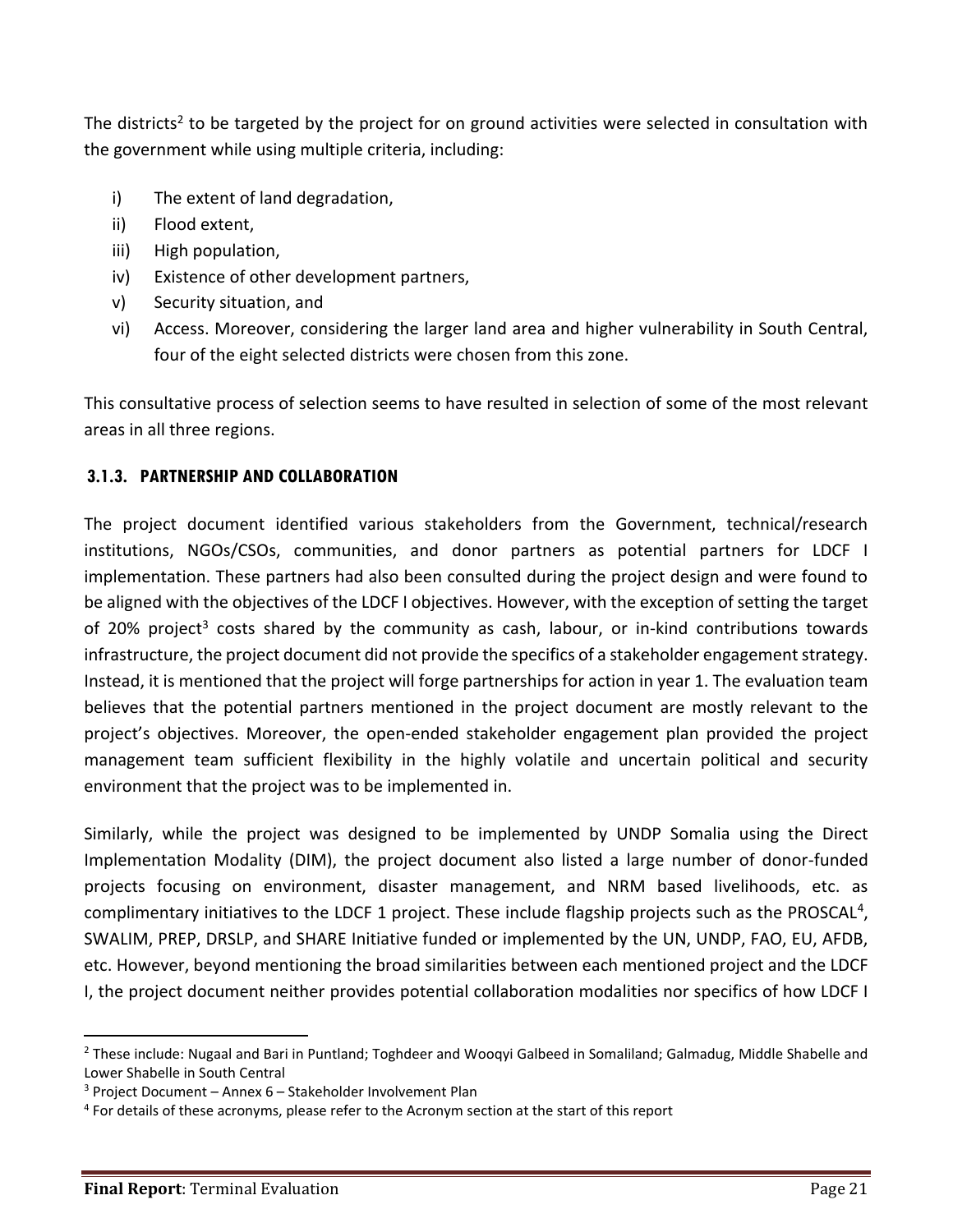might actually build on these initiatives. The only exception to this rule was the instruction to UNDP and FAO to draw an inter-agency agreement for LDCF I in order to collaborate with the SWALIM project as well as provision of FAO support to the Agro-Pastoral Field School (APFS) development activities. The TE team found the lack of details on such complementarities and partnerships to be a critical flaw in the design, as this was a lost opportunity for developing synergistic linkages that could have potentially leveraged the project's effectiveness manifold.

#### <span id="page-21-0"></span>**3.1.4. MANAGEMENT ARRANGEMENTS AND MONITORING**

The project was designed to be implemented through DIM<sup>5</sup>, the principle implementation modality under the 2011-2015 Country Programme Document (CPD) of Somalia. Therefore, the involved procedures were already well defined.

Moreover, the Project Document outlined the organizational structure and respective roles and responsibilities of its various components, including the constitution of a Project Board, a Project Implementation Team (PIT), a Technical Advisory Committee, and three Regional Committees. While detailed TORs are provided for the Project Board, PIT staff members and experts to be hired, the TORs for The Technical Advisory Committee are cursory, and none have been provided for the Regional Committees.

The entities comprising the organizational structure of the project were also assigned responsibilities for project planning, monitoring, and risk assessment and a designated budget of USD 260,000 was assigned to these activities. Key aspects of the monitoring framework presented in the Project Document included: i) Project Inception Workshop, ii) Quarterly Progress Reports, iii) Annual Progress Reports, iv) Annual Work Plans, v) Mid Term Review, and vi) Terminal Evaluation. Moreover, the ProDoc emphasized periodic monitoring as well as learning and knowledge sharing.

Considering the extensive geographic outreach and multi-faceted activities of the project, the management arrangements set out in the Project Document were considered adequate by the evaluation team. Moreover, the presented monitoring framework was found to be in line with UNDP-GEF project monitoring guidelines, and therefore sufficient to meet the project's M&E requirements.

#### <span id="page-21-1"></span>**3.1.5. FINANCE**

 $\overline{\phantom{a}}$ 

<sup>&</sup>lt;sup>5</sup> Under DIM, UNDP is accountable for the disbursement of funds and the achievement of the project goals, according to the approved work plan.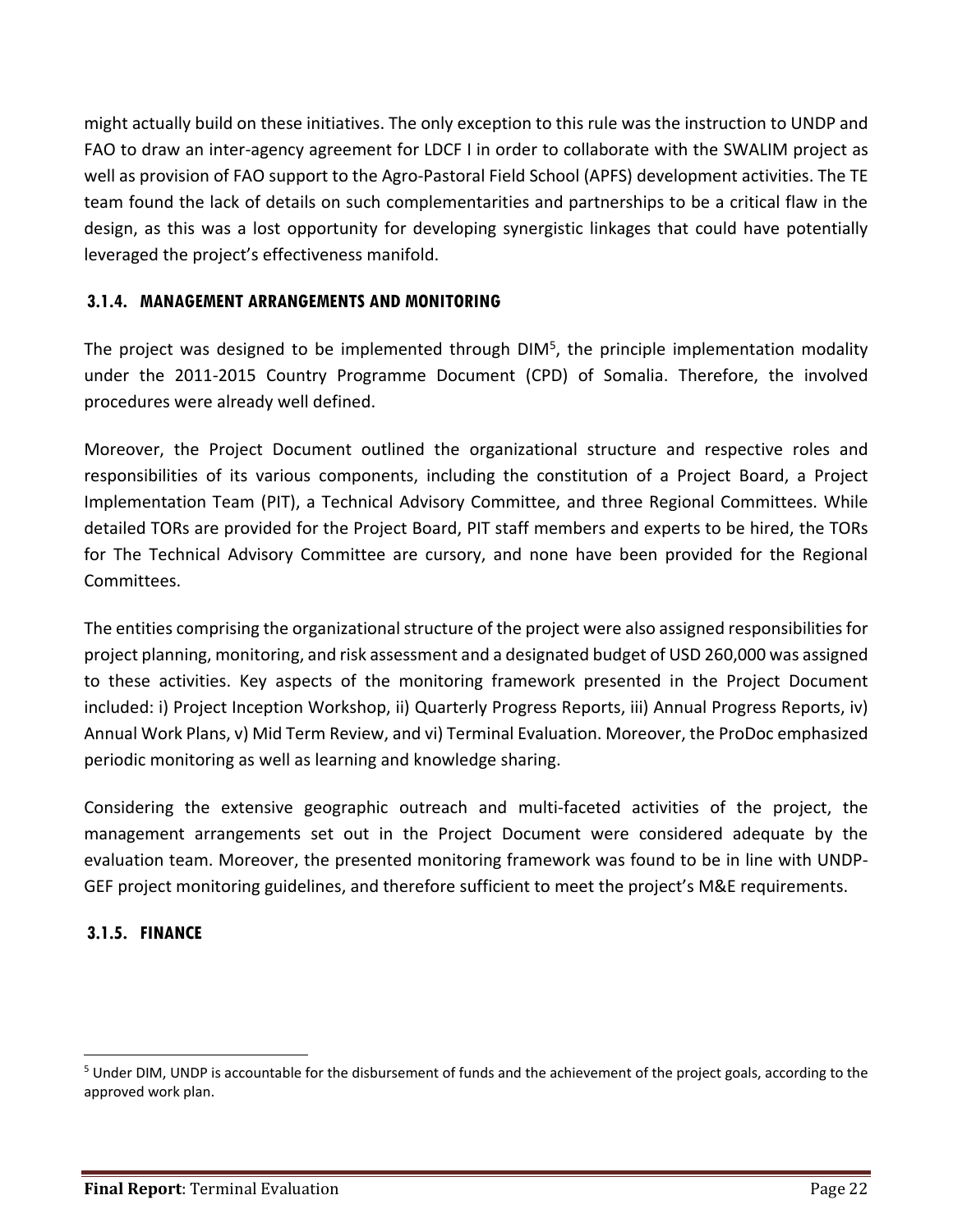According to the Project Document, the total allocated resources for the project were USD 72.8 million, as shown in table 1.

As most of this was parallel financing, only USD 15.5 Million were available for implementation, including cash funds from GEF/LDCF - USD 8 million and UNDP – 1.5 million; and in-kind contribution from the Government of Somalia of USD 8 million. Of the remaining funds, the EU Grant of 34 million seems to allude to the EU's MDG initiative for Somalia- Reducing hunger and food insecurity in Puntland region through

| <b>TABLE 1: TOTAL ALLOCATED PROJECT RESOURCES</b> |                     |  |  |
|---------------------------------------------------|---------------------|--|--|
| <b>Sources</b>                                    | <b>Amount (USD)</b> |  |  |
| GEF/LDCF                                          | 8,000,000           |  |  |
| Government (In-kind)                              | 8,000,000           |  |  |
| UNDP (Cash)                                       | 1,500,000           |  |  |
| UNDP (Cash in-parallel)                           | 9,000,000           |  |  |
| UNDP/Charcoal (in-parallel)                       | 12,320,000          |  |  |
| EU (Grant)                                        | 34,000,000          |  |  |
| <b>Total Allocated Resources</b>                  | 72,820,000          |  |  |

improved and sustainable use of rangeland resources (2013-2019). However, this is a standalone program and the letter of support provided by the EU at the time of project design did not commit any financial resources for the program. Similarly, the UNDP/Charcoal refers to the UN Joint Programme for Sustainable Charcoal Production and Alternative Livelihoods (PROSCAL) (2013-2015). However, this project was also not only a separate project, albeit with some similarities to LDCF I, and was also planned to be wrapped in 2015, the year of the LDCF I project start up. While the USD 9 M identified to be contributed by the UNDP was in fact the budget for the parallel activities under LED, as mentioned in the letter of support provided by the UNDP.

The TE team therefore believe that unless the design document is reviewed in-depth, the allocated sources presented in the project document can be misleading as the allocations are vastly lesser than those actually available to the project itself.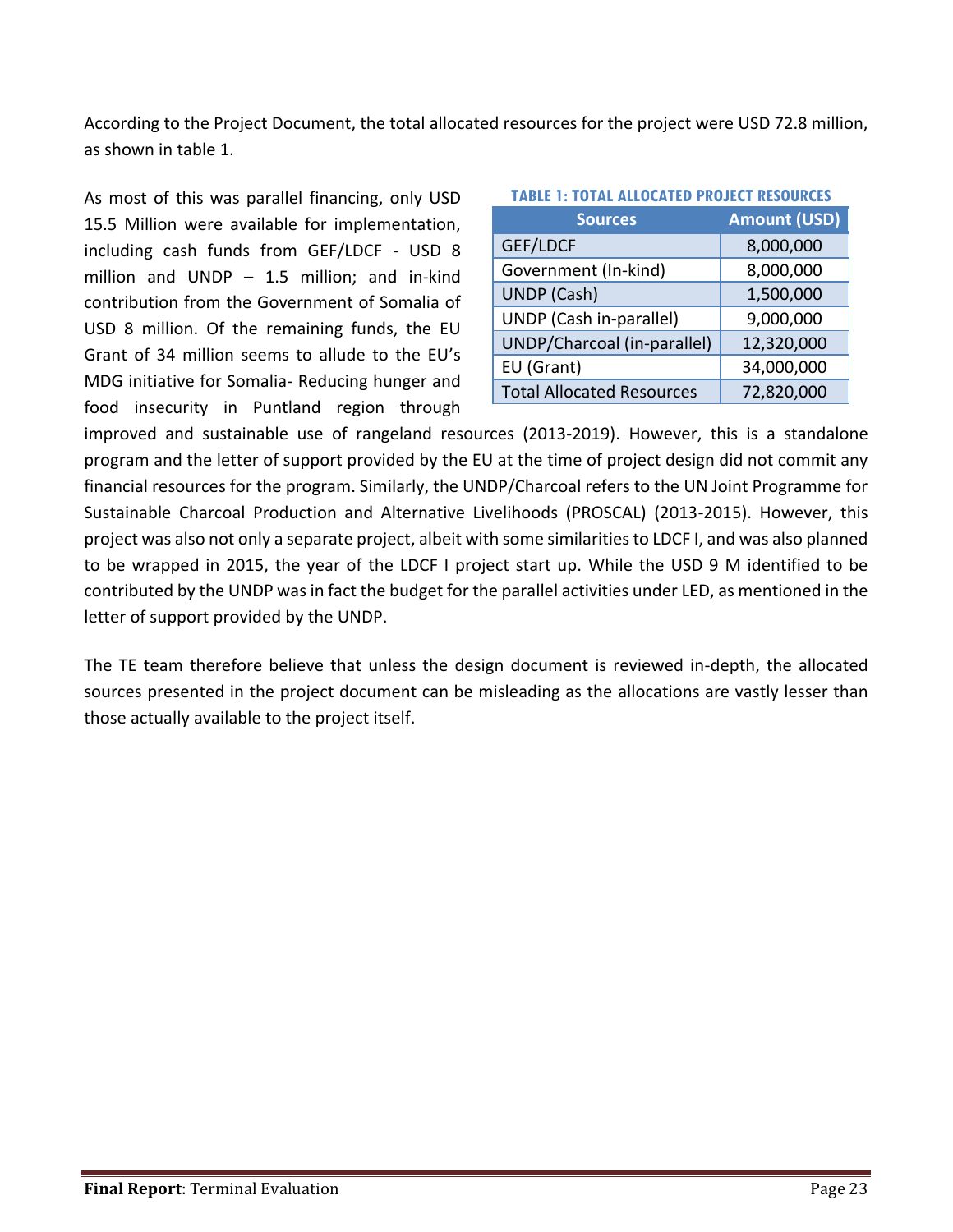#### **3.1.6. SUSTAINABILITY**

Sustainability is streamlined into the design due to the adopted approach to and nature of activities included in the Project Document. Of these, key aspects include review and development of policies related to climate change, disaster management, and land use planning; and capacity development through training and demonstration at different levels including government staff, students, CBOs, and local communities.

Overall, the TE team found that the measures of sustainability incorporated into the project design were suitable to the proposed activities. The major exceptions to this were the lack of strategy i) to sustain community-based infrastructure schemes and ii) mechanisms to ensure that students trained by the project would directly contribute to resilience work in the country.

#### **3.1.7. GENDER**

As mentioned earlier, the Project Document provided detailed analysis of the climate change context in Somalia with regards to policy, institutional capacity, and communities. Conversely, although 'gender' and 'women' have been referenced throughout the document, a detailed gender analysis was seen to be missing from the design. Moreover, instead of streamlining gender into activities across the project components, a standalone output was dedicated to Gender. Further, with the exception of Targets 3 (Agropastoral Schools) and Target 5 (women-based marketing businesses), the project's Results Framework does not consistently present gender segregated targets. Having said that, provisions were made for a Gender Expert to be retained for one year to mainstream gender concerns.

The evaluation team found that although women as a highly relevant stakeholder were considered in the Project Document, not addressing their concerns in a more systematic manner risked limited women's involvement during project implementation.

*Design Rating:* Based on the above analysis, it was found that the LDCF I project was designed based on consultations with a variety of stakeholders and relevant to the implementation context. In particular, the management arrangements and monitoring strategy were clearly defined. Similarly, with the exception of community infrastructure and support to students, sustainability was well integrated into the design. However, the project design has some shortcomings with respect to implementation strategy, as limited linkages or causalities are provided for activities spread across different themes and geographies. Moreover, while the project's logical framework is comprised of SMART indicators and clear targets, these targets are not gender segregated. Having said that, the design made provisions for an Inception period to iron out some of the outstanding details. Based on these observations, the evaluation team found the design to be *Satisfactory* as it provided sufficient basis for initiating implementation in a highly evolving and volatile context.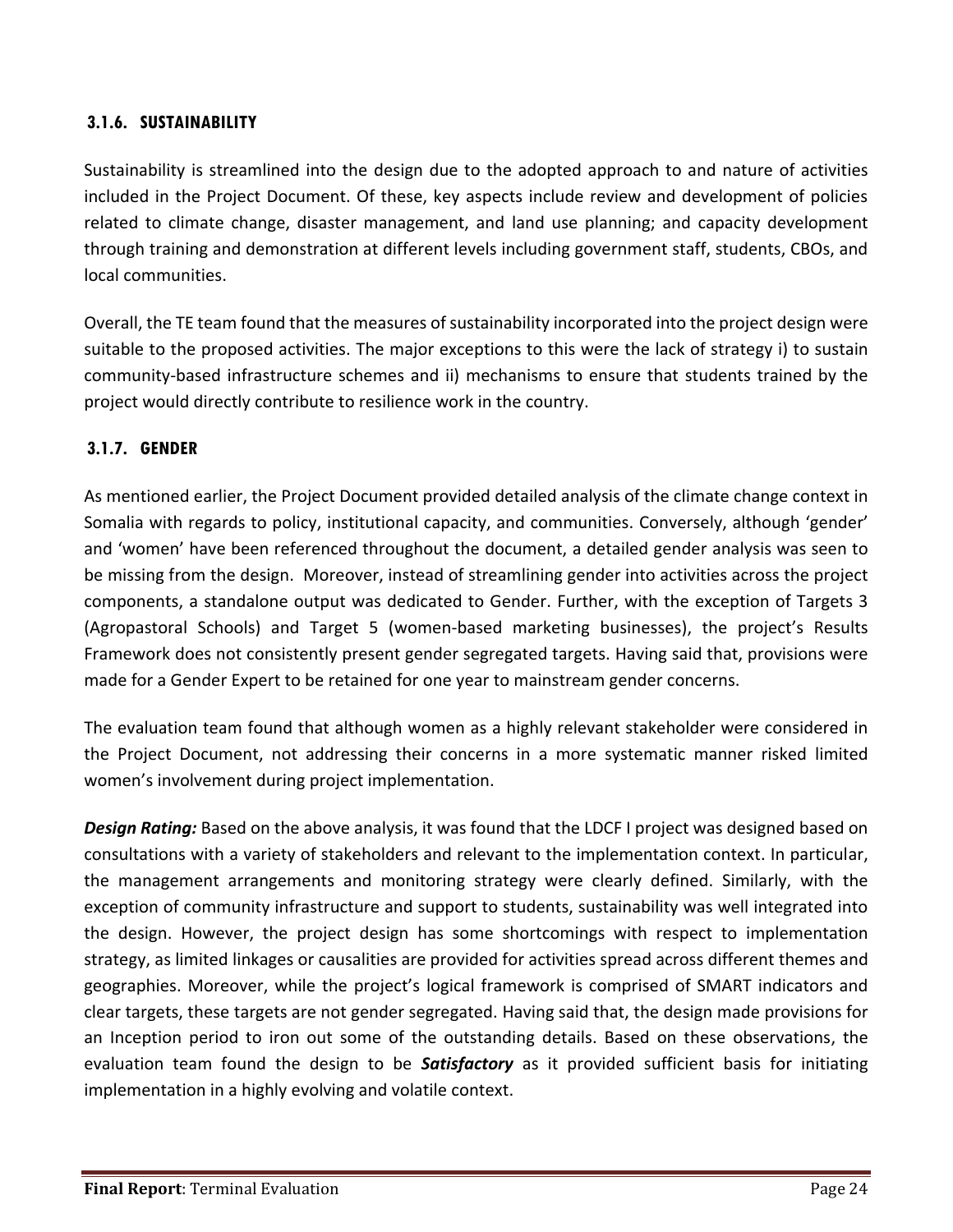#### <span id="page-24-0"></span>**3.2. RELEVANCE**

The project's relevance was assessed with regards to its alignment with key development priorities of major stakeholders, including the Government of Somalia, GEF, UNDP, as well as the community's needs.

At the policy level, the project conforms to the priorities set out in the New Deal Compact 2013, provisional constitution of Somalia (2012), Somalia's Six Pillar Policy (2012), Somaliland Constitution – Article 18, Somaliland National Development Plan (2012-2016), and Puntland Disaster Management Framework (2011). In particular, the LDCF1 project addresses the top four priorities of NAPA 2013, including

- i. Sustainable land management (rangeland and forestry)
- ii. Water resource management (water availability)
- iii. Disaster management

Similarly, the project is aligned with the UN program strategy in Somalia, including the UN Strategic Framework Somalia (2017-2020) - Strategic Priority 4, UNDP Strategic Plan (2014-2017) Environment and Sustainable Development Primary Outcome, and UNDP Somalia Gender Equality and Women's Empowerment Strategy (2011-2015). Finally, the LDCF 1 project conforms to objectives 1, 2, and 3 of the GEF Programming Strategy on Adaptation to Climate Change for the [Least Developed Countries](https://www.thegef.org/topics/least-developed-countries-fund-ldcf)  [Fund/](https://www.thegef.org/topics/least-developed-countries-fund-ldcf)[Special Climate Change Fund](https://www.thegef.org/topics/special-climate-change-fund-sccf) (LDCF/SCCF) 2018 - 2022<sup>6</sup>.

In particular, Outcome 1 focusing on national capacity development is responsive to the prevailing policy context in Somalia. Under this outcome, the project aimed to build the governing and planning capacities at the national and district levels to enhance the adaptive capacities of vulnerable populations in the country. At the time of project design, ministries related to environment and disaster management had limited understanding of climate change and its impact. For instance, according to interviews with key informants, no hazard mapping had been carried out in the country before project support. Similarly, with the exception of NAPA (2013), key policies and strategies to address climate change and disaster management issues were either limited in scope or absent altogether. Moreover, the decades of conflict and insecurity in the country had led to the weakening of many of these state institutions due to lack of sufficient trained manpower and financing. Therefore, the evaluation team found the activities planned under this outcome to be highly relevant to the policy and governance context in Somalia.

 $\overline{\phantom{a}}$ 6

[https://www.thegef.org/sites/default/files/documents/EN\\_GEF.LDCF\\_.SCCF\\_.24.03\\_Programming\\_Strategy\\_and\\_Operatio](https://www.thegef.org/sites/default/files/documents/EN_GEF.LDCF_.SCCF_.24.03_Programming_Strategy_and_Operational_Policy_2.pdf) nal Policy 2.pdf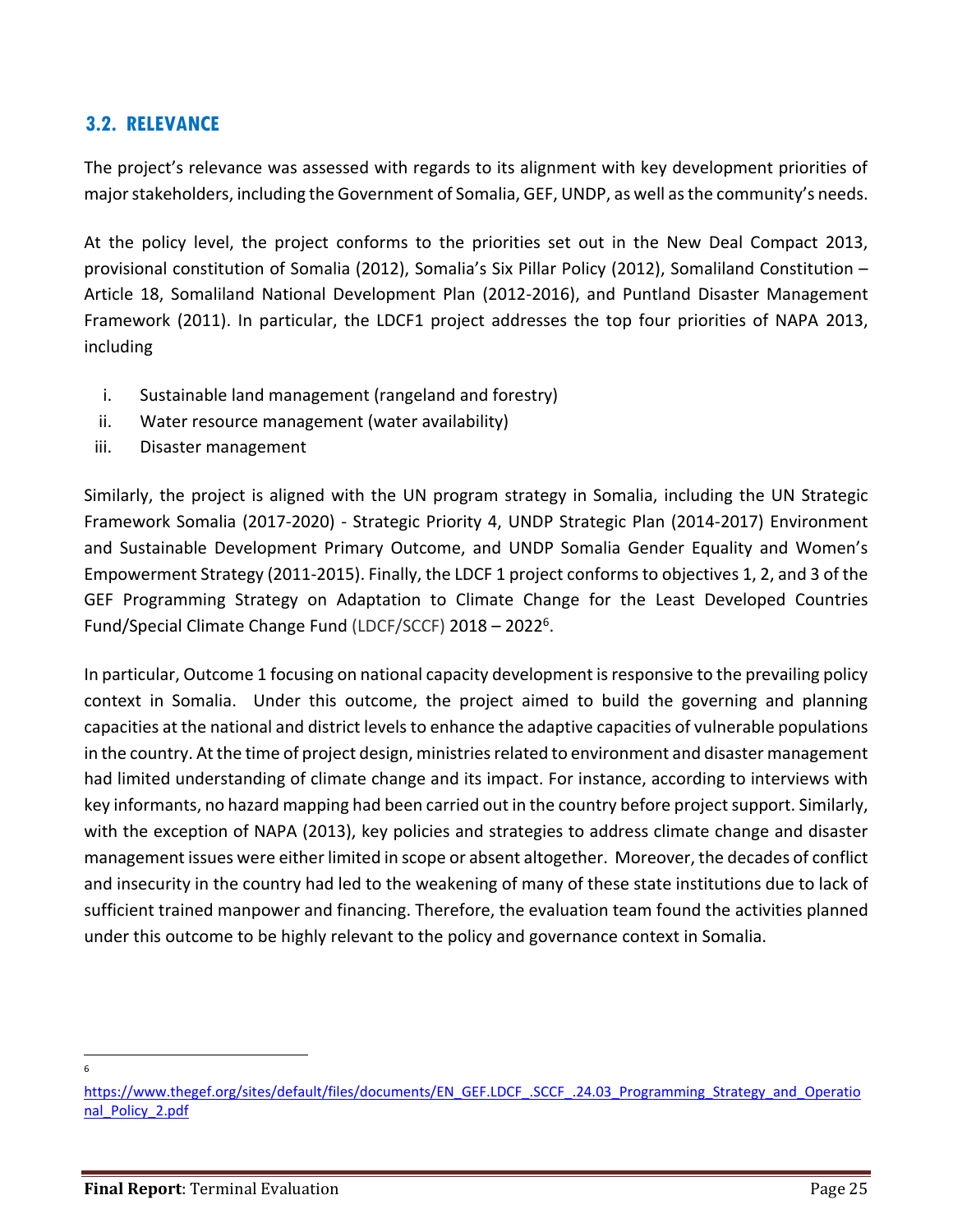Similarly, Outcome 2 dealing with piloting models of community and ecosystem resilience is also relevant as it was designed to address the priority needs of local communities in the context of drought, floods, and sustainable land management.

Approximately 70% of Somalis are dependent on agriculture and pastoralism, their lives and livelihoods are highly dependent on the natural resource base, leaving them highly exposed to climate hazards. Since 1996, the South Central Somali regions has been either in a state of drought, recovering from a drought or moving into a new drought<sup>7</sup>. In particular, up to 92% of the settlements in the districts targeted by the project reported loss of assets through drought<sup>8</sup>. The absence of effective and sufficient water storage facilities for use during dry season particularly affects livestock and agriculture related livelihoods and also increase the burden on women and youth who often have to walk for long distances in search of water and pasture for their livestock. Further, land degradation due to overgrazing, deforestation and poor land-use planning has also exacerbated the impacts of droughts significantly. Moreover, induced by climate change, the pattern of rainy seasons is changing, frequently leading to periods of rain and flash floods.

In conclusion, the TE team found the project and its planned activities to be of *High Relevance* to the priorities of key stakeholders.

#### <span id="page-25-0"></span>**3.3. EFFICIENCY**

l

Project efficiency was assessed while considering various operational factors, including adaptive management, monitoring and reporting, partnership and coordination, timeliness, and financial management.

#### <span id="page-25-1"></span>**3.3.1. ADAPTIVE MANAGEMENT**

Adaptive management refers to the continual mitigation of risks arising throughout the project implementation period by adapting project design to the ongoing contextual changes occurring in the implementation environment.

As the assessment of design and project relevance revealed, considerable strategy-level adjustments were required to ensure effective delivery. In this regard, major issues included developing a project Theory of Change, formalizing partnerships, and mainstreaming gender in the planned activities. An assessment of the project's performance on these matters is presented in the paragraphs below. In

<sup>&</sup>lt;sup>7</sup> Technical Studies at the Watershed and Sub-Watershed Level and Detail Design of Climate Change Adaptation Schemes" Undertaken In Four Districts (Balanbale, Guriel, Johwar and Afgooye Districts) South Central Somalia. General Service Agency (GSA) January 2016

<sup>&</sup>lt;sup>8</sup> Project Document - Enhancing Climate Resilience of the Vulnerable Communities and Ecosystems in Somalia- UNDP Somalia. 2015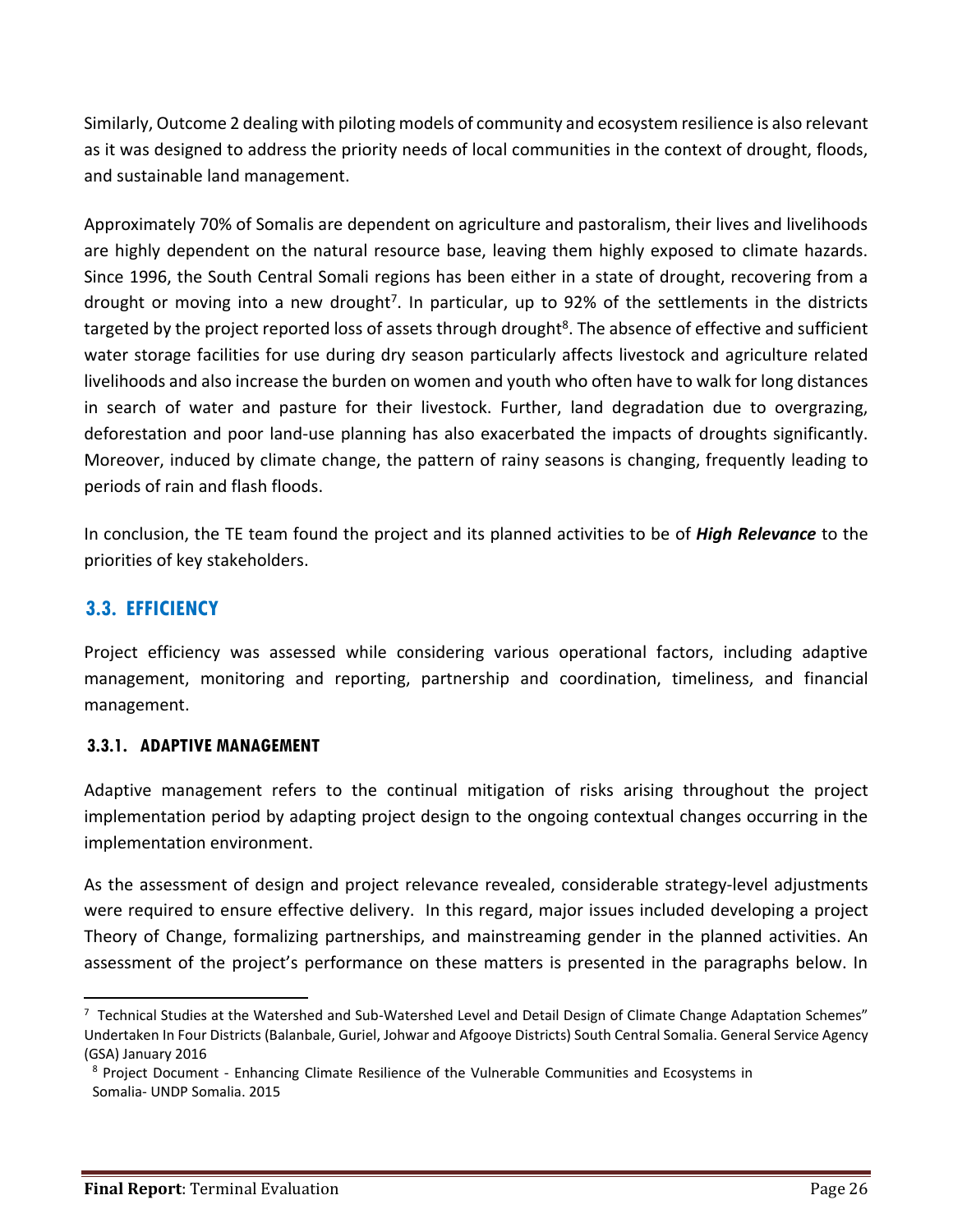addition, some other changes made by the project management to respond to the changing situation during implementation are also discussed.

#### <span id="page-26-0"></span>**3.3.2. PARTNERSHIP**

Following the standard programming approach in Somalia, the project was designed to be implemented as DIM.

However, at the onset of implementation it was determined that active engagement of regional governments in project implementation will result in manifold benefits, including reduced transaction cost and improved access to beneficiaries. Moreover, as all donor funded projects until that time were implemented directly by development partners instead of government agencies, this approach would contribute towards building governmental capacity in project execution.

According to this approach, partnership with selected government agencies was systematically formed by selecting agencies according to a Risk Assessment exercise and signing Letters of Agreement for implementation support.

As detailed in the section on Effectiveness, the LOA approach led to stronger government capacity in project implementation and broader outreach to beneficiaries than expected through DIM.

#### <span id="page-26-1"></span>**3.3.3. APPROACH TO STUDENT TRAINING**

Another change in strategy leading to higher efficiency was the methodology employed to train university students. According to the project document, 09 students were to be supported to attend higher degree programs in environment/natural resource management. However, instead of sending the students to another country to attend the courses, the degree program was delivered at a local university with a combination of foreign and national faculty. This approach not only helped build the capacity of a national university<sup>9</sup> but also enabled the project to finance 30 students (333% higher) compared to the planned 09.

Moreover, instead of working with the Somalia National University (SNU), the project supported Amoud University in Somaliland in curriculum development and training. Although the design identified SNU as the partner for this initiative, the latter was chosen due to its relatively better capacity identified at the time of implementation.

 $\overline{a}$ 

<sup>&</sup>lt;sup>9</sup> Amoud University in Somaliland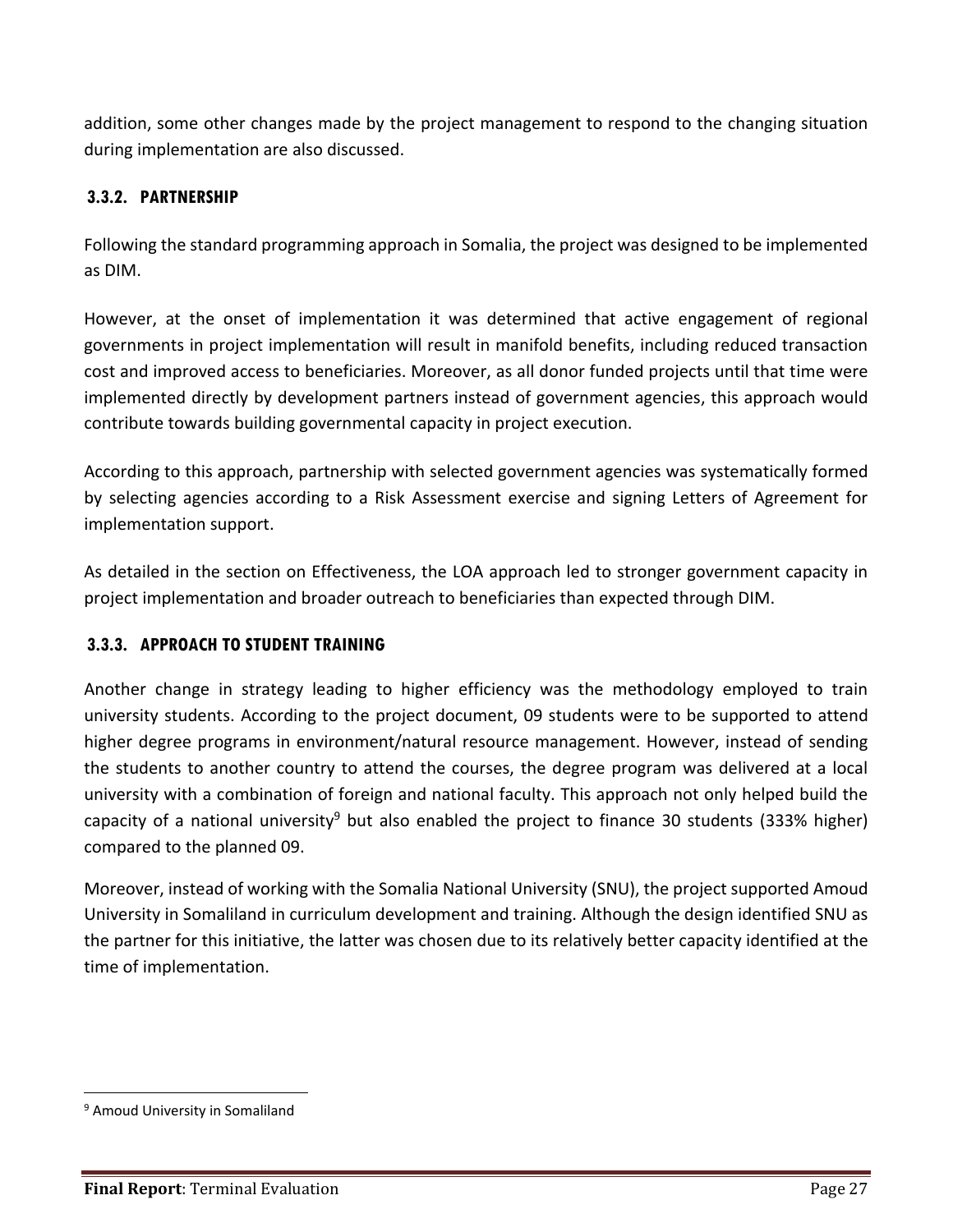#### <span id="page-27-0"></span>**3.3.4. THEORY OF CHANGE (TOC)**

As detailed in the section on project design, a Theory of Change was not developed at the time of project formulation. Consequently, the varied elements addressed by the project seemed to comprise of activities with weak linkages. Although the project had an opportunity to correct this omission during the inception period, the TOC was never developed. Resultantly, project activities were implemented in silos, as little or no synergies found to exist between different activities. For instance, the adaptation and resilience activities on the ground could have been natural offshoots of national policies and district disaster management plans. Instead, all three components were standalone, often implemented in parallel without having any bearing on each other.

#### <span id="page-27-1"></span>**3.3.5. PROJECT RESULTS FRAMEWORK**

The Results Framework is a critical tool used for the purpose of recording progress against objectives and targets. As elaborated in the section on Effectiveness, the LOA approach helped in over achieving targets set out in the Results Framework. Similarly, relocating funds from the Agro-pastoral Field Schools to capacity building and awareness raising resulted in outreach to a higher than planned number of individuals.

However, the Results Framework was not updated to reflect these changes in strategy and the expected resulting change in targets. The TE team believes that the lack of such updates in the Framework can be misleading as over-achievement of targets cannot be readily attributed to the real causes unless an indepth project analysis is carried out.

#### <span id="page-27-2"></span>**3.3.6. DEVIATION FROM TORS**

Upon the request of the Office of Prime Minister, the project provided support to the development of the National Environmental Policy and Act. As this activity was not a part of the project design, the Government appreciated the LDCF I's responsiveness to the pressing needs of Somalia.

Further, while the project was implemented in its entirety as planned, some activities outlined in the Project Document were cancelled, including: **Activity 2.1.2** - Research and documentation on the most relevant international best practices on the cultivation and uses of drought-resilient seeds and plants for food, fodder and forestry; and **Activity 2.1.5 – 2.1.8**: Establishment and support to 16 Agro-Pastoral Field Schools (APFS) – two schools per district.

Moreover, the security and political situation in New Federal Member States prevented the development of a Land Use Policy. Instead, upon the request of the federal government of Somalia, project resources were diverted to draft National Climate change policy and National Environmental laws to support climate change adaptation and sustainable Natural Resources Management.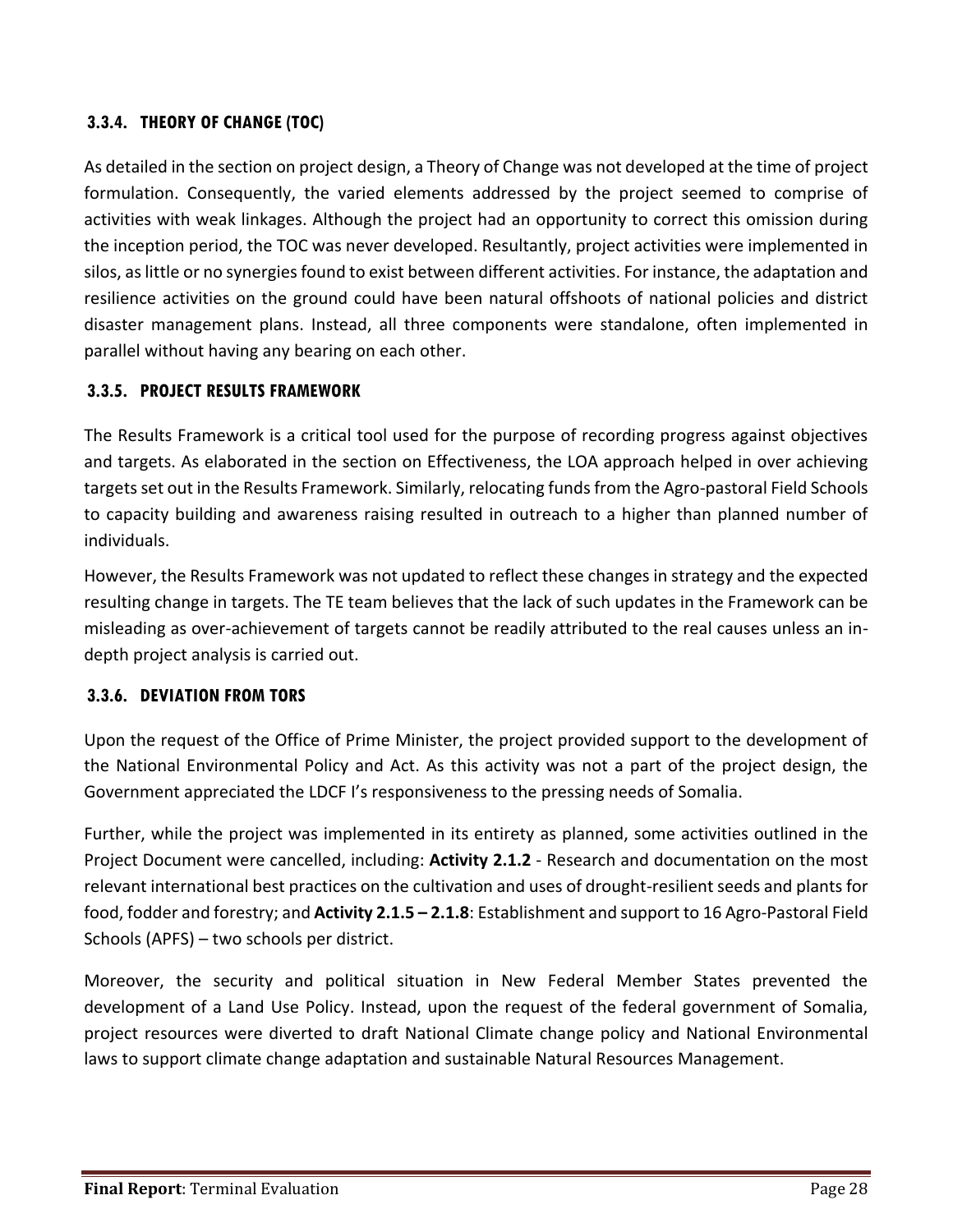While the APFS were dropped based on the recommendation of the MTR, citing the lack of progress due to the high risk security situation in South Central, the activity related to drought-resilient seeds and plants was cancelled due to the prolonged drought that affected the country from 2015-2017. Instead, funds were diverted to capacity building and awareness activities in SL and PL.

The evaluation team believes that while the cancellation of APFS was logical in South Central, the project lost a singular opportunity for piloting this approach in the other two regions<sup>10</sup>, as pastoralists and agripastoralists were cited as the key affected groups by climate change.

Moreover, the Regional Committees outlined in the project design were not established because they were seen adding to the administrative layers. Instead, the PIT found the UNDP area offices to be sufficient for coordination and achievement of results according to plan. In fact, the PIT believed that due to the numerous capacity issues among the stakeholders, the Regional Committees would have been a potential burden on administrative arrangements.

While the TE team appreciates the considerations of the PIT, interviews with regional stakeholders revealed that different project partners found the inter-coordination among them to be less than optimal and despite potential correlations, activities were implemented in isolation.

**Rating Adaptive Management:** Overall, the TE team found Adaptive Management to be *Satisfactory* as the project continued to respond to the evolving context in order to achieve its objectives. In particular, the adoption of the LOA modality and approach towards training of students stood out in this regard. However, despite ample opportunities available during implementation, e.g. the Inception Period and MTR, etc., the project did not develop a Theory of Change, thereby limiting the opportunity to define linkages between different outputs and activities.

#### <span id="page-28-0"></span>**3.3.7. TIMELINESS**

 $\overline{a}$ 

After a prompt project development and approval process, LDCF 1 implementation started in January 2015. With a four year planned duration, the project was set to close in December 2018. However, a no cost extension was granted until September 30, 2019.

The TE mission observed that while most of the project activities had been implemented on time, the extension was requested to finalize the activity related to support to graduate students due to the higher than expected volume of applications received for the initiative. Similarly, due to the change in governments in Puntland and Somaliland, a new phase of consultations had to be redone with regards to drafting the Climate Change policy.

Considering the ambitious nature of the project and the difficult circumstances of its operations, the TE team found this adherence to timelines impressive.

<sup>&</sup>lt;sup>10</sup> Four of the eight districts where APFS were to be established were in Puntland and Somaliland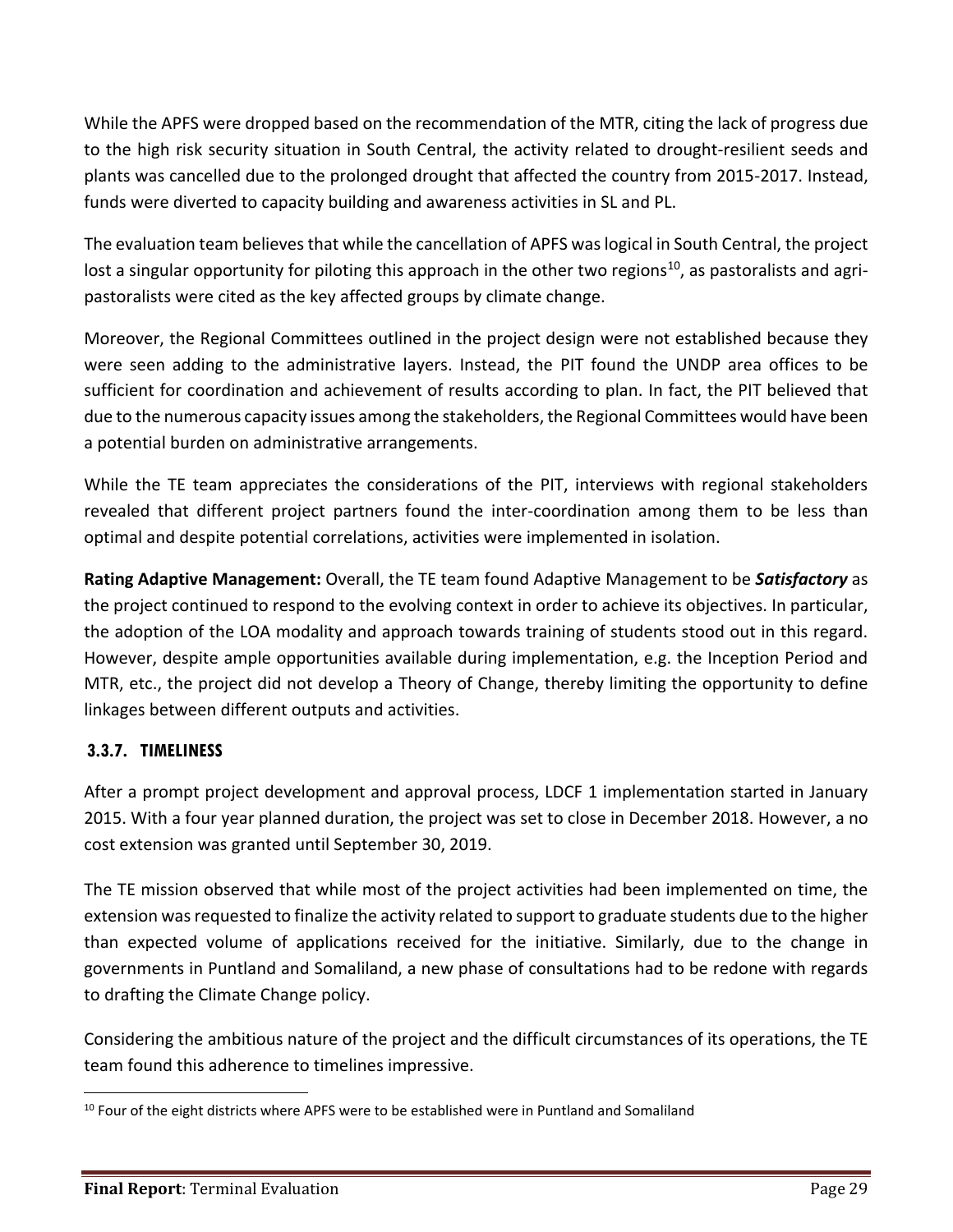#### <span id="page-29-0"></span>**3.3.8. PROJECT MANAGEMENT AND STAFFING**

The Project Management was carried out at two levels, including UNDP and the Implementing Partners.

I. **UNDP:** As outlined in the Project Document, the project was managed by a Project Implementation Team (PIT) based at UNDP Somalia. The PIT was established at the very onset and was comprised of a Project Manager, a Project Officer from each zone (3 in total), a Financial and Administrative Assistant, and a Monitoring and Evaluation specialist.

Until 2018, all staff except the regional Project Officers was based in Nairobi, Kenya and managed the project remotely. However, starting 2018 the UNDP moved offices to Mogadishu. Consequently, except the Financial and Administrative Assistant, all program staff is now based in Somalia. This move has resulted in increased coordination with the government stakeholders. However, it is important to note that regardless of their location, there has been no staff turnover and all key staff members (except the M&E Specialist who was recruited in 2016) have been associated with the project from the very start, thereby ensuring continuity. In particular, the assigned Project Manager has been directly involved with LDCF I since the time of NAPA development and project design.

Moreover, the project has hired short term national and international experts and advisers for different technical roles, e.g. Policy Advisors and Land Use Planning Expert. In addition, when required, the PIT was able to rely on administrative support from the UNDP Country Office (CO), especially from the Procurement, Finance, and Program Partnership Units. Similarly, where practical, assistance with implementation was sought from other program Units instead of hiring additional staff. For instance, in the place of hiring a Gender Expert for one year as outlined in the TORs, the Gender Focal Point at the CO was engaged to ensure gender mainstreaming.

However, to ensure speedy response to the 2016-17 drought, the USD xx M were channeled through the existing LDCF I project management resources and partnership structures. However, this intervention stretched the resources of the LDCF I, especially M&E. Moreover, there was some confusion among both partners and project M&E staff regarding the difference between LDCF I and drought response activities, as during evaluation interviews and during project reporting, activities under both initiatives were erroneously attributed to LDCF I. It is therefore important that future projects hire additional part time staff instead of using the existing staff.

II. **Implementing Partners:** As detailed in the section on Adaptive Management, the PIT also signed Letters of Agreement (LOAs) with several ministries in Puntland and Somaliland to lead the implementation of certain activities. To manage the project, these LOAs also directed the IPs to engage staff such as Project Coordinators, Civil Engineers, Site Construction Supervisors, Admin and Finance Officers, M&E Officers, Community Development Workers, Data Processors, and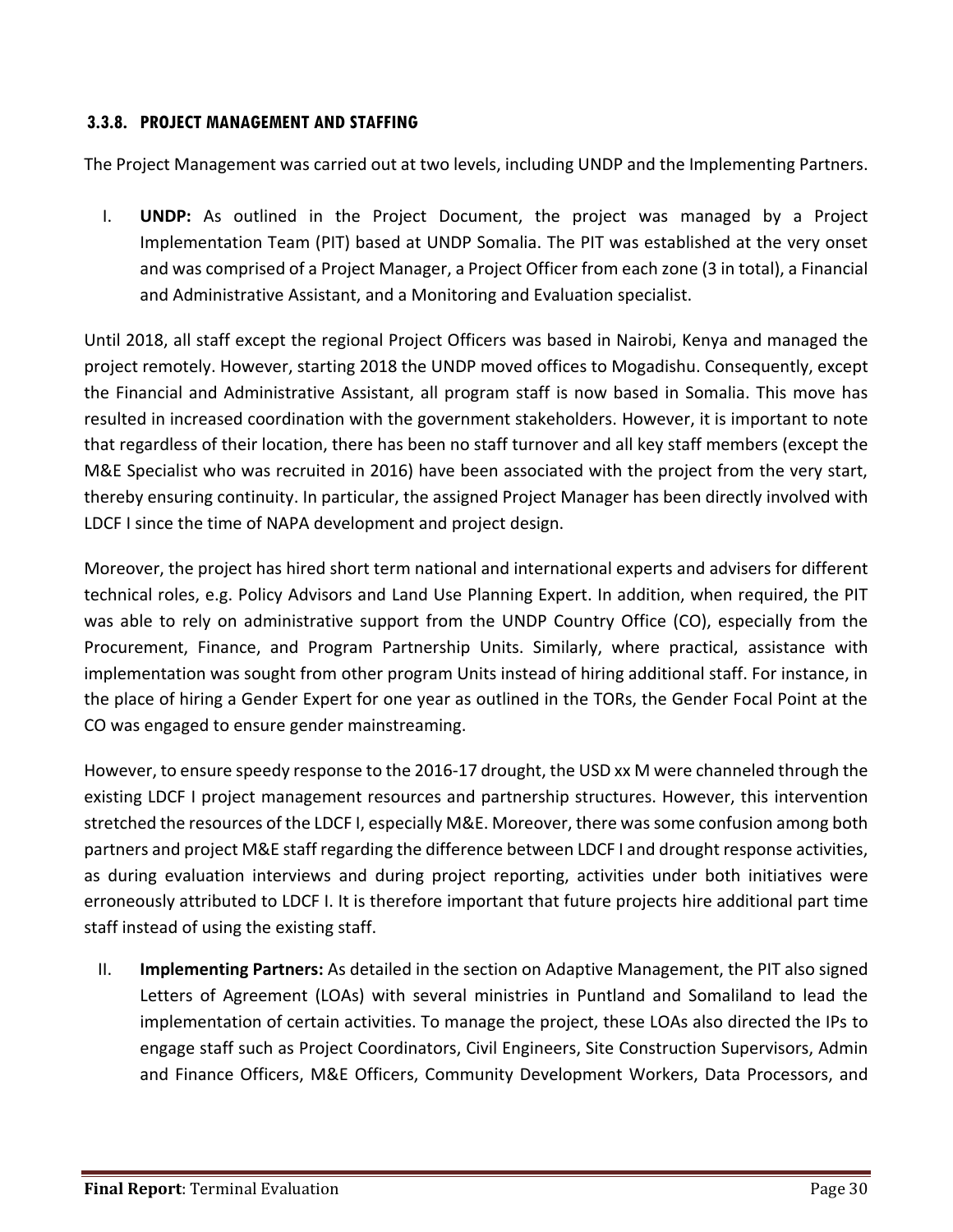interns, to be funded by the LDCF I funds. In addition to management and support staff, the IPs also sub-contracted certain activities such as civil works.

The staffing modalities differed from ministry to ministry. For instance, while the Ministry of Environment and Rural Development (MERD) in Somaliland retained a project management team dedicated to LDCF I, the team at the Ministry of Environment, Agriculture, and Climate Change in Puntland was responsible for managing several donor funded projects simultaneously.

Further, need-based technical groups were formed within ministries to provide advice on technical issues such as rangelands, flood protection, and policy development, etc.

Overall, the TE team found staffing arrangements to be satisfactory. However, considering the extensive geographical outreach of the project in all three regions, as well as the volatile security situation on the ground in South Central region, the PIT resources for M&E were seen to be spread too thin at times. To some extent this challenge was mitigated by implementing in collaboration with government agencies. However, considering the limited capacities of these agencies as well as the overall oversight role assigned to the UNDP, the challenge was not overcome altogether.

#### <span id="page-30-0"></span>**3.3.9. MONITORING AND REPORTING**

The TE team observed that monitoring was undertaken at multiple levels. This section provides an analysis of the monitoring arrangements carried out at different levels, including PIT, Implementing Partners, and Project Board. Overall, monitoring was carried out according to the UNDP-GEF project guidelines and in line with the targets set out in the project's results framework and gender-segregated results were reported.

As LDCF I was not only the first GEF-funded project in Somalia but also one of the first few projects to be implemented by the UNDP using the LOA modality, planning and monitoring mechanisms evolved over time with incremental improvements.

#### I. **Monitoring by PIT**

Initially, LDCF I was implemented under the umbrella of the UNDP implemented PREP program. Under this arrangement, planning and monitoring was carried out at the regional level and information was assembled at the project level by an M&E Officer who was also responsible for all other projects under PREP. In addition, project planning was undertaken at the regional level to be later collated at the project level by the Project Manager.

However, in April 2018, when the UNDP programming shifted to portfolio approach, a dedicated M&E Officer was assigned to LDCF I. Similarly, the planning process became more integrated as the regional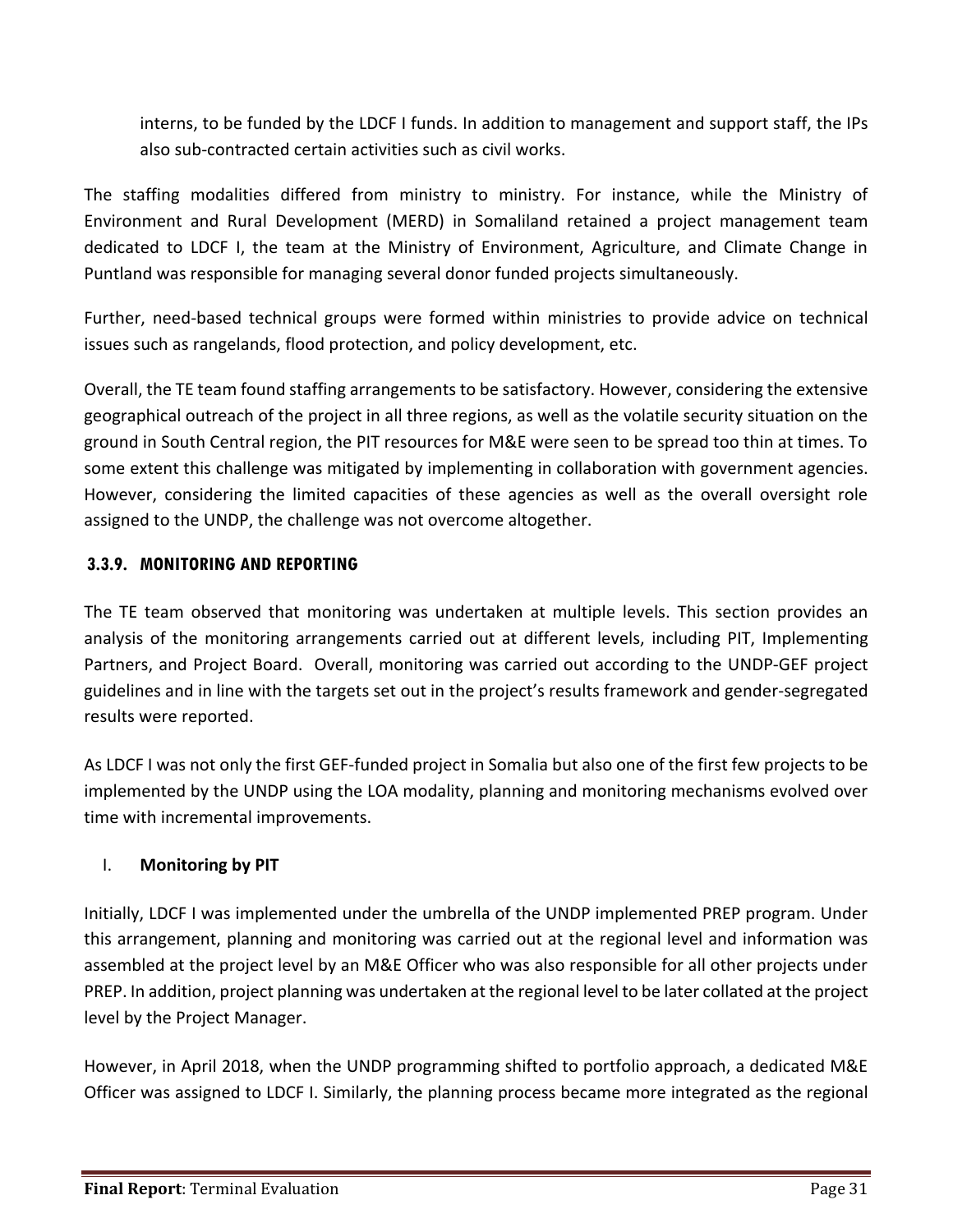teams worked together to develop the Annual Work Plans (AWPs) and implementation plans. A review of the project related documents revealed that this later change in strategy improved the availability of monitoring data and quality in progress reports.

At the regional level, the regional program officers were in direct contact with the implementing agencies and subcontractors and responsible for not only obtaining progress data but also carrying out M&E in person through site visits, meetings, and observation. For instance, in the case of physical infrastructure schemes, the program officer visited a site three times during the course of the activity, including initial consultations, during the construction, and at the time of handover to the community. When required, the program officer was accompanied by an engineer to review the activity design, etc.

Data collected through monitoring activities was presented in the form of standardized reports. While the implementing partners share monthly reports with UNDP according to the LOA requirements, the UNDP presented annual PIRs to GEF, documenting progress against the logical framework.

In addition, the UNDP used Third Party Monitors (TPM) to undertake periodic reviews of the activities being undertaken in different regions. These reviews primarily covered activities related to physical infrastructure and had little or no focus on other key project components, such as policy and organizational capacity building.

It is important to note that the Zonal Program officers were reportedly overworked as they have been responsible for coordinating and monitoring activities of other projects in addition to LDCF I. This was particularly challenging in the context of LDCF I due to the expansive geographic reach of the project, especially in areas where road network is limited. Further, despite the elaborate monitoring mechanisms implemented by the PIT, the TE mission found flaws with some infrastructure schemes and other inputs. For instance, as detailed elsewhere in the report, the installed solar panels in a number of visited sites did not generate sufficient power. Similarly, there were structural flaws with some water harvesting structures, e.g. contamination of stored water or efficiency of water distribution network, etc.

#### II. **Monitoring by Implementing Partners**

The implementing partners carried out monitoring in accordance with the guidelines established in the LOAs. Accordingly, monitoring was carried out using field visits to project locations, review meetings with regional program officers and beneficiaries, and documentation of progress and lessons learned. The findings were reported to the PIT in monthly progress reports as well as a Project Completion Report highlighting challenges, lessons learned, and success stories. In addition, the IPs were responsible for sharing with the PIT evidence such as complete lists of beneficiaries, contact details, and attendance sheets of trainings, workshops, and meetings, etc.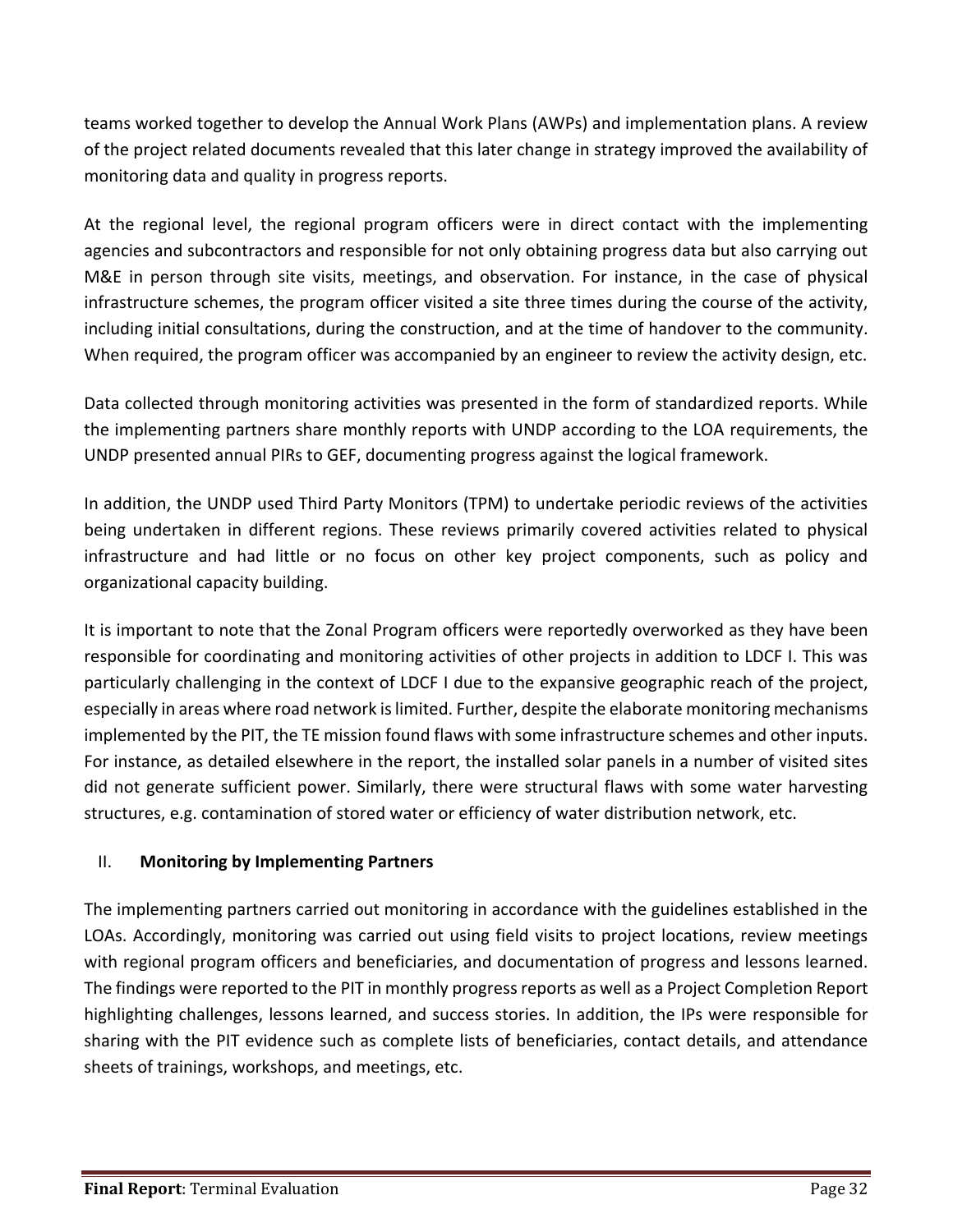The monitoring by IPs considerably reduced the burden on the PIT M&E resources on one hand and helped improve the IP capacity in project management on the other. Further, it was reassuring to see that in order to ensure control over the quality of delivery, financial disbursement by UNDP was linked to the satisfactory quarterly progress reporting submitting by the implementing partners to the PIT.

#### **III. Project Board**

For strategic planning and monitoring, a Project Board was also established with representation from key implementation stakeholders at the Federal and regional levels. The main purpose of the Board, as outlined in the Project Document, was to monitor project activities by tracking committed resources, making management decisions, and resolve conflicts among stakeholders.

Considering the unique administrative division of Somalia, the PIT faced resistance with regards to the establishment of a project-level Board. Consequently, while the constituted Board represented the Federal government and Puntland, there was no representation from Somaliland.

The TE team determined that regular annual Board meetings were held since the project onset in 2015. However, the platform was used mostly for information exchange and no major decisions were taken during these meetings. This lack of effectiveness of the Board is a possible indication of the limited capacity of the government counterparts with regards to project planning and monitoring.

While PIT and IPs were seen to invest sufficient resources in monitoring activities, the TE team found lack of clarity both among PIT M&E staff and IPs with regards to differentiating between targets for LDCF I and UNDP's Drought Response project. This was because the UNDP's Drought response in 2016 had activities somewhat similar to those under Component 2 of the LDCF I and were also implemented with many of the same IPs. Also, in the interest of a swift response to the 2016 drought emergency, the drought funds (USD 3.5 Million) were also channeled through the same project ID in ATLAS. This was seen to often result in reporting of drought activities against LDCF I, e.g. in the PIR and during interviews with IPs. In fact, while the PIRs report against progress for both projects, i.e. LDCF I and Drought Response, the Project Description section of the PIR only mentions the LDCF I project, thereby leading the reader to understand that all reported progress is against LDCF I only.

**Rating Monitoring –** Based on the Monitoring procedures implemented by the PIT and the IPs, the TE team found the Project's Monitoring arrangements to be **Marginally Satisfactory,** as they enabled regular and timely updates on progress. However, key outstanding areas for improvement include updated Results Framework in accordance with the strategic changes in project approach, a proactive role of the Project Board, and clarity about progress attributed to LDCF I.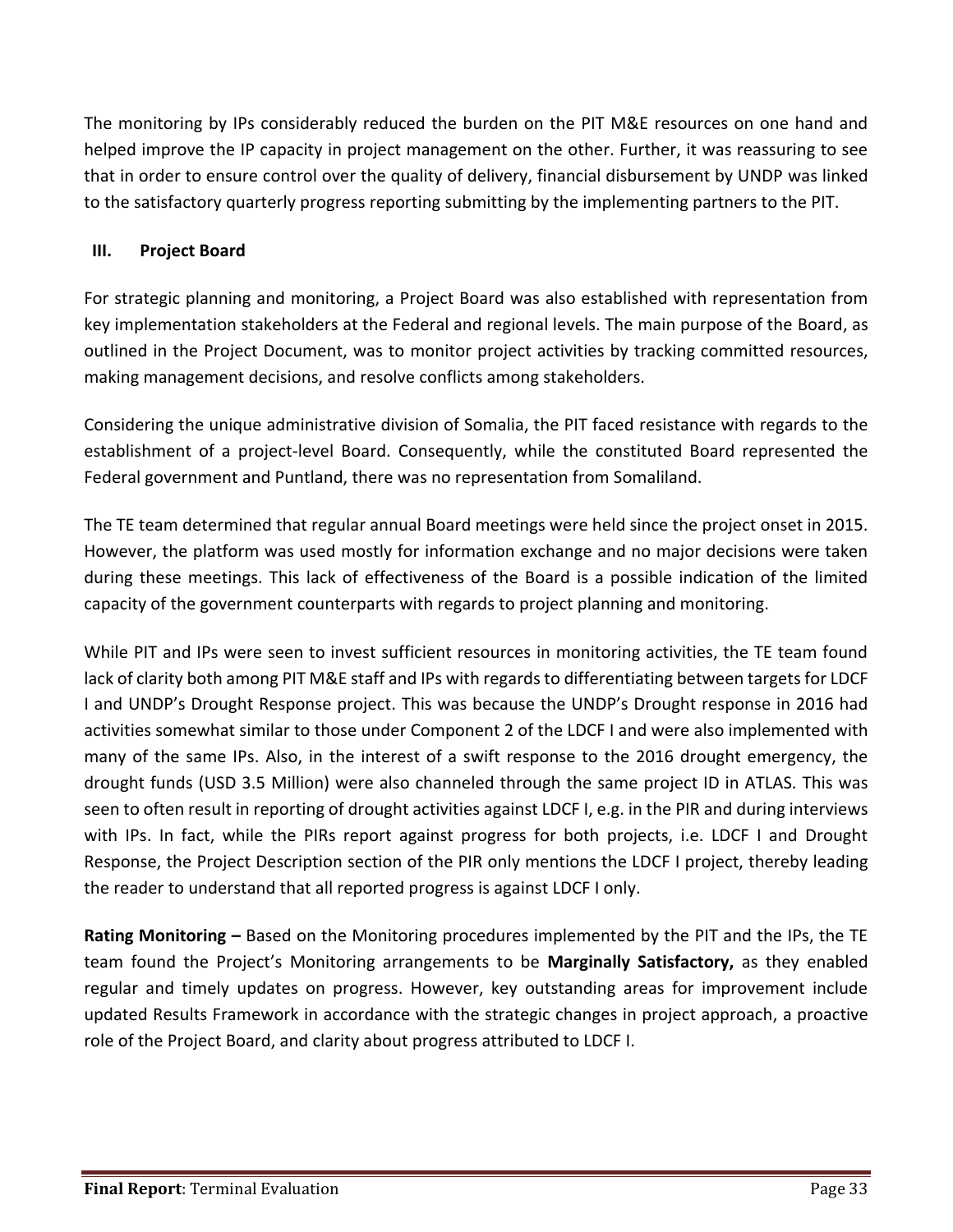#### <span id="page-33-0"></span>**3.3.10. PARTNERSHIP STRATEGY**

LDCF I was designed to be implemented by UNDP using DIM. However, as mentioned in the section on Adaptive Management, this implementation approach was modified to also engage selected government agencies as Implementing Partners (IPs).

A review of the IP selection and engagement process revealed that PIT employed extensive due diligence. For instance, potential IP had to undergo an assessment based on HACT principles to determine their capacity and readiness for direct implementation. Only those agencies ranking Moderate Risk were engaged as partners through signing of Letters of Agreement (LOAs) with the UNDP. The LOAs were in fact detailed activity-based, time-bound contracts and their implementation was subject to direct monitoring by the PIT. Details of this partnership modality are presented in Annex 05 and detailed list of agencies with which LOAs were signed is provided in Annex 04.

It is important to note that only agencies in Puntland and Somaliland qualified for LOAs, while capacity in the newly established states in South Central region were found to be weak due to newly founded ministries and departments. Therefore, UNDP worked in these regions primarily through DIM approach. But, the security situation on the ground significantly prevented progress of community-based activities. In fact, upon the recommendations of the MTR, the Agro-Pastoral Field Schools (AFPS) and associated activities had to be cancelled.

There is ample evidence to suggest that implementation through LOAs was one of the outstanding features of the project with regards to efficiency. In fact, until 2015 nearly all donor-funded projects in Somalia were implemented by donors or third parties with little strategic involvement of government agencies. Overall, LDCF I's partnership with local government agencies helped broaden the project outreach, reduced burden on the M&E resources, and built the capacity of several government agencies in leading project management and implementation. Further, as through the LOAs the IPs were engaged in hiring sub-contractors, thereby giving them more control over strategic planning, decision making, and monitoring which resulted in bottom up planning and strong local ownership. For instance, as part of subcontractor selection IPs were able to choose from a range of water infrastructure designs instead of being bound to decisions solely made by UNDP or GEF.

However, when it came to mitigating the challenges faced by DIM in South Central region with regards to security, the TE team found no evidence that the PIT made any efforts to explore alternative partnerships for implementation. As local CBOs and NGOs, etc. could potentially have been engaged as effective partners in undertaking APFS, an activity that was cancelled.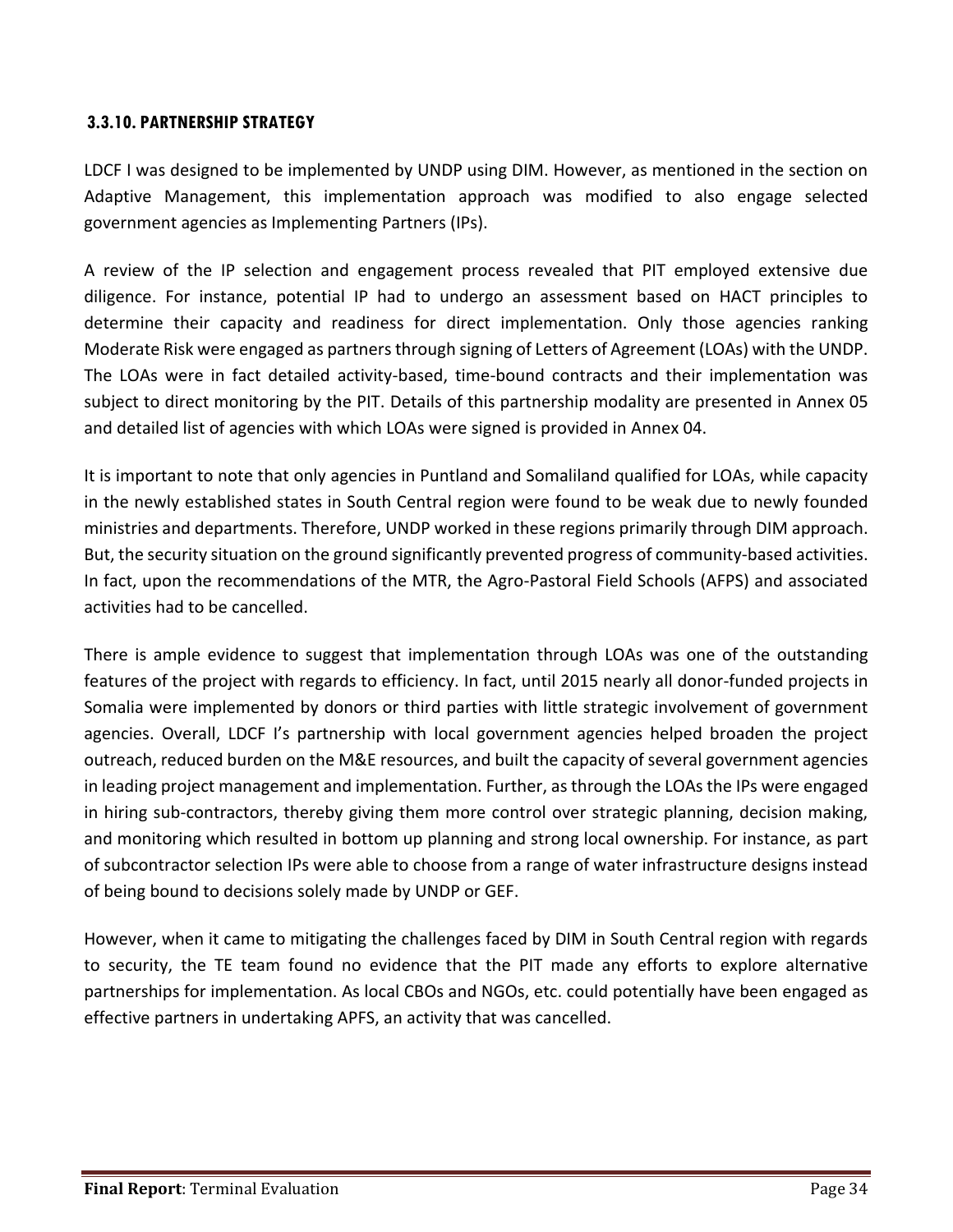#### <span id="page-34-0"></span>**3.3.11.STAKEHOLDER COORDINATION**

Led by the PIT, stakeholder coordination took place through day to day contact often with individual organizations and the annual Project Board meetings. While the stakeholders appreciated the collaborative and responsive role played by UNDP/PIT with individual partners/stakeholders, there were some concerns regarding inter-stakeholder/inter-agency coordination.

With regards to the South Central region the project was implemented using DIM, the Directorate of Environment in the Office of the Prime Minister was engaged as the focal point due to the limited capacity of the ministries in the newly founds states. However, the Directorate reported that their involvement in project planning was limited and could be improved through more frequent information exchange between the PIT and the Directorate. For instance, frequent information exchange regarding nature and location of activities, start and closure dates, etc.

On the other hand, with regards to Somaliland and Puntland, interviewed partner agencies found themselves working in silos despite implementing inter-related activities often within the same district. This limited interaction prevented the partners from collaborating or building on each other's work. For instance, the Ministry of Environment in Puntland which was responsible for implementing water resources activities reported that they had not received copies of the studies or assessments undertaken by HADMA for vulnerability mapping.

In general, the TE team determined that UNDP-led inter-stakeholder coordination was limited as stakeholders need to be brought together more frequently for project planning and information exchange. A possible venue for this could have been the Regional Committees proposed in the Project Document which were not established by the PIT due to potential administration overload.

Although the SL Ministry for Water Development has worked with other donors, UNDP was quick to respond and provided frequent updates.

#### <span id="page-34-1"></span>**3.3.12. FINANCE<sup>11</sup>**

 $\overline{a}$ 

At the time of design, the project was provided USD 9.5 Million, including USD 8 Million from GEF/LDCF and USD 1.5 Million from UNDP. However, by the TE the total available project resources had increased by 19% to USD 11.27 Million. These additional resources were mainly contributed by the UNDP as USD 1.16 Million for project management in 2019 to support operational expenditures, e.g. staffing and rent, etc.

<sup>&</sup>lt;sup>11</sup> Data related to Financial Progress Provided by PIT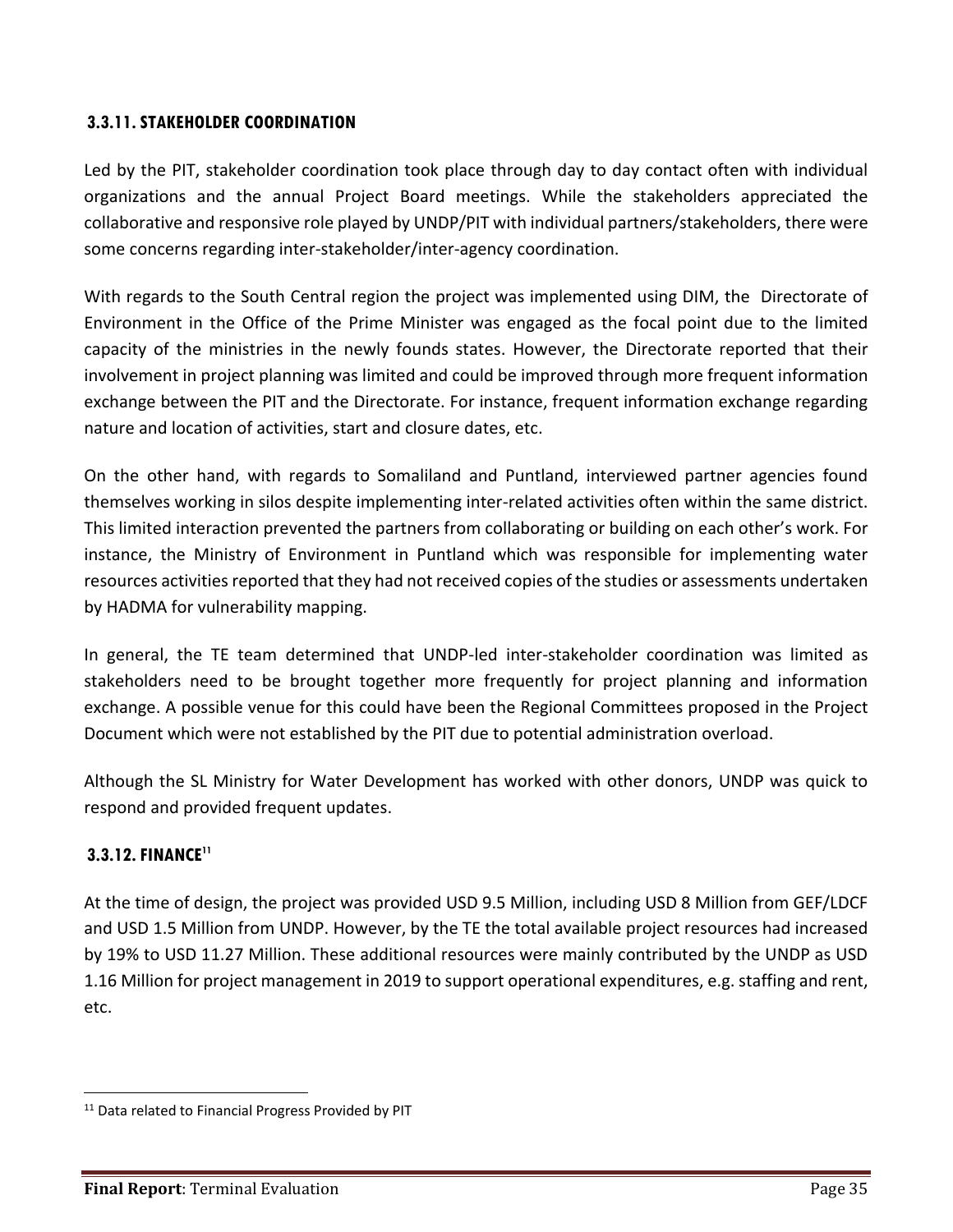Moreover, the Government of Somalia had committed in-kind contribution of USD 8 Million to LDCF I. However, this fund was not tracked by the PIT. Further, although not a part of the LDCF I, USD 3.32 Million were channeled through the project in 2015-16 as emergency response to drought.

| <b>TABLE 2: TOTAL FUND ALLOCATION AND EXPENDITURE AT TE</b> |                                                              |                                                           |                                                            |                                            |
|-------------------------------------------------------------|--------------------------------------------------------------|-----------------------------------------------------------|------------------------------------------------------------|--------------------------------------------|
|                                                             | <b>Allocation at</b><br>time of Prodoc<br>(US <sub>5</sub> ) | <b>Allocation at</b><br>time of TE*<br>(US <sub>5</sub> ) | <b>Expenditure at</b><br>time of TE*<br>(US <sub>5</sub> ) | Percentage<br>expenditure at<br>time of TE |
| GEF/LDCF                                                    | 8,000,000                                                    | 7,952,412                                                 | 7,929,835                                                  | 100 %                                      |
| UNDP/TRAC                                                   | 1,500,000                                                    | 3,338,004                                                 | 3,297,522                                                  | 99 %                                       |
| <b>UN OCHA</b>                                              |                                                              | 50,200                                                    | 50,195                                                     | 100 %                                      |
| <b>Total</b>                                                | 9,500,000                                                    | 11,300,134                                                | 11,277,552                                                 |                                            |

However, as shown in table 2 above, of the available GEF resources, USD 70,165 could not be disbursed by the project end due to lack of progress by different implementing partners, while USD 40,482 of the UNDP resources were underutilized.

As show in table 3, of the total budget available from UNDP and GEF, 55% was allocated to the Component on Resilience/Improved Water Management and 20% to the Component on Policies. While this proportional allocation was realistic with regards to the nature of activities under each component. However, the 25% contribution to project management is on the higher side and reflects the difficult operational context of Somalia.

| <b>Outcome</b>                                    | <b>Total Budget Allocated</b><br>at TE GEF + TRAC | <b>Percentage of Total</b><br><b>Project Resources</b> |  |
|---------------------------------------------------|---------------------------------------------------|--------------------------------------------------------|--|
| Outcome 1 (Project Management)                    | 2,778,879.82                                      | 25%                                                    |  |
| Outcome 2 (Institutional Capacities Strengthened) | 2,273,150.37                                      | 20%                                                    |  |
| Outcome 3 (Improved Water Management)             | 6,175,825.39                                      | 55%                                                    |  |
| <b>Total</b>                                      | 11,227,356.58                                     | 100%                                                   |  |

#### **TABLE 3: COMPONENT-WISE ALLOCATION AT TE**

Out of the total budget of USD 8,448,975.76 available to Outcomes 1 and 2, 65%, i.e. USD 5,509,152 was spent through Letters of Agreement (LOAs) signed with different ministries in Puntland and Somaliland. Annex 05 provides a detailed overview of the LOAs signed. The LOAs were based on a particular financial mechanism, with advances being paid to only those IPs which were rated Moderate Risk. Further details of the LOA modality are provided in Annex 04. It is worth noting that to comply with the UNDP reporting procedures all IPs were provided guidance and training at the regional level. PIT staff is of the opinion that the capacity of some ministries have resultantly enhanced to the extent of being able to satisfactorily take on financial advances of six months.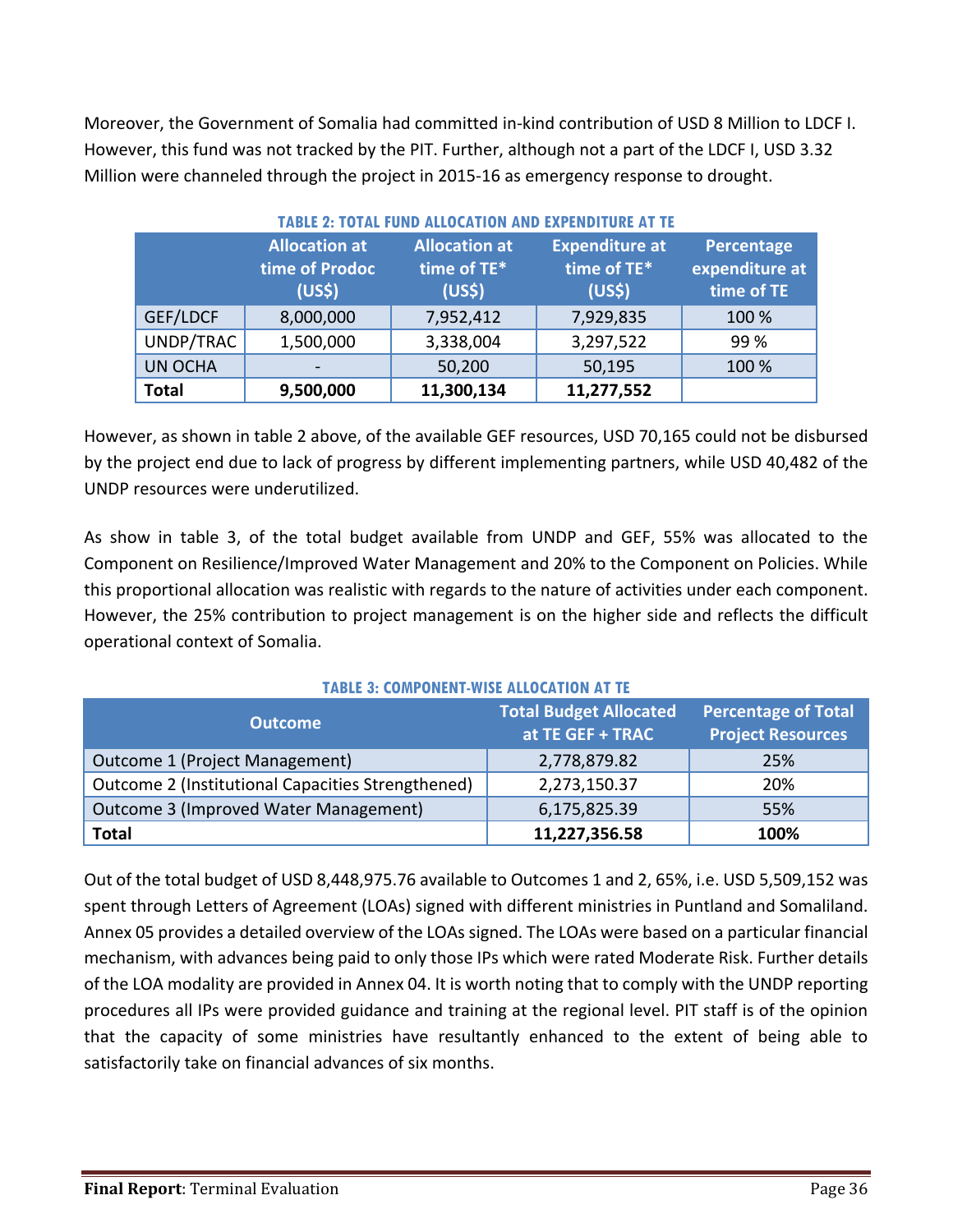However, with regards to financial reporting, until 2018 reporting under the LOAs was not on activity level and financial progress could therefore not be tracked according to outcome/component. However, since 2018, LOA reporting has been modified in accordance with the UNDP budget lines.

With regards to the Annual Delivery Rate (ADR), the project was able to spend only 73% and 70% of the planned funds in the first and second years of implementation. However, this gap was considerably bridged in Year 3 with expenditure of 129% of the planned funds for that year. Further, having stayed above 80%, the ADR in the last two years of implementation remained satisfactory.

|                                   | IMDLL 7. I RWJLYT MINIVML DLLIVLRT RMTL |              |              |                  |            |
|-----------------------------------|-----------------------------------------|--------------|--------------|------------------|------------|
|                                   | 2015                                    | 2016         | 2017         | 2018             | 2019       |
| AWP Budget (USD)                  | 2,741,500                               | 3,842,426    | 2,635,790    | 2,517,966.28     | 933,591.84 |
| <b>Total Expenditure</b><br>(USD) | 2,003,486.94                            | 2,666,625.60 | 3,403,388.81 | $'$ 2,397,582.99 | 756,272.43 |
| Percentage Delivery               | 73.%                                    | 70%          | 129%         | 95.2%            | 81%        |

#### **TABLE 4: PROJECT ANNUAL DELIVERY RATE**

Overall, the TE mission found the project's financial management and reporting mechanisms to be *Satisfactory*.

**Efficiency Rating**: Overall, efficiency was rated **Satisfactory** a the project was found to continually respond to the evolving context in order to achieve its objectives, while the adoption of LOA modality facilitated broader than planned outreach and reduced financial cost. Moreover, the total available project resources increased by 19% due to the UNDP contribution of USD 1.16 Million for project management. On the other hand, despite ample opportunities available during implementation, e.g. the Inception Period and MTR, etc., the project did not develop a Theory of Change, thereby limiting the opportunity to define linkages between different outputs and activities. In addition, as drought response funding was channeled through LDCF I management infrastructure, at times activities for drought response were confusingly attributed to the project by stakeholders. Further, UNDP-led interstakeholder coordination was limited and led to partners working in silos.

# **3.4.EFFICIENCY**

Effectiveness was evaluated with respect to the project's achievement of targets against outcomes and outputs. As outlined in Table 06, the project has either met or overachieved most of its goals. The exceptions to this were the following activities, most of which were cancelled due to the political and/or security situation in the South Central region:

- i. The development of Land use Policy for the New Federal Member States including Galmudug, Hir-Shabelle, South West and Jubaland (Target 1.1)
- ii. Reforestation of 200 ha in South Central (Target 2.2)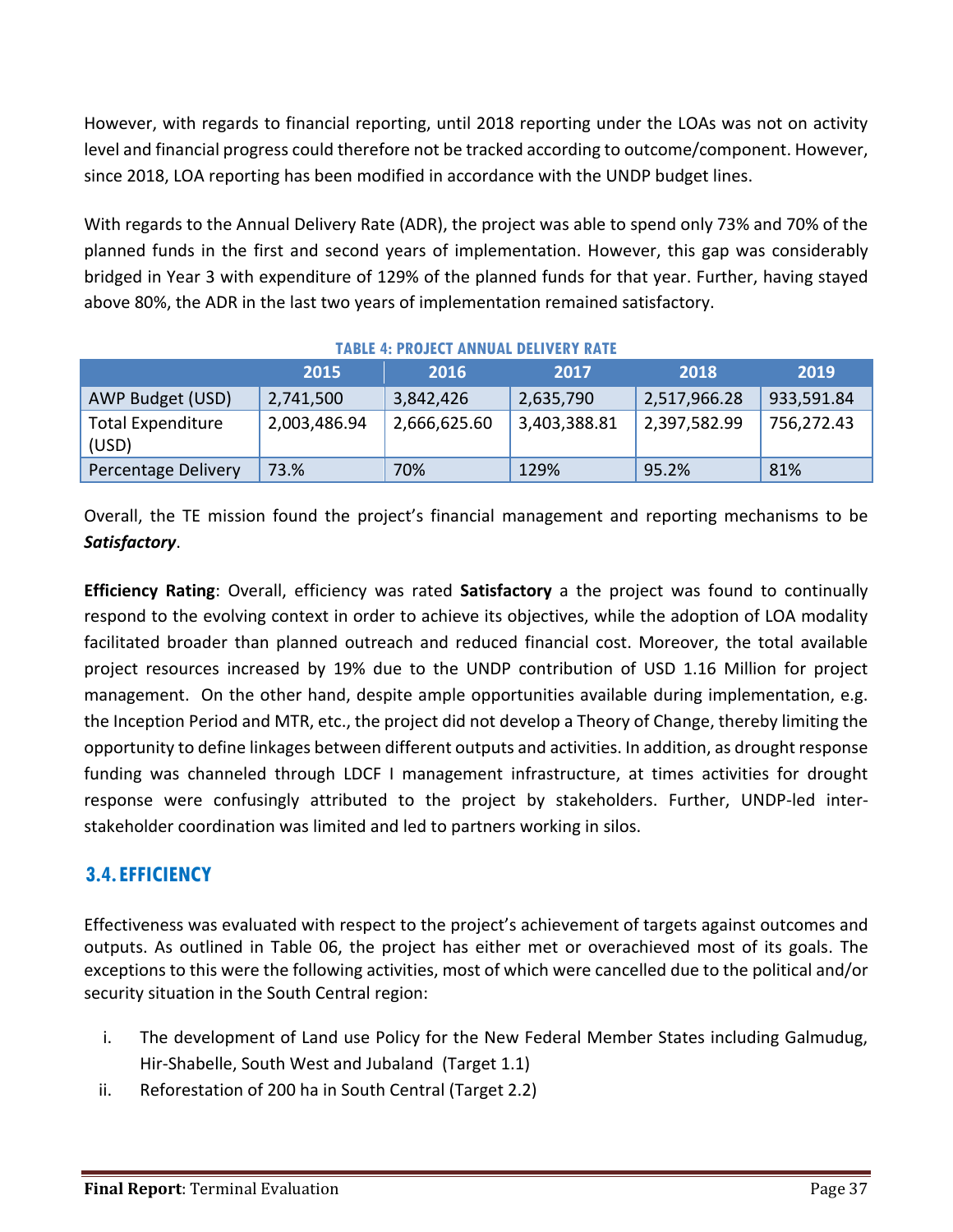# iii. Agro-pastoral Field School Activities (Target 2.3)

# **TABLE 5: PROJECT TARGETS**

|                                                                                                                                                                                                    | TABLE 5: PROJECT TARGETS |                                                                                                                    |  |  |  |
|----------------------------------------------------------------------------------------------------------------------------------------------------------------------------------------------------|--------------------------|--------------------------------------------------------------------------------------------------------------------|--|--|--|
| <b>Objective/Outcome</b>                                                                                                                                                                           | <b>Target</b>            | <b>Progress by TE</b>                                                                                              |  |  |  |
|                                                                                                                                                                                                    |                          | Objective: Enhanced resilience and improved adaptive capacity of vulnerable Somali communities in pilot            |  |  |  |
| areas, and the ecosystems on which they depend, to the adverse impacts of climate change.                                                                                                          |                          |                                                                                                                    |  |  |  |
|                                                                                                                                                                                                    |                          | TARGET 1: 60% of target men and women (approximately 43,000 people) have awareness and knowledge on                |  |  |  |
| adaptation responses to Climate Change                                                                                                                                                             |                          |                                                                                                                    |  |  |  |
| Progress at TE: The project provided climate change awareness and response measures to 53,320 agro-                                                                                                |                          |                                                                                                                    |  |  |  |
| stands at 124% increase of the project end targets                                                                                                                                                 |                          | pastoralists and pastoralists in Somaliland, Puntland and South-Central regions of Somalia (42 % women). This      |  |  |  |
|                                                                                                                                                                                                    |                          | TARGET 2: 100% of all targeted 7,200 HHs for all zones have enhanced livelihoods through access to water,          |  |  |  |
| improved ecosystem services and reforestation                                                                                                                                                      |                          |                                                                                                                    |  |  |  |
|                                                                                                                                                                                                    |                          | Progres at TE: 640% of the targeted households, i.e., 46,095 households (52% women headed) of Somaliland,          |  |  |  |
| Puntland, Galmudug, Hir-Shabelle, and South West have improved access to water and livelihoods.                                                                                                    |                          |                                                                                                                    |  |  |  |
|                                                                                                                                                                                                    |                          | <b>Outcome 1:</b> Policies, plans and tools reviewed, revised, developed, adopted and implemented by               |  |  |  |
|                                                                                                                                                                                                    |                          | government to mainstream and enhance adaptive capacity and mitigate the risks of climate change on                 |  |  |  |
| vulnerable communities and critical ecosystem services.                                                                                                                                            |                          |                                                                                                                    |  |  |  |
| Target 1.1: A Land Use Policy in each zone (Somaliland, Puntland and South Central) is developed                                                                                                   |                          |                                                                                                                    |  |  |  |
| Progress at TE:                                                                                                                                                                                    |                          |                                                                                                                    |  |  |  |
| Draft climate compatible land use policies have been completed for Somaliland and Puntland.<br>i)                                                                                                  |                          |                                                                                                                    |  |  |  |
| ii)                                                                                                                                                                                                |                          | In Somaliland the Land Use Policy has been finalized and awaiting endorsement from the President.                  |  |  |  |
|                                                                                                                                                                                                    |                          | iii) In Puntland, a final draft of the Rural Land Use Policy has been completed in June 2018. The policy is yet to |  |  |  |
| be endorsed by the President.                                                                                                                                                                      |                          |                                                                                                                    |  |  |  |
|                                                                                                                                                                                                    |                          | iv) The development of Land use Policy for the New Federal Member States including Galmudug, Hir-Shabelle,         |  |  |  |
|                                                                                                                                                                                                    |                          | South West and Jubaland, formerly known as South Central was not achieved due to security and political            |  |  |  |
| issues.                                                                                                                                                                                            |                          |                                                                                                                    |  |  |  |
|                                                                                                                                                                                                    |                          | TARGET 1.2: Development of a gender-sensitive National Disaster Management Policy and at least 3 existing          |  |  |  |
| plans/policies are updated to address climate risks                                                                                                                                                |                          |                                                                                                                    |  |  |  |
| Progress at TE:                                                                                                                                                                                    |                          |                                                                                                                    |  |  |  |
| ٠<br>2017.                                                                                                                                                                                         |                          | The National Disaster Management Policy was approved at federal level for implementation in October                |  |  |  |
| $\bullet$                                                                                                                                                                                          |                          | The disaster management strategies of 3 mandated agencies (NADFOR-Somaliland, HADMA - Puntland and                 |  |  |  |
|                                                                                                                                                                                                    |                          | Somalia Disaster Management Agency) are updated to address climate risks and enforce Disaster Risk                 |  |  |  |
| Management and sustainable land use.                                                                                                                                                               |                          |                                                                                                                    |  |  |  |
|                                                                                                                                                                                                    |                          |                                                                                                                    |  |  |  |
| TARGET 1.3: Development of the National Climate Change Policy including a fund mobilization strategy to raise<br>public and private financing earmarked for climate change adaptation in all zones |                          |                                                                                                                    |  |  |  |
| Progress at TE:                                                                                                                                                                                    |                          |                                                                                                                    |  |  |  |
|                                                                                                                                                                                                    |                          | Development of a National Climate policy has been completed and the Policy has been translated into                |  |  |  |
| a Somali version. The final revised draft is being presented to the Council of Ministers before taking the                                                                                         |                          |                                                                                                                    |  |  |  |
| Policy through the Lower and Upper Houses of the National Parliament.                                                                                                                              |                          |                                                                                                                    |  |  |  |
|                                                                                                                                                                                                    |                          | The National Climate Change Policy and Funds Mobilization Strategy has been completed and translated               |  |  |  |
| into a Somali version in June 2019.                                                                                                                                                                |                          |                                                                                                                    |  |  |  |
| Outcome 2: Models of community and ecosystem resilience developed and implemented in pilot areas                                                                                                   |                          |                                                                                                                    |  |  |  |
| selected in consultation with government and community stakeholders                                                                                                                                |                          |                                                                                                                    |  |  |  |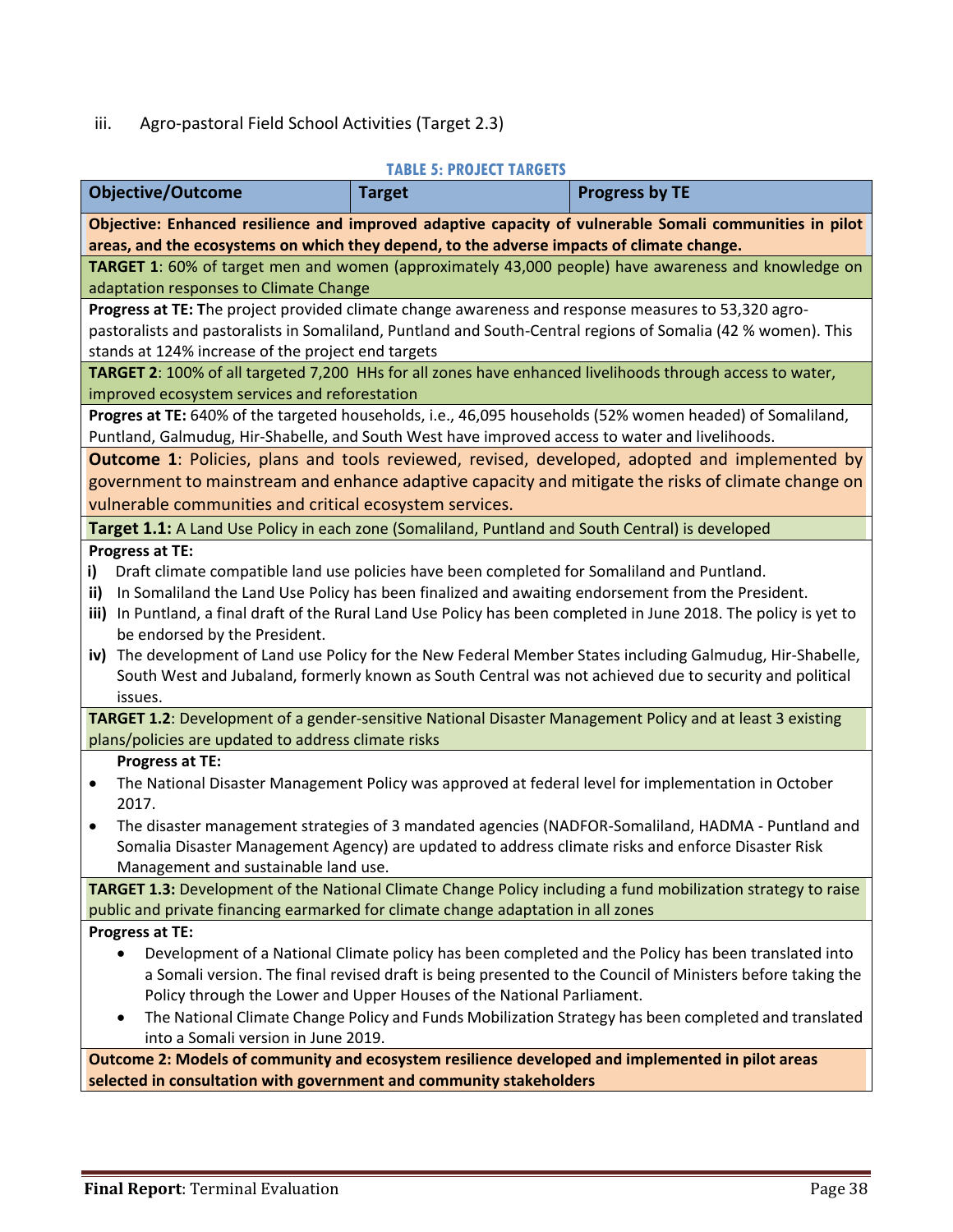**Target 2.1:** Design and construction of two 50,000 m3 earth dams in Puntland and Somaliland, rehabilitation of 4 dams in South Central, 6, 5 and 8 water diversions constructed in Puntland, Somaliland and South Central respectively, rehabilitation of 4 canals in South Central and rehabilitation of 4 boreholes in South Central

#### **Progress at TE:**

- Cumulatively, the construction of 151 water harvesting infrastructures, and 778 ecosystem-based structures have been completed across Somalia benefiting more than 108,440 households including 56,388 women headed households.
	- o **Somaliland**: 5 dams, 71 berkads (ground water reservoir), 7 shallow wells and 8 water diversions, 186 -stone check dams and 10-gabions, and 570 soil bunds.
	- o **Puntland**: 5 dams, 5 water catchments, 6 water diversions and 45 berkads (ground water reservoirs) were constructed.
	- o **Galmudug, Hirshabelle and South West States** of Somalia (Formerly known as South Central): 13 boreholes, 3 canals, and 4 water catchments).
- In addition, a total of 4,173 persons including 344 women benefited from short term jobs, through the cash for works and construction of water harvesting structures and ecosystem-based adaptation infrastructures in Somaliland, Puntland, and Southern and Central Regions of Somalia.

#### **TARGET 2.2**: 200 ha reforested in each zone

#### **Progress at TE:**

- Rehabilitation and Reforestation has been completed for 520 ha total (Somaliland: 400; Puntland: 120)
- Five existing tree nurseries in Puntland were operationalized and five new tree nurseries (3: Somaliland, and 2: Puntland) were established to raise seedlings for reforestation Programmes.
- The local conflict in South Central caused delay in completing this activity. The budget had to be reallocated for awareness raising and asset management

**TARGET 2.3**: 16 Agro-Pastoral Field Schools (APFS) established (2 in each district) with 200 direct beneficiaries per APFS (30% women)

**Progress at TE:** The MTR recommended the cancellation of community-based activities in the southern States and reallocating the budget savings to useful activities in other components thus Agro-pastoral Field School activities were cancelled, and funds were redeployed to awareness raising, - capacity developments for the disaster mandated institutions, and ecosystem-based adaptation structures such as water diversions, fodder production and trainings on adaptation planning and practice.

**TARGET 2.4**: One gender-sensitive plan developed by each District Disaster Management Committee to be created (with women representation) in the eight target districts (8 plans total)

#### **Progress at TE:**

• Four Integrated District Climate Change Adaptation and responsive Plans (1 in Somaliland; and 3 in Puntland) and 8 Disaster Management and Contingencies plans were developed

#### • More than 186 people participated including 38 women

**TARGET 2.5**: 300 women trained in adaptation technologies as a foundation for starting sustainable technology marketing enterprises

#### **Progress at TE:**

- 320 women (200 in Somaliland; 120 in Puntland) were trained on value-chain analysis and marketing
- Another 280 women (160 in Somaliland; 120 in Puntland) were trained on Integrated Water Resource Management (**IWRM**) to support their businesses.
- Furthermore, in **South West** and **Hir-Shabelle** regions, 30 people including 10 women received integrated water resource management, operation and maintenance training.
- **Puntland:** 5 new **cooperatives** with 25 members (40% women) were established and received a startup grants to implement an environment-friendly business around solar power, Liquefied Petroleum Gas (LPG), and drip irrigation.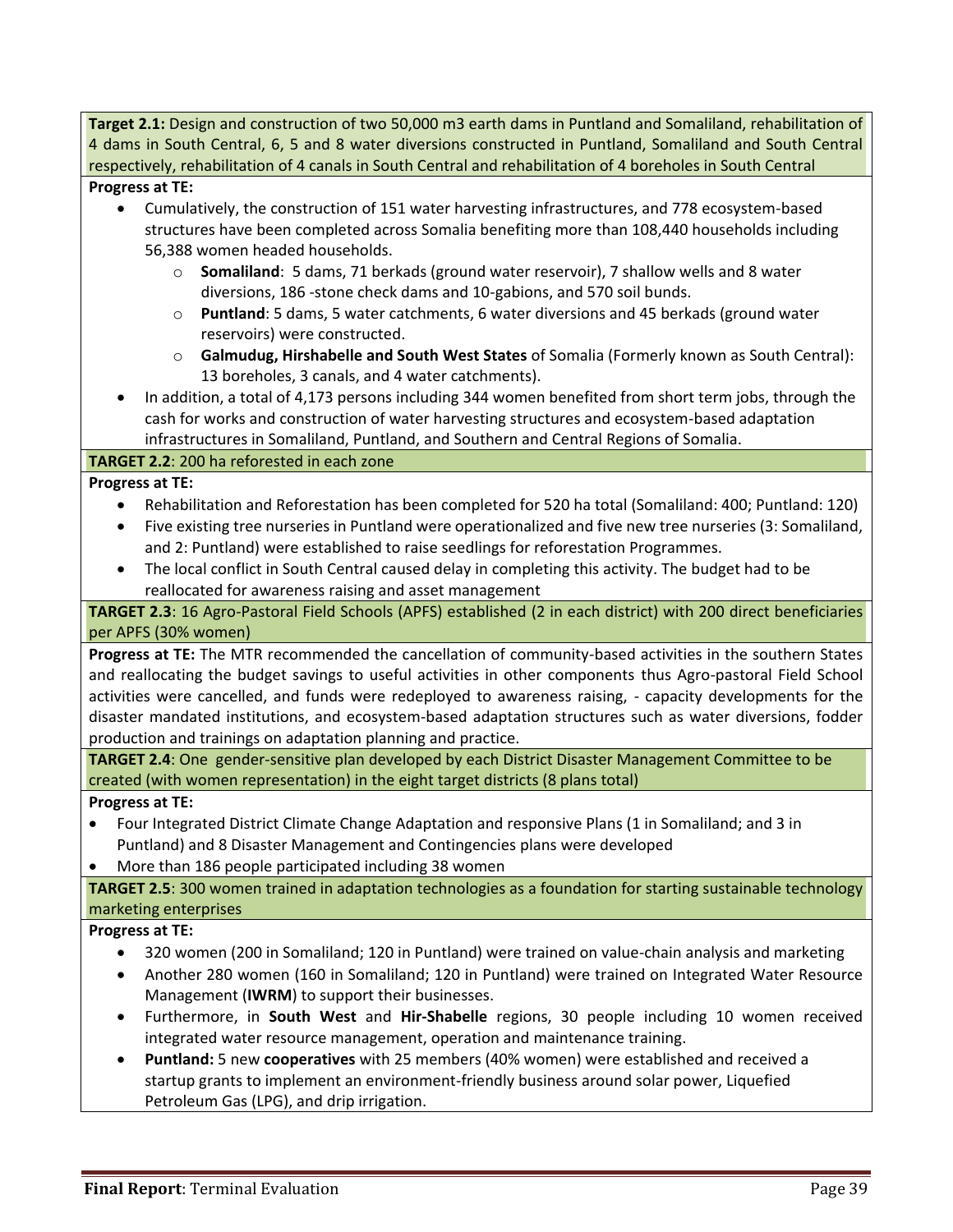• **Somaliland:** 5 existing women **cooperatives** with 100 members were revived and supported with a start grants to implement fodder, fruits and vegetable business.

The project has contributed to policy development, capacity building, and demonstration of climate change and resilience pilot activities.

Overall, LDCF I has made considerable gains towards its objective level targets and has in fact overachieved in terms of outreach. Accordingly, 124% of the planned numbers of men and women have been reached to disseminate knowledge about climate change through activities such as trainings, water management, and business development, etc. More significantly, 640% higher than targeted households in the project areas are reported to have improved access to water and livelihoods. Although significant on their own, these achievements are noteworthy in the critical security and political uncertainty context that the project operated in.

# **3.4.1. POLICY DEVELOPMENT**

With regards to policy development, the TE team determined that the project has played an instrumental role in filling the vacuum regarding the CCA and DRM related policy planning in Somalia. In this regard, key national and regional policies and strategies were developed, including:

- i) The National Disaster Management Policy was approved at federal level for implementation in October 2017.
- ii) The National Climate Change Policy and Funds Mobilization Strategy has been completed
- iii) The disaster management strategies of 3 mandated agencies (NADFOR-Somaliland, HADMA Puntland and Somalia Disaster Management Agency) were updated to address climate risks and enforce Disaster Risk Management and sustainable land use.
- iv) Climate compatible land use policies have been completed for Somaliland and Puntland and awaiting endorsement from the President.
- v) National Climate policy has been completed and awaiting approval

In fact, the policy documents that have been approved  $(i - iii$  above) are being used for further planning. For instance, the regional disaster management strategies are now being used by the regional governments to guide their own planning as well as that of donors. In addition to the above policies, the project was also able to indirectly influence other planning instruments to incorporate CCA and DRM aspects. Some of these include the National Development Plan for Somalia and the regional development plans of Somaliland and Puntland.

Conversely, the Land Use Policies which can play a critical role in sustainable development and resilience, although developed, have not been approved yet as land is a sensitive issue with multiple conflicting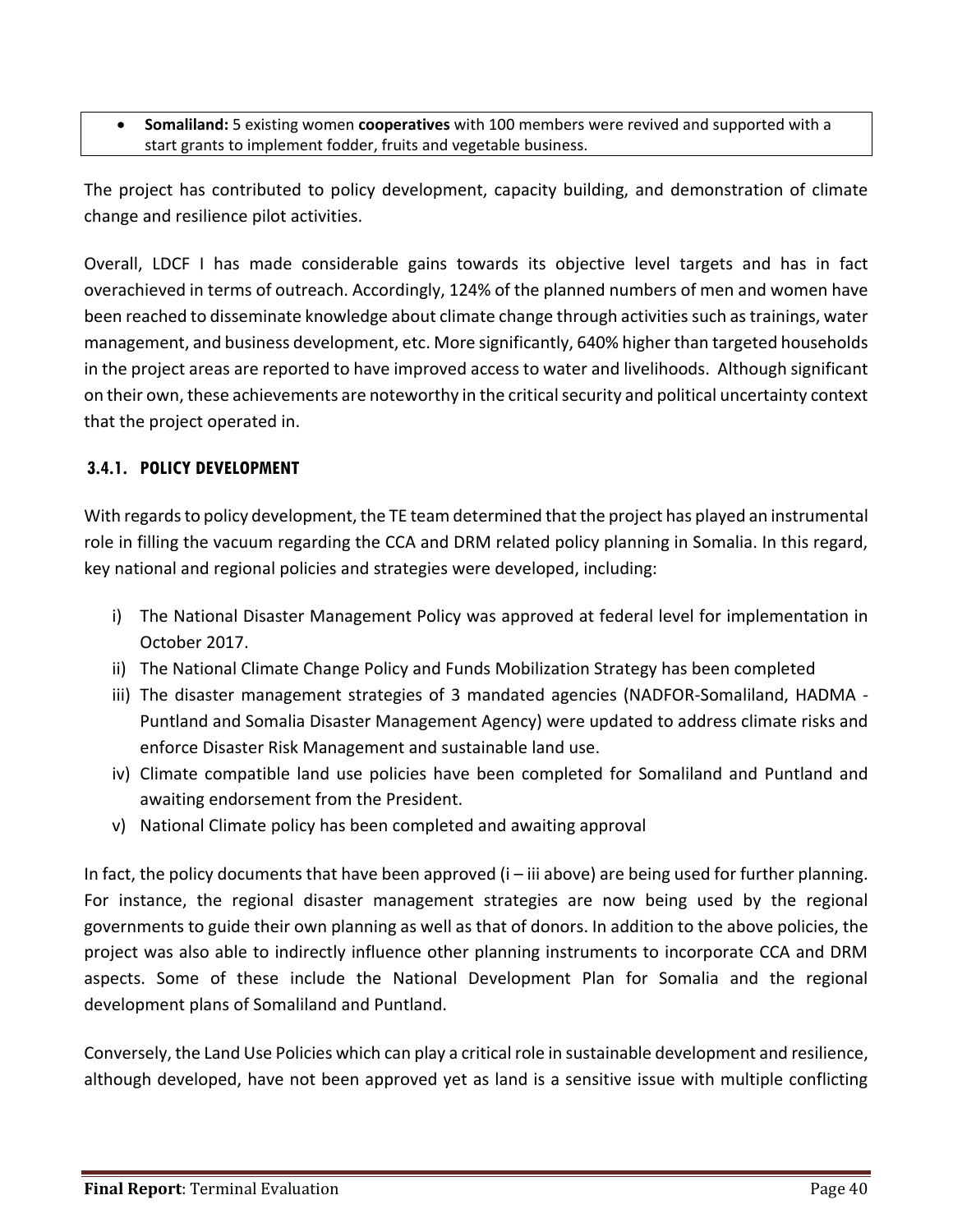stakeholders. Therefore it is foreseen that consensus building on legislating the developed Land Use Policies is likely to take political will developed over time.

# **3.4.2. RESILIENCE**

Outputs with regards to demonstrating community and ecosystem resilience included construction of water infrastructure, afforestation, establishment of agro-pastoral field schools, establishment of district disaster management committees and plans, and training of women in adaptation technologies and sustainable marketing enterprises. In general, these activities were based on need assessments and were responsive to the pressing priorities of the recipient communities.

A major highlight of the project in this regard has been providing new models of water management infrastructure. As shown in table 5, Target 2.1, the project design targets included the construction or rehabilitation of earth dams, water diversion structures, canals, and boreholes in the three targeted zones. However, the project went well beyond these activity targets and also included new types of schemes.

In total, 151 water harvesting structures and 778 ecosystem based structures were completed, including berkeds, shallow wells, boreholes, canals, water diversions, stone check dams, gabions, and soil bunds. This expansion in scope was mostly possible due to the cooperation with the government ministries through the LOA modality. The LOAs not only enabled lower overhead costs and higher outreach as compared to DIM, but also gave the implementing partners the freedom to choose structural designs.

Further, the community was involved in the planning process, including needs identification and site selection. The project reported that 108,440 households including 56,388 women headed households have benefitted from these schemes. In addition, a total of 4,173 persons including 344 women benefited from short term jobs, through the cash for work and construction of schemes.

Moreover, the project planned afforestation of 200 ha in each of the three target zones. While the target was overachieved in Somaliland by supporting plantations over 400 ha, the project fell short in Puntland having covered only 120 ha. A major reason for this shortfall was the ongoing drought in the latter region.

However, there was no progress on this activity due to the local conflict in the South Central zone. Instead, the budget had to be reallocated for awareness raising activities elsewhere. Similarly, the Agro-Pastoral Field Schools were cancelled due to security situation in South Central. However, considering the importance of agro-pastoralists in the context of Somalia, the TE team believes that while the activity had to be dropped in South Central, the project should have implemented this initiative is the other two zones.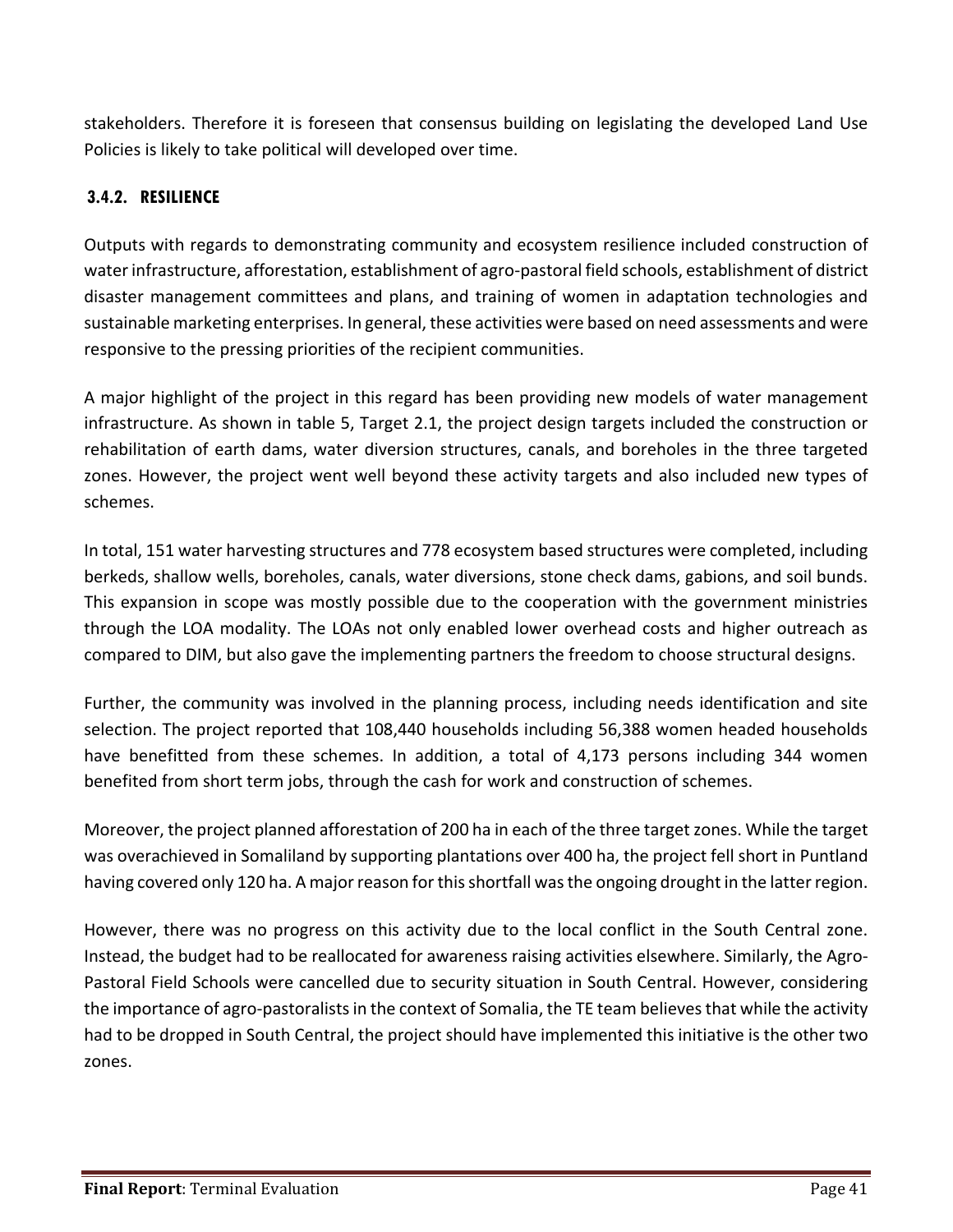While the activities aimed at resilience were generally effective, field visits to sites revealed design flaws in some activities. Most of these issues were seen to be related to the solar panels meant to power water pumps or refrigerators, etc., as the panels are reportedly not generating sufficient power for optimal operations. Moreover, in a number of places the piping system for the water conservation activities was inadequate to effectively distribute water. For instance, the community visited in Salaxlay reported that the diameter of the distribution pipes is too small to pipe sufficient water for livestock. While in one instance, the poor design of the berkad in Burtinle town leads to water contamination.

# **3.4.3. GENDER**

Considering women's particular vulnerability to climate change events, the project was seen to make conscious efforts to address the needs of women. In fact, in line with the UNDP's Gender Strategy which states that 30% of beneficiaries should be women, LDCF I progress reporting presented genderdisaggregated progress on most indicators. In this context, as shown in Table 5, women were involved at all levels across the range of activities undertaken by the project. For instance, efforts were made to mainstream gender concerns into newly developed policies and plans, and women's involvement was ensured in consultations for policy development, capacity building of ministries, students, and communities, and indirect benefits accruing from project-related activities, such as cash for work, etc.

Further, in the project design, Target 2.5 was focused particularly on women's resilience through sustainable enterprise development. In response to this, 320 women (200 in Somaliland; 120 in Puntland) were trained on value-chain analysis and marketing in environment friendly businesses such as fodder production, marketing of Liquefied Petroleum Gas, drip irrigation, and fruits and vegetable farming. Moreover, another 280 women (160 in Somaliland; 120 in Puntland) were trained on Integrated Water Resource Management (**IWRM**) to support their NRM-related businesses. While 5 cooperatives each in Somaliland (100 women) and Puntland (50 women) were supported with businessrelated grants of USD 10,000 each.

While the project made considerable efforts to ensure women's participation in all activities, the TE team found that no project-level Gender strategy was developed. Instead, the PIT relied mostly on overall UNDP and UNDP Somalia's Gender strategy for guidance. However, considering the particular importance of women's role in CCA and DRM related interventions, both as stakeholders and affectees/beneficiaries, the TE team believes that a project-level Gender strategy might have further streamlined and focused the project's efforts with regards to women.

# **3.4.4. CAPACITY DEVELOPMENT**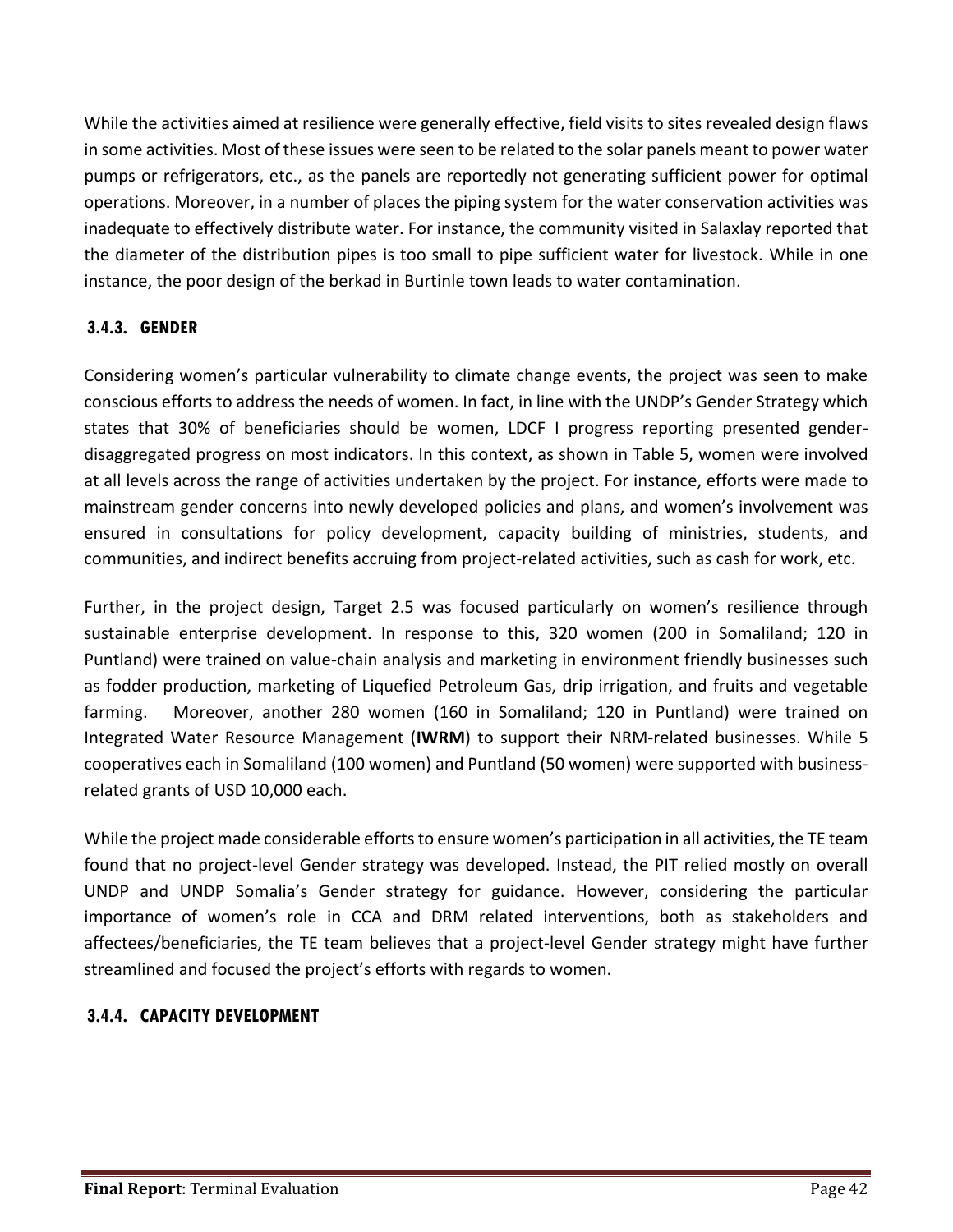Through several activities, primarily in the areas of awareness raising, knowledge dissemination, policy development, planning, and piloting initiatives the project has been able to build the capacity at several levels. These include enhanced knowledge and capacities of institutions, academia, and communities.

At the institutional level, the disaster-related capacities of related agencies (NADFOR and HADMA) have been developed in the areas of EWS, improved knowledge of Geographical Information System (GIS) and Global Positioning Systems (GPS) for spatial monitoring of climatic events and their impacts of 13 officials in Puntland line ministries. For instance, thanks to the project's support, for the first time guidelines have now been established in the state to assess the intensity of a disaster according to an agreed checklist and disaster response plans are developed according to the results generated by this tool. Moreover, through the LOA approach, the capacities of several ministries in Puntland and Somaliland were developed in all aspects of project cycle management, including project design, implementation, monitoring, and reporting.

Further, to improve the availability of locally trained young professionals, a national curriculum for university-level education on climate change was developed, and 30 faculty members from different universities of Somalia were trained on imparting the curriculum. The Amoud University in Somaliland was selected as the academic partner, responsible for adopting the curriculum and training 30 students to complete their master's level degree on climate change, environmental and natural resource. The student demand for the program was reflected in the higher than planned applications received by the project.

Finally, at the community level, public awareness and mobilization campaigns, trainings, and roundtables were delivered on the impacts of natural disasters and climate change. Furthermore, support to communities in water resource management and training of women-owned businesses, cooperatives, development of district level disaster management plans in all eight target districts, etc. were also vehicles for improving knowledge and capacities at the grassroots.

The TE team found that LDCF I project has provided critical support with regards to the establishment of a CCA and resilience related policy framework, built the capacity of important related institutions in project cycle management, enhanced knowledge at macro, meso, and micro levels, and contributed to community resilience by piloting a variety of CCA techniques.

While activities similar to those implemented by the project have already been a part of other donor initiatives, e.g. the EU's MDG initiative focused on water conservation practices and rangeland rehabilitation, etc., the design of water harvesting infrastructures introduced by the LDCF I were reported to be innovative, e.g. according to the Ministry of Environment, sand dams were introduced in Puntland for the first time ever through the project's support. Further, support to policy development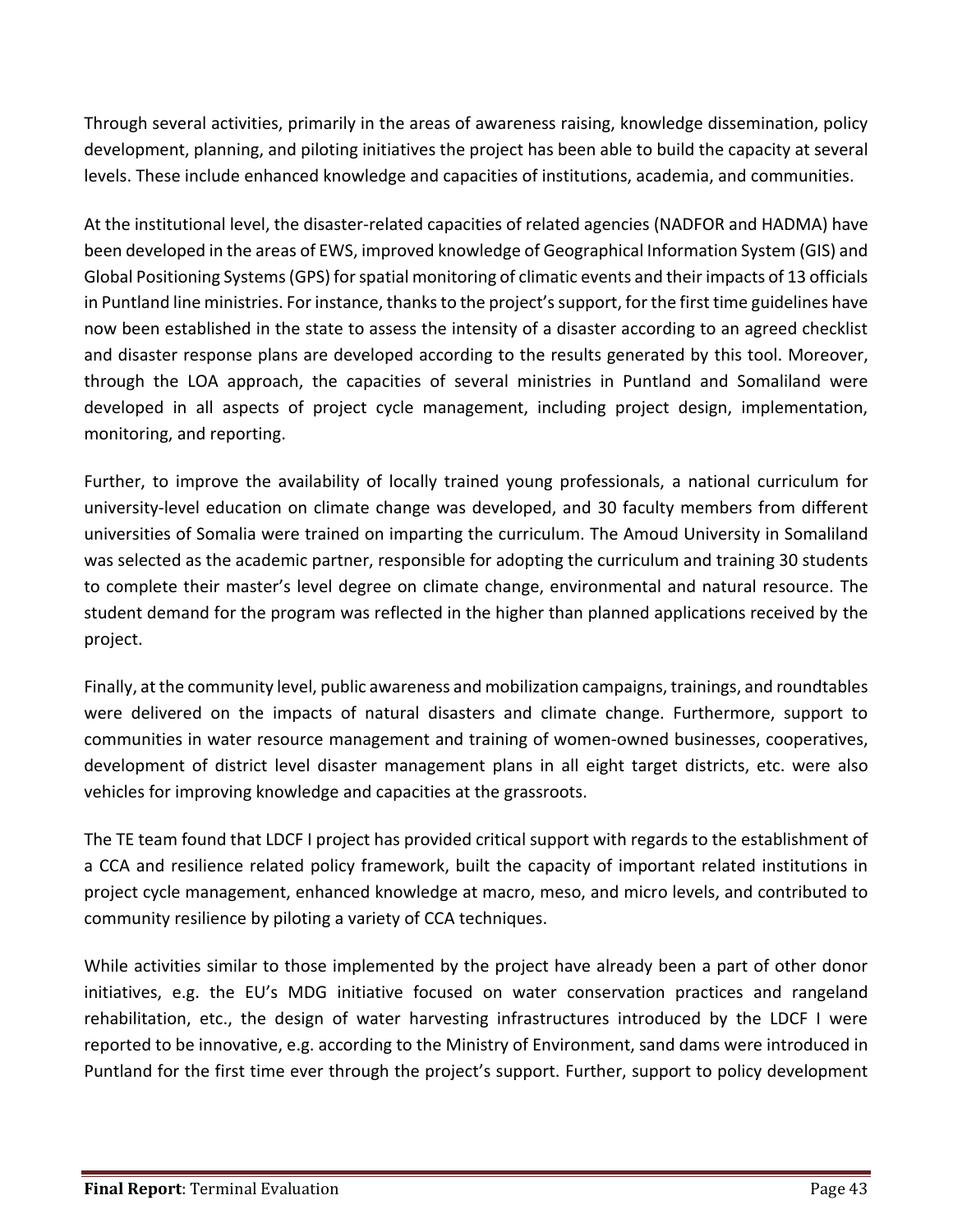was the unique aspect of the LDCF I project, as this was the first such attempt of its kind by an international development agency.

However, a critical observation of the TE mission was the lack of linkages between different project components and activities. For instance, as activities were mostly implemented in parallel, the activities implemented on the ground were implemented in isolation from the upstream policy or planning work, such as District DRM Plans or DRM policy.

In general, the project achieved or surpassed its targets in Somaliland and Puntland, owing most of this success to the collaborative partnerships between UNDP and several government agencies. Conversely, progress in the newly established states was comparatively less than satisfactory, mostly owing to the local security situation and recently formed government structures which are in fact weak and unstable.

**Rating Effectiveness:** Based on the above findings in the highly challenging context of Somalia, the TE mission found the LDCF I project's effectiveness to be generally **Highly Satisfactory**.

# **3.5. IMPACT**

The TE mission found evidence of the project's positive impact at multiple levels, with implications for institutional capacities and community resilience, as detailed below:

# **3.5.1. INSTITUTIONAL CAPACITIES**

The UNDP plays a lead role within the UN system as the co-Chair of Environment, Climate Change and Disaster Management working group at the federal level with the Office of the Prime Minister. In this capacity, LDCF I was introduced by the UNDP as the first ever GEF-funded major initiative implemented in Somalia. The project's success has already resulted in follow up projects, e.g. LDCF II (USD 10 Million) focused on water resource management and the World Bank funded USD 40 million initiative also focusing on water to be initiated in 2019/2020.

While the above are national-level projects, LDCF I's support to institutional capacity development has also resulted in individual ministries being able to access other funding. For instance, LDCF I was the first ever donor project implemented directly by the Puntland Ministry of Environment. Building on this strengthened capacity, the GIZ awarded the Ministry a Drought Resilience and Preparedness project of USD 1.2 Million, while the World Bank under its upcoming water resources initiative plans to award the Ministry project funding of USD 9 Million.

Similarly, continual support from the project led to gradually strengthened partner capacity. For instance, according to the institutional assessment undertaken by the PIT, The National Environment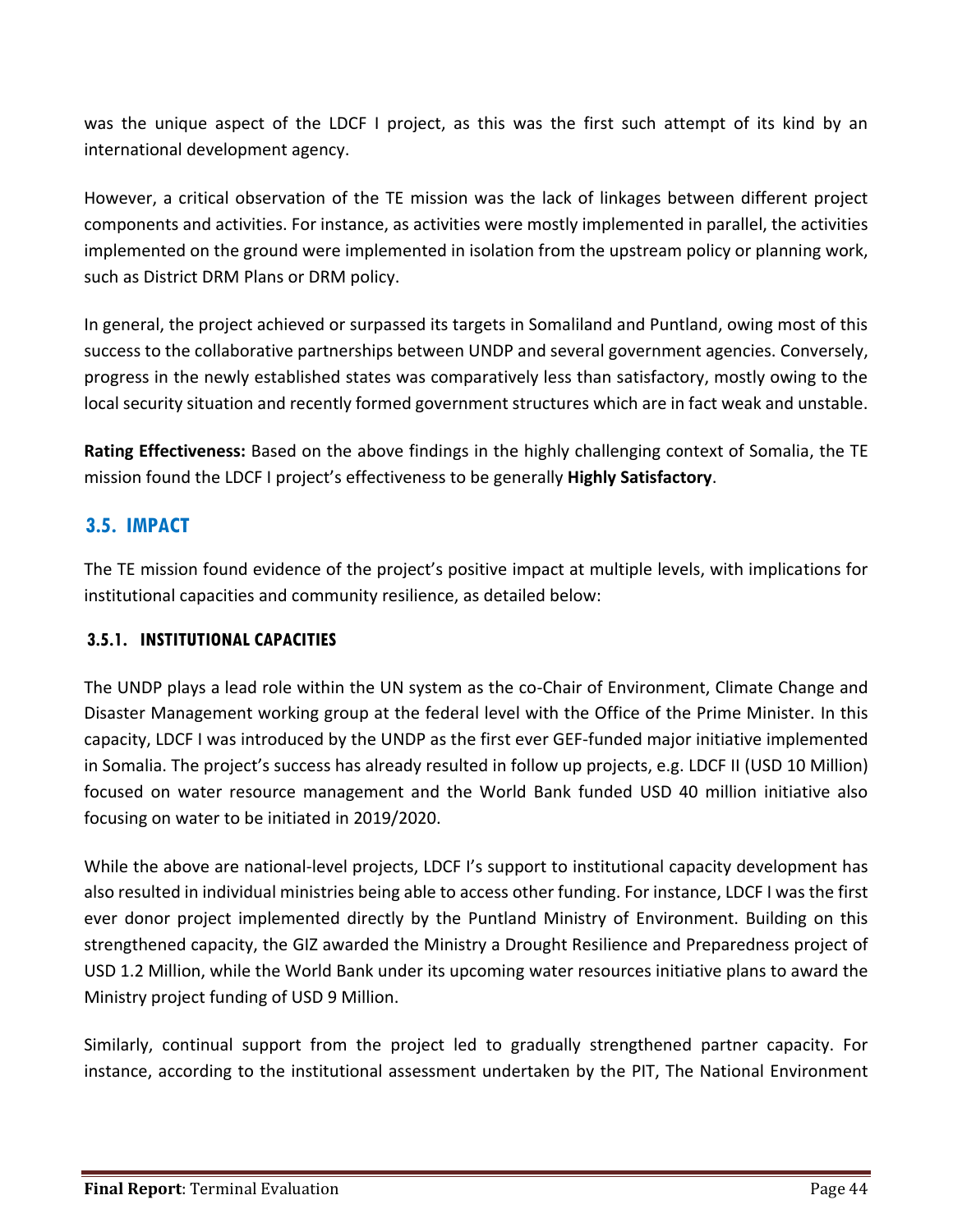Research and Disasters (NERAD) in Somaliland was rated as High Risk in Year 1, but by year 3 department scored Moderate rating, making it eligible for directly managing project funds.

Further, the importance of CCA at the institutional level promoted by the project is reflected in the fact that several key ministries incorporated Climate Change into their names. For instance, the Puntland Ministry of Environment, Wildlife and Tourism is not titled the 'Ministry of Environment, Agriculture, and Climate Change', while the Directorate of Environment in the Office of the PM is now called the 'Directorate of Environment and Climate Change'.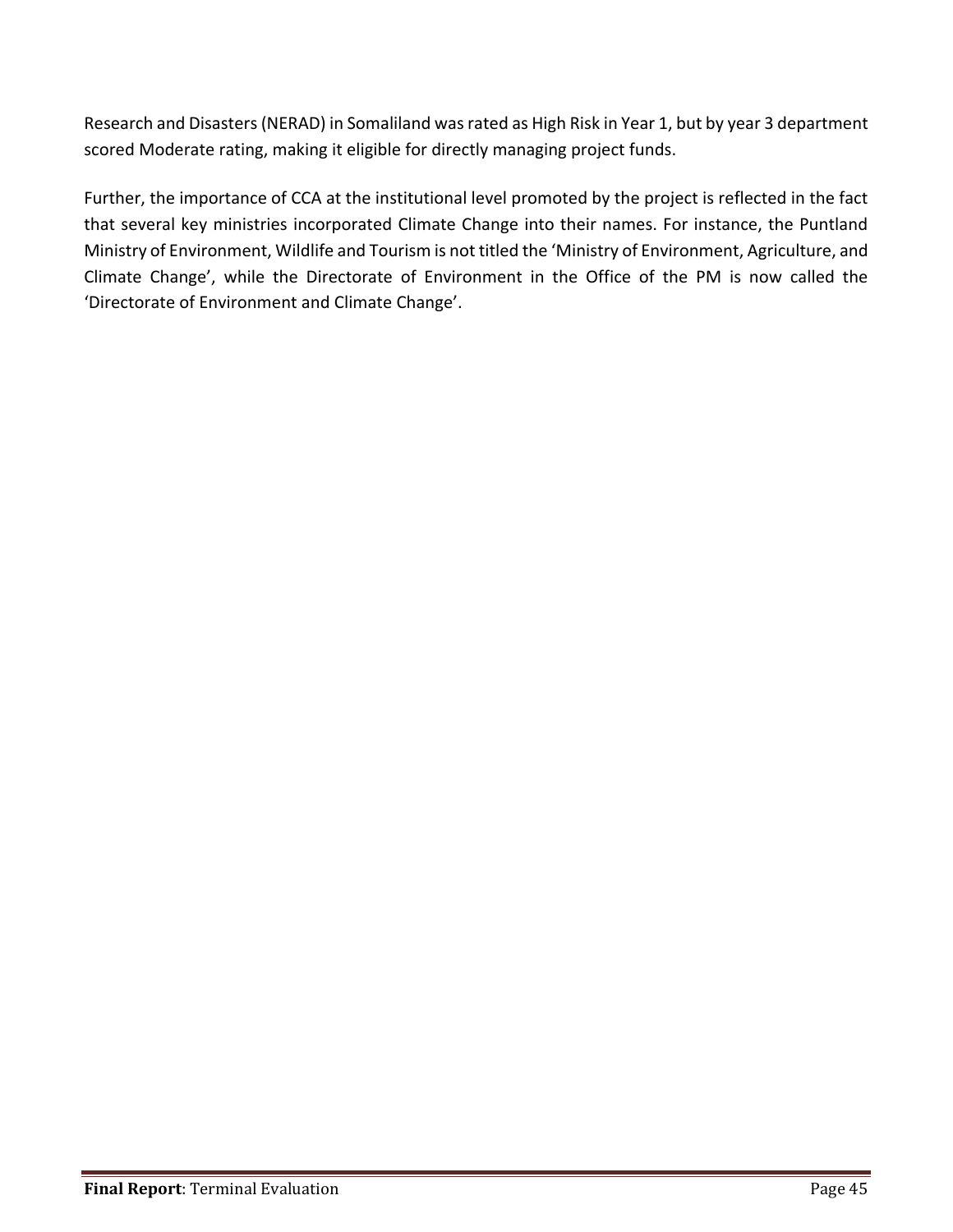# **3.5.2. COMMUNITY RESILIENCE**

Community resilience activities across the board were seen to have immediate impact on the adaptation of local host populations, including improvements in human and livestock survival mechanisms, health, and economy.

Although, no systematic impact assessment has been undertaken, the TE mission understands that activities related to water resources have generally had the highest impact. For instance, the dams established in Somaliland and Puntland have not only supported host communities but also scores of pastoralists and IDPs, e.g. Biyo Gudud dam in Somaliland was used by pastoralists during the 2017 flood. Generally, the new or improved water resources provided by the project have led to improvement in water availability for humans and livestock herds while also contributing to vegetable and fruit farming. For instance, improved water availability from the Midigale sand dam led to vegetable production. In particular, women's workload has reportedly decreased due to improved availability of water for humans and animals. While the largest water reservoir established in Puntland served an estimated 200,000 people including local communities, IDPs, and pastoralists during the 2016 drought.

Similarly, site visits revealed that rangeland rehabilitation and afforestation have resulted in visibly improved land resources. In fact, the ranges improved by the project are also used by pastoralists during dry seasons and not just local communities. While the established district disaster management committees tend to function as an outreach vehicle of the project.

**Impact Rating:** Although no systematic impact assessment data is available, based on field visits and interviews, the TE mission found the project's impact to be *Highly Satisfactory* despite some challenges with regards to effectiveness.

# **3.6. SUSTAINABILITY**

Sustainability of project outcomes were assessed in terms of continuation into the future, such as replication and up-scaling.

At the institutional level, sustainability was found to be inherently incorporated into activities such as training, awareness raising, and capacity building. While ministries were capacitated to manage donor funds and directly implement projects, other project outcomes such as the district disaster management plans and disaster maps developed with LDCF I support are reportedly being used by relevant government ministries in guiding donor's program planning. For instance, in an interview with HADMA, it was reported that Save the Children distributed emergency aid based on the disaster maps developed by the project.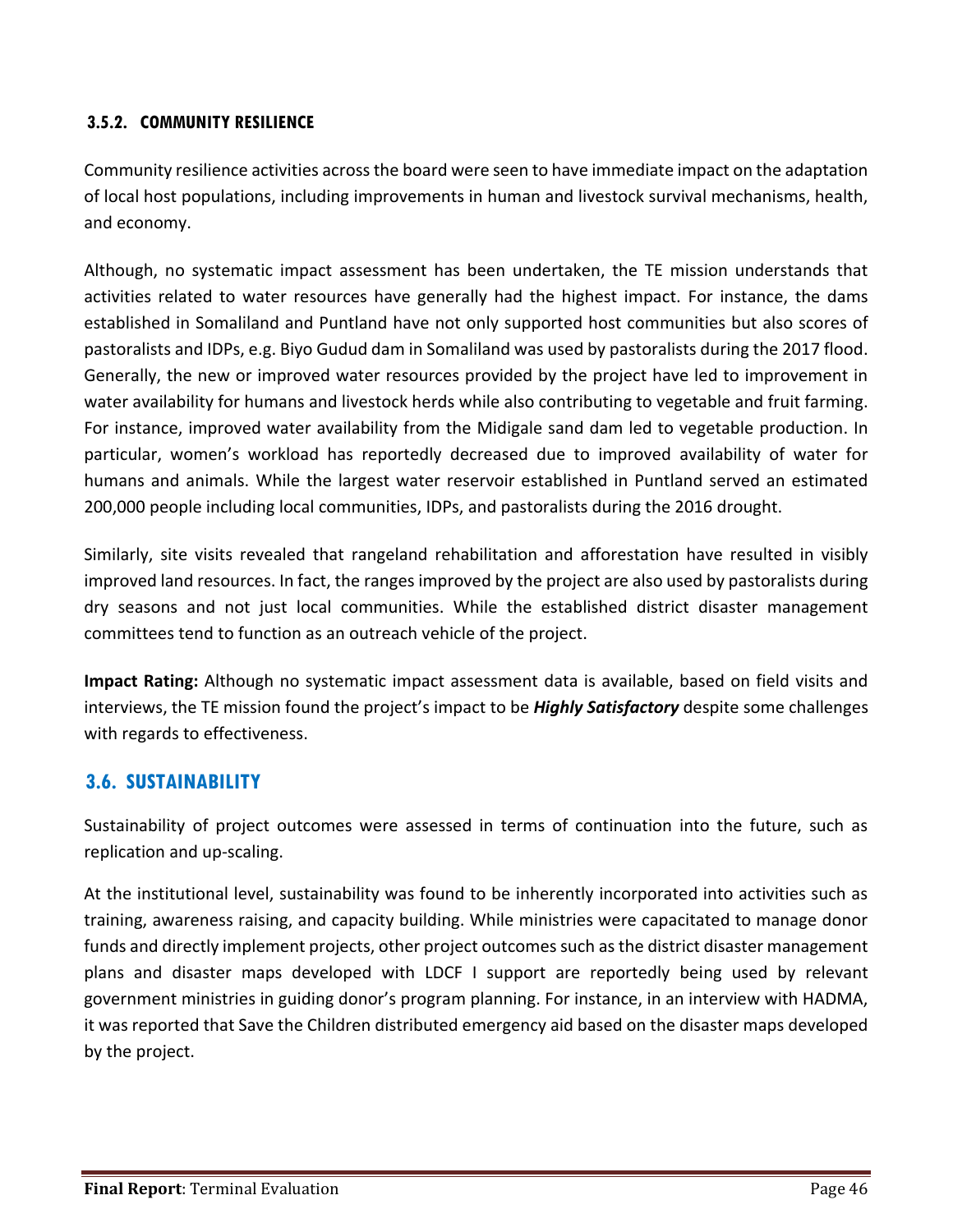Similarly, the demonstrated impact of water conservation activities and high demand at the communitylevel have encouraged multiple donors, communities, and even private sector to replicate these structures. For instance, in Puntland, earth dams and sand dams were reportedly replicated as follows: i) American Refugee Committee (ARC): 07 structures; Save the Children: 03 structures; GIZ: 05 structures; WFP: 02 structures; Private Sector Contractors<sup>12</sup>: 03 structures; and Community<sup>13</sup>: 04 structures. Moreover, several women-owned enterprises supported by the project are also likely to continue into the future.

Finally, the in-country demand for the CCA curricula designed by the project was found to be high. Responding to this need, the Amoud University has rolled out a Masters degree program in CCA and NRM on its campus in Hargeisa.

However, the lack of finance and organizational capacity are potential threats to the sustainable impact of the project assisted policies and plans. Moreover, the approval of Land Use Policies developed under the project is likely to require strong advocacy to generate the required political will, as land is a contentious issue.

At the community level, despite high effectiveness and impact, the major threats to sustainability of these activities are technical and managerial capacities of the communities for operations and maintenance (O&M). The virtual lack of sustainability plans for these activities means that the future management is left to the communities' own limited capacity. However, most recipient communities were found to be too weak to police and protect precious water resources. For instance, the developed reservoirs are not only used by IDPs and pastoralists but also profiting businessman who truck the water from these sources to other communities.

Further, while the resilience-related activities were effective, the TE mission found that only a small number of communities had contributed any cash or in-kind resources to the construction of these schemes. This is seen as a matter of concern with regards to sustainability, as this approach treats communities as only passive recipients of assistance instead of partners, thereby limiting the sense of ownership.

Based on these concerns, the TE mission found the project's Sustainability to be **Moderately Likely.**

 $\overline{\phantom{a}}$ 

 $12$  Private sector contractors have constructed dams for the purpose of selling stored water

 $13$  Community in Armo district, which is not a project targeted district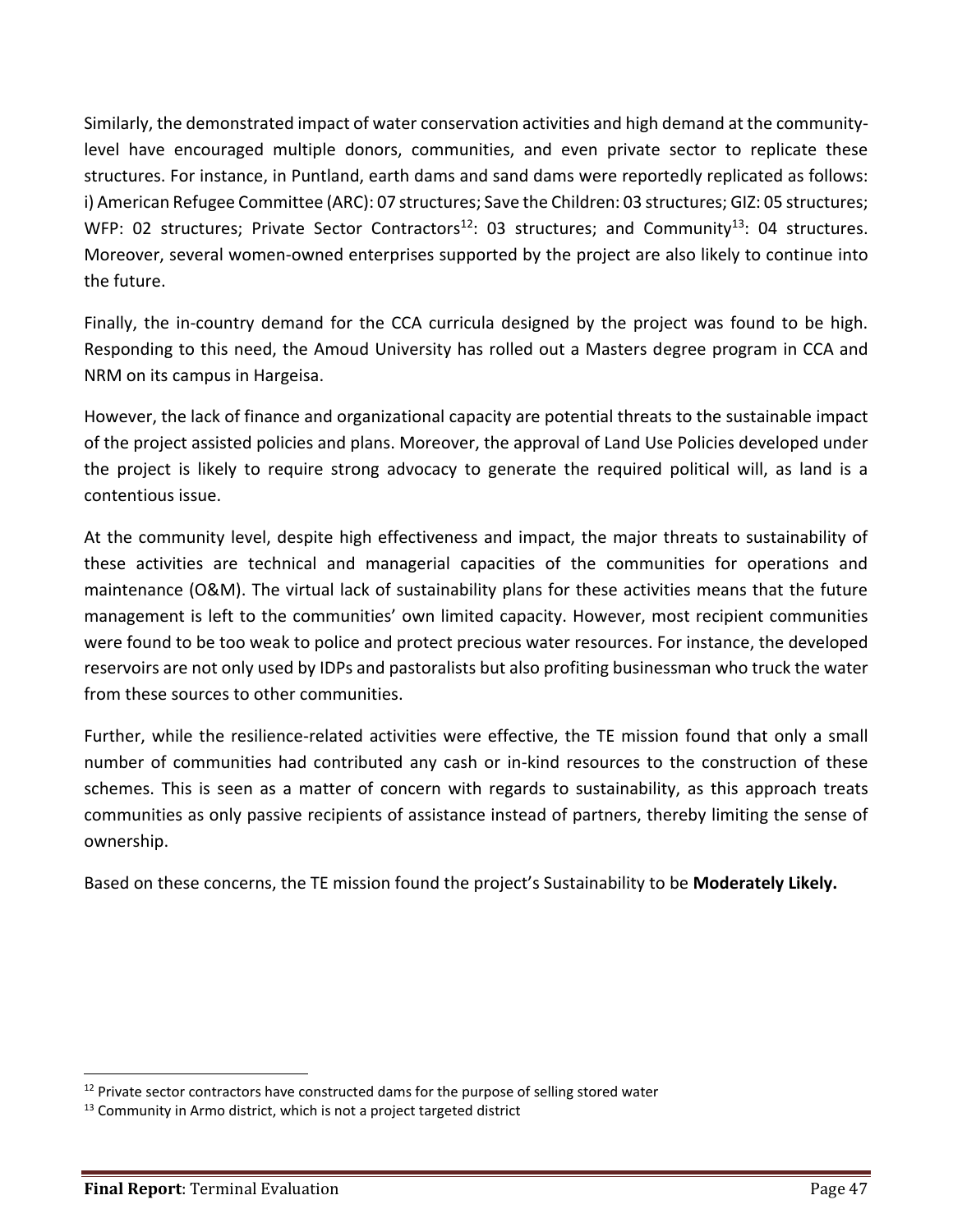# **4. CONCLUSION AND LESSONS LEARNED**

The TE mission found the Overall, the project's implementation has been effective despite LDCF I being the first major GEF-funded is initiative in Somalia. This success is further laudable due to the extraordinary challenges faced during implementation, including the inter-regional political relationship, uncertainty of governance context, high security risks posed in the field, and limited technical expertise in the country.

Key lessons learned from the design and evaluation of LDCF I are as follows:

- 1) The regional governments of Somaliland and Puntland have built sufficient capacity, partly through LDCF I support, to manage donor funds and directly implement projects with some donor oversight. However, such capacities are weak at the Federal government level and among the newly formed federal states. Therefore, project implementation in these areas will continue to require intensive capacity building in terms of staff availability, project management, and monitoring, etc.
- 2) Implementation led by government ministries can result in efficient and effective projects. In particular, the ministries afford a much wider outreach as compared to partners such as NGOs, have significantly lower implementation costs as compared to DIM, and significantly reduce the burden of project management and monitoring on the PIT.
- 3) A number of the newly developed policies through LDCF I support have not been approved. This is likely to require political will developed over a long time. Further, while the project's activities have shown visible impacts on the resilience of targeted communities, lack of management plans associated with activities as well as design flaws in some cases pose significant threats to sustainability.
- 4) While the project has demonstrated effective resilience, there is high pressure on the infrastructure established by the project due to high demand for water resources. Therefore, replication and up-scaling of water resource management activities will continue to be welcomed by the local communities and governments.

#### **5) TABLE: SUMMARY OF RATINGS OF PROJECT PERFORMANCE**

| × |
|---|
|   |

| <b>Component</b>           | <b>Rating</b>    |
|----------------------------|------------------|
| <b>Project Design</b>      | C <sub>14</sub>  |
| <b>Adaptive Management</b> |                  |
| Monitoring and Evaluation  |                  |
| Relevance                  | HR <sup>15</sup> |
| Efficiency                 |                  |

<sup>14</sup> Satisfactory

 $\overline{\phantom{a}}$ 

<sup>15</sup> Highly Relevant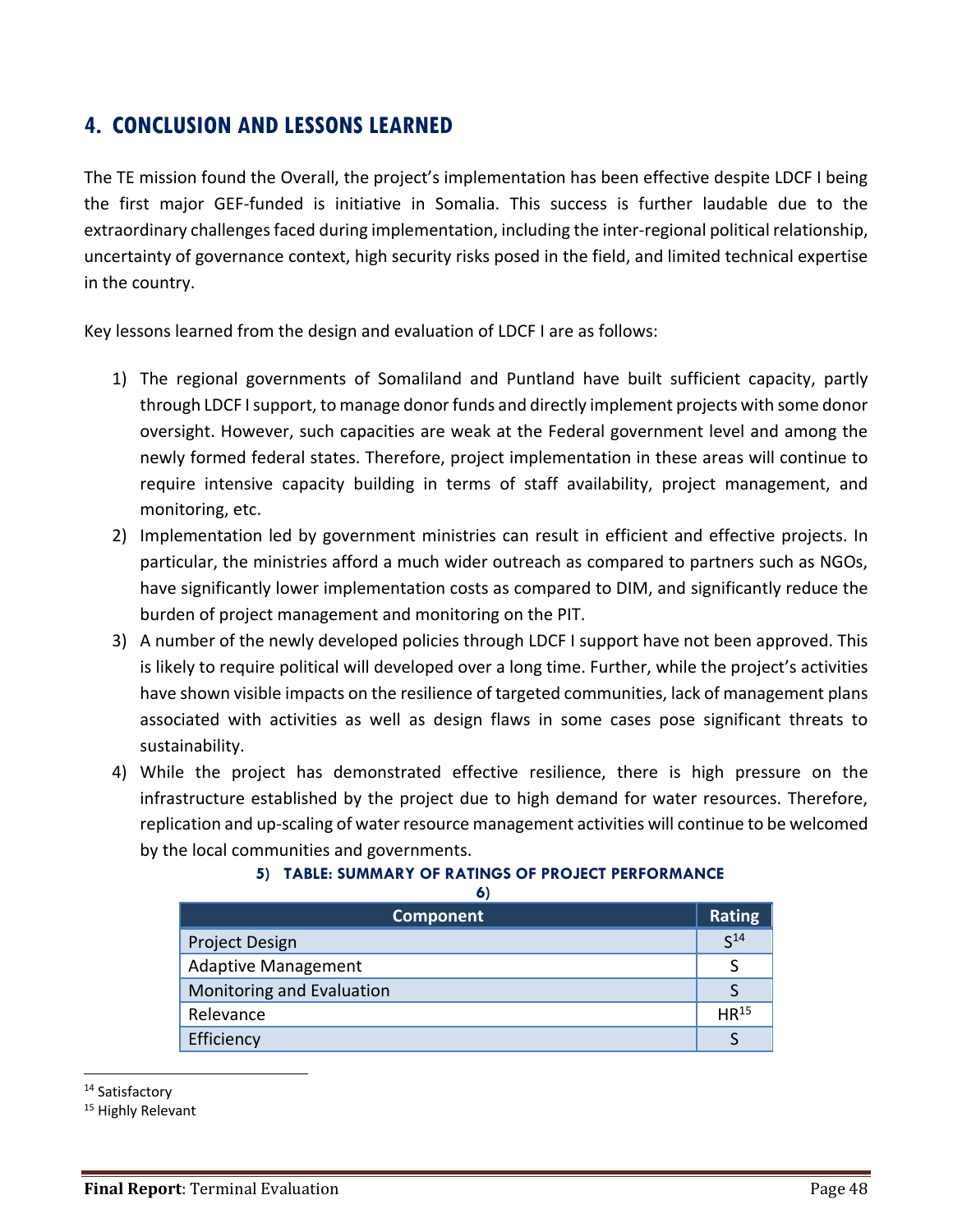| Effectiveness                 | HS <sup>16</sup> |
|-------------------------------|------------------|
| Impact                        |                  |
| Sustainability                | $ML^{17}$        |
| <b>Overall Project Rating</b> |                  |

# **4.1. RECOMMENDATIONS**

Based on the detailed assessment of the LDCF I project, the TE mission puts forth the following recommendations to improve future UNDP, GEF, and Government of Somalia programming.

# **4.1.1. REGION-SPECIFIC PROGRAMMING APPROACH**

The implementation context in the three project targeted regions is diverse. In particular, the lack of government capacity and security situation have significantly affected implementation in South Central region as compared to Somaliland and Puntland. Therefore, it is recommended that any future projects consider these realities in mind while determining implementation approaches. For instance, while partnership with government can in fact lead to positive results in Somaliland and Puntland, alternative strategies such as collaboration with local NGOs and CBOs are likely to be the more practical option in South Central.

# **4.1.2. SECTORAL FOCUS**

LDCF I design was focused on multiple sectors, including water resources, DRM, and livelihoods. While these issues are inter-related, the lack of inter-activity/inter-component linkages led to fragmented programming. This approach not only stretched the technical and M&E resources but also led to the dilution of project results. It is therefore recommended that future projects are designed using a Theory of Change, where the links between different outcomes and outputs are clearly defined.

Moreover, instead of focusing on multiple activities, it is recommended that a particular activity is designated as the pivot around which the rest of the outputs and activities are built. In the context of Somalia, two such fundamental issues are water resources and livestock. For instance, improvements in water resources can be linked with diversified agricultural livelihoods, better health and hygiene, and reduced livestock stress. Similarly, a project focusing on livestock development can contribute to improved animal productivity through investments in water and feed resources, while support to processing and market linkages can result in improved incomes. In this regard, value addition activities such as livestock fattening to be undertaken with communities and and export of frozen meat through support to private sector can be lucrative in the context of Somalia. As LDCF II is already designed to

 $\overline{\phantom{a}}$ 

<sup>&</sup>lt;sup>16</sup> Highly Satisfactory

<sup>&</sup>lt;sup>17</sup> Moderately Likely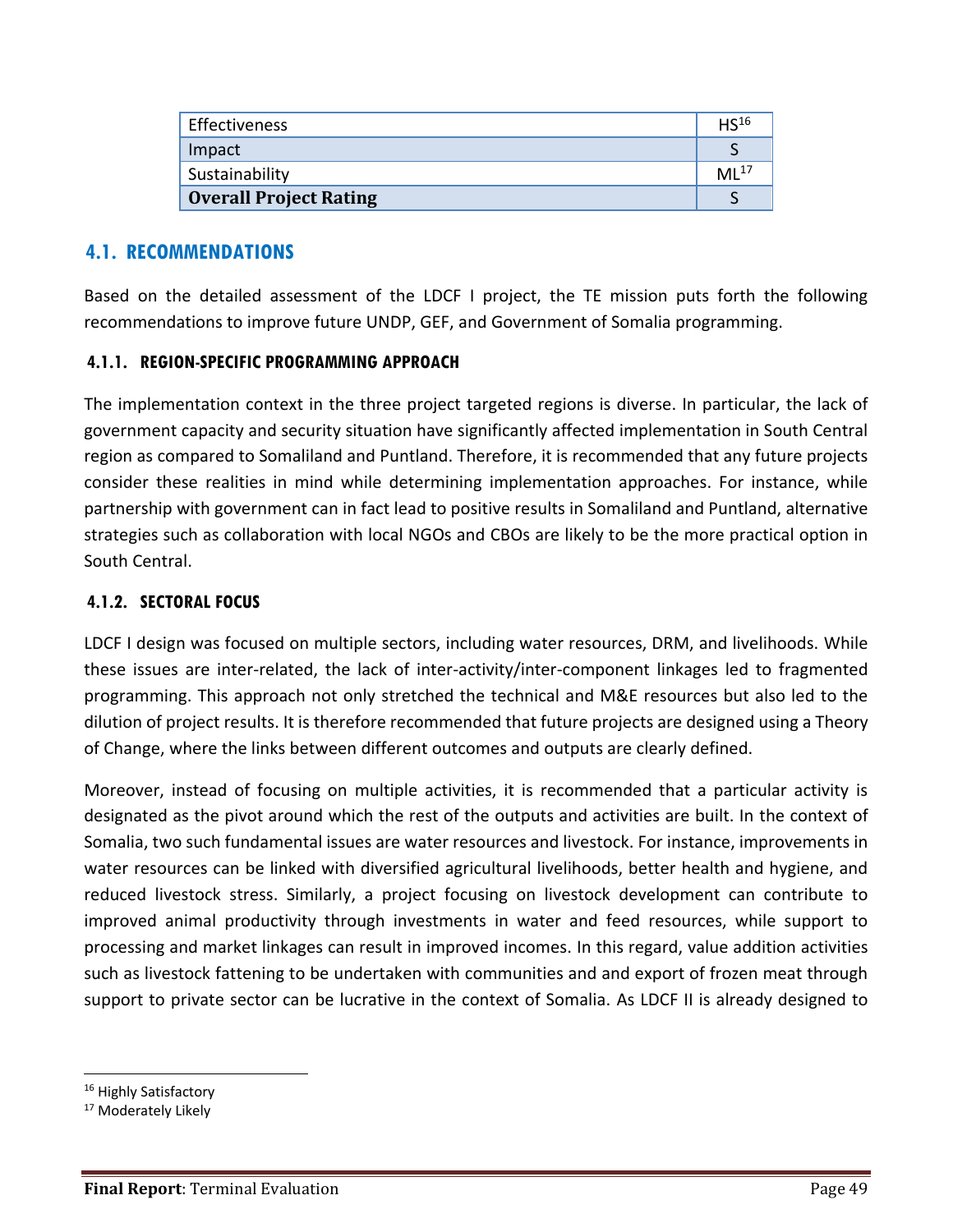concentrate on water management, it is recommended that a similar project is designed around livestock resources.

Another important consideration in such a scoping exercise would be defining the beneficiary group. In particular, it has been observed that while the effects of climate change and disasters are uniform for all, women are particularly vulnerable due to their extensive involvement in natural resource management, e.g. livestock rearing and caregiving responsibilities for the household. Further, in Somalia women are considered as savvy entrepreneurs having made their mark in all variety of local businesses. It is therefore recommended that instead of allocating specific activities to women development, women's role as key project stakeholders is banked upon as this social group is likely to be the most responsive to any outside support due to their comparatively higher vulnerability.

# **4.1.3. COMMUNITY PARTNERSHIP**

While the LDCF I project developed strong partnerships with many important stakeholders, effective community partnership was seen to be lacking. For instance, despite being the primary beneficiaries of activities under Component 2, communities were only involved in the initial decision making regarding project site selection. Conversely, their role was non-existent or negligible when it came to contributing to the construction cost of infrastructure schemes. Similarly, although communities were to be the longterm custodians of the newly developed schemes, there has been a lack of discussion regarding the sustainability plans, e.g. financial requirements, ownership arrangements, and technical knowledge for operations and maintenance. As seen on the section on sustainability, all these factors adversely affect the continued operations of these schemes.

It is therefore recommended that future similar programs develop a thorough community partnership strategy. In addition, sustainability plans need to be factored into the feasibility studies of infrastructure schemes while exploring different alternatives, e.g. community ownership, public-private partnership, and even support to private sector for generation of resilience-based businesses. Similarly, the communities need to be made aware of the concepts of water metering, rationing, and user fees, etc.

## **4.1.4. KNOWLEDGE MANAGEMENT**

The LDCF has generated a vast amount of literature, often in subjects on which there is limited prior factual information available in the country. For instance, the project has drafted policies, generated disaster maps, developed CCA-based curriculum, produced district disaster plans, and undertaken baseline surveys, feasibility studies, and detailed infrastructure designs, etc. However, despite their general utility to a variety of audiences, these documents are presently available only to the direct stakeholders of the project. It is therefore recommended that the project ensures ready availability and access of this knowledge base to the general public. One method of doing this would be to establish a website for LDCF II project and upload these documents on a section of this website.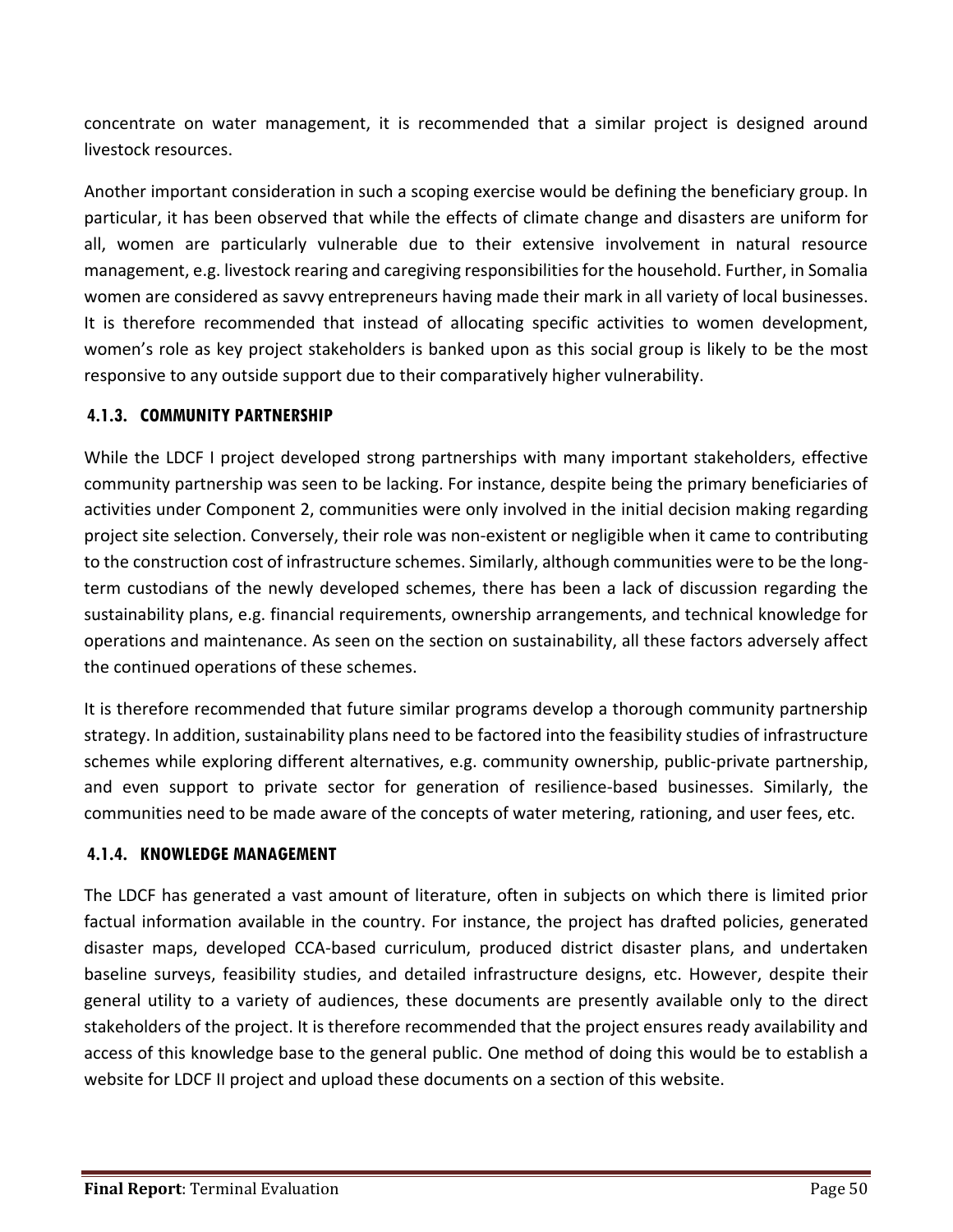Moreover, while the impact of the project is readily visible in many instances, it is not easy to either quantify or collate this impact. It is therefore recommended that a systematic impact assessment is undertaken of different project activities, while quantifying results such as number of direct and indirect beneficiaries, impact on community survival, adoption of new resilience strategies due to enhanced knowledge, generation of alternative livelihoods, and increase in incomes, etc. Such an exercise will not only help quantify project results, it will help highlight the highest impact activities to inform future planning by UNDP-GEF, the Government of Somalia, and other donors in the country.

# **4.1.5. PROJECT MANAGEMENT**

LDCF I implementation approach was based on partnership with a number of stakeholders. While a number of these stakeholders were seen to perform well in the respective area of work, the lack of active collaboration among them led the project to be implemented in silos. Consequently, the project was not able to generate synergies and complementarities which could have significantly contributed to organizational capacity building and implementation efficiency. It is therefore recommended that future projects devise mechanisms for proactive collaboration led by UNDP. This can take the form of regular, i.e. quarterly or biannual review meetings and information exchange workshops, etc.

Moreover, as the project was geographically widely spread, the M&E team in the field was stretched. Similarly, at times conflict on ground can hinder monitoring. Therefore, it is recommended that UNDP makes more frequent use of Third Party Monitoring arrangements.

With regards to financial management, as a number of partner agencies in Somaliland and Puntland now have stronger capacity, future interventions can pay funds for six months in advance as compared to the current practice of quarterly advances. This will give further freedom to the partners in planning their activities, build capacities for comparatively longer term planning, and also reduce the transaction time involved in the higher frequency of transfers.

In addition, it is recommended that gender mainstreaming training and support is made an integral part of the organizational capacity building initiatives. This can potentially include recruitment of competent women staff at both the PIT and partner levels, and a strategy to systematically address gender concerns when working with communities.

Further, while the LDCF I project was focused on resilience, in the interest of expediency of response the 2016 drought response project was implemented through the umbrella of the LDCF I. While this initiative paid off in the short-run, it created confusion among the implementing partners and even the M&E team regarding the objectives and activities of LDCF I. It is therefore recommended that when implementing parallel projects, all stakeholders must be provided clear communication regarding the differences across the individual projects, while reporting should also be segregated in order to ensure clarity.

# **4.1.6. BUILDING ON OUTCOMES**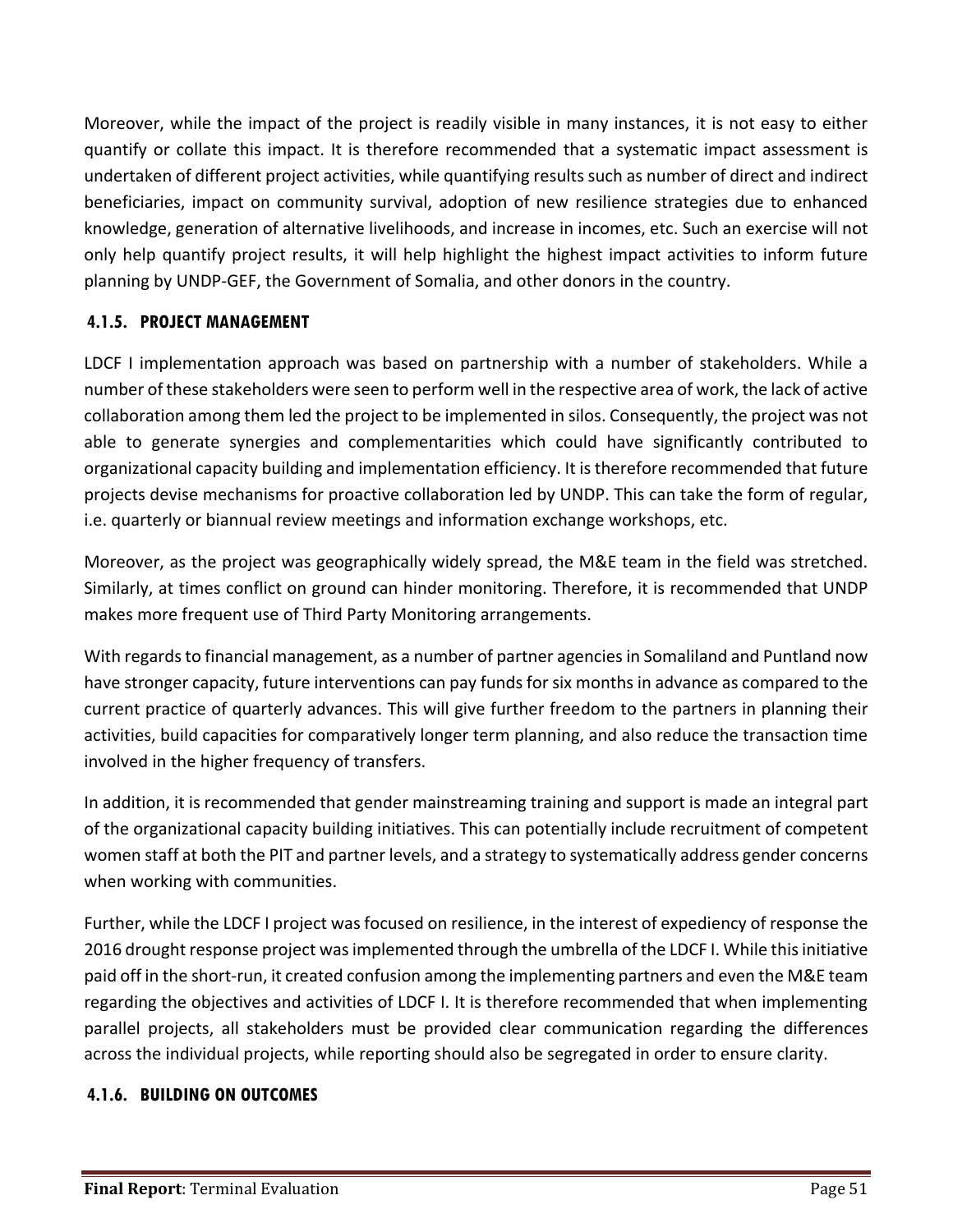Since LDCF I generated a number of outputs in the areas of policy, planning, and water resources, it is recommended that future projects build on this progress. For instance, the community need assessments and district level disaster plans must be used as a foundation for future programming in these areas. Similarly, water structures established by the project should now be capitalized upon to build longer term resilience by initiating agriculture and livestock based livelihood and food security programming, as well as awareness on water-related health and hygiene practices, etc.

Similarly, opportunities for linking LDCF I outcomes to other projects and funding sources should be explored. For instance, strengthened cooperatives can potentially be further linked to GEF Small Grants Program (GEF-SGP) funding.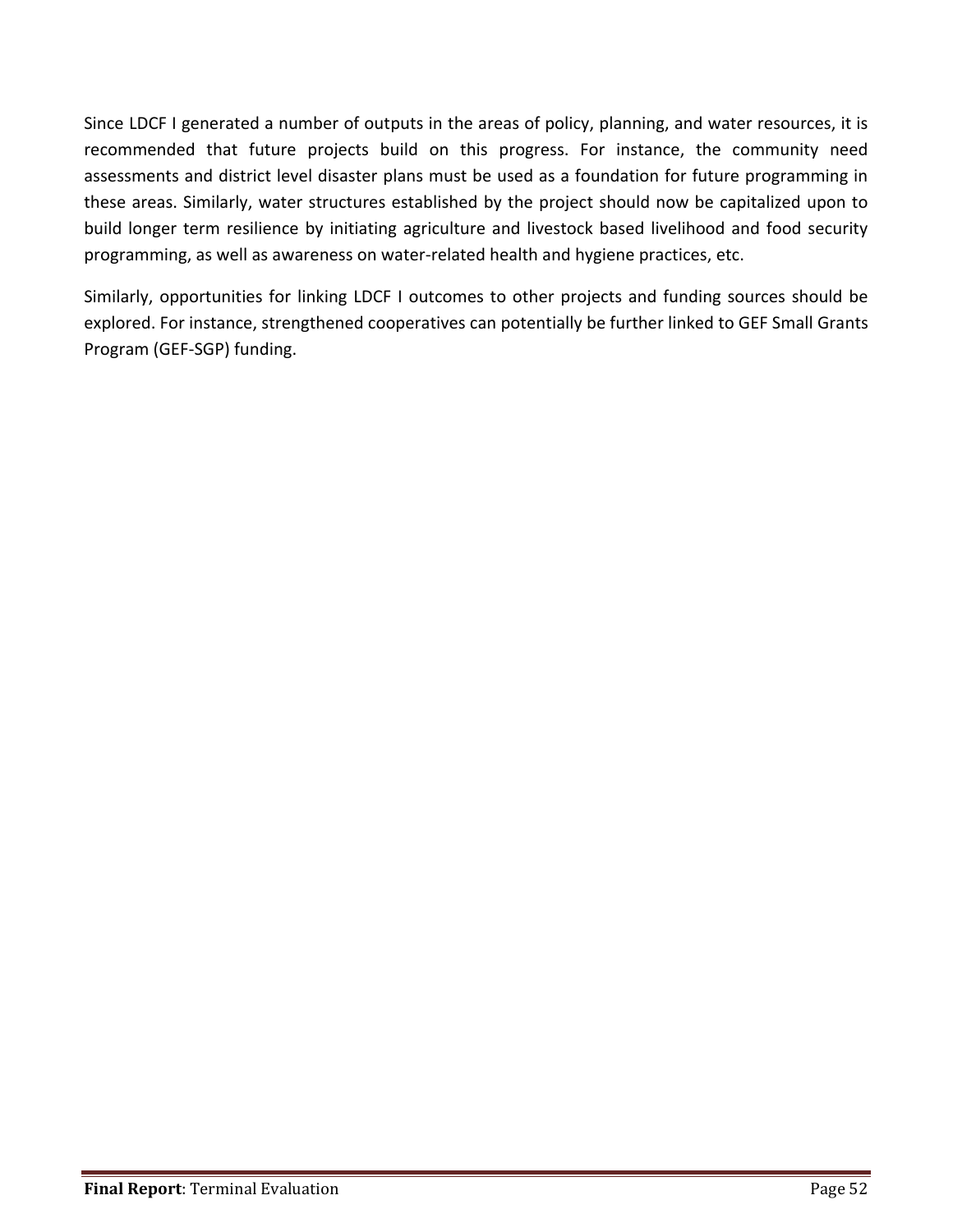# ANNEXES

# **ANNEX 01 LIST OF DOCUMENTS REVIEWED**

- **1.** Project Document Enhancing Climate Resilience of the Vulnerable Communities and Ecosystems in Somalia
- **2.** Project Mid-Term Review Report
- **3.** UNDP-GEF Project Evaluation Manual
- **4.** Project Implementation Review Report [2017]
- **5.** Project Implementation Review Report [2018]
- **6.** Project Implementation Review Report [2019]
- **7.** Project Mid-Term Review Report
- **8.** Minutes of Annual Project Board Meetings [2016, 2017, 2018]
- **9.** Project Results Framework
- **10.** Project Theory of Change
- **11.** Project Budget
- **12.** Field Visit Reports
- **13.** Any Other Relevant Documents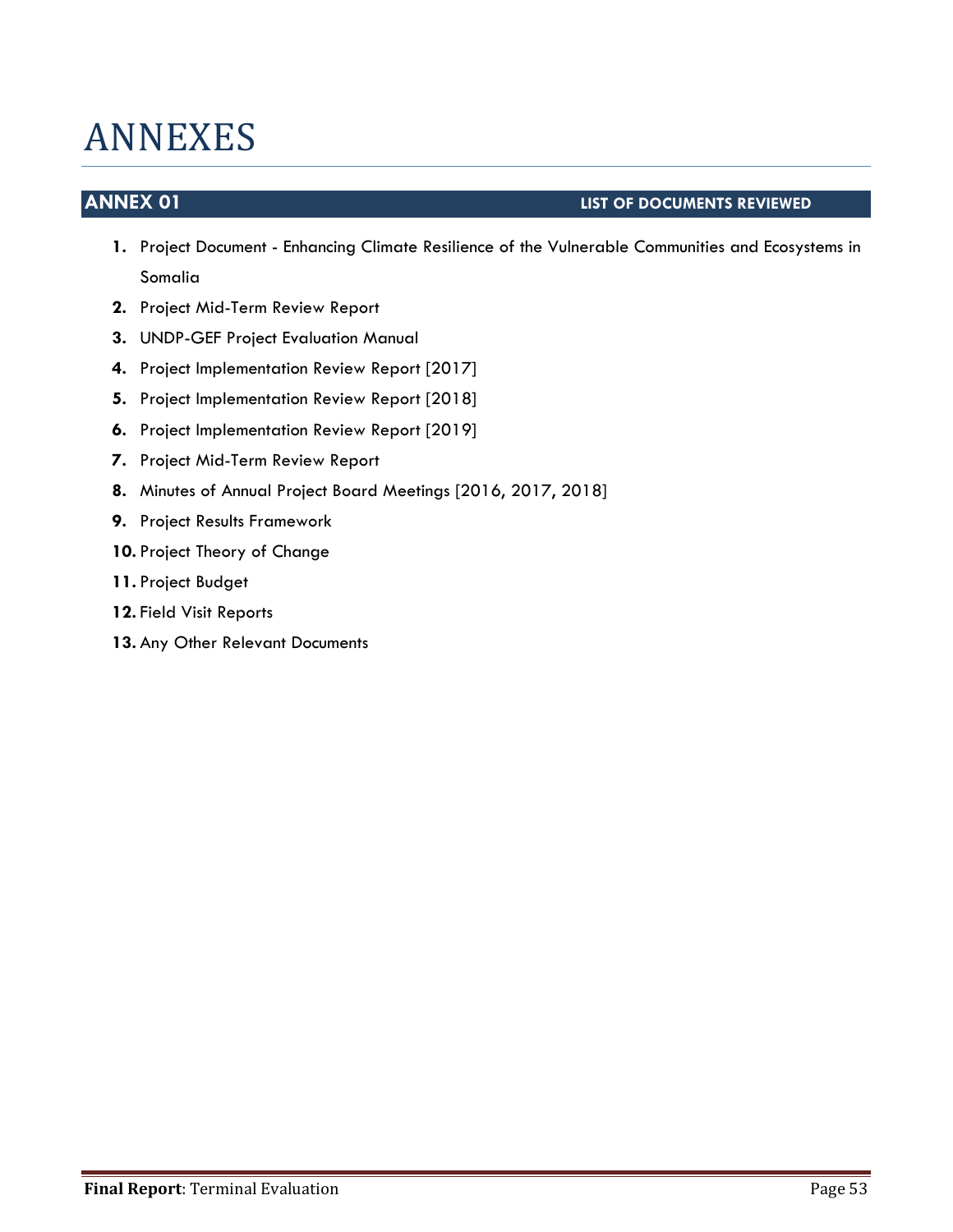# **ANNEX 2 KII GUIDE SHEETS**

**Date:**

**Location:**

**Meeting Participants:** (Name and Designation)

**Contact Information:**

#### **PROJECT DESIGN**

- 1. What was the process of developing the project document?
- 2. Was a Gender analysis undertaken to feed into project design?
- 3. What challenges were faced during the design phase? E.g. lack of consensus, limited baseline information, etc.
- 4. In the retrospect, was the project design realistic or ambitious? What are the reasons?

### **ADAPTIVE MANAGEMENT**

- 1. What were the major activities undertaken during the Inception phase?
- 2. What were the major decisions made during Inception phase?
- 3. Have there been any changes to the original activities, targets, outcomes, or outcomes outlined in the project document? Was a review of project logical framework undertaken at any time during the project? If yes, what were these changes?
- 4. What was the need for changing these activities?
- 5. What was the process of seeking approval for these amendments to the original design?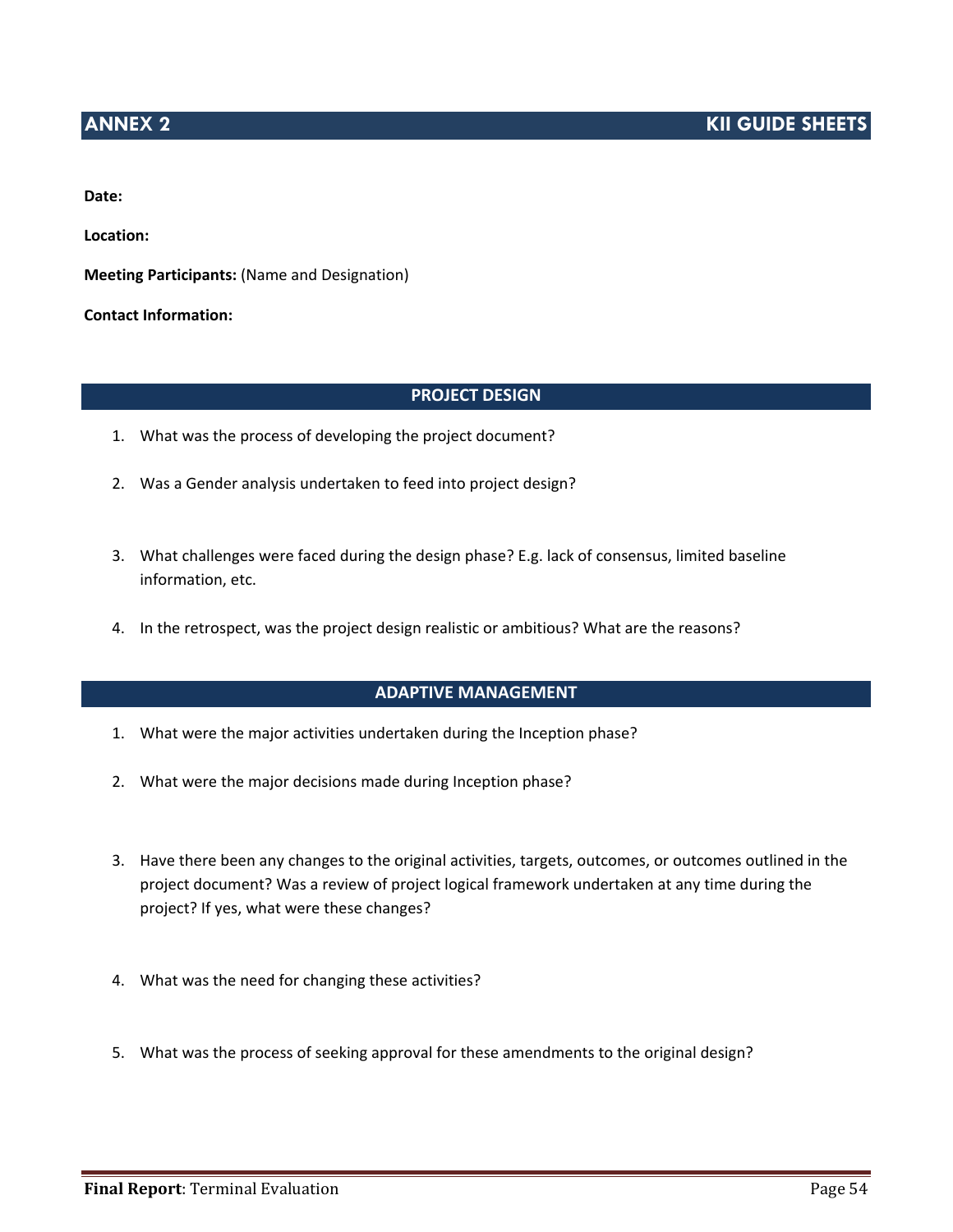6. Were these changes formally integrated into the project logical framework or project design?

### **PMU AND STAFFING**

- 1. What is the role played by the PMU in project implementation?
- 2. How many staff are working at the PMU? And what are the roles and responsibilities of these staff members?
- 3. Have there been any changes in staffing during the period of implementation? E.g. change of staff, staff turnover, or addition/elimination of positions, etc.
- 4. What were the major challenges faced by the PMU during the course of the implementation?
- 5. How were some of these challenges mitigated? Please provide details.

#### **CAPACITY BUILDING**

- 1. What initiatives have been undertaken for capacity building?
- 2. Have any of these initiatives been put into practice?
- 3. If yes, what have been the results of undertaking these activities? E.g. improved system of early warnings, etc.?
- 4. What are the actual or potential challenges in implementing the learning from the capacity building initiatives?
- 5. How can the process of capacity building be improved in the future?

#### **TECHNICAL ASSISTANCE/EXPERTISE**

- 1. What were some of the key TA activities undertaken under the project?
- 2. In your opinion, which activity had the most impact and which activity had the least impact? Why?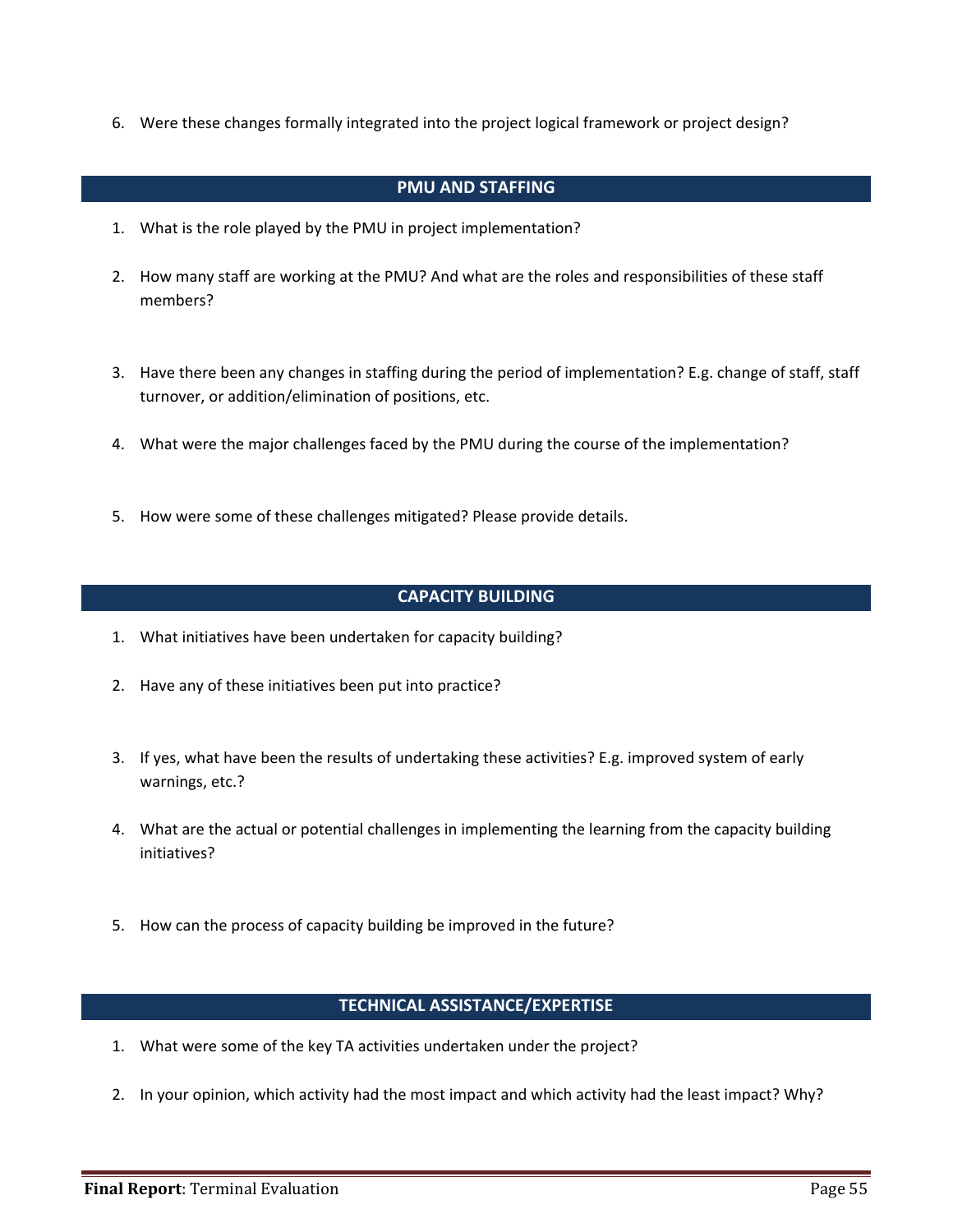- 3. Did the project face any challenges in engaging good quality experts to provide TA? If yes, what were the key challenges and how were these mitigated?
- 4. How can the provision of TA be improved in the future?

#### **PLANNING AND M&E**

- 1. What were the major modalities of M&E? e.g. reporting, M&E database, etc.
- 2. How was the project's Logical Framework used to monitor progress?
- 3. What challenges were faced when using the framework? E.g. ambitious or non SMART indicators, etc.?
- 4. How was the M&E data collected, stored, and analyzed?
- 5. Did the project have an M&E framework?
- 6. Did the framework establish measurement criteria for achievement of intangible outputs, e.g. improved access to water and livelihoods, etc?
- 7. What were the major challenges faced with regards to M&E?
- 8. Were progress reports submitted on time?
- 9. How was M&E helpful in timely indication of critical gaps in implementation? Please provide examples.
- 10. Were any of the key project planning decisions based on M&E data? If yes, please provide examples.

#### **PSC/PROJECT BOARD**

- 1. What was the purpose of the PSC?
- 2. Did all PSC meetings take place on time?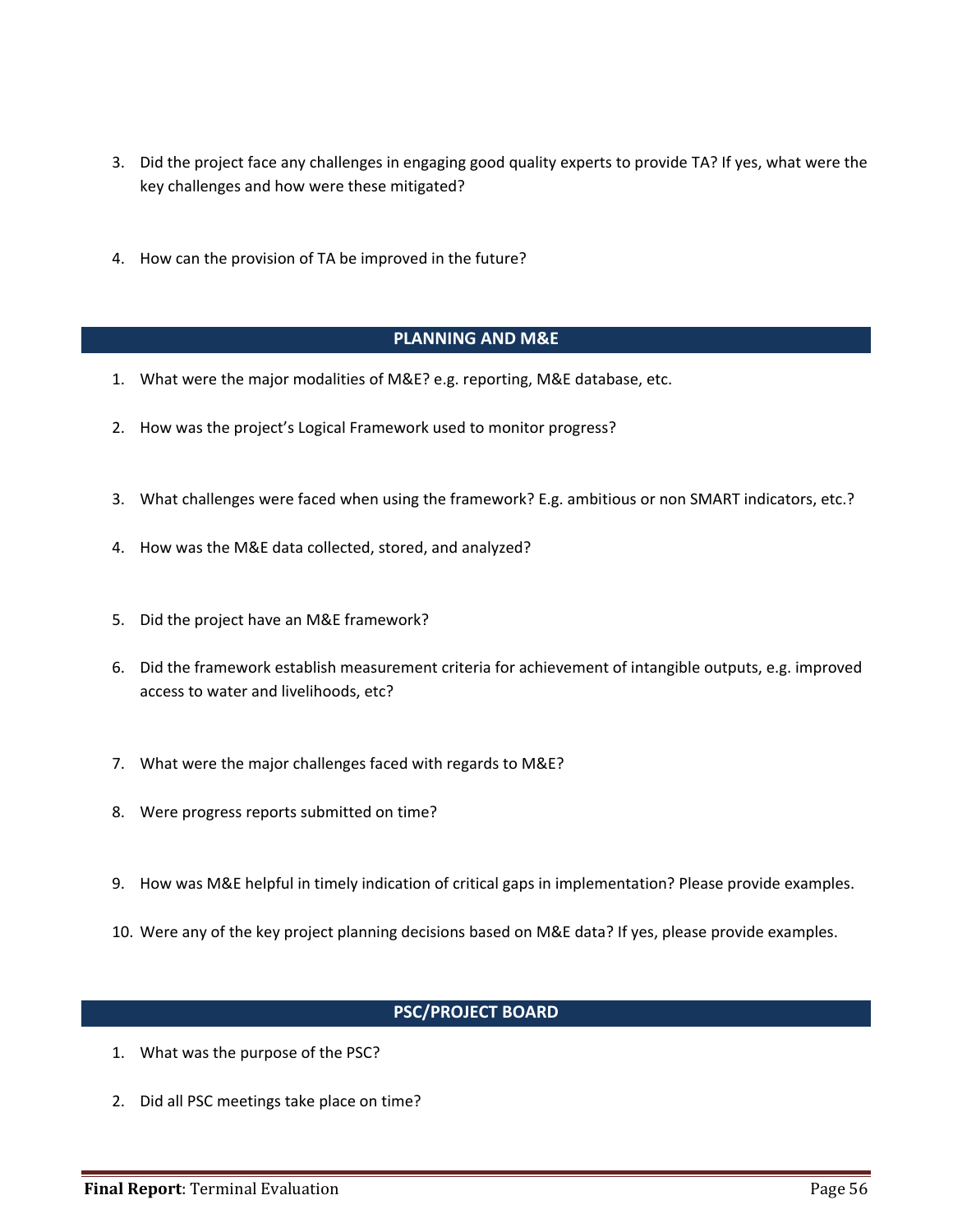- 3. What were some of the major decisions taken by the PSC that were instrumental in either helping the project achieve its intended outcomes OR changing the course of the project/selected activities?
- 4. What measures were taken to ensure that PSC meetings were held on time and were effective?
- 5. What special efforts were made to collect gender-segregated data?
- 6. Has the project undertaken an impact assessment study at any point?

### **REGIONAL COMMITTEES**

- 1. When were the regional committees formed?
- 2. What was the expected role to be played by these committees?
- 3. How effective were these committees in undertaking their functions? Please provide examples.
- 4. Did these committees have any coordination with each other? If yes, what were the coordination mechanisms and what were the outputs of these efforts?
- 5. What were the major challenges faced by these committees to perform their functions effectively?
- 6. How could the role of these committees be further improved?

#### **TIMELINESS**

- 1. Were all project activities delivered on time and according to the AWPs?
- 2. If not which activities were delayed?
- 3. How did these affect progress of the overall project?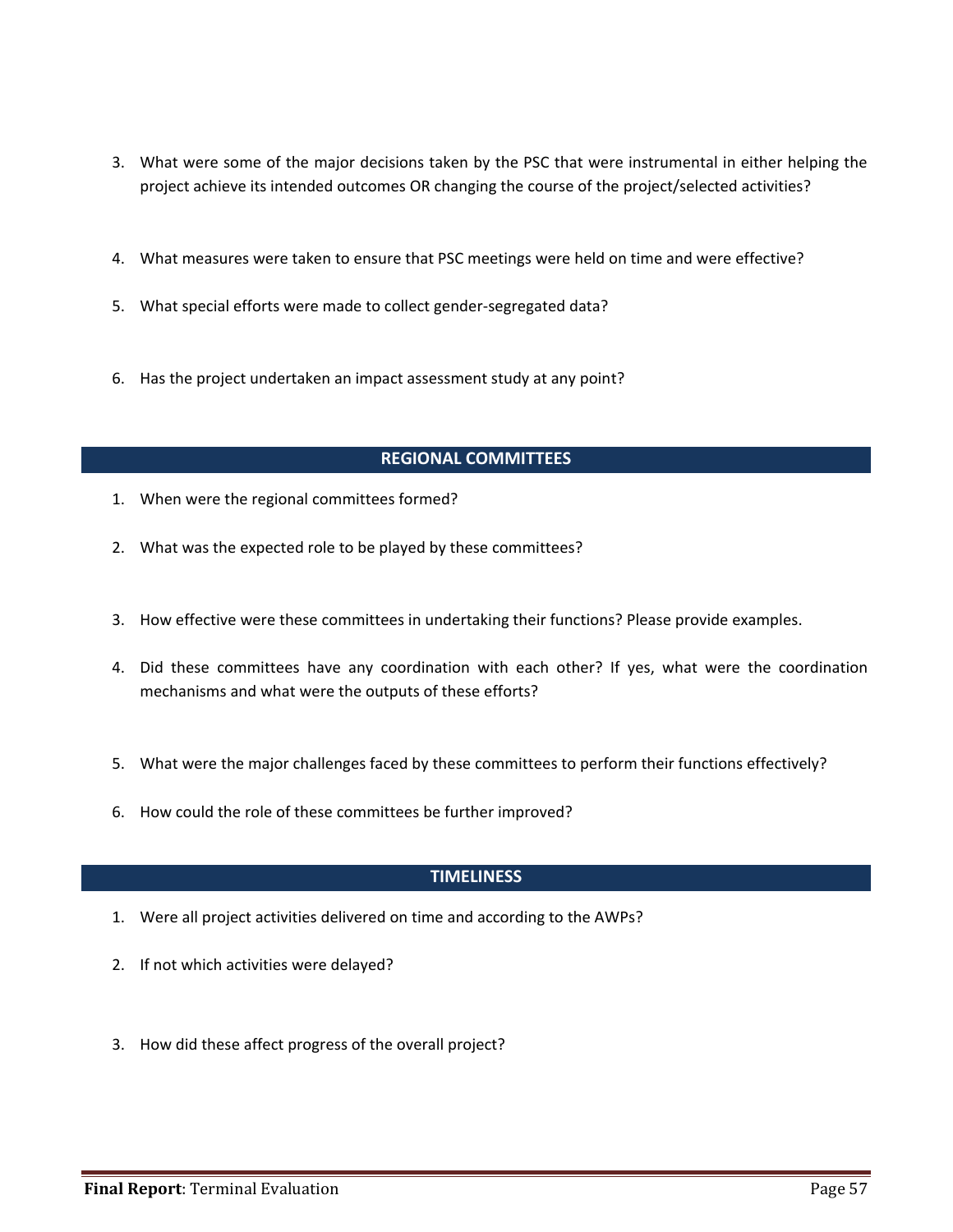- 4. What mitigation measures were undertaken to bring these activities back on track?
- 5. Which project targets have been achieved and over achieved so far?
- 6. What were the supporting factors responsible for meeting or exceeding these targets?
- 7. Are there any outstanding project outputs and outcomes at this time?
- 8. What were the major reasons for not being able to achieve these goals?
- 9. Has the project received any no-cost extensions?
- 10. If yes, what were the reasons?

#### **BUDGET**

1. What were the major challenges with availability of funds? E.g. delayed transfers, insufficient funds for activities, etc.

#### **PARTNERSHIP AND COORDINATION**

- 1. Who are the major project partners and stakeholders?
- 2. Were any new stakeholders involved since the time of project design? If yes, who are these?
- 3. What is the process of partner selection?
- 4. How are activities of partners monitored? E.g. through signed agreements, etc.
- 5. Which of the stakeholders played a key role in ensuring that the project objectives are met?
- 6. What activities did these stakeholders undertake to ensure this? And what are some examples of such activities?
- 7. How do IPs and stakeholders collaborate/coordinate? And how often? Activity-wise and Region-wise.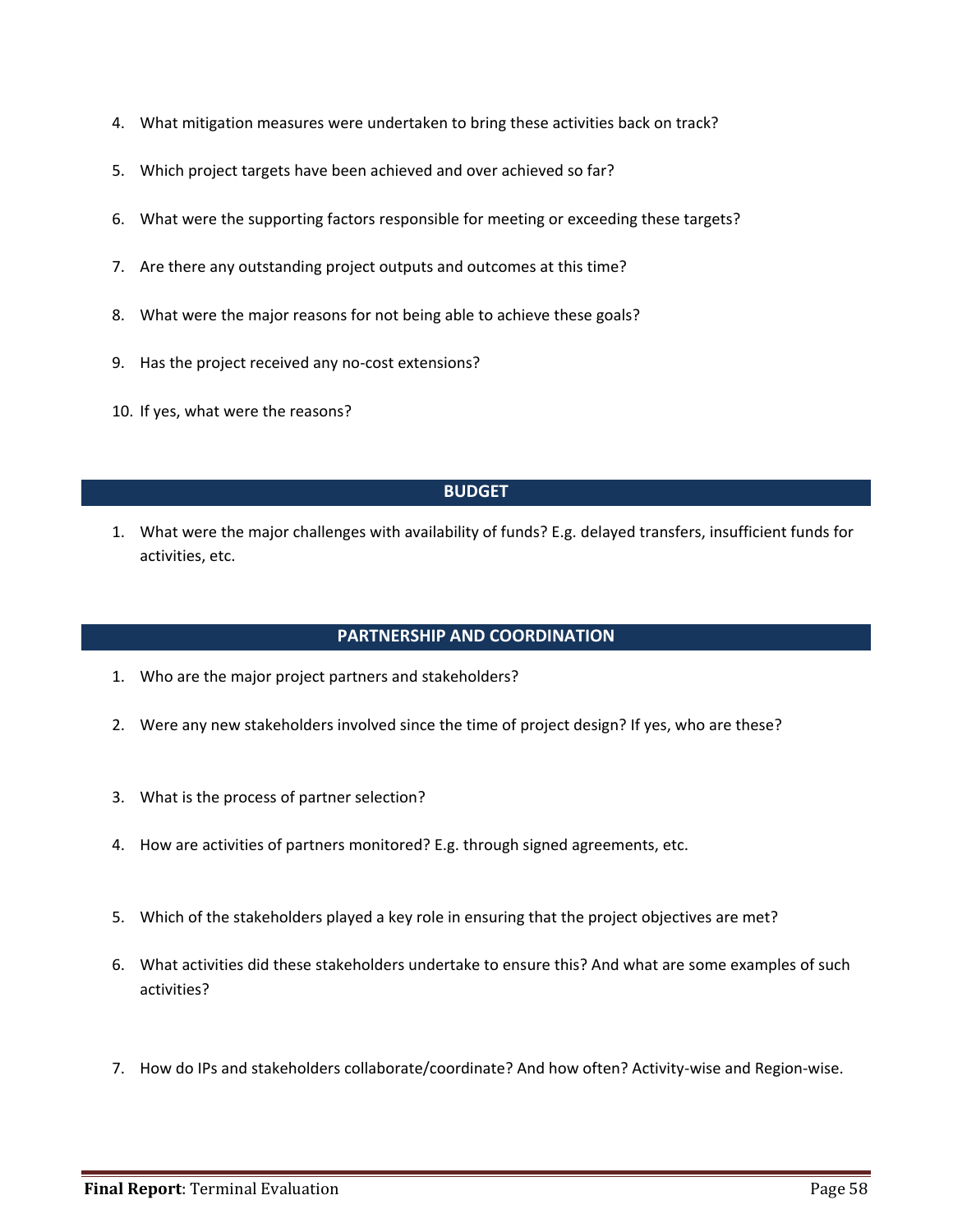- 8. Did any key staffing change occur among the project key stakeholders? If yes, when and what level of staff?
- 9. How did this affect the project's activities and progress?

#### **COLLABORATION**

- 1. Are there any other international development agencies/projects which have delivered the same of similar activities as that of the project?
- 2. If yes, how has the project collaborated with these for synergistic implementation?
- 3. What problems did the project face in collaborating with these other initiatives?
- 4. Which of these have significantly helped to contribute to the project outcomes?

#### **Role Played by Government/Role Played by Other Development Partners/Role Played by UNDP and GEF**

- 1. What role did the UNDP play in project implementation and monitoring the progress of the project and ensuring that activities were on track?
- 2. What was critical support provided by UNDP in terms of TA, Human Resource, or Financing?
- 3. How did this support help the project successfully meet its objectives?
- 4. What, if any corrective measures were taken by the UNDP to ensure that the project achieves its objectives?

#### **SUSTAINABILITY**

- 1. What are the most sustainable activities of the project? Why?
- 2. What are least sustainable activities of the project?
- 3. What are the actual or potential threats to the sustainability of these activities?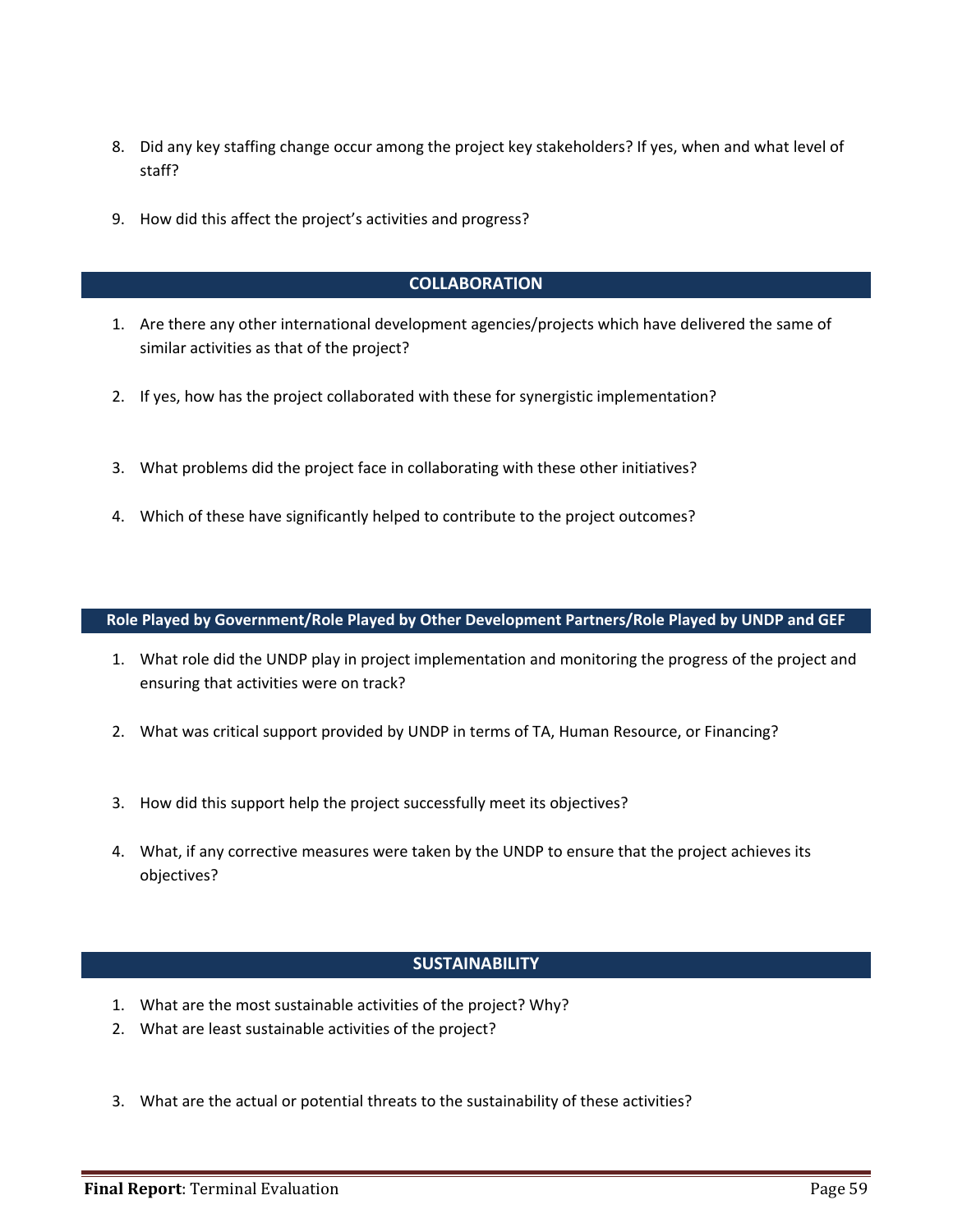**OUTCOME 1 – Policies, plans, and tools developed, revised, adapted, and implemented by government to mainstream and enhance adaptive capacity and mitigate the risks of climate change**

- 1. What policies and strategy documents have been developed with the project's help?
- 2. Which of these documents are promulgated and which are still in draft stage?
- 3. What have been the significant challenges in developing these documents?
- 4. Which of these documents is expected to have the most significant impact on Climate Change and Resilience objectives?
- 5. What measures were taken to ensure inclusion/mainstreaming of women's concerns in these documents?
- 6. What are the foreseen challenges in obtaining endorsement for the outstanding policies/strategies?
- 7. What have been the problems/foreseen problems in implementing these policies/strategies?
- 8. What are some of the shortcomings in the newly designed documents and how can these be overcome?
- 9. Has the fund mobilization strategy been developed? If no, what are the reasons?
- 10. If yes, has the strategy been used for fundraising initiatives? What have been the outcomes?

**OUTCOME 2 – Models of community and ecosystem resilience developed and implemented in pilot areas selected in consultation with government and community stakeholders**

- 1. What was the process of identifying the geographic locations/communities for provision of pilot activities?
- 2. How was the community involved in making these decisions and plans?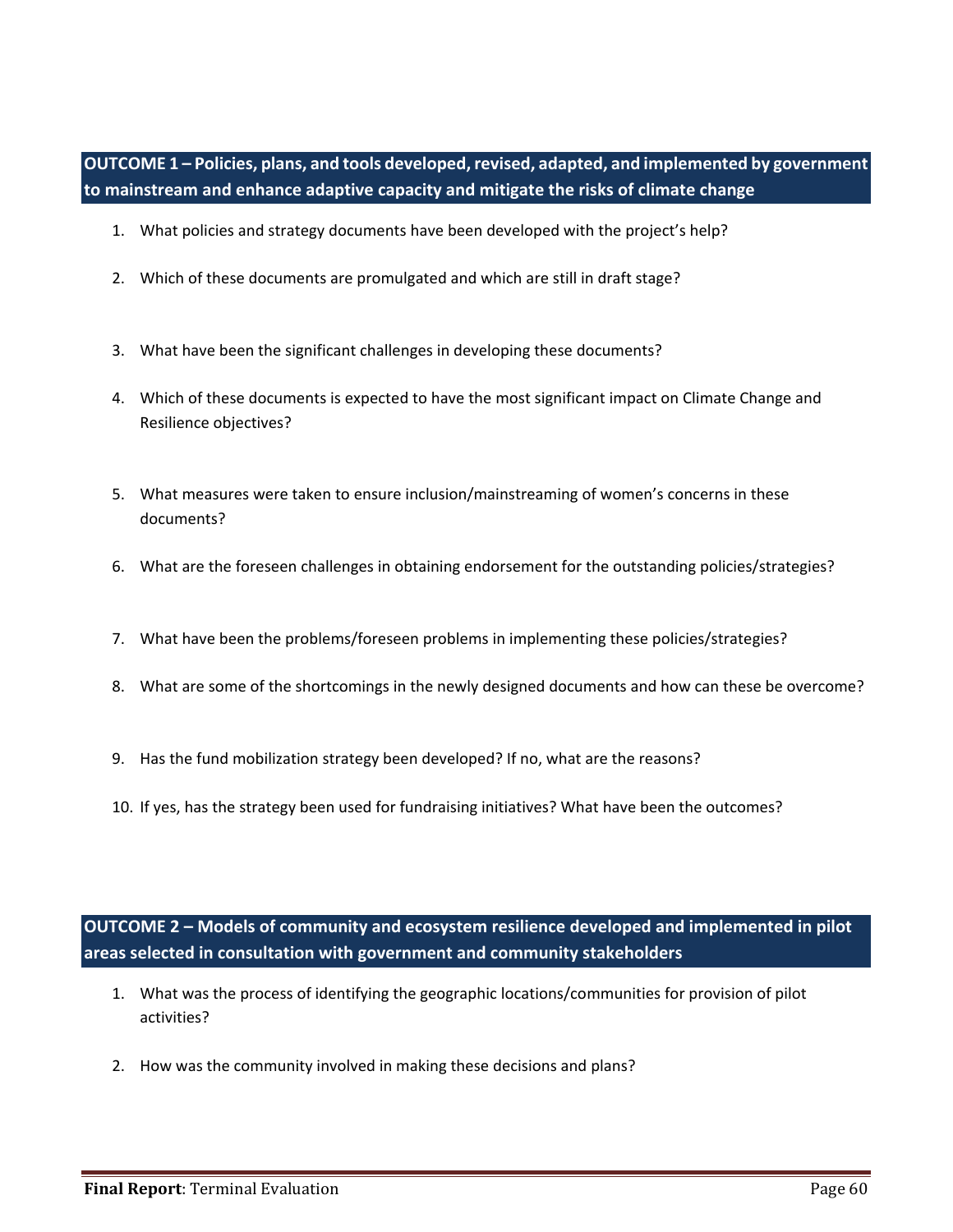- 3. What challenges were faced in selection of sites and activities? E.g. lack of community cohesion, local conflict, lack of technical knowhow, etc.
- 4. What challenges were faced during implementation and how were these mitigated? E.g. community conflict, availability of raw material, etc.
- 5. What measures have been undertaken to ensure sustainable O&M of the infrastructure?
- 6. How has the project enhanced the capacity of the local communities to replicate some of the project activities?
- 7. What are the potential challenges for replication? E.g. limited knowhow, budget, etc.
- 8. How are the activities in Outcome 2 linked to those in Outcome 1?

#### **RECOMMENDATIONS**

- 1. Similar future projects design
- 2. Project management
- 3. Improved coordination

#### **GENDER**

- 1. What were the major challenges and opportunities regarding gender integration into project activities?
- 2. How were these dealt with to ensure the achievement of project outcomes?

#### **ACTIVITIES/RESPONDENTS**

- 1. Are there any linkages between project activities under the two outcomes?
- **Policy – Government Agencies**
	- o Process of policy and strategy development
	- o Potential Benefits
	- o Potential problems with implementation
	- o Recommendations for Future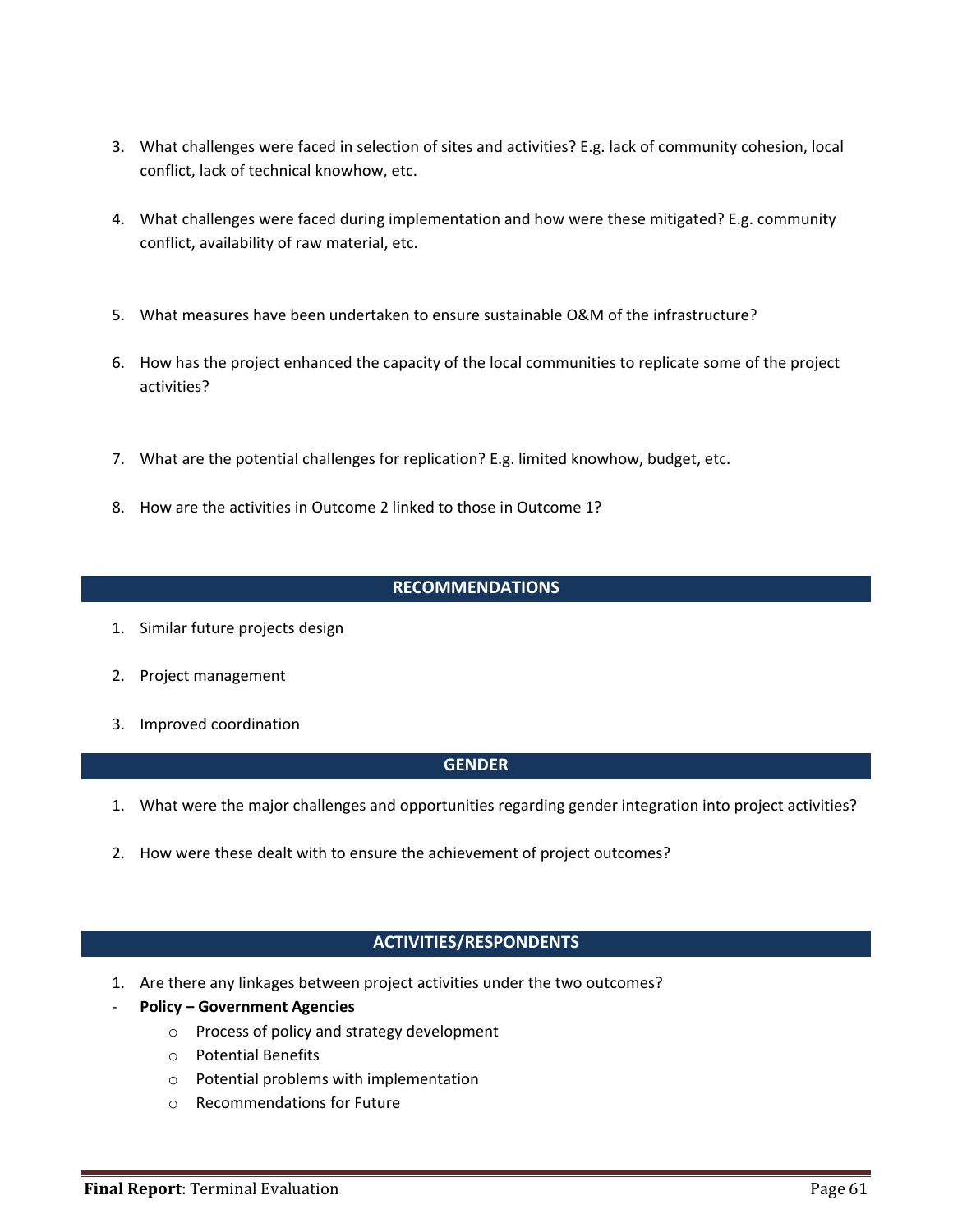# - **Scholarships – Universities, Faculty and Students**

- **On Ground Activities – Communities**
	- o Community participation in decision making
	- o Measures for capacity building
	- o Equitable and improved access to resources
	- o Gender integration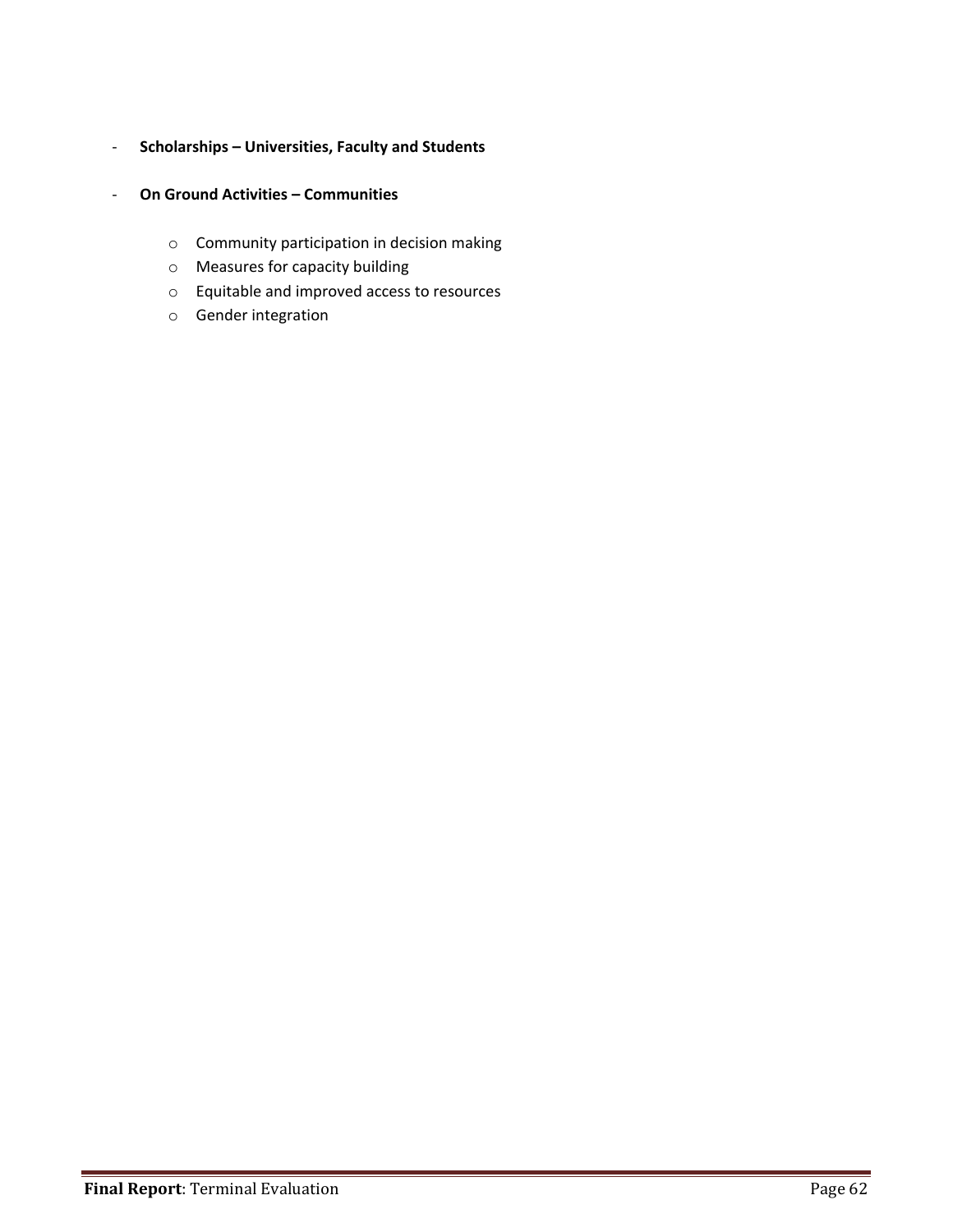#### **INTERVIEW GUIDES TO BE USED BY NATIONAL EXPERTS**

#### **Ministries and Departments (Policy and Strategy Development, Capacity Development)**

#### **1. Policy and strategy development**

- a. What was the development process?
- b. Was the policy/strategy reviewed by external national and international experts?
- c. Has an implementation strategy been devised?
- d. How was gender integrated into the policy and strategy support received by them?
- e. What are the potential challenges with implementation? E.g. finance, conflict, human resource, national awareness, etc.?
- f. How can these challenges be overcome?

#### **2. CAPACITY DEVELOPMENT**

- a. How was the capacity of the ministry developed through participation in project activities? E.g. training and workshop, consultative policy development, on job training, implementation of activities, and participation in international conferences, etc.
- b. How was gender integrated into the capacity development support received by them?
- c. What are the potential challenges in implementing some of the learning from the training/capacity building activities? E.g. conflict, finance, institutional/organizational structure, etc.
- d. What are their recommendations for future project development and implementation?

#### 3. **COORDINATION**

- a. What challenges and opportunities did your organization face when collaborating/coordinating with the UNDP?
- b. What challenges and opportunities did your organization face when collaborating/coordinating with the Ministry of Environment?
- c. Did your ministry collaborate with another ministry or department when devising the strategy/plan/policy? If yes, how? What were the challenges with this collaboration?
- d. Does the ministry have to collaborate/coordinate with other departments/ministries for implementation of the capacity or policy/strategy developed by the project? E.g. for EWS If yes, how?
- e. What are the challenges in this coordination?

#### 4. **REPLICATION**

a. Do you know if any other donor or ministry has included the activities from this project in their own activities/projects?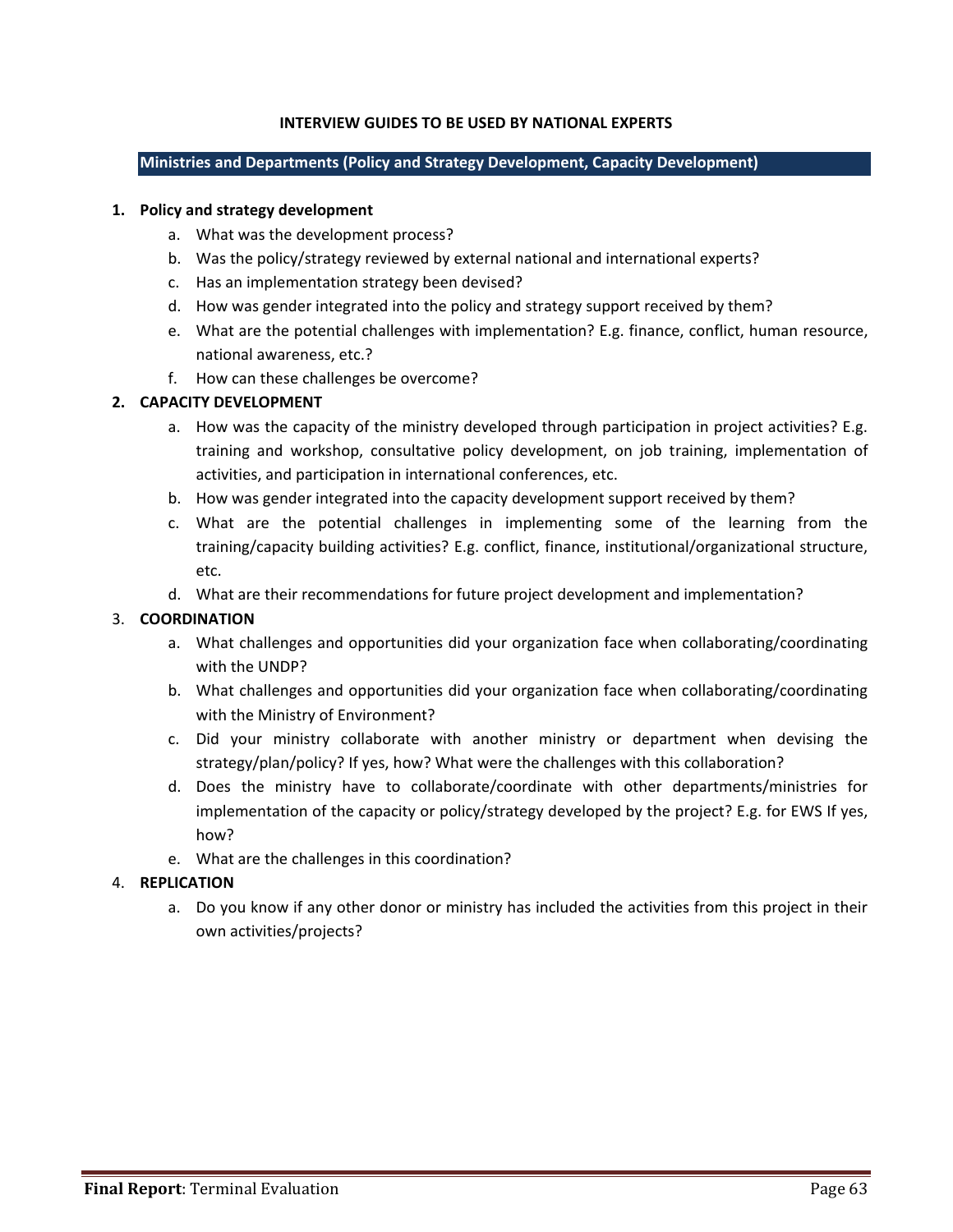#### **Universities**

- 1. What support have they received from the project? E.g. modules, trainings, etc.
- 2. How was gender integrated into the course curricula and other support received by them?
- 3. How has this support helped improve the university's capacity?
- 4. Did this university collaborate with another institution/ministry/university, etc. to incorporate the learnings (e.g. curricula) provided by the project? If yes, what was the nature of this collaboration and how was this useful?
- 5. What future challenges do they foresee in using these capacities which were improved by the project?
- 6. What are their recommendations for future activities to be undertaken by a similar project?

#### **Students**

- 1. What support did they receive from the project?
- 2. How were they selected for the support? (process and criteria)
- 3. How have they benefitted from receiving this support?
- 4. How was gender integrated into the course curricula and other support received by them?
- 5. What recommendations do they have for future improvement of the program?

#### **District Disaster Management Committee**

- 1. What support did these committees receive from the project?
- 2. Are these committees active?
- 3. What major activities does the committee perform?
- 4. Does the committee have any links to their own community? If yes, what are the linkages?
- 5. Does the committee have any links to other disaster management committees? If yes, what are these linkages?
- 6. What are the major threats to the sustainability of the committee? E.g. lack of capacity, finance, local conflict, etc.
- 7. What was the process of the development of District Disaster Management Plan?
- 8. Has the plan been operationalized? If yes, what are the challenges with operationalization?
- 9. What are the recommendations for better program support in the future?

#### **Community Based Organizations/Cooperatives (Trainings, Funding, Business Development)**

- 1. What support was provided by the project? E.g. community mobilization, training, infrastructure, funds/grants, etc.?
- 2. Was the community involved in selecting nature/location of the activity? (inclusive and participatory)
- 3. In the case of funds or infrastructure, did the community provide any co-financing to the activity? If yes, what %age of the project value?
- 4. What have been the advantages of this support?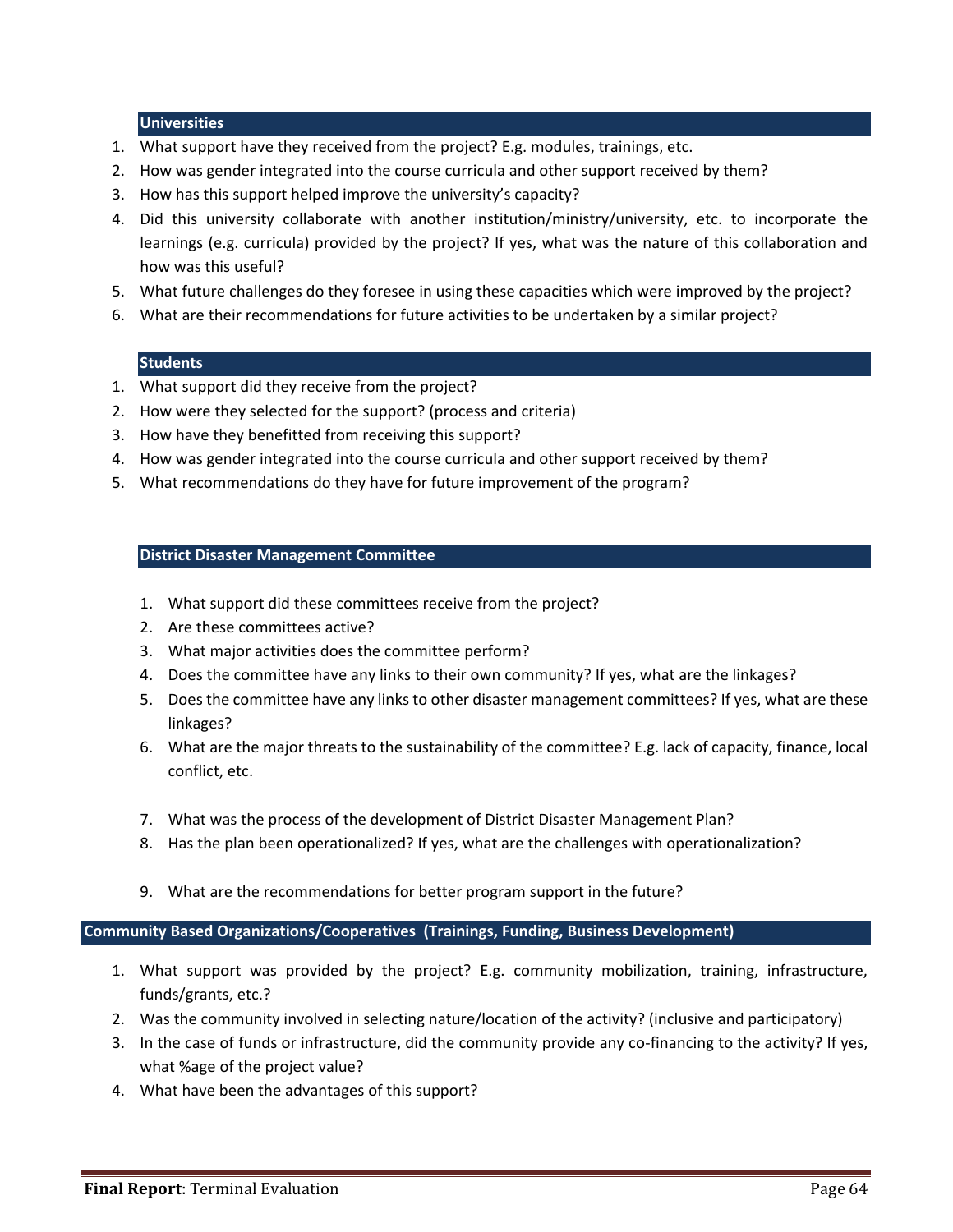- 5. What were the challenges when accessing this support?
- 6. If there is a damage to the infrastructure, what resources does the community have to repair the damage?
- 7. What are the major risks to carrying forward/using these activities after the project support ends?

#### **Community Observation:**

- 1. Was the infrastructure design appropriate?
- 2. How is the activity related to resilience or climate change?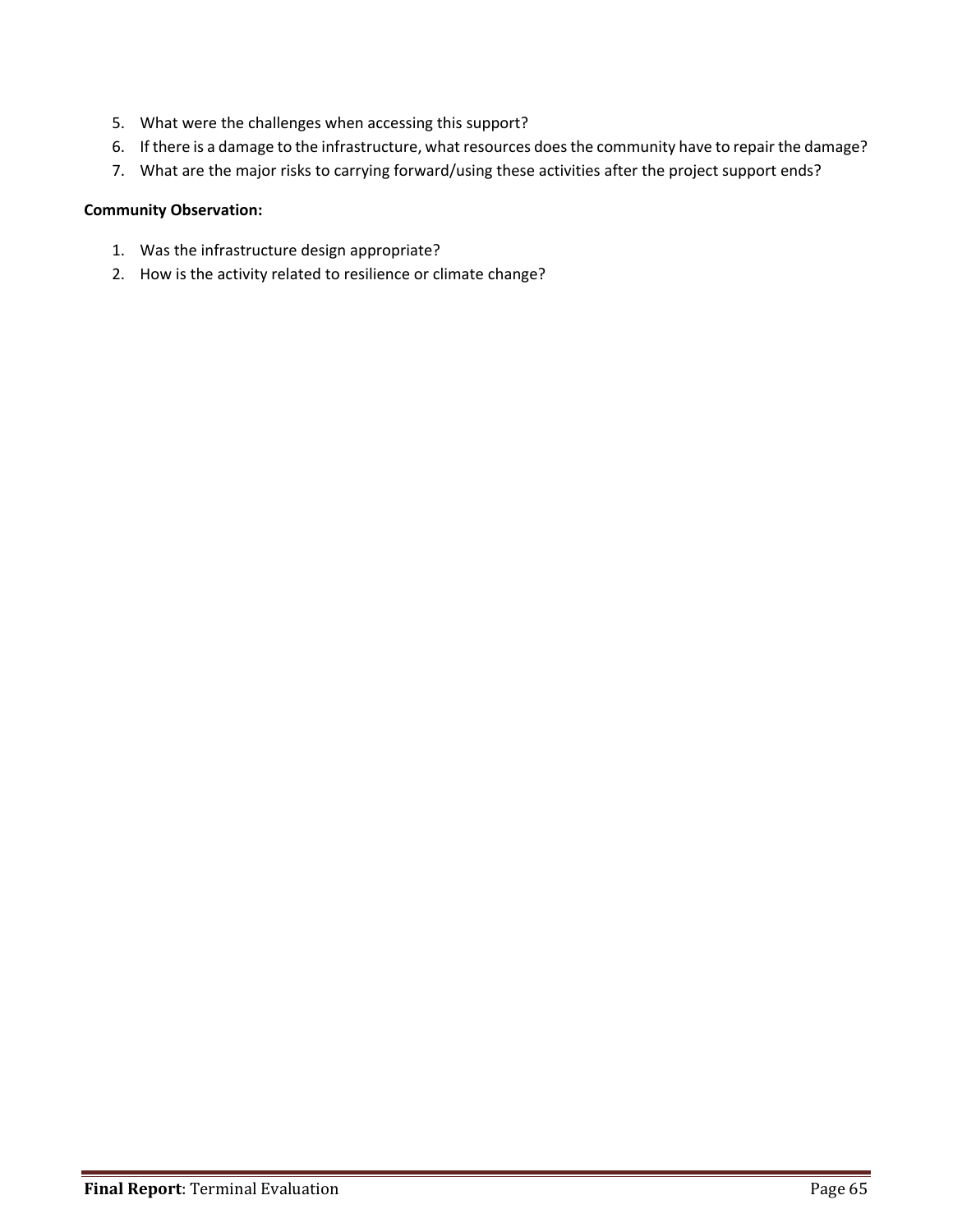# **ANNEX 3 DETAILED MISSION SCHEDULE**

| #                                                                                                                                                                                                                                                                                                                                                                                                              | <b>Activity</b>                            | <b>Where</b>                                                                        | <b>When</b>                                                                                      | <b>Who</b>                                                                                                           | <b>Contact</b><br><b>Person/Facilitator</b>                                               |  |
|----------------------------------------------------------------------------------------------------------------------------------------------------------------------------------------------------------------------------------------------------------------------------------------------------------------------------------------------------------------------------------------------------------------|--------------------------------------------|-------------------------------------------------------------------------------------|--------------------------------------------------------------------------------------------------|----------------------------------------------------------------------------------------------------------------------|-------------------------------------------------------------------------------------------|--|
|                                                                                                                                                                                                                                                                                                                                                                                                                |                                            |                                                                                     |                                                                                                  |                                                                                                                      |                                                                                           |  |
| Sunday, 15 September 2019<br>Arrival of the Climate Change Resilience Terminal Review /Team Leader from Islamabad to Mogadishu                                                                                                                                                                                                                                                                                 |                                            |                                                                                     |                                                                                                  |                                                                                                                      |                                                                                           |  |
|                                                                                                                                                                                                                                                                                                                                                                                                                |                                            |                                                                                     |                                                                                                  |                                                                                                                      |                                                                                           |  |
| Mohamed Sharif, and Everline to book; Accommodation and Confirm Security clearance.<br>Mohamed Sharif and Salah to receive the CCR TE Team Leader from the AAIA, facilitate Immigration arrival<br>clearance, and logistical support to Accommodation and Resilience and Climate Change Office.<br>Debriefing for the IC/Evaluator by the UNDP Somalia CO Security team: Salah Dahir to facilitate accordingly |                                            |                                                                                     |                                                                                                  |                                                                                                                      |                                                                                           |  |
|                                                                                                                                                                                                                                                                                                                                                                                                                | DAY 1 - Monday 16 September 2019           |                                                                                     |                                                                                                  |                                                                                                                      |                                                                                           |  |
| $\mathbf{1}$                                                                                                                                                                                                                                                                                                                                                                                                   | Meeting with Mogadishu CCR<br>Project team | <b>UNDP</b><br>Meeting<br>Room (with<br>connection<br>in Garowe<br>and<br>Hargeisa) | 16<br>September<br>2019, at<br>10:00<br>a.m.-2:30<br>p.m. (with<br>lunch and<br>prayer<br>break) | UM, Abdulkadir,<br>Hassan, Salah,<br>Mohamed<br>Sharif, Eng.<br>Mohamed,<br>Awil, Zaitun,<br>Abdi Yusuf and<br>Rahma | Abdul Qadir<br>Mohamed Sharif,<br>Rahma and Zaitun<br>to facilitate VTC<br>room bookings. |  |
|                                                                                                                                                                                                                                                                                                                                                                                                                |                                            |                                                                                     | E.A time                                                                                         |                                                                                                                      | <b>ICT Somalia Team</b><br>(Abdinasir,<br>Mohamed,<br>Zakaria,<br>Mohamed Ismail)         |  |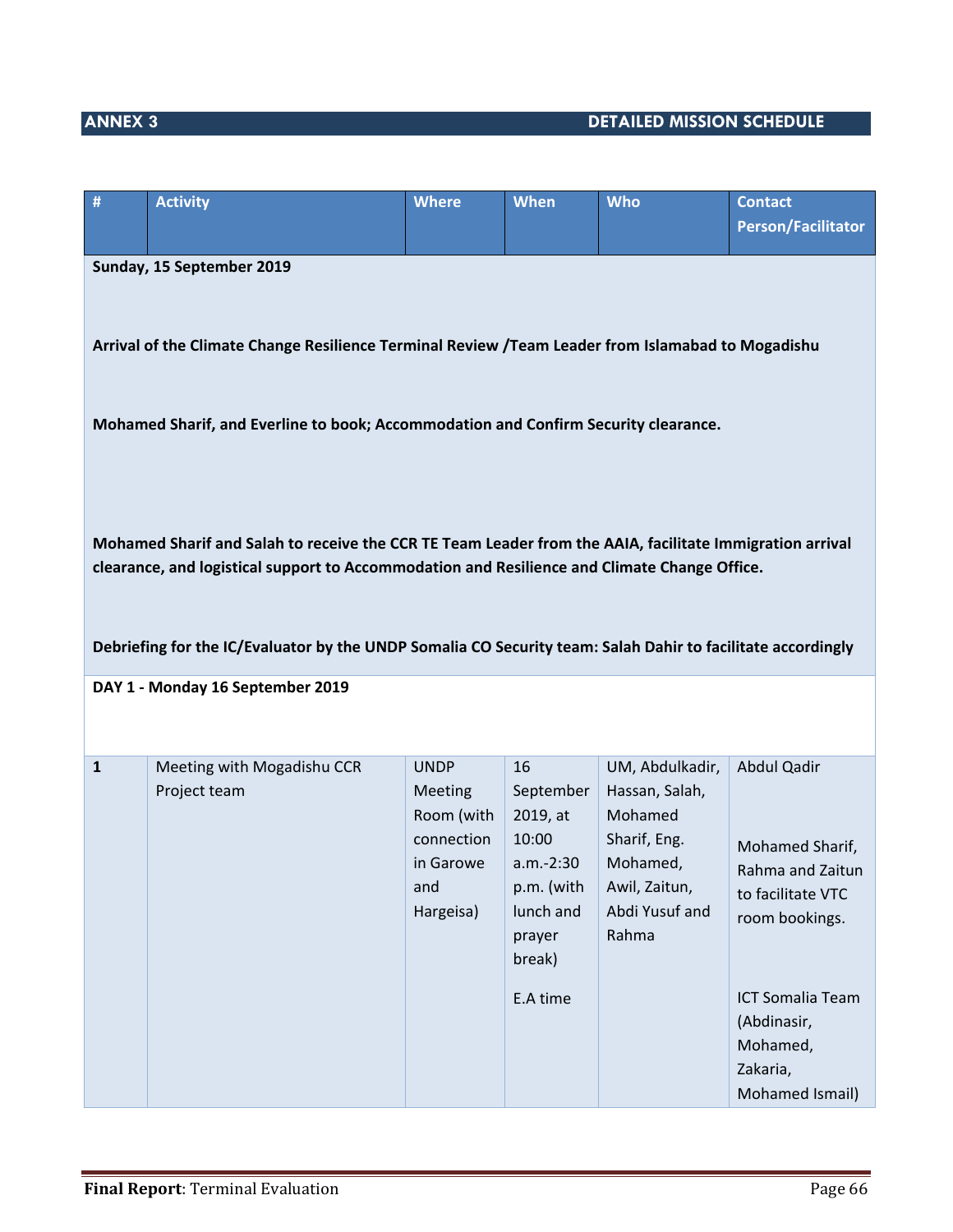|                         |                                                                                                                   |                   |                                                            |                                         | to coordinate the<br><b>VTC</b> connections<br>/sessions                                                        |
|-------------------------|-------------------------------------------------------------------------------------------------------------------|-------------------|------------------------------------------------------------|-----------------------------------------|-----------------------------------------------------------------------------------------------------------------|
| $\overline{2}$          | Meeting with Regional Technical<br>Advisor, UNDP/GEF                                                              | Via Skype<br>call | 16<br>September<br>2019, at<br>03:00<br>p.m.-04:00<br>p.m. | UM and Tom                              | Abdul Qadir to<br>facilitate the<br>Skype call meeting                                                          |
| $\overline{\mathbf{3}}$ | drop off to the Accommodation<br>for IC/TL                                                                        | <b>TBC</b>        | 16<br>September<br>2019, at<br>04:30 p.m.<br>E.A time      | <b>UM</b>                               | Sharif<br>Mohamed<br>facilitate<br>to<br>accommodation<br>drop off                                              |
|                         | DAY 2 - Tuesday 17 September 2019                                                                                 |                   |                                                            |                                         |                                                                                                                 |
| $\mathbf{1}$            | Terminal Review Team Leader's<br>(UM) meeting with the national<br>consultants (Mohamed Jama and<br>Mohamed Adan) | <b>TBC</b>        | <b>TBC</b>                                                 | UM, Mohamed<br>Jama and<br>Mohamud Adan | <b>Mohamed Sharif</b><br>to book venue<br>and facilitate<br>access clearance<br>for the national<br>consultants |
|                         |                                                                                                                   |                   |                                                            |                                         | Salah Dahir to<br>contact in<br>advance the<br>national<br>consultants and<br>facilitate entry                  |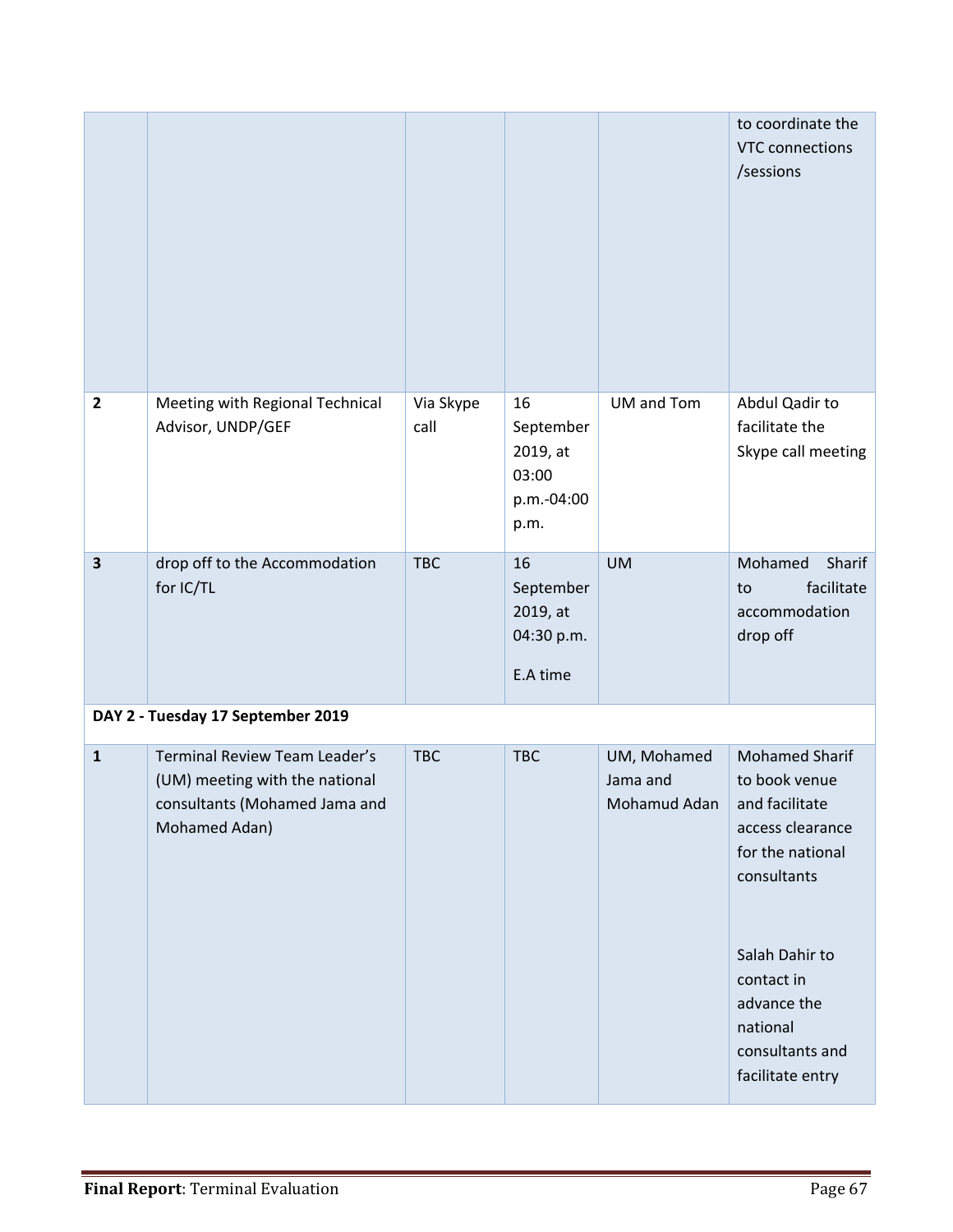| DAY 3 - Wednesday, 18 September 2019 |                                                                                                                                                      |            |                                           |                                                                                                                                                                                                       |                                                                                                                                                                                                                                                                                                                                                                                                                                                                                           |
|--------------------------------------|------------------------------------------------------------------------------------------------------------------------------------------------------|------------|-------------------------------------------|-------------------------------------------------------------------------------------------------------------------------------------------------------------------------------------------------------|-------------------------------------------------------------------------------------------------------------------------------------------------------------------------------------------------------------------------------------------------------------------------------------------------------------------------------------------------------------------------------------------------------------------------------------------------------------------------------------------|
| $\mathbf{1}$                         | Meetings with the national<br>counterparts from the Federal<br><b>Governments and Terminal</b><br>Review Team (UM, Mohamed<br>Jama and Mohamed Adan) | <b>TBC</b> | 18<br>September<br>2019, at<br><b>TBC</b> | Officials from<br>the Office of<br>Environment at<br>Office of the<br>Prime Minister,<br>and<br>Environment<br>Ministries in<br>Galmudug, Hir-<br>Shabelle, and<br>South West<br>State of<br>Somalia. | Salah and Hassan<br>to confirm<br>meeting<br>participants from<br>national<br>counterparts<br><b>Mohamed Sharif</b><br>to facilitate<br>logistical<br>requirements and<br>access clearance<br>to AAIA for<br>national<br>counterparts and<br><b>Terminal Review</b><br>Team<br>Everline and<br><b>Mohamed Sharif</b><br>to facilitate<br>travels,<br>accommodation<br>bookings, venue,<br>stationaries,<br>Logistics and<br>Refreshment in<br>advance for the<br>national<br>counterparts |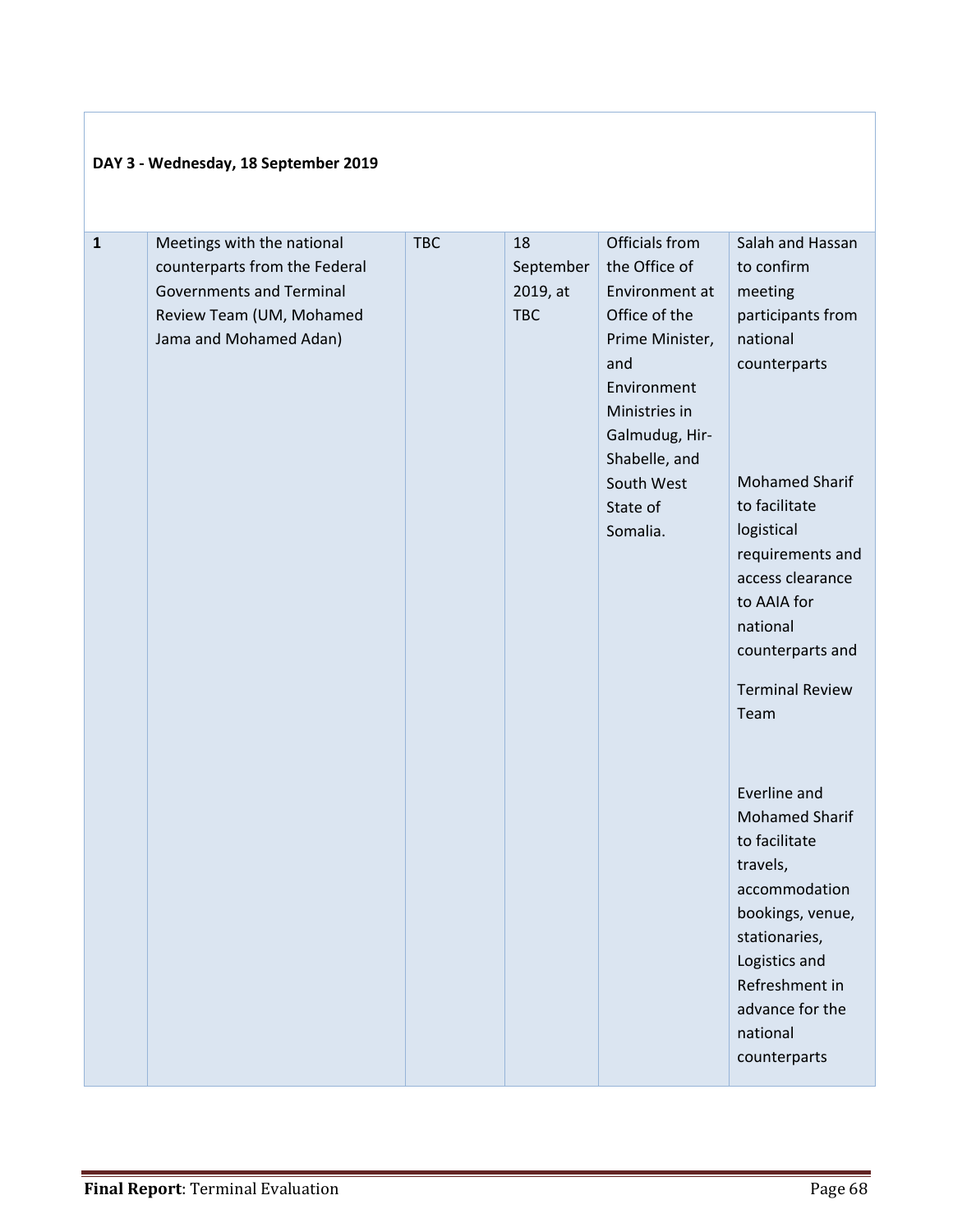| $\overline{2}$          | Arranging drop off for the national<br>counterparts and Terminal Review<br>Team (UM, Mohamed Jama and<br>Mohamed Adan) to respective<br>destinations and accommodations | Outside<br>and Inside<br>AAIA                                | 18<br>September<br>2019, at<br><b>TBC</b>  | Salah and<br>Mohamed<br>Sharif                                                                                                                                                                                       | <b>Mohamed Sharif</b><br>to facilitate drop<br>off logistical<br>requirements for<br>the national<br>counterparts and<br><b>Terminal Review</b><br>Team                                                                                                                |
|-------------------------|-------------------------------------------------------------------------------------------------------------------------------------------------------------------------|--------------------------------------------------------------|--------------------------------------------|----------------------------------------------------------------------------------------------------------------------------------------------------------------------------------------------------------------------|------------------------------------------------------------------------------------------------------------------------------------------------------------------------------------------------------------------------------------------------------------------------|
|                         | DAY 4-Thursday, 19 September 2019                                                                                                                                       |                                                              |                                            |                                                                                                                                                                                                                      |                                                                                                                                                                                                                                                                        |
| $\mathbf{1}$            | Discussions with M&E Specialist<br>UNDP SOM/POQA                                                                                                                        | <b>TBC</b>                                                   | 19,<br>September<br>2019, at<br><b>TBC</b> | Garikai/Ibrahim,<br>Abdul Qadir,<br>UM and<br>Mohamed Jama<br>and Mohamud<br>Adan                                                                                                                                    | Salah to facilitate<br>venue/Meeting.                                                                                                                                                                                                                                  |
| $\overline{\mathbf{2}}$ | Meeting/ detailed discussion with<br><b>Implementing Partners from</b><br>Somaliland and Terminal Review<br>Team (UM, Mohamed Jama, and<br>Mohamud Adan)                | <b>UNDP VTC</b><br>Mogadishu-<br><b>UNDP VTC</b><br>Hargeisa | <b>TBC</b>                                 | Officials from<br>Environment<br>Ministry<br>(MoERD),<br>Water<br><b>Resources</b><br>Ministry, HWA,<br>NERAD,<br>One joint<br>meeting,<br>followed by two<br>separate<br>meetings with<br>MoERD and<br><b>NERAD</b> | Abdi Yusuf to<br>confirm meeting<br>participants from<br>Somaliland<br>national<br>counterparts.<br>Rahma to<br>coordinate in<br>advance booking<br>of UNDP Hargeisa<br>VTC and UNCC<br>Hargeisa access<br>clearance for the<br>Somaliland<br>national<br>counterparts |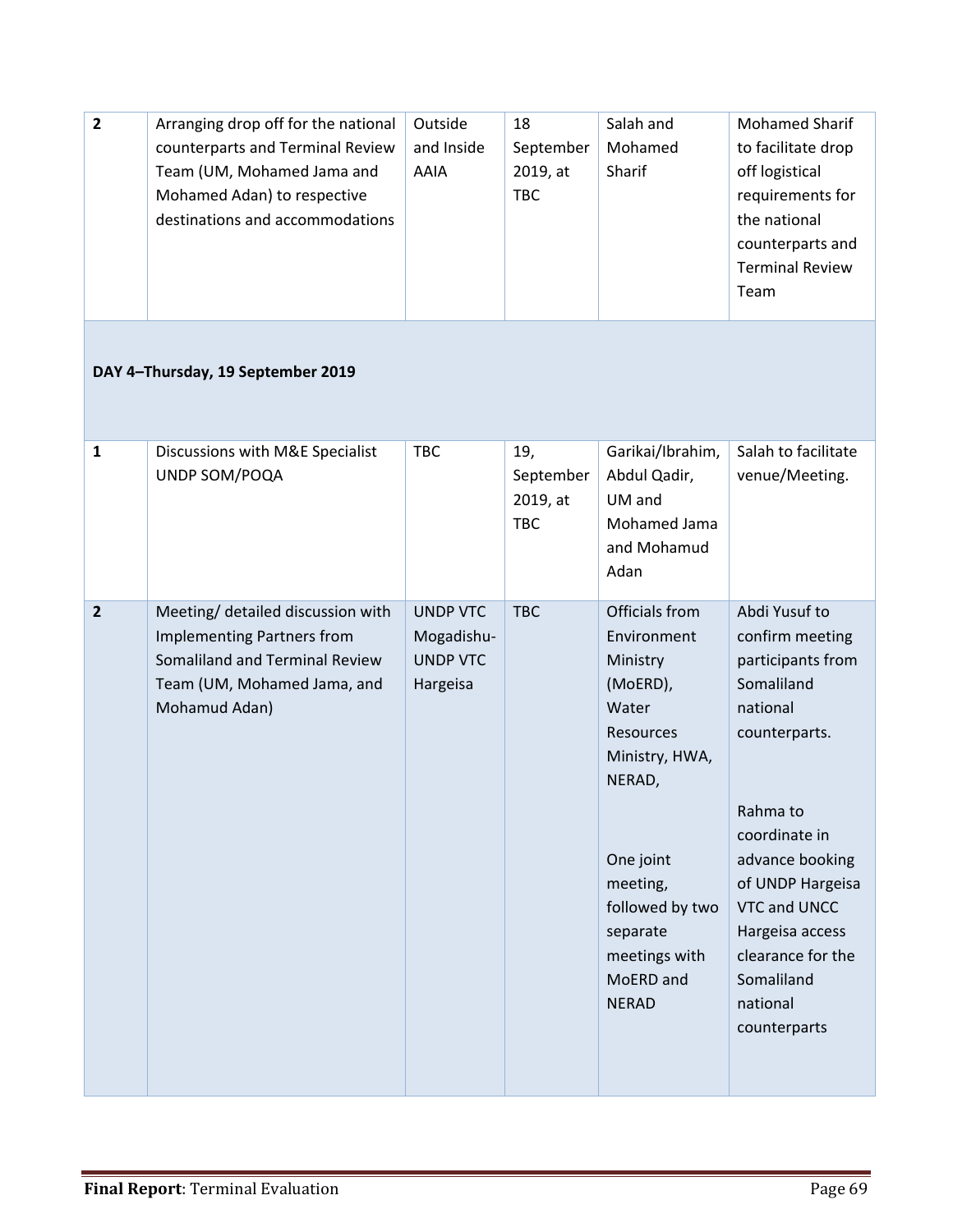Project Presentation (covering activities from project start in all regions of Somaliland Mohamed Sharif to book UNDP Mogadishu VTC and Abdinasir and Zakaria to coordinate connections with UNDP Mogadishu and UNDP Hargeisa VTC`s

**September 20, 2019, Travel back for the Somaliland national consultant for Mogadishu to Hargeisa**

**Self-sponsored and reimbursable by F10 claims.**

**22-25 September 2019; SSAFE training for the CCR TE Team Leader (UM)**

**Everline to confirm booked SSFAE slots from UNDP Somalia Security & UNDSS team**

**Salah to coordinate SSAFE venue and facilitate introduction session for the CCR TE Team Leader with UNDSS Somalia SSAFE instructors' team**

**Mohamed Sharif to coordinate pickups and drop offs for CCR TE Team Leader (UM) from Accommodation to SSAFE venue**

**26 September 2019; arranging Puntland field missions for the CCR TE Team Leader (UM) and national consultant Puntland, Galmudug, Hirshabelle, & South West.**

**Everline and Mohamed Sharif to arrange in advance flight bookings/Tickets (Go+ Returns) for UM while national Consultant is Self-sponsored and reimbursable by F10 claims.**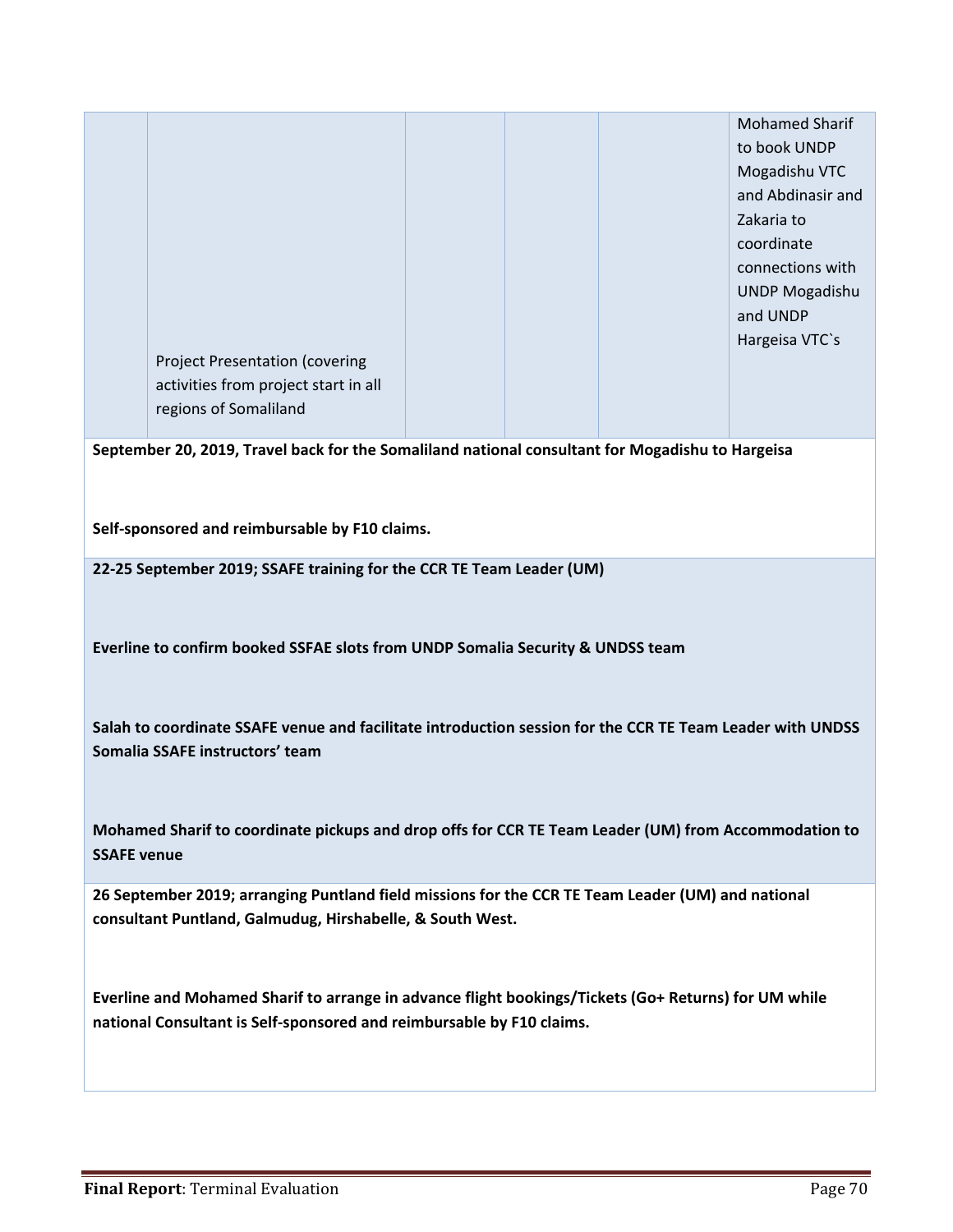**Zaitun to arrange logistics, accommodation, Visa/Security and Immigration clearances for UM**

**Friday, 27 September 2019: Friday (Weekly Holiday)**

**Saturday, 28 September 2019 (Field Visit and Meetings with counter parts in Garowe)**

| $\mathbf{1}$ | Field mission for the CCR Terminal | Salaxley  | <b>TBC</b> | UM and            | Zaitun to arrange          |
|--------------|------------------------------------|-----------|------------|-------------------|----------------------------|
|              | Evaluators (UM & Adan              | Water     |            | Mohamud Adan      | Logistics for the          |
|              | Mohamed)                           | Catchment |            |                   | field mission and          |
|              | (7:00 to 10:00 a.m.)               |           |            |                   | IP Meeting in              |
|              |                                    |           |            |                   | advance                    |
|              |                                    |           |            |                   |                            |
|              |                                    |           |            |                   |                            |
|              |                                    |           |            |                   | Awil to coordinate         |
|              |                                    |           |            |                   | field mission and          |
|              |                                    |           |            |                   | assigning of an            |
|              |                                    |           |            |                   | <b>International Staff</b> |
|              |                                    |           |            |                   | to accompany UM            |
|              |                                    |           |            |                   | with help of               |
|              |                                    |           |            |                   | Garowe UNDP                |
|              | Meeting with HADMA (11:00 to       |           |            | Officials from PL |                            |
|              | 12:00)                             |           |            | MoEACC and        | Security Officer.          |
|              |                                    |           |            | HADMA, UM,        |                            |
|              |                                    |           |            | and Mohamud       |                            |
|              | Meeting with Ministry of           |           |            |                   | Awil to coordinate         |
|              | Environment (2:00 to 3:30)         |           |            | Adan              | in advance with            |
|              |                                    |           |            |                   | relevant                   |
|              |                                    |           |            |                   | community                  |
|              |                                    |           |            |                   | representatives            |
|              |                                    |           |            |                   | and water                  |
|              |                                    |           |            |                   | committees in              |
|              |                                    |           |            |                   | <b>Salaxley Village</b>    |
|              |                                    |           |            |                   |                            |
|              |                                    |           |            |                   |                            |
|              |                                    |           |            |                   |                            |
|              |                                    |           |            |                   |                            |
|              |                                    |           |            |                   |                            |
|              |                                    |           |            |                   |                            |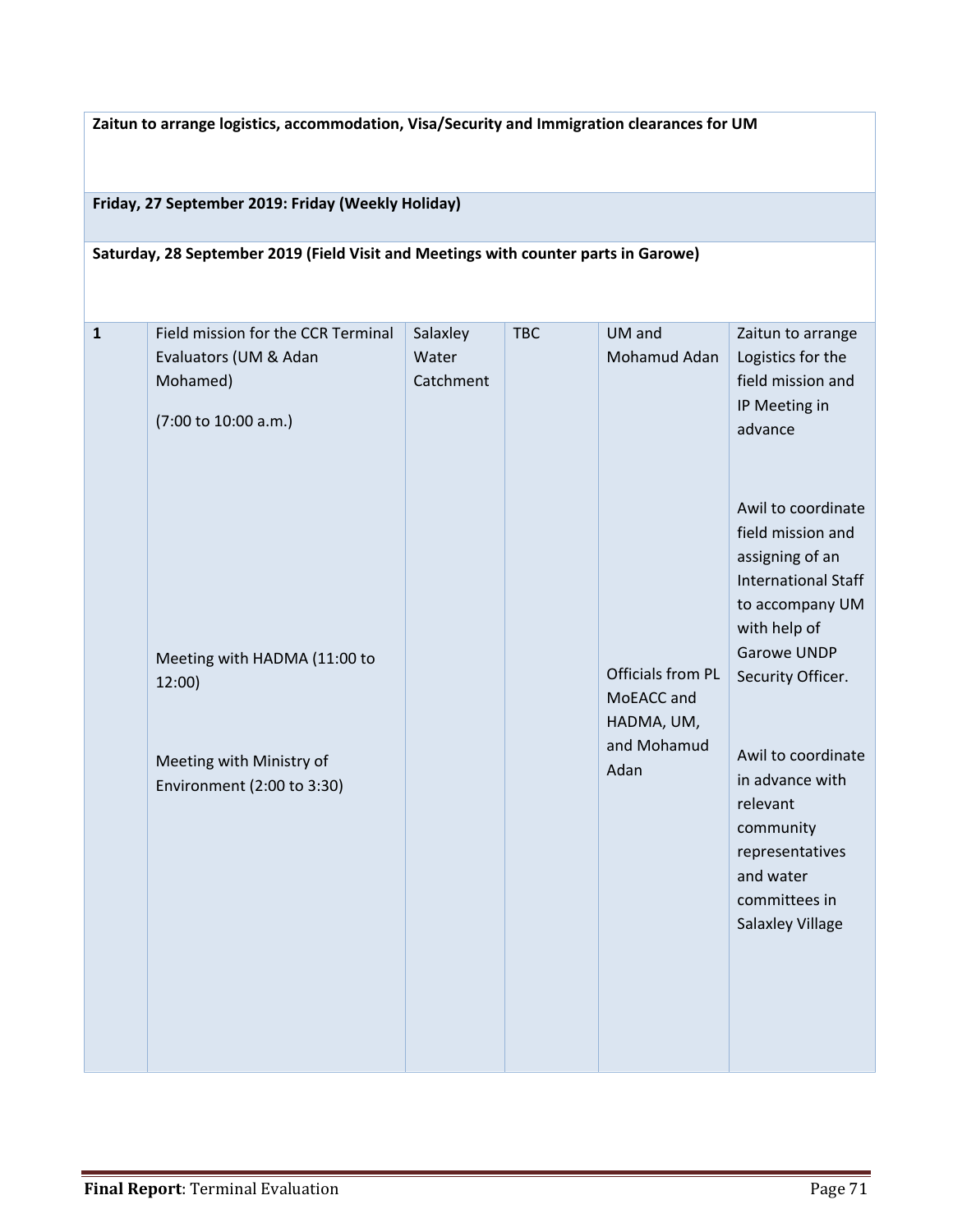|                                                                                                                                                                     |                                                                       |                 |                        |  | Awil to confirm<br>meeting<br>participants from<br>HADMA and PL<br>MoEACC and<br>facilitate<br>accordingly the<br>meetings |
|---------------------------------------------------------------------------------------------------------------------------------------------------------------------|-----------------------------------------------------------------------|-----------------|------------------------|--|----------------------------------------------------------------------------------------------------------------------------|
|                                                                                                                                                                     | Sunday, 29 September 2019 (Travel from Garowe to Mogadishu)           |                 |                        |  |                                                                                                                            |
|                                                                                                                                                                     | Monday, 30 September 2019 (VTC meeting with counterparts in Hargeisa) |                 |                        |  |                                                                                                                            |
| $\mathbf{1}$                                                                                                                                                        | Meeting with project national                                         | <b>UNCC</b>     | 30                     |  | Abdi Yusuf to                                                                                                              |
|                                                                                                                                                                     | counterparts and Implementing                                         | Hargeisa        | September              |  | confirm meeting                                                                                                            |
|                                                                                                                                                                     | partners in CCR TE Review Team                                        | Meeting<br>Room | 2019, at<br><b>TBC</b> |  | participants                                                                                                               |
|                                                                                                                                                                     |                                                                       |                 |                        |  | Refreshments to<br>be arranged                                                                                             |
|                                                                                                                                                                     |                                                                       |                 |                        |  |                                                                                                                            |
| DAY 7-Sunday, 30 September 2019<br>Travel from Mogadishu to destination --Everline to book return flights; Accommodation and Security<br>clearances to be confirmed |                                                                       |                 |                        |  |                                                                                                                            |

| l#' | type or Site(s)<br><b>Activity</b><br>input (category) |              | Information to be collected/Questions to Tools to be used<br>be answered             |                                                      |
|-----|--------------------------------------------------------|--------------|--------------------------------------------------------------------------------------|------------------------------------------------------|
|     | Construction<br>of<br>(NERAD)<br>Office<br>Centre      | <b>Burao</b> | • Is the facility/ equipment present<br>and in good order?<br>Are the staff present? | informant<br>Kev<br>interviews<br>Observation/photos |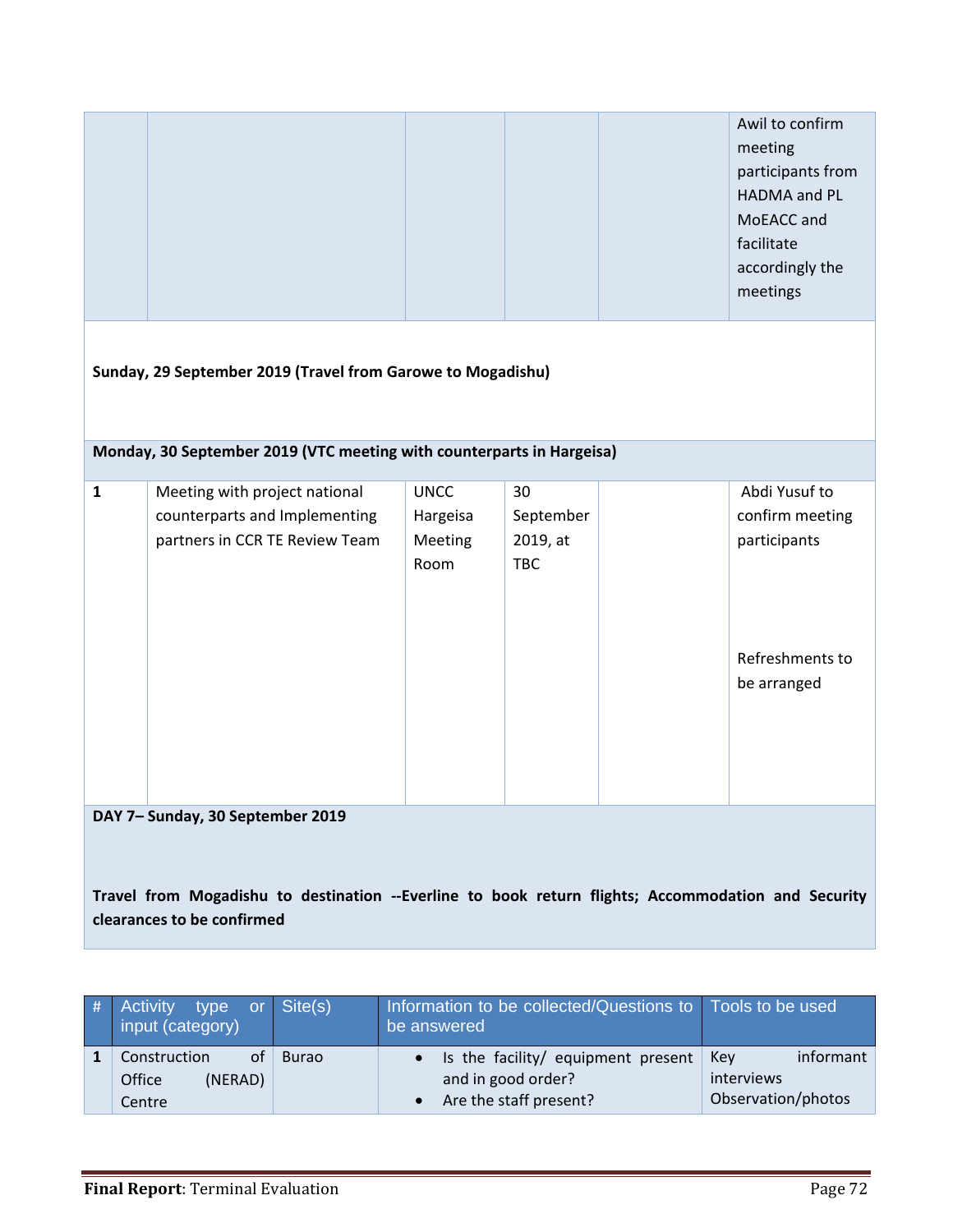|   |                                   |                                | Is the equipment being used?<br>$\bullet$<br>Are the staff capable?<br>Has the Centre<br>received<br>any<br>additional support after the LDCF 1<br>project?<br>What challenges is the Centre facing<br>in the use of the new facilities?<br>How can these challenges<br>be<br>resolved?                                                                                                                                                                                                                                                                                                            |                                                                                                                                                                                   |
|---|-----------------------------------|--------------------------------|----------------------------------------------------------------------------------------------------------------------------------------------------------------------------------------------------------------------------------------------------------------------------------------------------------------------------------------------------------------------------------------------------------------------------------------------------------------------------------------------------------------------------------------------------------------------------------------------------|-----------------------------------------------------------------------------------------------------------------------------------------------------------------------------------|
| 2 | Berked(s)                         | Qoyta<br>&<br><b>Balidhiig</b> | Is the berked there and functioning?<br>$\bullet$<br>Did the community receive training?<br>$\bullet$<br>If yes, what kind training, name it?<br>Was the community involved in the<br>$\bullet$<br>selection of the site, and the design<br>and the work?<br>Is the community happy or not?<br>Why?<br>Is there a management structure for<br>(i) the water $-$ to buy, sell and<br>distribute (ii) the berked - to protect<br>and maintain.<br>What challenges is the community<br>facing<br>in<br>operations<br>and<br>maintenance of the Berked?<br>How can these challenges<br>be<br>resolved? | informant<br>Key<br>Interviews<br>(semi-<br>structured): head of<br>community, owner of<br>berked, other water<br>users, minority group<br>in the village.<br>Observations/photos |
| 3 | Cooperatives                      | Qoyta                          | Did it exist before the project?<br>$\bullet$<br>What is the difference between the<br>cooperative before and now - what<br>is the evidence -<br>What support did the project Observe documents.<br>provide?<br>-training, equipment,<br>logistical, grants, other?<br>Was the support useful? How was it<br>$\bullet$<br>useful?<br>What<br>the<br>is<br>of the<br>status<br>cooperative now?<br>Will it survive into the future?                                                                                                                                                                 | Focus group meeting<br>KII with chairperson or<br>his/her alternative                                                                                                             |
| 4 | Integrated<br>water<br>management | <b>Balidhiig</b><br>&<br>Qoyta | Did it exist before the project?<br>$\bullet$<br>What is the difference between<br>before and now $-$ what is the<br>evidence-                                                                                                                                                                                                                                                                                                                                                                                                                                                                     | Focus group meeting<br>KII with chairperson or<br>his/her alternative<br>Observe documents.                                                                                       |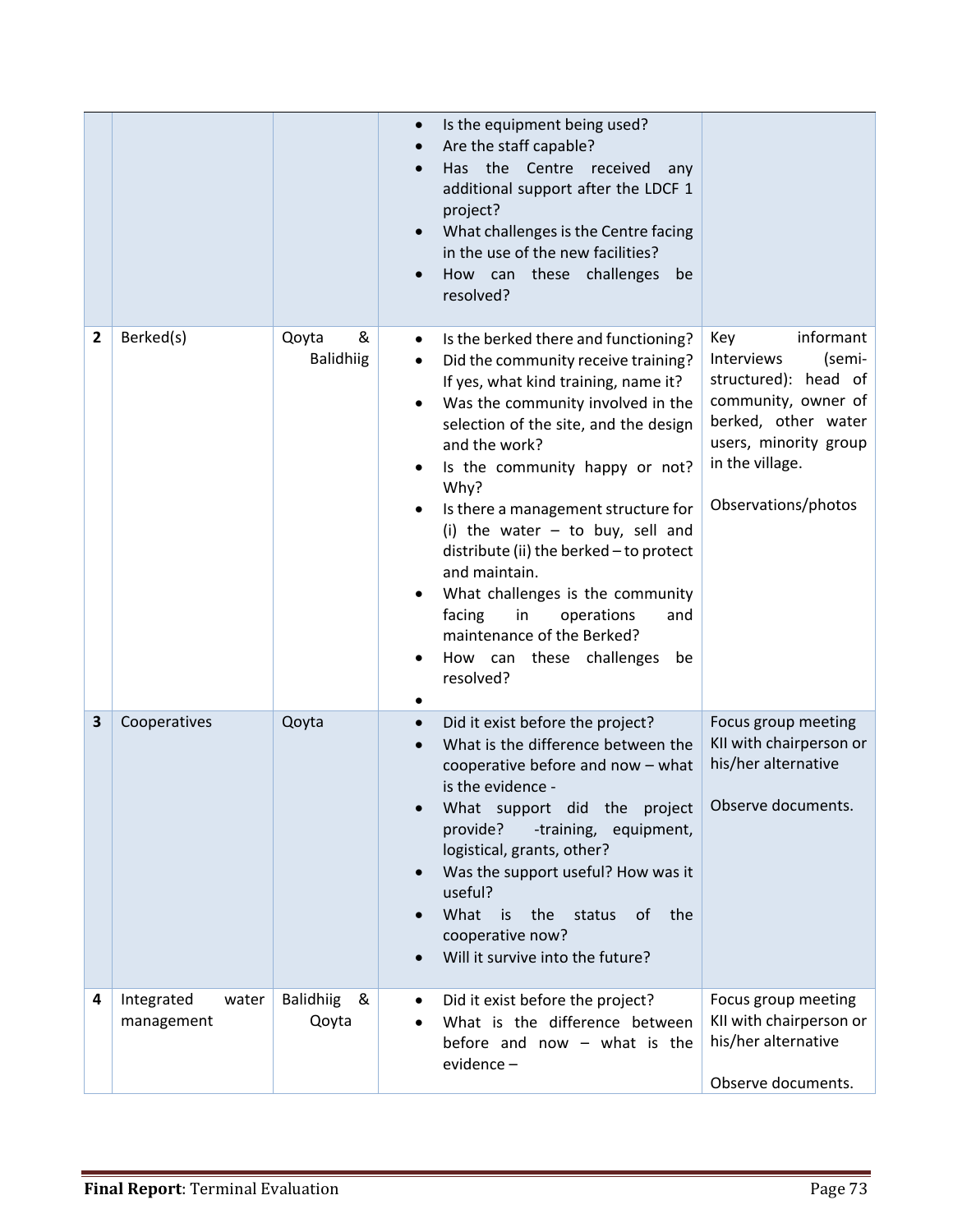| 5 | Water diversions for<br>flood<br>control/gabions | How was the community involved in<br>the selection and design of the<br>facility?<br>What support did the project<br>provide?<br>Was the support useful? How was it<br>useful?<br>What are the major challenges with<br>the use of the facility?<br>What is<br>the<br>status<br>of<br>the<br>management mechanism now?<br>Will the management mechanism<br>survive into the future?<br>Have neighbouring communities<br>replicated any of the project<br>activities? If yes, how?<br>Is the protection there and is it<br>$\bullet$<br>functioning?<br>Was the community involved in the<br>selection of the site, and the design<br>and the work?<br>How has the protection helped the<br>community?<br>Was this the<br>priority for the<br>community?<br>Is the community happy or not?<br>Is there a management structure to<br>maintain and repair?<br>What are the potential challenges in<br>long term maintenance of the<br>protection?<br>Did the activity benefit women in a<br>special way?<br>this<br>community<br>Has<br>have<br>or<br>neighbouring<br>communities<br>replicated<br>any<br>of the<br>project<br>activities? If yes, how? | Observation/photos.<br>Interviews with the<br>people<br>who<br>participated,<br>maybe<br>community leader<br>Try to find engineer<br>and interview him?       |
|---|--------------------------------------------------|------------------------------------------------------------------------------------------------------------------------------------------------------------------------------------------------------------------------------------------------------------------------------------------------------------------------------------------------------------------------------------------------------------------------------------------------------------------------------------------------------------------------------------------------------------------------------------------------------------------------------------------------------------------------------------------------------------------------------------------------------------------------------------------------------------------------------------------------------------------------------------------------------------------------------------------------------------------------------------------------------------------------------------------------------------------------------------------------------------------------------------------------------|---------------------------------------------------------------------------------------------------------------------------------------------------------------|
|   | Earth Dam or (sand<br>dam?)                      | What is the design of the sand dams<br>or earth dam?<br>Is the dam there and functioning?<br>٠<br>Did the community receive training?<br>Was the community involved in the<br>selection of the site, and the design<br>and the work?<br>Is the community happy or not?<br>Why?                                                                                                                                                                                                                                                                                                                                                                                                                                                                                                                                                                                                                                                                                                                                                                                                                                                                       | informant<br>Key<br>Interviews<br>(semi-<br>structured): head of<br>community, owner of<br>other<br>dam,<br>water<br>users, minority group<br>in the village. |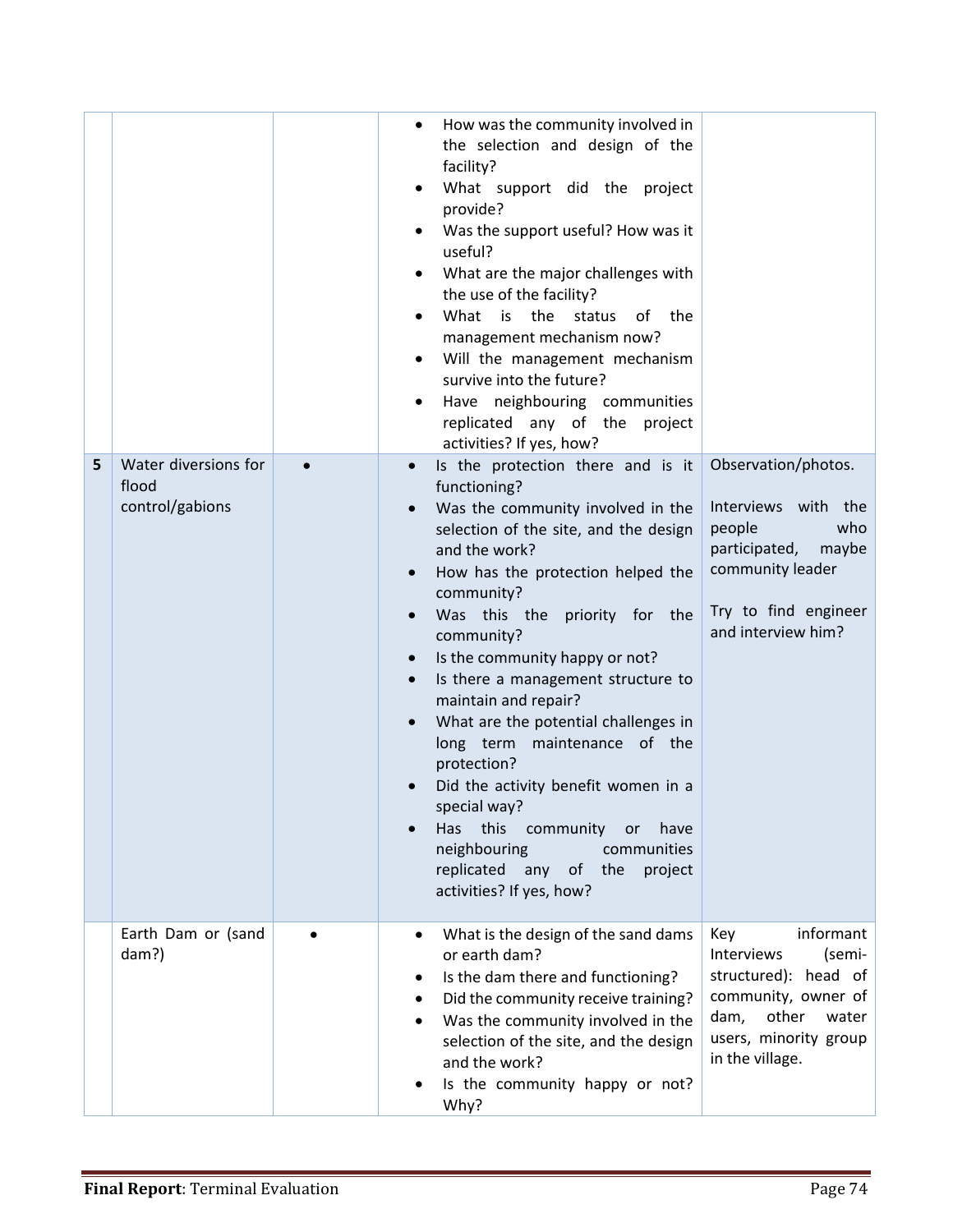|                         |                                                                                                                                                                 |                                                  | Is there a management structure for<br>$\bullet$<br>(i) the water $-$ to buy, sell and<br>distribute (ii) the dam $-$ to protect<br>and maintain and to pay for this. The<br>Water Committee - does it have<br>for<br>capacity<br>operations<br>and<br>maintenance?<br>Did the activity benefit women in a<br>special way? If yes, how?                                                | If possible: FGD with<br>members<br>of<br>the<br>community using the<br>dam.<br>Observations/photos<br>Try to find engineer<br>and interview him?                     |
|-------------------------|-----------------------------------------------------------------------------------------------------------------------------------------------------------------|--------------------------------------------------|----------------------------------------------------------------------------------------------------------------------------------------------------------------------------------------------------------------------------------------------------------------------------------------------------------------------------------------------------------------------------------------|-----------------------------------------------------------------------------------------------------------------------------------------------------------------------|
| 6                       | <b>Grazing Reserve</b>                                                                                                                                          |                                                  | What is the aim of the grazing<br>reserve?<br>Have all the users been consulted?<br>Is the protection provided by the<br>project there and is it functioning?<br>Was the community involved in the<br>selection of the activity, and the<br>design and the work?<br>Was this the<br>priority for the<br>community?<br>Is the community happy or not?<br>Why?                           | of<br>KII:<br>Ministry<br>Environment.<br>Local<br>elders.<br>If possible: FGD with<br>members<br>of<br>the<br>community using the<br>reserve.<br>Observations/photos |
| $\overline{\mathbf{z}}$ | Solar<br>panels<br>and<br>lamps                                                                                                                                 | &<br>Qoyta<br><b>Balidhiig</b>                   | Are the solar panels functioning?<br>٠<br>Are they useful?<br>٠<br>Is there a system for maintenance?<br>$\bullet$<br>What are the problems with using<br>the panels/lamps<br>Did the activity benefit women in a<br>special way? How?                                                                                                                                                 | Interviews<br>and<br>Observation/photo                                                                                                                                |
| 8                       | District Community<br><b>Disaster</b><br>management<br>committee (not sure<br>this is on schedule,<br>first<br>check,<br>may<br>need<br>amend<br>to<br>schedule | Sheikh,<br>Qoyta,<br>Burao &<br><b>Balidhiig</b> | What exactly did the project do?<br>Has the project made a difference?<br>How?<br>Was training provided, equipment,<br>etc.?<br>Do you have any idea about<br>resilience,<br>climate<br>smart<br>approaches, climate adaptive village<br>or disaster risk reduction and<br>mitigation? If yes, where did you get<br>this information/training?<br>Will this help for future disasters. | KII: Members of the<br>Committee                                                                                                                                      |
| 9                       | Site with more than<br>one activity                                                                                                                             | &<br>Qoyta<br><b>Balidhiig</b>                   | There should be linkages between different<br>activities at the same site.                                                                                                                                                                                                                                                                                                             | This should come out<br>of other tools. Analyse                                                                                                                       |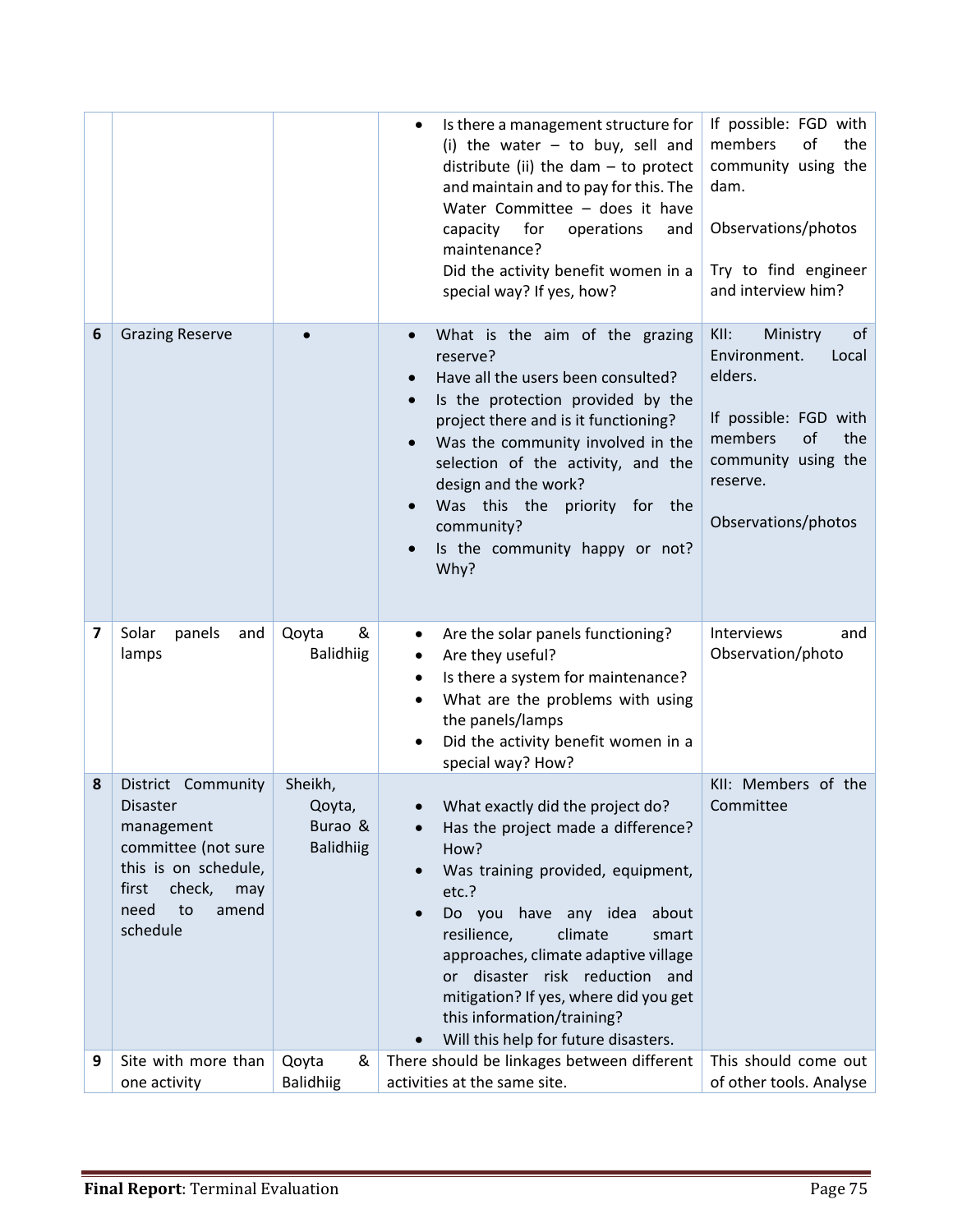|  | People should know about the $\vert$ other results and look $\vert$<br>$\bullet$<br>different sites.<br>• Are the sites part of a package or<br>plan?<br>• Are there any synergies between<br>the sites? | for this. |
|--|----------------------------------------------------------------------------------------------------------------------------------------------------------------------------------------------------------|-----------|
|  | Please assess if this is the case.                                                                                                                                                                       |           |

| <b>Investments</b>                 | <b>Sites</b>                  | Dates & Time |  |
|------------------------------------|-------------------------------|--------------|--|
| <b>SandDams</b>                    | Hadal                         | 14th Oct     |  |
| <b>Tree Plantation</b>             | <b>Garowe Prison Colleage</b> | 15th Oct     |  |
| <b>Afforestation/Rangelands</b>    | Dangoronyo/Salama/Qolqol      | 16th Oct     |  |
| <b>Rangelands/ Water Diversion</b> | Burtinle/Qorwile              | 18th Oct     |  |
| <b>Barkad Rehabilitation</b>       | <b>Burtinle</b>               | 18th Oct     |  |
| Watercatchment + Auxillary works   | Guricel                       | 19th Oct     |  |
| <b>Borehole + Auxillary works</b>  | Guricel/Dhagaxley             | 21st Oc      |  |
| <b>Borehole</b>                    | <b>Balanbale</b>              | 22nd Oct     |  |
| <b>Catchment</b>                   | <b>Balanbale/Dhafaruure</b>   | 22nd Oct     |  |
| Watercatchment                     | Jowhar/Kafuuji                | 24th Oct     |  |
| Canal                              | Jowhar/Bukuraale              | 24thOct      |  |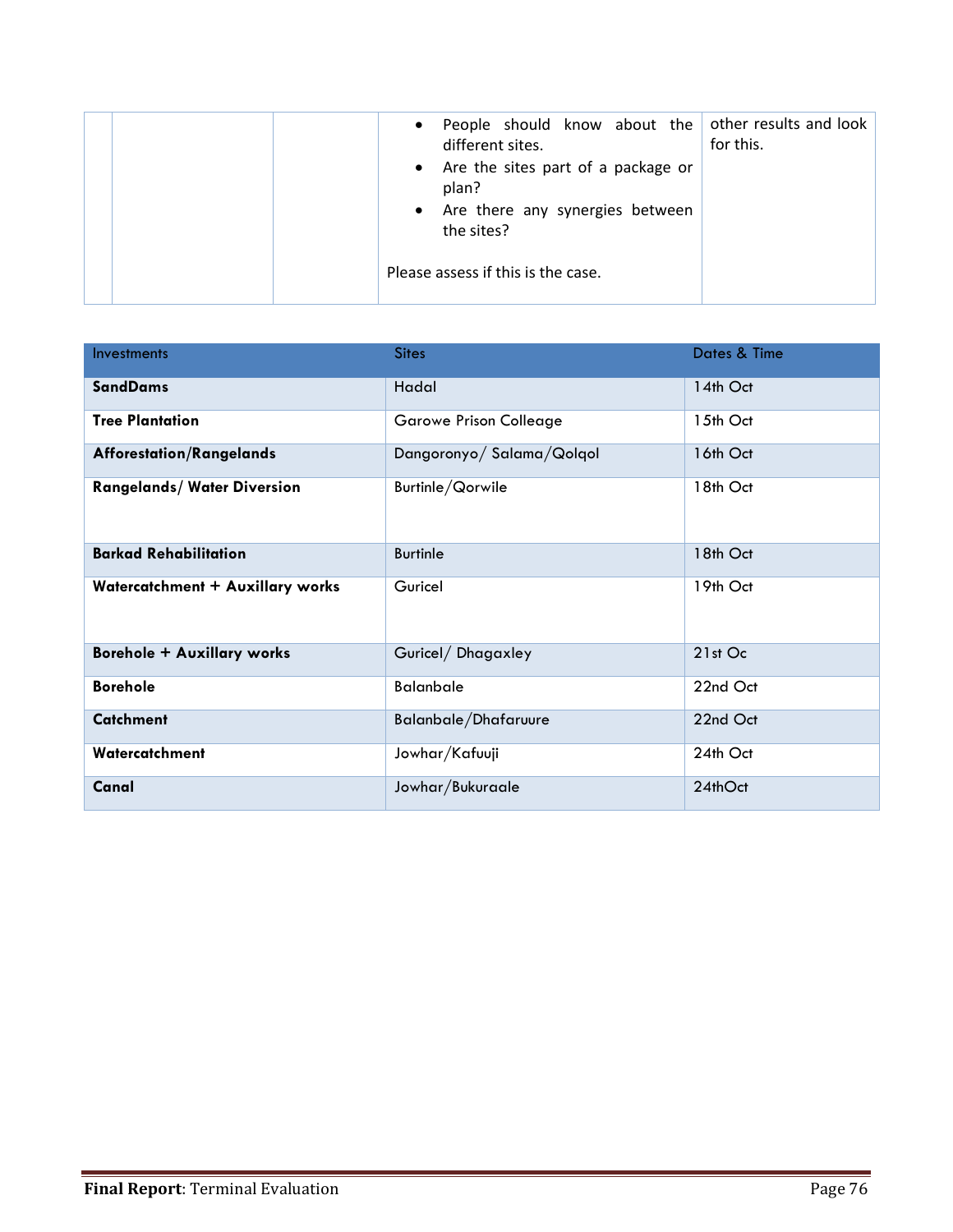## **ANNEX 4 LETTERS OF AGREEMENT**

The majority of Project activities are implemented by a Responsible Partner, typically the most pertinent government agency, with technical and administrative support from the PMO. The details are set out in a Letter of Agreement (LoA) between the Responsible Partner and UNDP Somalia. Typically, the LoAs cover a period of 12 months or less, although they could cover a longer period. Hence, in most cases, with key Responsible Partners, a new LoA is signed each year. Further, if, during implementation, additional tasks are identified, an extension or amendment to the current LoA is issued.

Prior to signing the LoA, a capacity and risk assessment is undertaken of the potential Responsible Partner. MoERD and MoWR Somaliland, MoEWT Puntland were found to be moderate risk partners, all others were determined to be high risk, as they do not have strong implementing and financial management capacity and procedures. Given that all Responsible Partners are classified as medium or high risk, UNDP Somalia plays a strong, hands-on role in activity implementation, closely supporting and supervising the Responsible Partners, and the activities and payments under the LoA. A second capacity assessment exercise is planned to be carried out later in 2017 for all existing and potential partners to re-assess the risk levels.

The LoA spells out in detail the activities covered, the estimated costs, the reporting arrangements and the financial planning and oversight arrangements. At the outset, an 'inception meeting' is held. This meeting aims primarily to build the planning and reporting capacity of the Responsible Partner, and so to enable it to meet its commitments under the LoA. To the extent possible, and depending on the capacity of the concerned Responsible Partner, UNDP and the PMO provide on-the-job training during LoA implementation.

After LoA signature, the Responsible Partner prepares quarterly workplans, in consultation with concerned partners and beneficiaries. All input mobilisation and procurement is then undertaken following UNDP rules and procedures, in line with the approved workplans as prepared by the Responsible Partner. There are 4 modalities involved: cash advance, direct payment, direct Implementation (UNDP) and re-imbursement.

The Responsible Partner provides detailed quarterly reports of all activities within the LoA.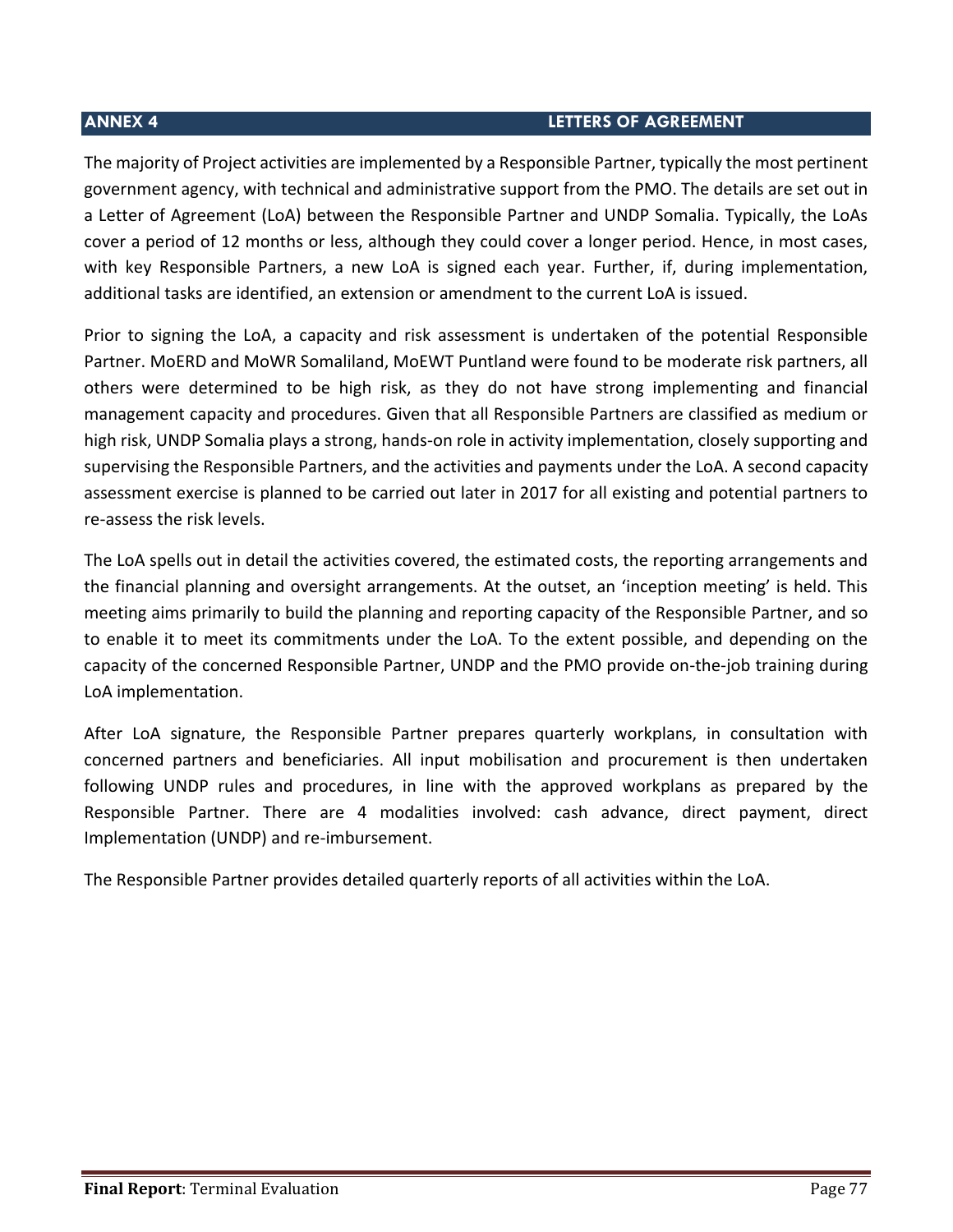## **ANNEX 5** DETAILED LIST OF AGENCIES WITH WHICH LOAs WERE SIGNED

| <b>Name of</b><br><b>Agency/Ministry</b>     | <b>Risk</b><br><b>Rating</b> | <b>LOA Amount</b> | <b>Start</b><br><b>Date</b> | <b>End Date</b>   | <b>Major Activities Under LOA</b>                                                                                                                                                                                                                                               |
|----------------------------------------------|------------------------------|-------------------|-----------------------------|-------------------|---------------------------------------------------------------------------------------------------------------------------------------------------------------------------------------------------------------------------------------------------------------------------------|
| <b>Hargeisa Water</b><br><b>Agency (HWA)</b> | Moderate                     | \$100,816.00      | 24-09-16                    | March 31,<br>2017 | Flood control activity at<br>Geeddeeble; the major<br>strategic boreholes of<br>Hargeisa                                                                                                                                                                                        |
| <b>MoERD</b>                                 | Moderate                     | \$636,450.00      | 12-05-15                    | $31 - 12 - 15$    | <b>Environmental Awareness</b><br>campaigns through the<br>media<br>Create community<br>organizations for Integrated<br>Water Management<br>Establishment of water<br>infrastructure (18 Berkeds)                                                                               |
| <b>MoERD</b>                                 | Moderate                     | \$1,264,767.00    | 01-Jun-16                   | 31-Dec-17         | <b>Environmental Awareness</b><br>campaigns through the<br>media<br>Create community<br>organizations strengthened<br>Provision of training to<br>agropastoral<br>Establish community<br>nurseries<br>Establishment of water<br>infrastructure (30 Berkeds<br>and 2 Earth dams) |
| <b>NERAD</b>                                 | <b>High Risk</b>             | \$170,846.00      | 14-Nov-<br>14               | 13-May-15         | NERAD HQ rehabilitated;<br>Office Furniture for two<br>regional<br>centers:<br>Training of 300 community<br>members;<br>sensitization workshop<br>60 regional/district level<br>authorities<br>from 6 regions trained DRM<br>and Early Warning Systems                          |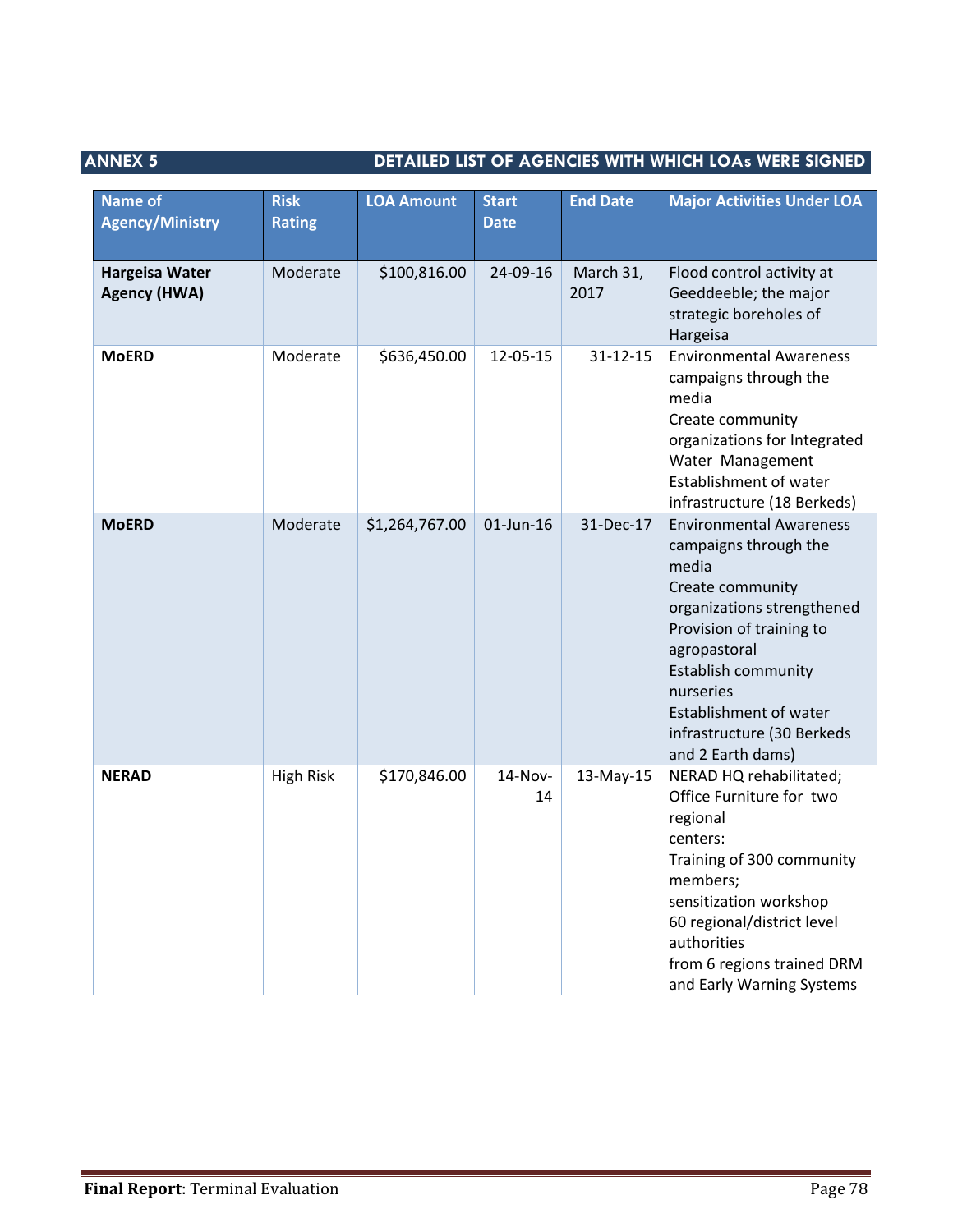| <b>NERAD</b>    | Moderate | \$283,758.00 | 01-Jun-16     | December<br>31, 2017 | Establish central hub in<br>NERAD headquarter for<br>Climate Monitoring and<br><b>Early Warning Systems;</b><br>Provision of warning<br>communication equipment<br>for Climate<br>Monitoring/Early Warning<br>System<br>Centre in NERAD                                                                                           |
|-----------------|----------|--------------|---------------|----------------------|-----------------------------------------------------------------------------------------------------------------------------------------------------------------------------------------------------------------------------------------------------------------------------------------------------------------------------------|
| <b>MoWR</b>     | Moderate | \$206,700.00 | 05-Apr-<br>17 | October 4,<br>2017   | Drought response project:<br>Implemented rehabilitation<br>of berkeds (29 berkeds and<br>5 shallow wells)                                                                                                                                                                                                                         |
| MoWR_amendment1 | Moderate | \$280,000.00 | 06-Apr-<br>17 | 31-Dec-17            | Drought response project:<br>Implemented rehabilitation<br>of three Earth Dams                                                                                                                                                                                                                                                    |
| <b>MOEACC</b>   | Moderate | \$599,910.00 | 03-09-15      | March 31,<br>2017    | 1. Community Consultation<br>meetings on the<br>development of District<br>level adaptation plans . 2<br><b>Community Mobilization</b><br>and training on Natural<br>Resource Management,<br>IWM.3 Mass awareness<br>raising and dissemination of<br>Climate Change messages. 4<br>. Construction of Dams and<br>Water diversions |
| <b>MOECC</b>    | Moderate | \$842,515.00 | 08-09-16      | 30/06/2017           | 1. Developoing Climate<br>Change Policy. 2.<br>Developing Puntland Rural<br>Land policy. Establishment<br>of Pastoral Associations -<br>DPA . 3. Capacity building of<br>the CBOs - Mass Awareness<br>campaign.                                                                                                                   |
| <b>MOECC</b>    | Moderate | \$500,000.00 | 01-Jul-17     | 31-Mar-18            | <b>Environmental Awareness</b><br>campaigns through the<br>media<br><b>Construction of Sand Dams.</b><br>Establish community<br>nurseries<br>Establishment of water<br>infrastructure (30 Berkeds).                                                                                                                               |